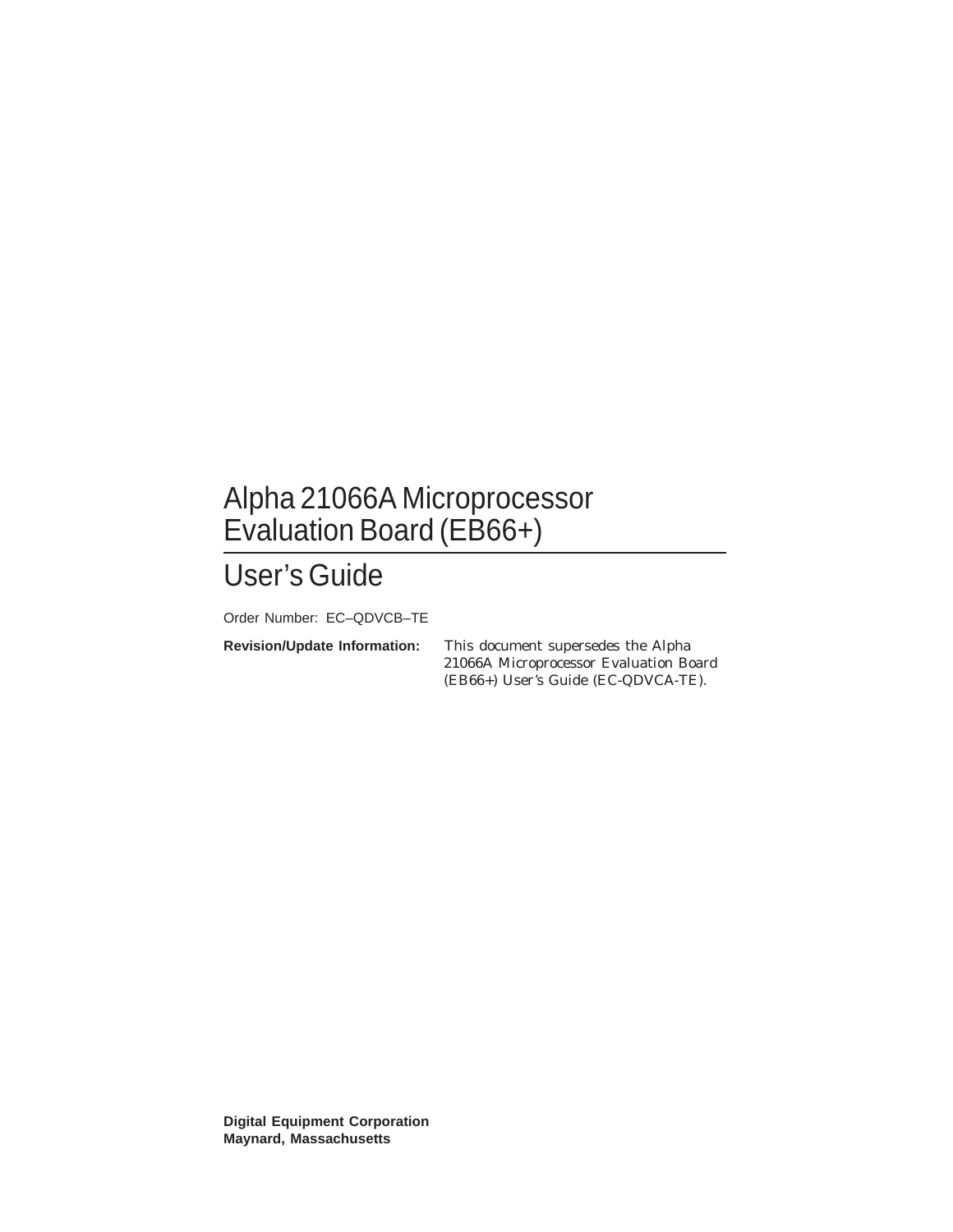#### **February 1995**

Possession, use, or copying of the software described in this publication is authorized only pursuant to a valid written license from Digital or an authorized sublicensor.

While Digital believes the information included in this publication is correct as of the date of publication, it is subject to change without notice.

Digital Equipment Corporation makes no representations that the use of its products in the manner described in this publication will not infringe on existing or future patent rights, nor do the descriptions contained in this publication imply the granting of licenses to make, use, or sell equipment or software in accordance with the description.

© Digital Equipment Corporation 1995. All rights reserved. Printed in U.S.A.

AlphaGeneration, DECladebug, Digital, OpenVMS, VAX DOCUMENT, the AlphaGeneration mark, and the DIGITAL logo are trademarks of Digital Equipment Corporation.

Digital Semiconductor is a Digital Equipment Corporation business.

ICS is a trademark of Integrated Circuit Systems, Inc. IEEE is a registered trademark of The Institute of Electrical and Electronics Engineers, Inc. Intel is a trademark of Intel Corporation. Microsoft is a registered trademark and Windows NT and NT are trademarks of Microsoft Corporation. National is a registered trademark of National Semiconductor Corporation. OSF and OSF/1 are registered trademarks of Open Software Foundation, Inc. PHOENIX is a registered trademark of Phoenix Technologies, Ltd. Prentice Hall is a registered trademark of Prentice-Hall, Inc. of Englewood Cliffs, NJ. SuperI/O is a trademark of National Semiconductor Corporation. TI is a registered trademark of Texas Instruments Inc. UPI is a trademark of Intel Corporation. VxWorks is a registered trademark of Wind River Systems, Inc. Xilinx is a trademark of Xilinx, Incorporated.

All other trademarks and registered trademarks are the property of their respective holders.

This document was prepared using VAX DOCUMENT, Version 2.1.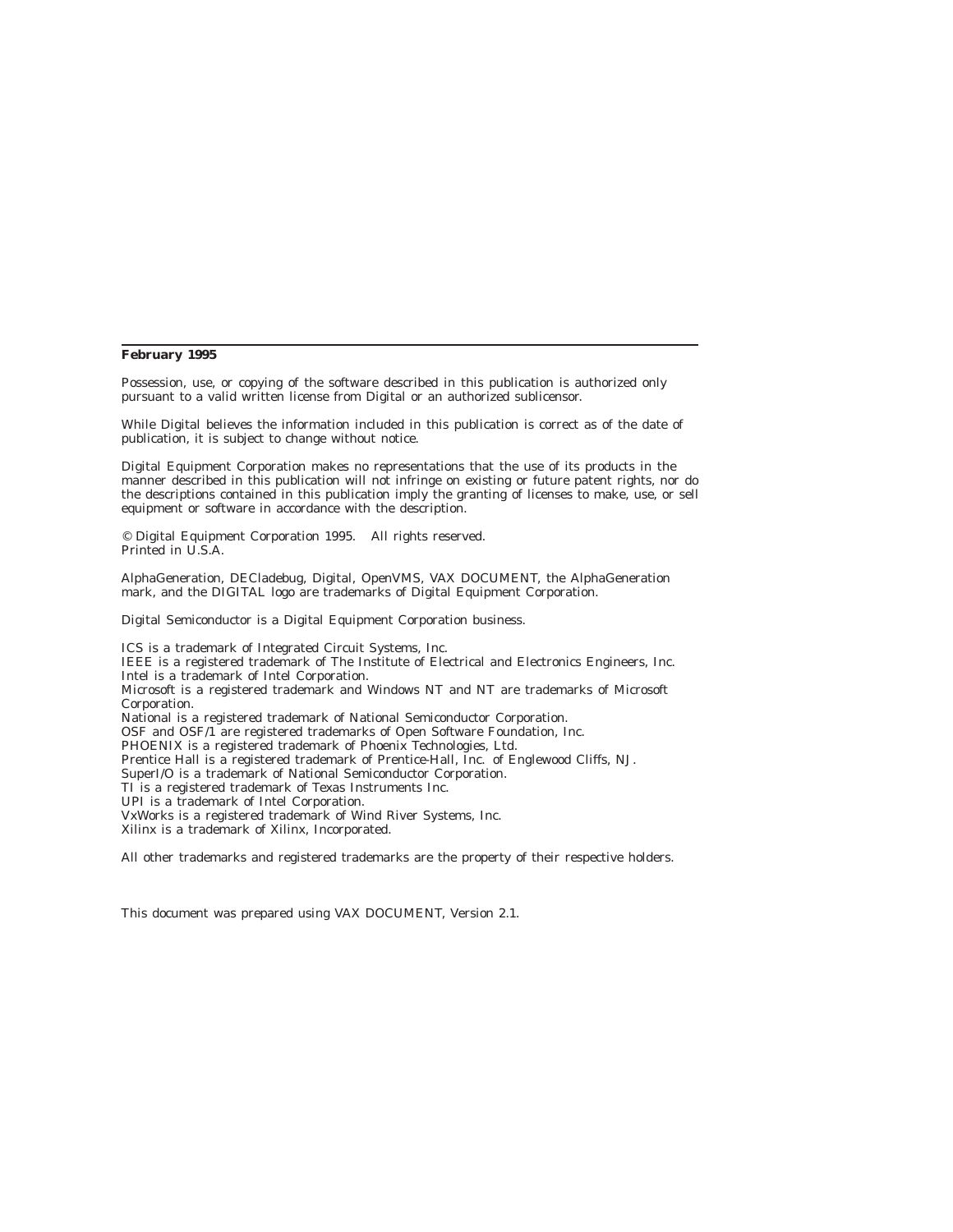# **Contents**

|              |                                                                                                                                                                                                    | ix                                                                                                         |
|--------------|----------------------------------------------------------------------------------------------------------------------------------------------------------------------------------------------------|------------------------------------------------------------------------------------------------------------|
| 1            | Introduction to the EB66+                                                                                                                                                                          |                                                                                                            |
|              | Microprocessor (Central Processing Unit)                                                                                                                                                           | $1 - 1$<br>$1 - 3$<br>$1 - 4$<br>$1 - 4$<br>$1 - 5$<br>$1 - 5$<br>$1 - 5$<br>$1 - 6$<br>$1 - 6$<br>$1 - 7$ |
| $\mathbf{2}$ | <b>System Configuration and Connections</b>                                                                                                                                                        |                                                                                                            |
|              |                                                                                                                                                                                                    | $2 - 1$<br>$2 - 5$<br>$2 - 10$                                                                             |
| 3            | <b>Functional Description</b>                                                                                                                                                                      |                                                                                                            |
|              | Address Translation of Peripheral-Initiated PCI Cycles<br>Sparse and Dense Memory Space<br>PCI Configuration Address Space<br>Memory Subsystem (DRAM, Bcache)<br>Memory/Bcache and Data Path Logic | $3 - 1$<br>$3 - 2$<br>$3 - 5$<br>$3 - 6$<br>$3 - 6$<br>$3 - 7$<br>$3 - 7$<br>$3 - 8$                       |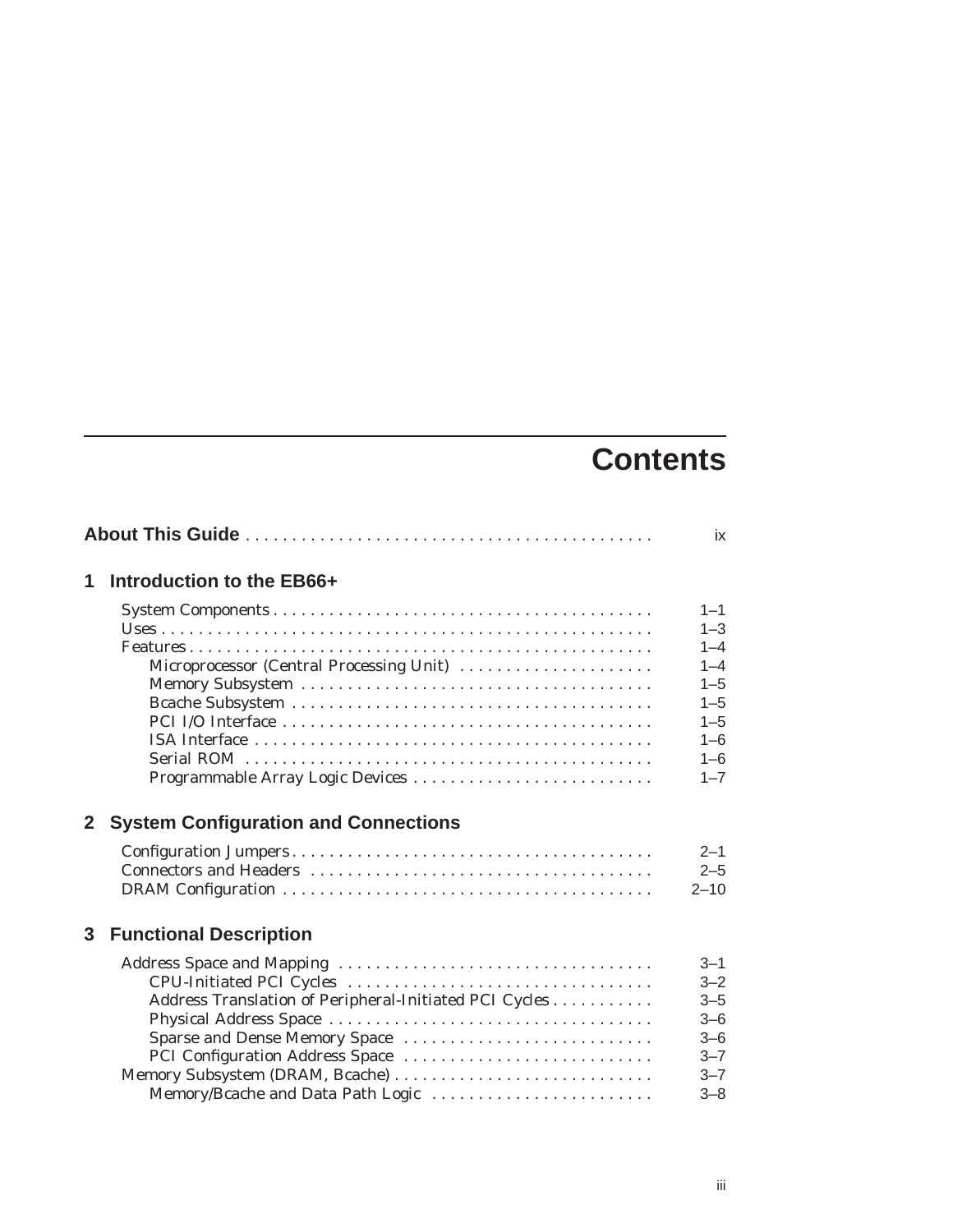|                               | $3 - 11$ |
|-------------------------------|----------|
|                               | $3 - 12$ |
|                               | $3 - 12$ |
|                               | $3 - 13$ |
|                               | $3 - 13$ |
|                               | $3 - 13$ |
|                               | $3 - 14$ |
|                               | $3 - 14$ |
|                               | $3 - 15$ |
| Keyboard and Mouse Controller | $3 - 16$ |
| Time-of-Year (TOY) Clock      | $3 - 16$ |
|                               | $3 - 17$ |
|                               | $3 - 17$ |
|                               | $3 - 17$ |
|                               | $3 - 20$ |
|                               | $3 - 21$ |
|                               | $3 - 23$ |
|                               | $3 - 24$ |
|                               | $3 - 26$ |
|                               | $3 - 28$ |
|                               | $3 - 30$ |
|                               | $3 - 30$ |
|                               | $3 - 30$ |
| Debug Monitor ROM Code        | $3 - 31$ |
| Booting Other ROM Images      | $3 - 31$ |
|                               | $3 - 32$ |

## **4 Power and Environmental Requirements**

| $4 - 2$ |
|---------|

## **A Address Map**

| Physical Memory and Non-IOC Space Address Space        | $A-1$   |
|--------------------------------------------------------|---------|
|                                                        | $A-2$   |
| IOC Control and Status Register Address Space          | $A - 3$ |
| PCI Interrupt Acknowledge/Special Cycle Address Space  | $A - 4$ |
|                                                        | $A - 4$ |
| SIO PCI-to-ISA Bridge Operating Register Address Space | $A - 4$ |
|                                                        | $A - 8$ |
| SIO PCI-to-ISA Bridge Configuration Address Space      | $A - 8$ |
|                                                        | $A-9$   |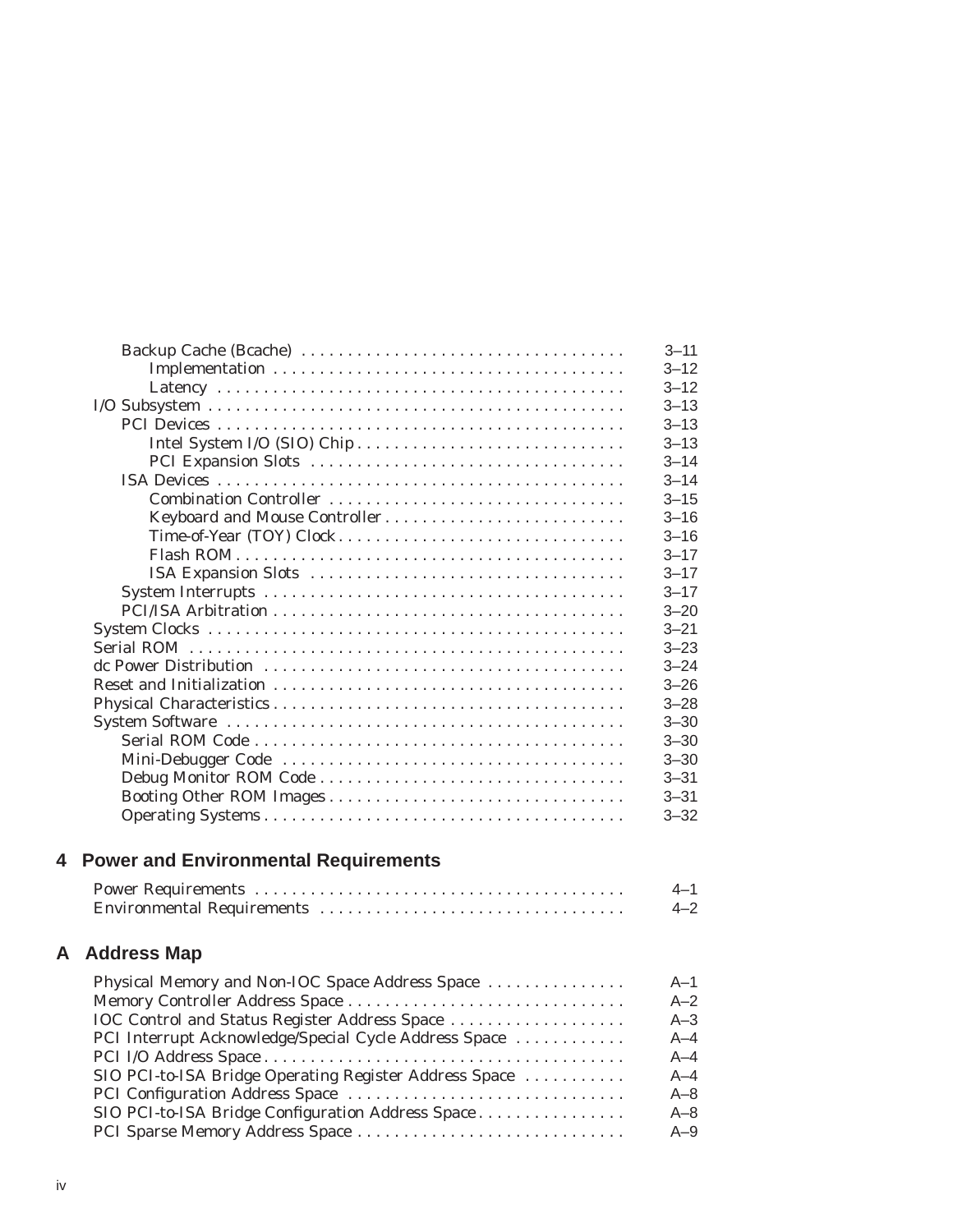|                                                       | $A-10$   |
|-------------------------------------------------------|----------|
| PC87312 Combination Controller Register Address Space | $A-10$   |
|                                                       | $A-13$   |
|                                                       | $A-14$   |
| 8242PC Keyboard and Mouse Controller Addresses        | $A-14$   |
|                                                       | $A-15$   |
| Flash ROM Memory Segment Select Register              | $A-16$   |
|                                                       | $A-16$   |
|                                                       | $A-16$   |
|                                                       | $A - 18$ |

## **B SROM Initialization**

| $B-1$    |
|----------|
| $B-2$    |
| $B-5$    |
| $B-5$    |
| $B-6$    |
| $B-6$    |
| $B - 7$  |
| $B - 8$  |
| $B-11$   |
| $B - 11$ |

## **C Technical Support and Ordering Information**

## **Glossary**

## **Index**

## **Figures**

| $1 - 1$ |                                     | $1 - 2$  |
|---------|-------------------------------------|----------|
| $2 - 1$ |                                     | $2 - 2$  |
| $2 - 2$ | EB66+ Connectors and Headers        | $2 - 6$  |
| $2 - 3$ | DRAM SIMM Memory Bank Configuration | $2 - 11$ |
| $3 - 1$ |                                     | $3 - 9$  |
| $3 - 2$ |                                     | $3 - 10$ |
| $3 - 3$ | EB66+ Bcache Address Partitioning   | $3 - 12$ |
| $3 - 4$ |                                     | $3 - 15$ |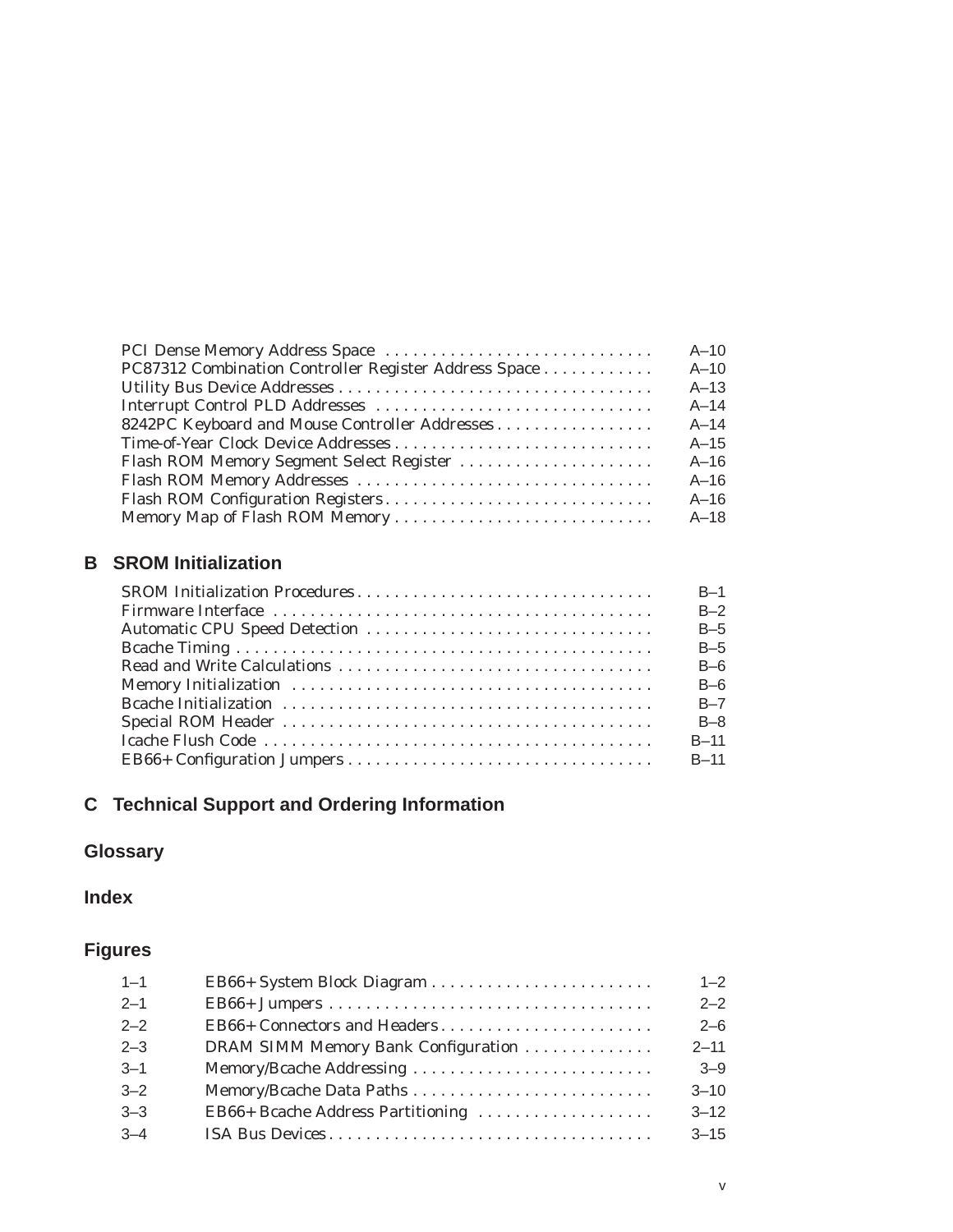| $3 - 5$  | Interrupt Control and PCI Arbitration   | $3 - 18$ |
|----------|-----------------------------------------|----------|
| $3 - 6$  | Interrupt and Interrupt Mask Registers  | $3 - 20$ |
| $3 - 7$  |                                         | $3 - 22$ |
| $3 - 8$  | SROM Serial Port                        | $3 - 23$ |
| $3 - 9$  | de Power Distribution                   | $3 - 25$ |
| $3 - 10$ |                                         | $3 - 27$ |
| $3 - 11$ | EB66+ Dimensions and Component Outlines | $3 - 29$ |
| $B-1$    |                                         | $B-9$    |
| $B-2$    | Software Configuration Jumpers          | $B-12$   |
|          |                                         |          |

## **Tables**

| $2 - 1$ | EB66+ Jumpers Description                                  | $2 - 3$  |
|---------|------------------------------------------------------------|----------|
| $2 - 2$ | EB66+ Connectors and Headers Description                   | $2 - 7$  |
| $3 - 1$ | EB66+ System Address Map                                   | $3 - 1$  |
| $3 - 2$ |                                                            | $3 - 3$  |
| $3 - 3$ | CPU-to-PCI Address Translation                             | $3 - 3$  |
| $3 - 4$ | Byte-Enable Encoding for CPU-Initiated Transfers in Sparse |          |
|         |                                                            | $3 - 5$  |
| $3 - 5$ | Address Space Quadrant                                     | $3 - 6$  |
| $3 - 6$ | Memory Controller RAS Signal Distribution                  | $3 - 11$ |
| $3 - 7$ |                                                            | $3 - 12$ |
| $3 - 8$ |                                                            | $3 - 32$ |
| $4 - 1$ | Power Supply dc Current Requirements                       | $4 - 1$  |
| $A-1$   | Physical Memory and Non-IOC Address Space Map              | $A-1$    |
| $A-2$   | Memory Controller Address Space Map                        | $A - 2$  |
| $A-3$   | IOC CSR Address Space Map                                  | $A-3$    |
| $A-4$   | SIO PCI-to-ISA Bridge Operating Register Address Space     |          |
|         |                                                            | $A - 4$  |
| $A-5$   | Address Bits and PCI Device idsel Pins                     | $A - 8$  |
| $A-6$   | SIO PCI-to-ISA Bridge Configuration Address Space Map      | $A-9$    |
| $A - 7$ | PC87312 Combination Controller Register Address Space      |          |
|         |                                                            | $A-10$   |
| $A - 8$ |                                                            | $A-12$   |
| $A-9$   | Utility Bus Device Decode                                  | $A-13$   |
| $A-10$  | Interrupt Control PLD Addresses                            | $A-14$   |
| $A-11$  | Keyboard and Mouse Controller Addresses                    | $A-15$   |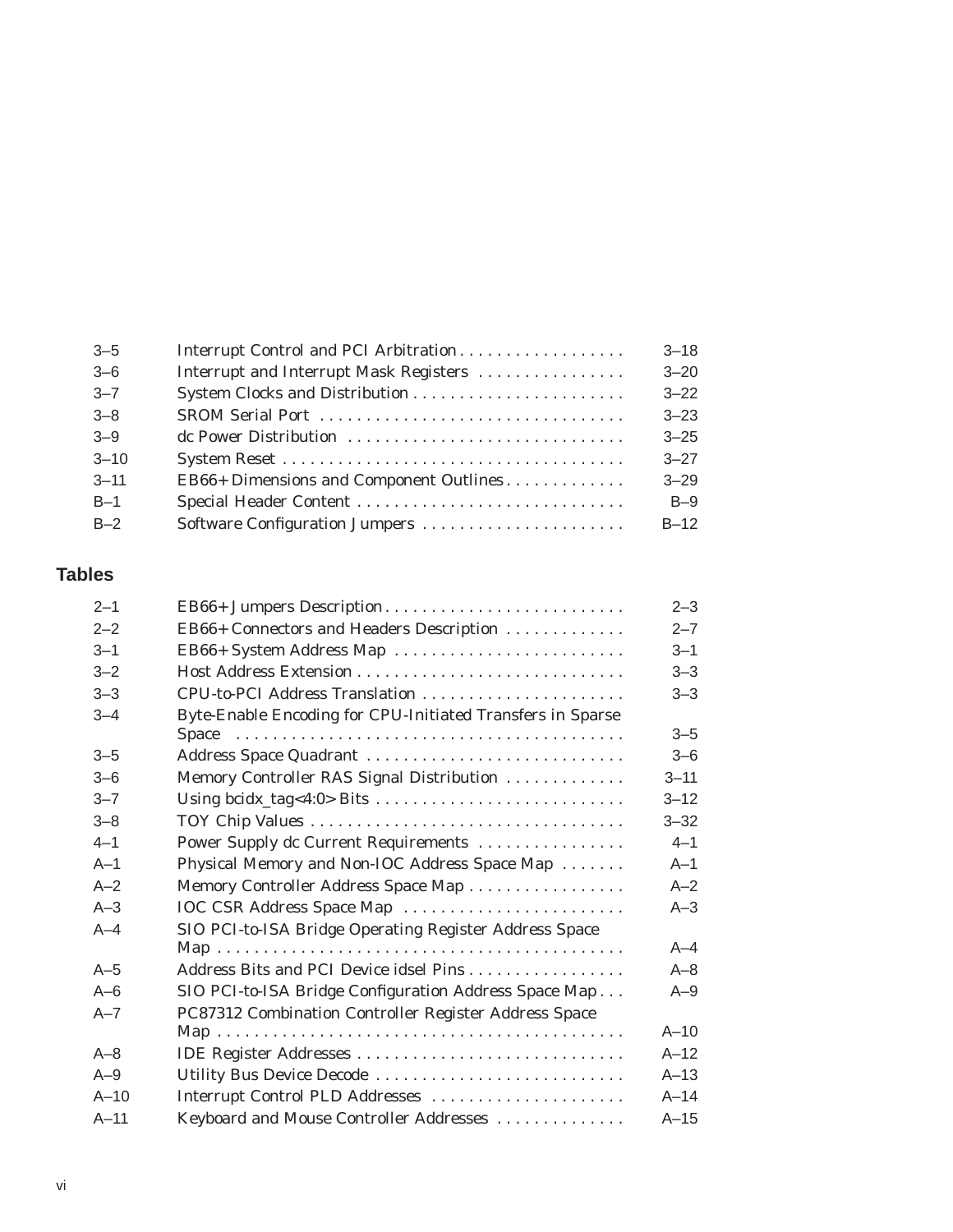| $A-12$   |                                             | $A-15$   |
|----------|---------------------------------------------|----------|
| $A-13$   | Flash Memory Segment Select Register        | $A-16$   |
| $A - 14$ | Flash ROM Memory Addresses (Within Segment) | $A-16$   |
| $A - 15$ | Flash ROM Configuration Registers           | $A - 17$ |
| $A-16$   |                                             | $A-18$   |
| $B-1$    |                                             | $B-2$    |
| $B-2$    | EB66+ Cache Loop Delay Characteristics      | $B-6$    |
| $B-3$    | Typical SRAM Specifications                 | $B-6$    |
| $B-4$    | Special Header Entry Descriptions           | $B-9$    |
| $B-5$    | Jumper Position Descriptions                | $B-12$   |
|          |                                             |          |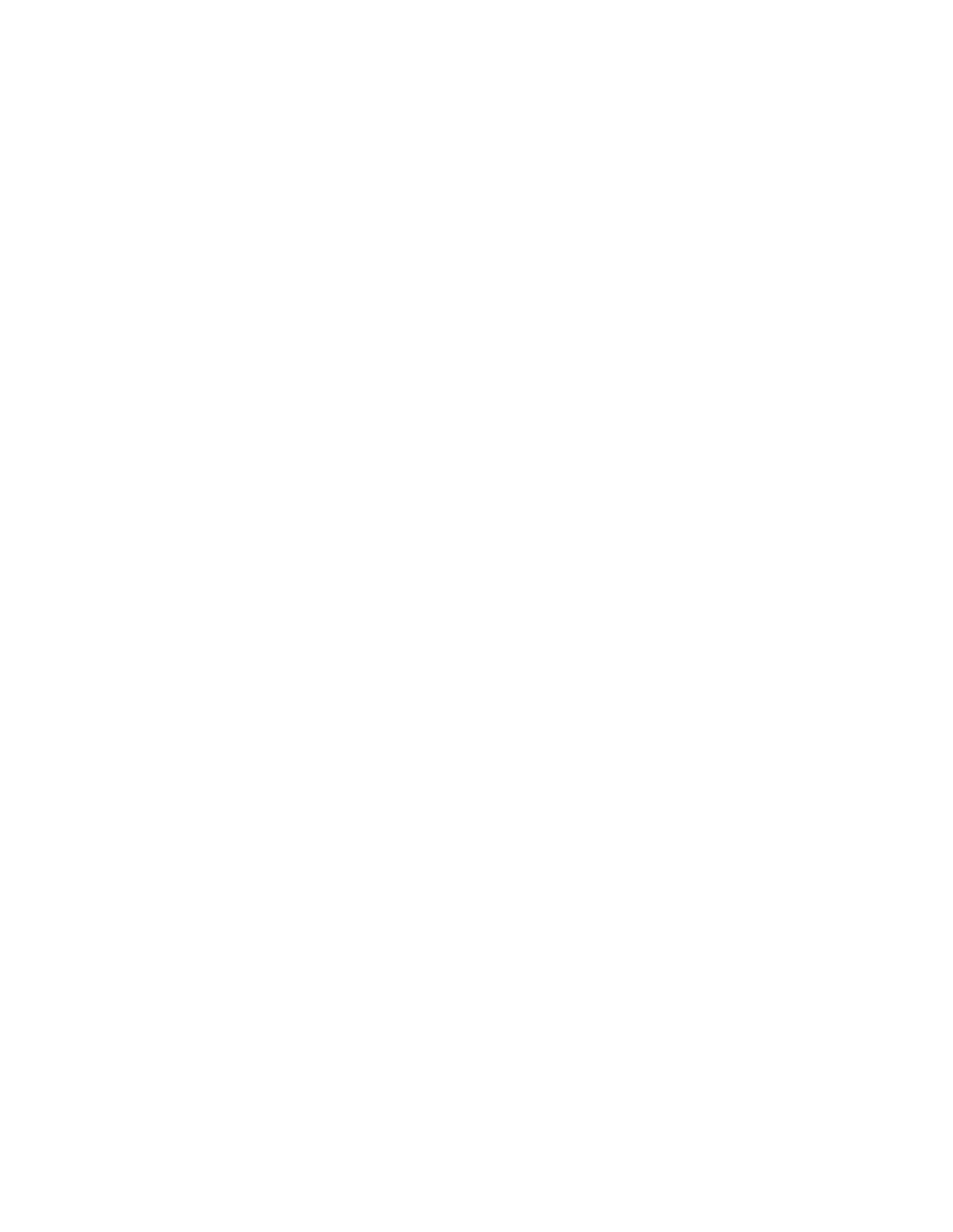## **About This Guide**

This guide describes the Alpha 21066A Microprocessor Evaluation Board (also called the EB66+), an evaluation and development module for computing systems based on the 21066A microprocessor.

#### **Audience**

This guide is intended for system designers and others who use the EB66+ to design or evaluate computer systems based on the 21066A microprocessor.

#### **Scope**

This guide describes the features, configuration, and functional operation of the EB66+. This guide does not include specific bus specifications (for example, PCI, ISA, or SCSI buses). Additional information is available in the EB66+ schematics and appropriate vendor and IEEE specifications. See Appendix C for information about how to order related documentation and obtain additional technical support.

#### **Content**

This guide contains the following chapters and appendixes:

- Chapter 1, Introduction to the EB66+, is an overview of the EB66+.
- Chapter 2, System Configuration and Connections, provides EB66+ configuration information and identifies all connectors, sockets, and jumpers.
- Chapter 3, Functional Description, is a functional description of the EB66+.
- Chapter 4, Power and Environmental Requirements, describes the EB66+ power and environmental requirements.
- Appendix A, Address Map, provides a map of the EB66+ memory and I/O physical address space.
- Appendix B, SROM Initialization, describes the SROM bootstrap procedure.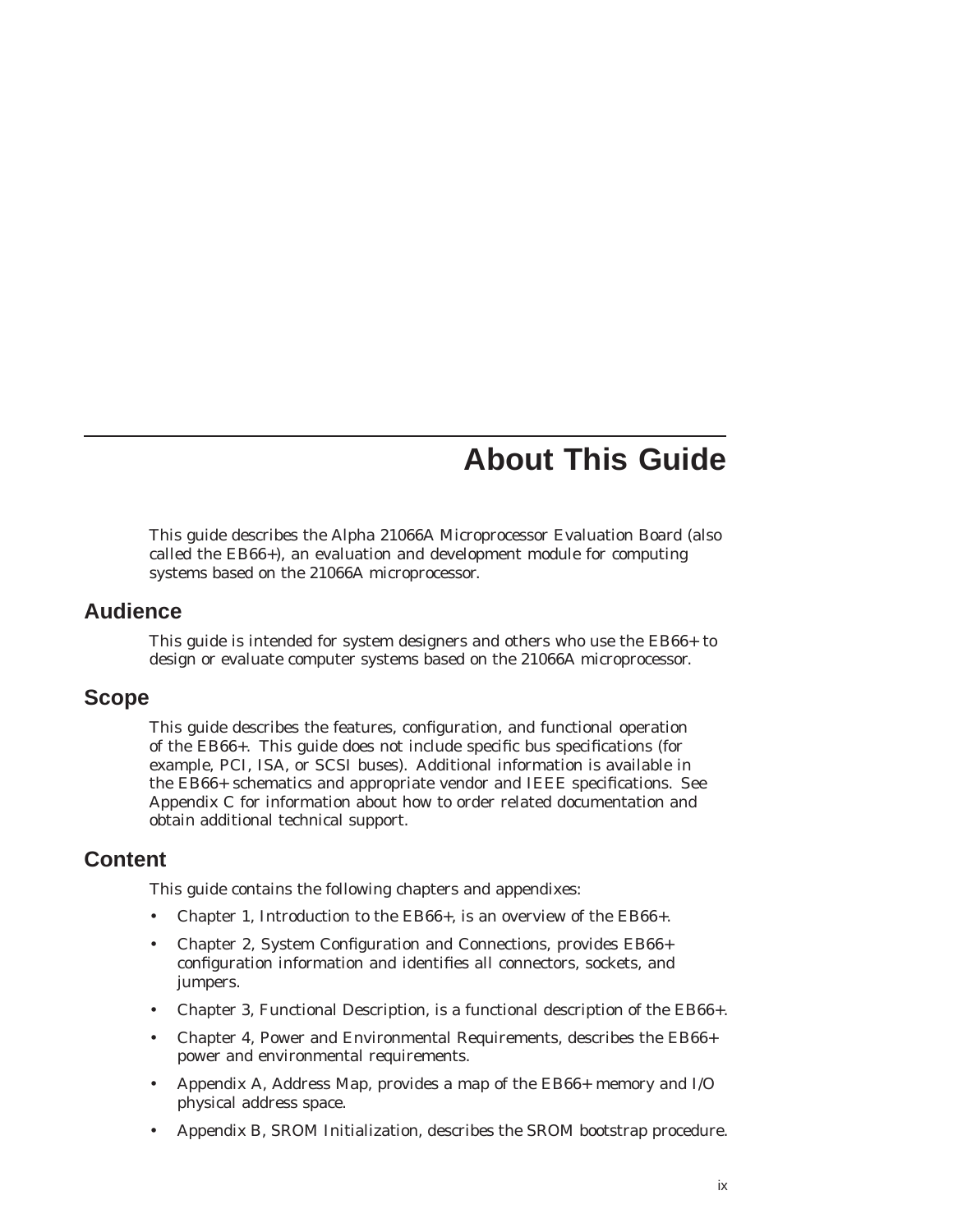- Appendix C, Technical Support and Ordering Information, provides information about technical support, ordering information, and associated literature.
- Glossary lists and defines terms associated with the EB66+.

## **Document Conventions**

This section provides the conventions used in this guide.

#### **Addresses**

All addresses listed in this guide are hexadecimal. In case of ambiguity, the address is marked as hexadecimal (for example,  $800_{16}$ ).

#### **Bit and Field Abbreviations**

The following list describes the bit and field abbreviations:

| <b>Bit/Field Abbreviation</b> | <b>Description</b>                                           |
|-------------------------------|--------------------------------------------------------------|
| RO (read only)                | Bits and fields specified as RO can be read but not written. |
| RW (read/write)               | Bits and fields specified as RW can be read and written.     |
| WO (write only)               | Bits and fields specified as WO can be written but not read. |

#### **Bit Notation**

Multiple bit fields are shown as extents (see Ranges and Extents in this section).

#### **Caution**

Cautions indicate potential damage to equipment or data.

#### **Data Units**

The following data unit terminology, common within Digital, is used throughout this guide:

| <b>Term</b> | Words          | <b>Bytes</b> | <b>Bits</b> |
|-------------|----------------|--------------|-------------|
| Word        |                | ∼            | 16          |
| Longword    | 2              |              | 32          |
| Quadword    | $\overline{4}$ |              | 64          |

#### **Note**

Notes provide additional information.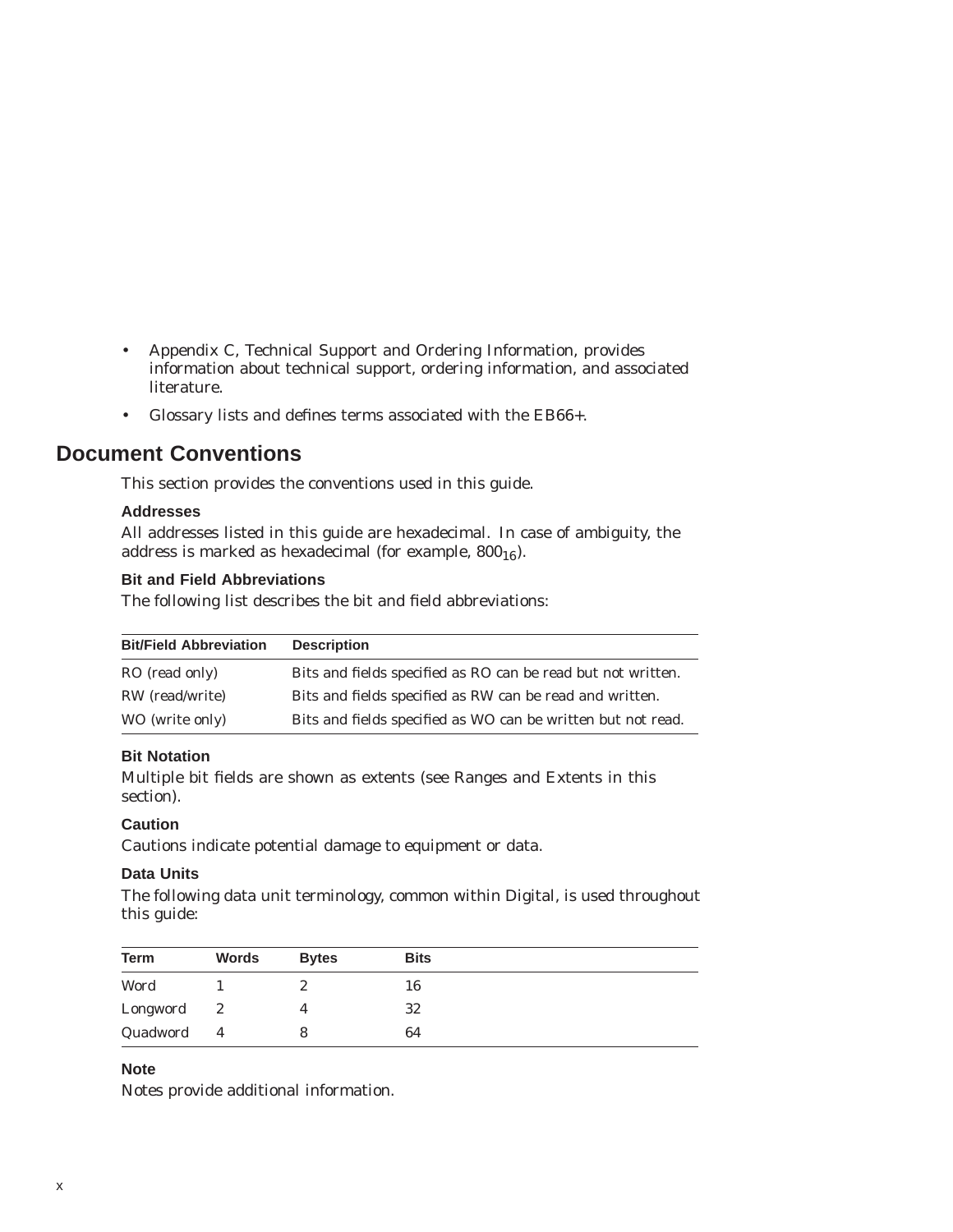#### **Numbering**

All numbers are decimal or hexadecimal unless otherwise indicated. In case of ambiguity, a subscript indicates the radix of nondecimal numbers. For example, 19 is a decimal number, but  $19_{16}$  is a hexadecimal number.

#### **Ranges and Extents**

Ranges are specified by a pair of numbers separated by two periods ( .. ) and are inclusive. For example, a range of 0..4 includes the integers 0, 1, 2, 3, and 4.

Extents are specified by a single number, or a pair of numbers in angle brackets  $(<$  >) separated by a colon (:) and are inclusive. For example, bits <7:3> specify an extent including bits 7, 6, 5, 4, and 3.

#### **Schematic References**

Logic schematics are included in the EB66+ design package. In this guide, references to schematic pages are printed in italics. For example:

'' . . . transceivers (schematic page *eb66p.16*).''

#### **Signal Names**

Signal names in text are printed in boldface lowercase type. For example, '' . . . bits **adr<11:0>** are delivered to DRAM . . . ''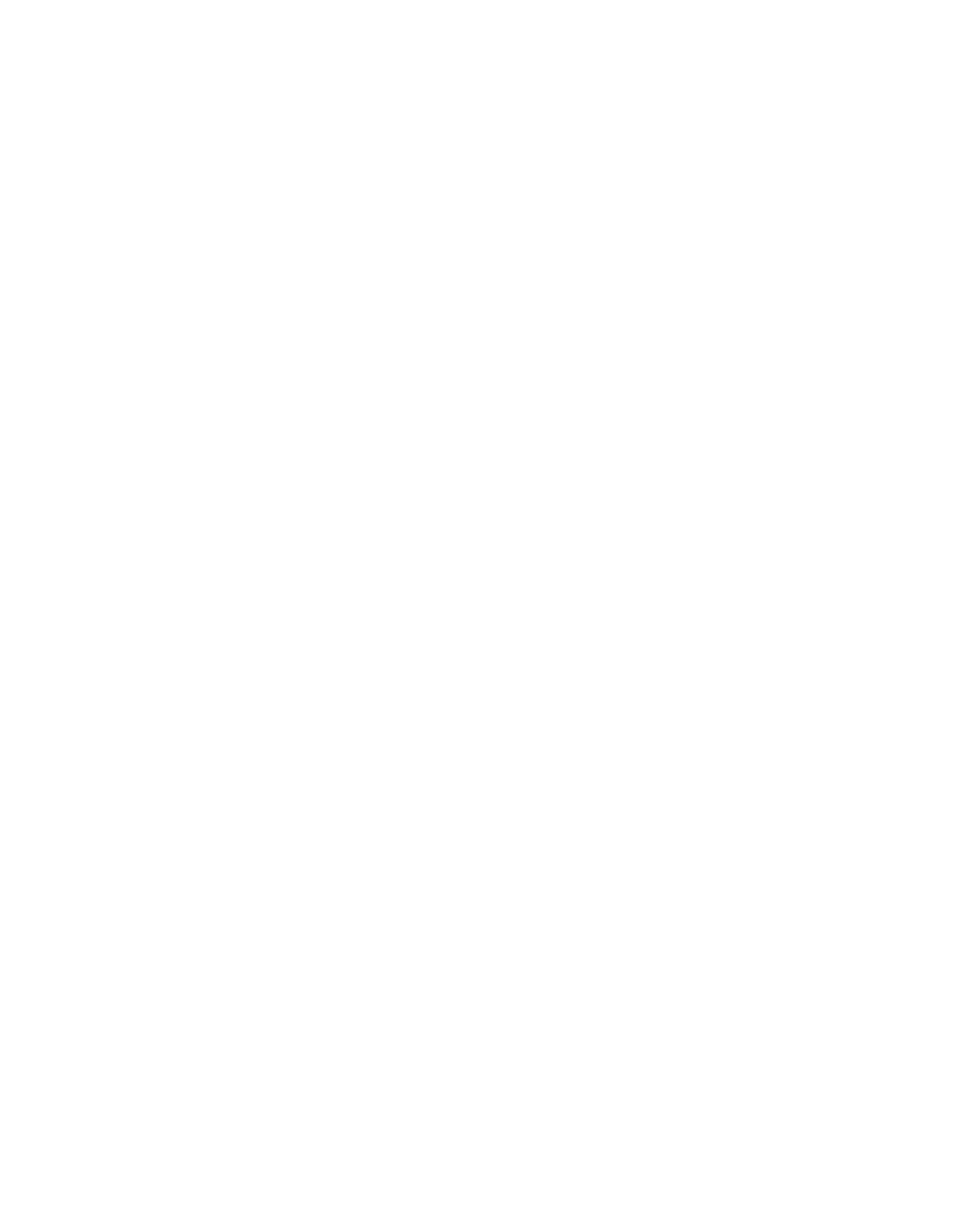# **1 Introduction to the EB66+**

The Alpha 21066A Microprocessor Evaluation Board (also called EB66+) is an evaluation and development board for computing systems based on the Alpha 21066A microprocessor (also called the 21066A). It gives the user a single-board platform for the design, integration, and analysis of supporting logic, subsystems, and software. The EB66+ is one of many example designs available for Digital microprocessors that implement the Alpha architecture. This chapter describes the EB66+, its uses, and its features. Figure 1–1 is a block diagram of the system.

## **1.1 System Components**

The Alpha 21066A Microprocessor Evaluation Board includes:

- A 21066A microprocessor running at frequencies of up to 233 MHz. Lower frequencies are available through onboard jumpers.
- An ECC-protected 64-bit-wide dynamic RAM (DRAM) main memory ranging in size from 8 MB to 384 MB.
- An onboard external backup cache (Bcache) subsystem comprising 1 MB of static RAM (SRAM). The Bcache is direct mapped, write-back, with a quadword block size. It contains ECC protection for data and parity protection for the tag.
- A serial boot ROM (SROM).
- A flash ROM for debugging and operating system support.
- A microprocessor containing an integrated bridge to peripheral component interconnect (PCI) local bus interface running at 33 MHz with up to four expansion slots. Three PCI slots are dedicated, and one slot is shared with the Industry Standard Architecture (ISA) bus.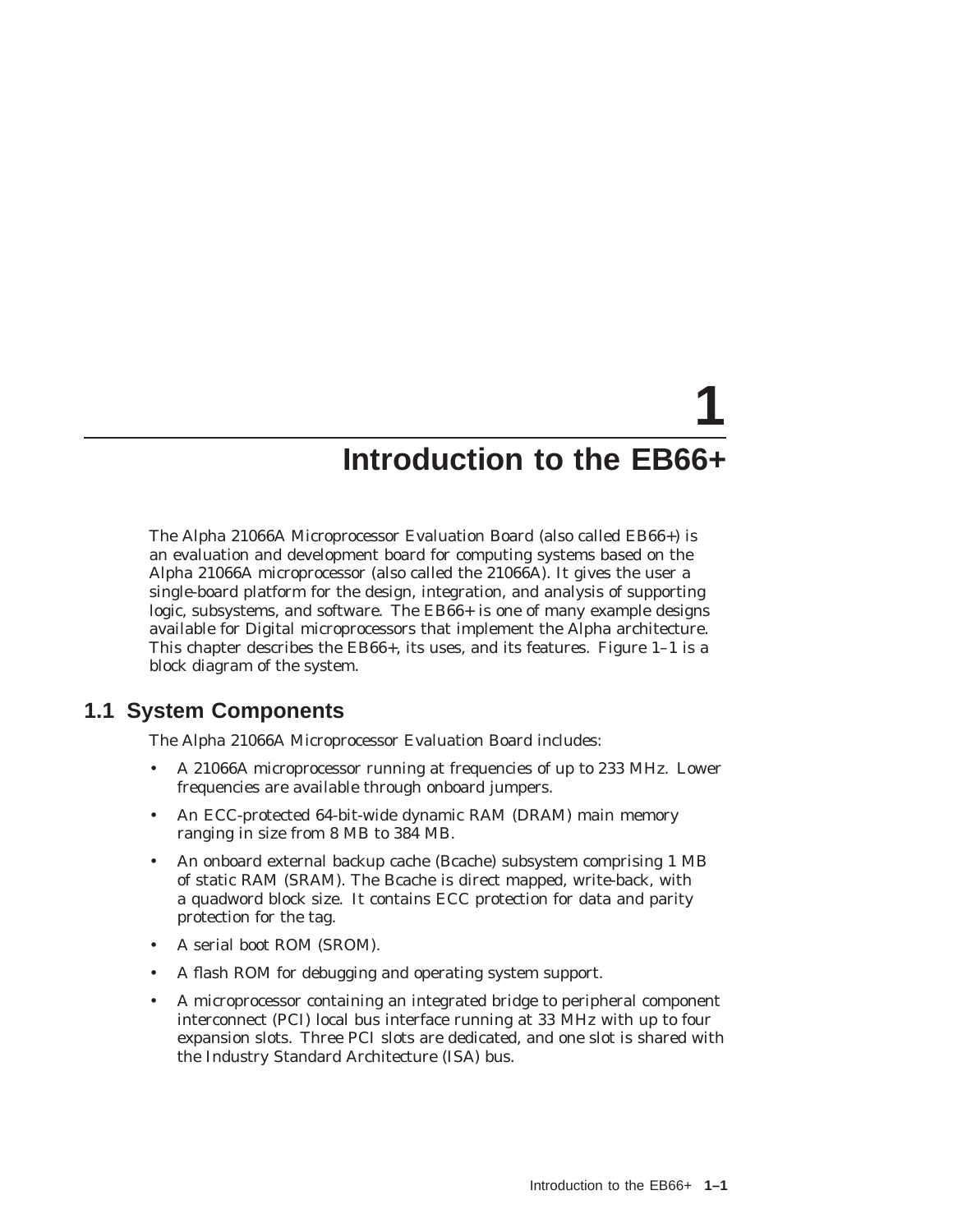#### **1.1 System Components**





- An ISA (IEEE-P996) interface with up to five ISA expansion slots. Four ISA slots are dedicated, and one is shared with the PCI bus.
- An embedded port with control to integrated device electronics (IDE) devices.
- Two embedded serial interface ports with modem control.
- An embedded parallel interface port.
- An embedded port with control to a diskette drive.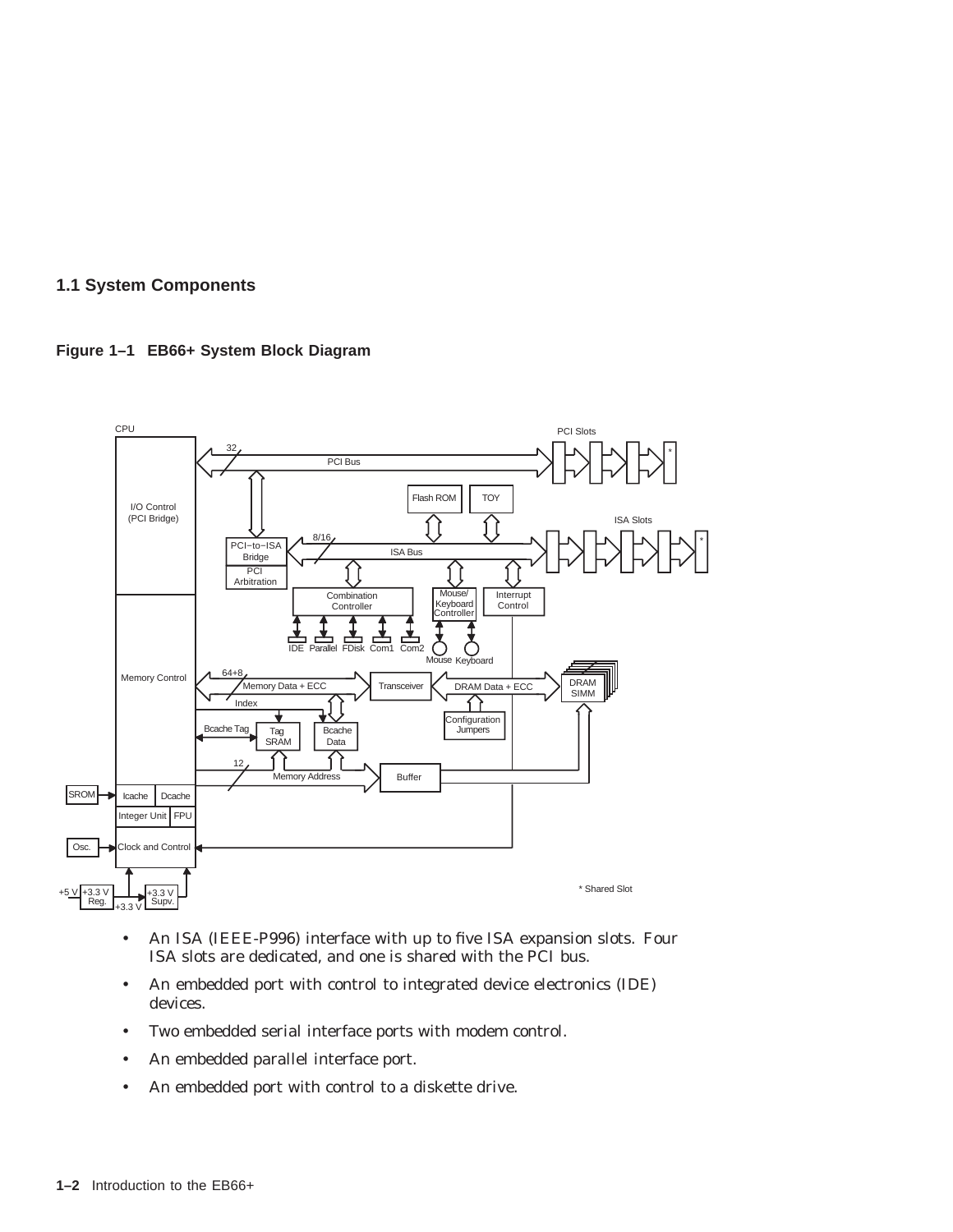#### **1.1 System Components**

- Latches, buffers, glue logic, power regulators, oscillators, decoupling capacitors, and associated components as needed to form a complete motherboard.
- Database files and user documentation that allow designers with no previous knowledge of the Alpha architecture to successfully create a working system using an Alpha microprocessor with minimal assistance.

#### **1.2 Uses**

The EB66+ has a wide range of uses. The following are a few examples:

#### • **System development**

The EB66+ design can be used as the basis of a full computing system. Starting from the design database, you can customize the design to meet your requirements. For example, you could design or integrate off-the-shelf PCI and ISA supporting modules.

The EB66+ itself can also be used as a platform for testing the design and software of new components. The EB66+ works under worst-case voltage, temperature, and process conditions, and can serve as the core of a high-volume product without making any significant design changes. The EB66+ is designed as a PC motherboard, and as such, forms a suitable basis for the design of personal computers and workstations.

Its design is also an appropriate starting point for the design of embedded control products such as laser printers, communication engines (servers, bridges, and routers), and video products. The 21066A microprocessor runs at speeds of up to 233 MHz with onboard power regulation and cooling.

#### • **Software development**

The EB66+ has a software debug monitor for loading code into the system and performing other software debugging functions, such as memory read, memory write, and instruction breakpoint. The debug monitor also allows users to debug remote source-level prototype software from a workstation running DECladebug. It can be used to debug new software modules on the EB66+. This is particularly useful when developing new drivers for hardware components, such as PCI or ISA modules. It is also designed to be ported to new hardware, making it easy to debug the software for user-designed systems.

#### • **DRAM memory evaluation**

The EB66+ is a high-speed design and includes a full 64-bit data path for the DRAM main memory. The user can select DRAM access time individually by bank through memory controller registers.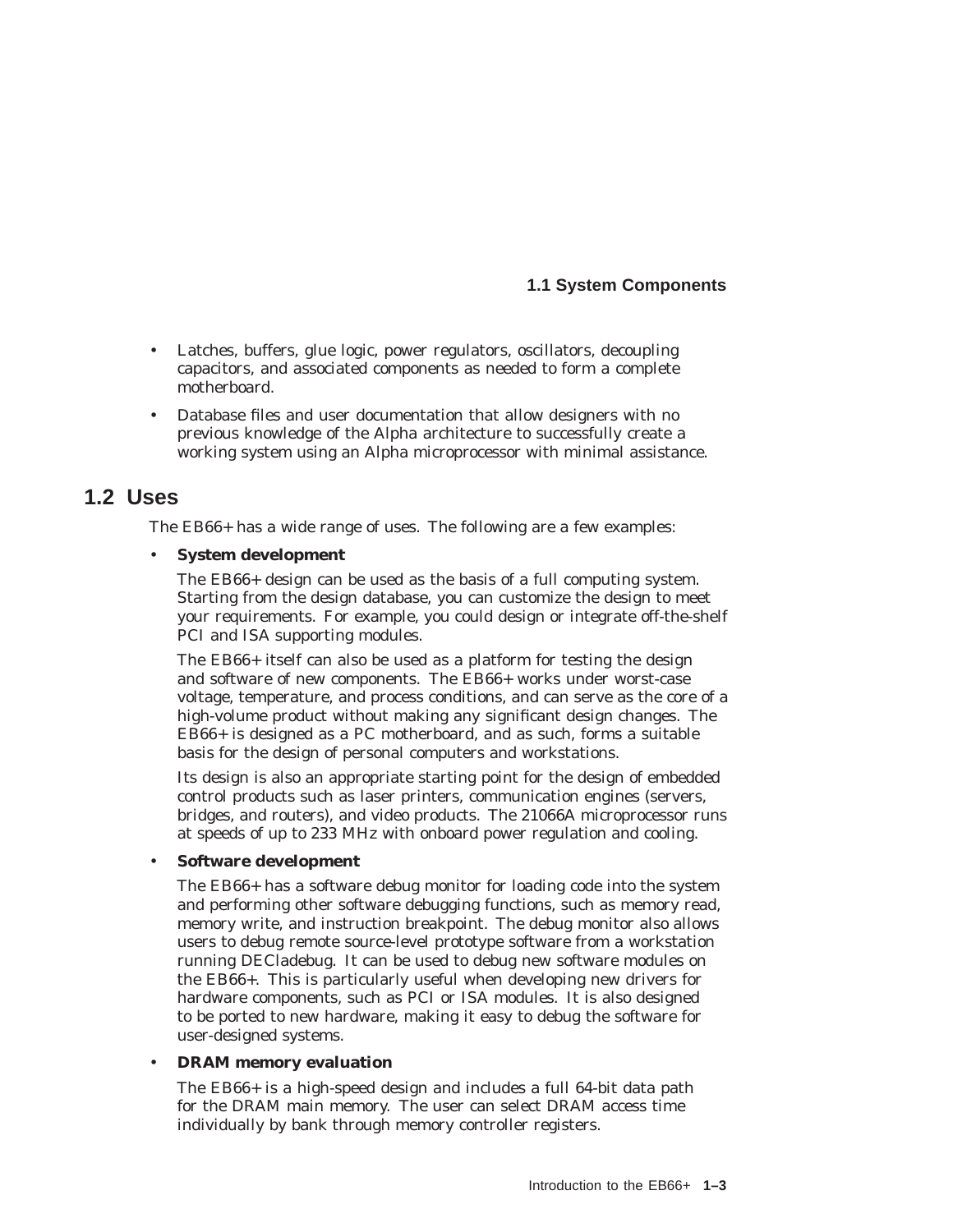#### **1.2 Uses**

#### • **Bcache subsystem evaluation**

The EB66+ 64-bit data path extends to the onboard high-performance SRAM Bcache subsystem. The EB66+ includes a 1-MB Bcache SRAM, but it can emulate a 256-KB or 512-KB size by means of jumper placement (see Table 2–1).

Two high-order address bits are manipulated to effect a size reduction. Such flexibility allows users to change cache size and speed characteristics and run performance benchmarks to determine the effect on actual programs. The available hardware configurations can also be combined and tested with different coding techniques to determine optimum system performance.

#### **1.3 Features**

The EB66+ is a fully populated baby AT board that acts as a PC motherboard. The major components of the EB66+ include:

- 21066A with supporting logic
- DRAM/cache memory subsystem
- PCI and ISA I/O bus support
- Software support

The major features of the EB66+ are described in Sections 1.3.1 through 1.3.7.

#### **1.3.1 Microprocessor (Central Processing Unit)**

The EB66+ includes the Alpha 21066A microprocessor, a CMOS/VLSI chip that implements the Alpha architecture and contains the following:

- Integral central processor
- Floating-point processor (IEEE and Digital formats)
- 8-KB primary instruction cache memory
- 8-KB primary data cache memory
- Secondary external backup cache control
- DRAM memory controller with fully programmable timing per bank
- Embedded graphics support functions
- PCI bus I/O controller
- Internal phase-locked loop (PLL) clock multiplier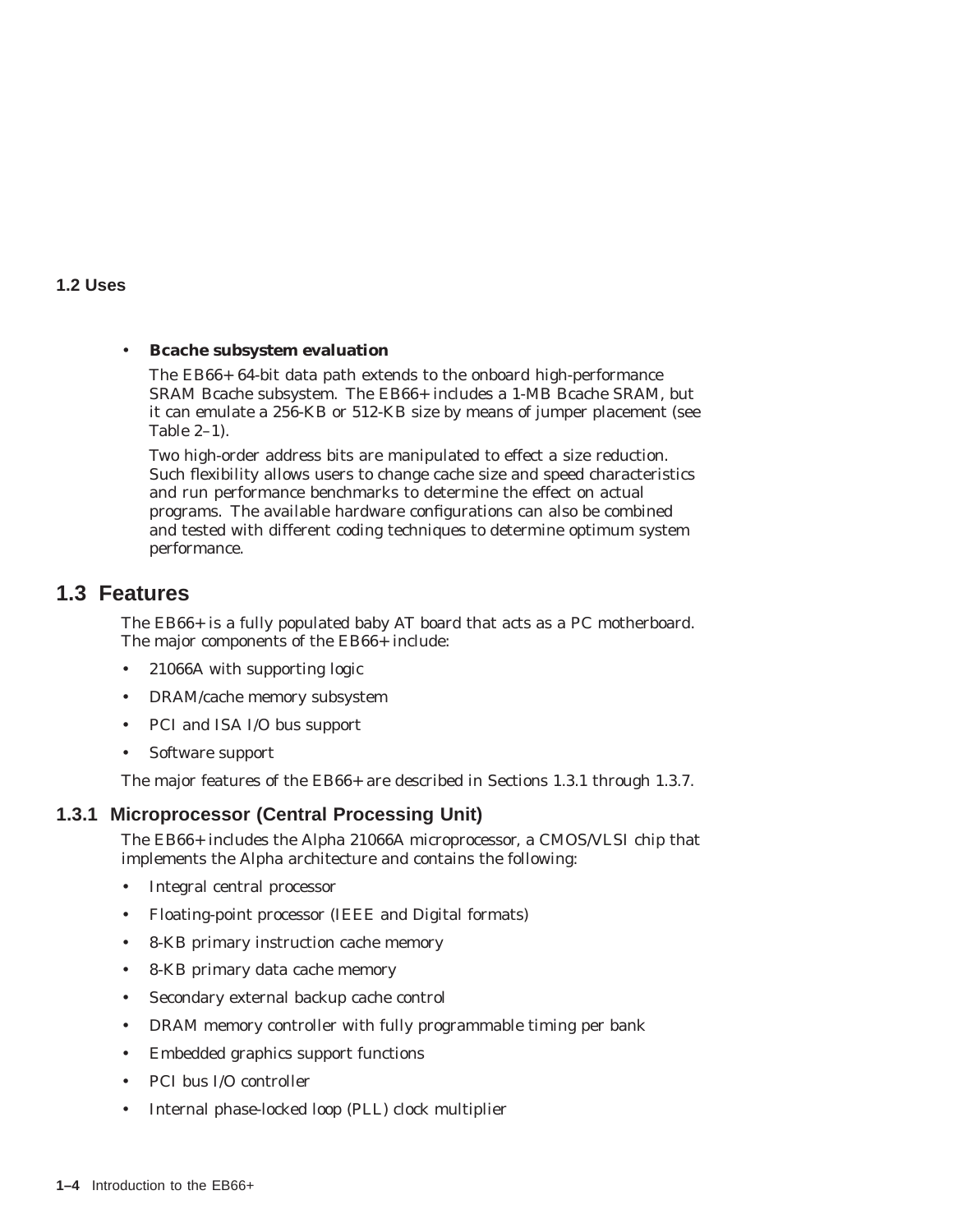**1.3 Features**

• 287-pin PGA package with heat sink mounting studs

#### **1.3.2 Memory Subsystem**

The main memory subsystem accommodates 8 MB to 384 MB of DRAM, using up to six commodity, 72-pin, single inline memory module (SIMM) cards. Each SIMM card is 36 bits wide. The EB66+ supports three banks of memory. Each memory bank must be populated with two identical SIMM cards. Each of the three banks provides 8 MB to 128 MB and may be populated with identical or different DRAM SIMM card pairs. The following SIMM card sizes are supported on the EB66+:

 $1M \times 36 - 70$  ns or faster  $2M \times 36$  — 70 ns or faster  $4M \times 36$  — 70 ns or faster  $8\text{M}\times36-70\text{ ns}$  or faster  $16M \times 36 - 70$  ns or faster

The memory subsystem is a high-speed, 64-bit (plus 8-bit ECC) configuration. Timing for each DRAM bank is individually programmable to allow flexibility in memory design.

#### **1.3.3 Bcache Subsystem**

The microprocessor's integral Bcache control logic supports a board-level cache of up to 2 MB. The EB66+ implements a 1-MB board-level Bcache made up of  $128K \times 8$  SRAMs.

#### **1.3.4 PCI I/O Interface**

The microprocessor provides an interface to the PCI local bus for onboard and external PCI devices. The EB66+ implements the following onboard PCI devices and functions:

• PCI-to-ISA bridge (SIO)—Intel 82378ZB

The 82378ZB 208-pin PQFP VLSI chip provides a bridge between the EB66+'s PCI bus and the ISA bus. It offers PCI arbitration, a PCI master/slave interface running at a speed of 33 MHz, independent PCI/ISA addressing for concurrent operation, 8-bit or 16-bit DMA device support, and a speaker output.

• Expansion slots

The PCI bus may be expanded by four individually addressable onboard connectors. Three connectors are dedicated, and one is a shared slot with the ISA bus.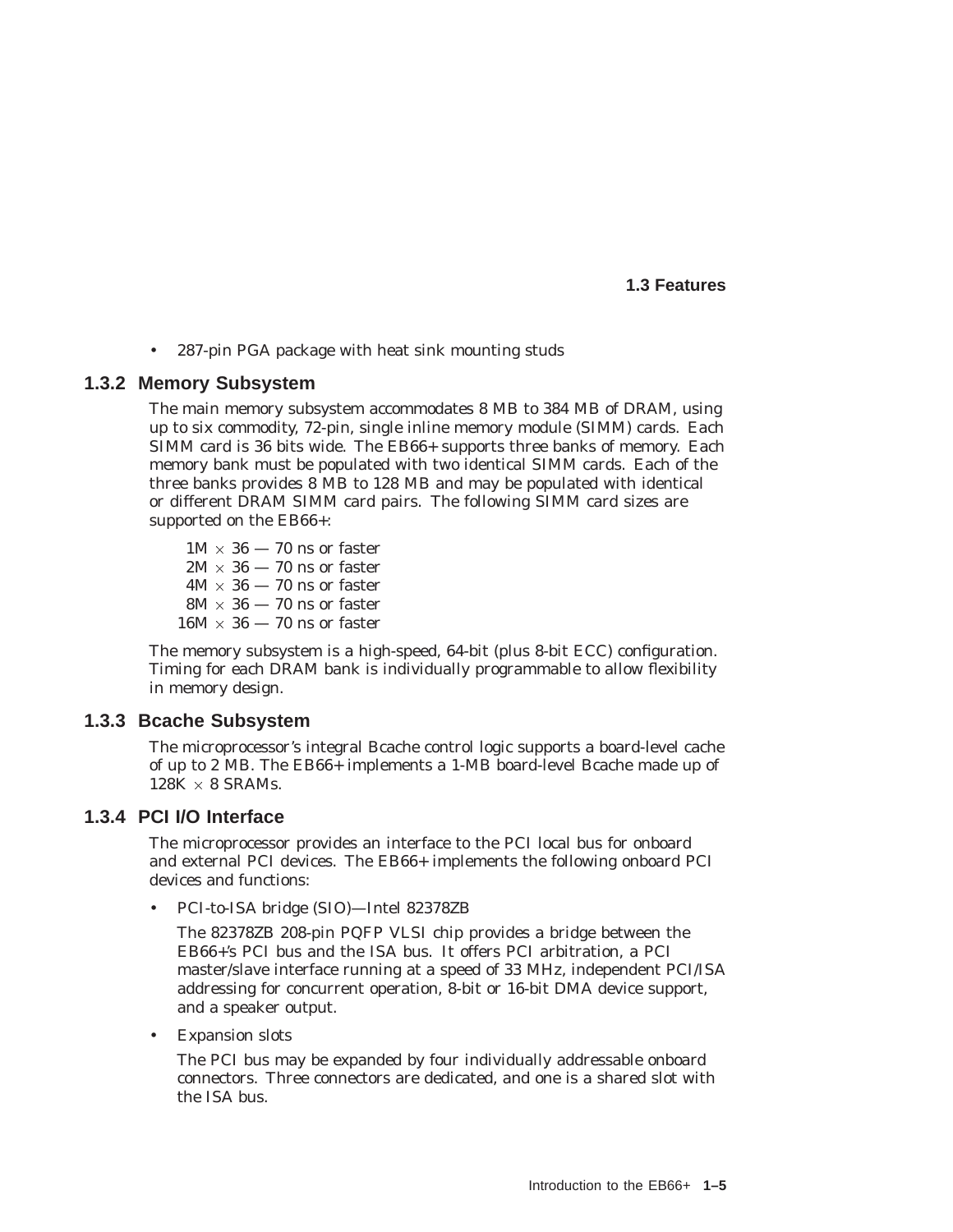#### **1.3 Features**

#### **1.3.5 ISA Interface**

The 82378ZB PCI-to-ISA bridge implements standard IEEE-P996 bus functions. It manages ISA master/slave operations and DMA transfers, and supports the following ISA and utility bus devices and functions:

• A peripheral device interface—National PC87312

The PC87312 100-pin PQFP VLSI chip incorporates an IDE device controller, a diskette drive controller, two universal asynchronous receiver– transmitters (UARTs) for serial device applications, and a bidirectional parallel port. All interfaces are available by onboard headers.

• Flash ROM

A debug monitor in the flash ROM allows code to be developed in a host system and loaded into the EB66+. The debug monitor supports the source-level debugging of software that is running on the EB66+ from a remote workstation running DECladebug. Software can be loaded from a host system into the EB66+ through the combination chip communication port 1 (J32), the diskette, or the optional PCI Ethernet card.

• Mouse and keyboard control—Intel 8242 with Phoenix BIOS

The 8242 VLSI custom microcontroller chip and associated connectors control the input from a standard keyboard and mouse. It contains an integral Phoenix keyboard BIOS.

• Time-of-year clock—Dallas Semiconductor DS1287 The DS1287 chip with battery backup provides the time-of-year (TOY) function.

The bridge also drives five ISA bus connectors on the EB66+ board; four connectors are dedicated, and one is a shared slot with the PCI bus.

#### **1.3.6 Serial ROM**

The EB66+ uses an SROM for its initialization code. When the system power is turned on or reset, the contents of the SROM are read into the microprocessor's primary internal instruction cache. The code is then executed from the instruction cache. See Section 3.5 and Section 3.7 for more information on the SROM.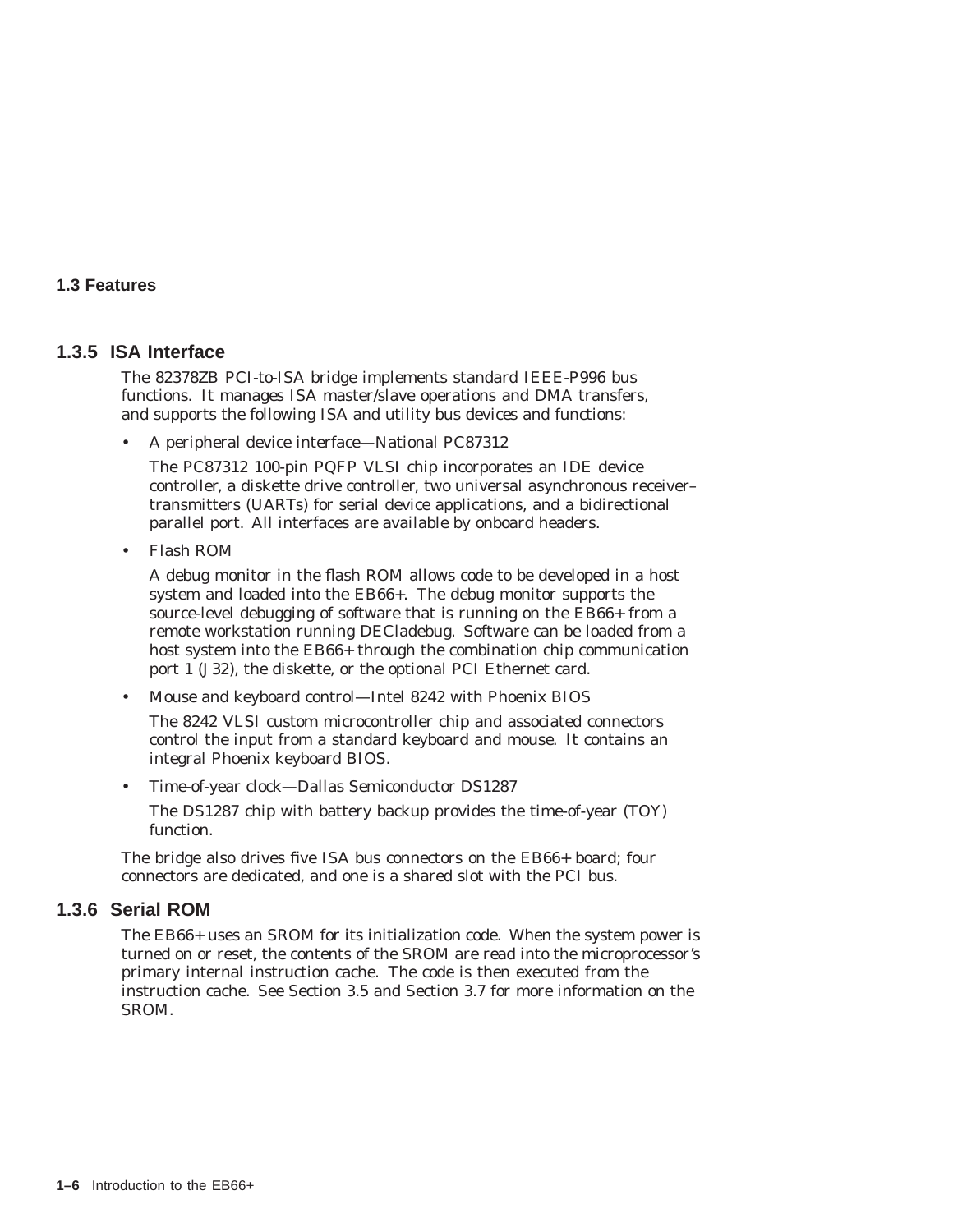**1.3 Features**

#### **1.3.7 Programmable Array Logic Devices**

Because of the combinatorial logic density, programmable array logic (PAL) devices are used for interrupt control logic. This reduces PC board real estate, manufacturing expense, and aggregate component expense.

Specific PAL devices used in the EB66+ for interrupt control are AMD MACH210-20 and AMD 22V10-25 chips.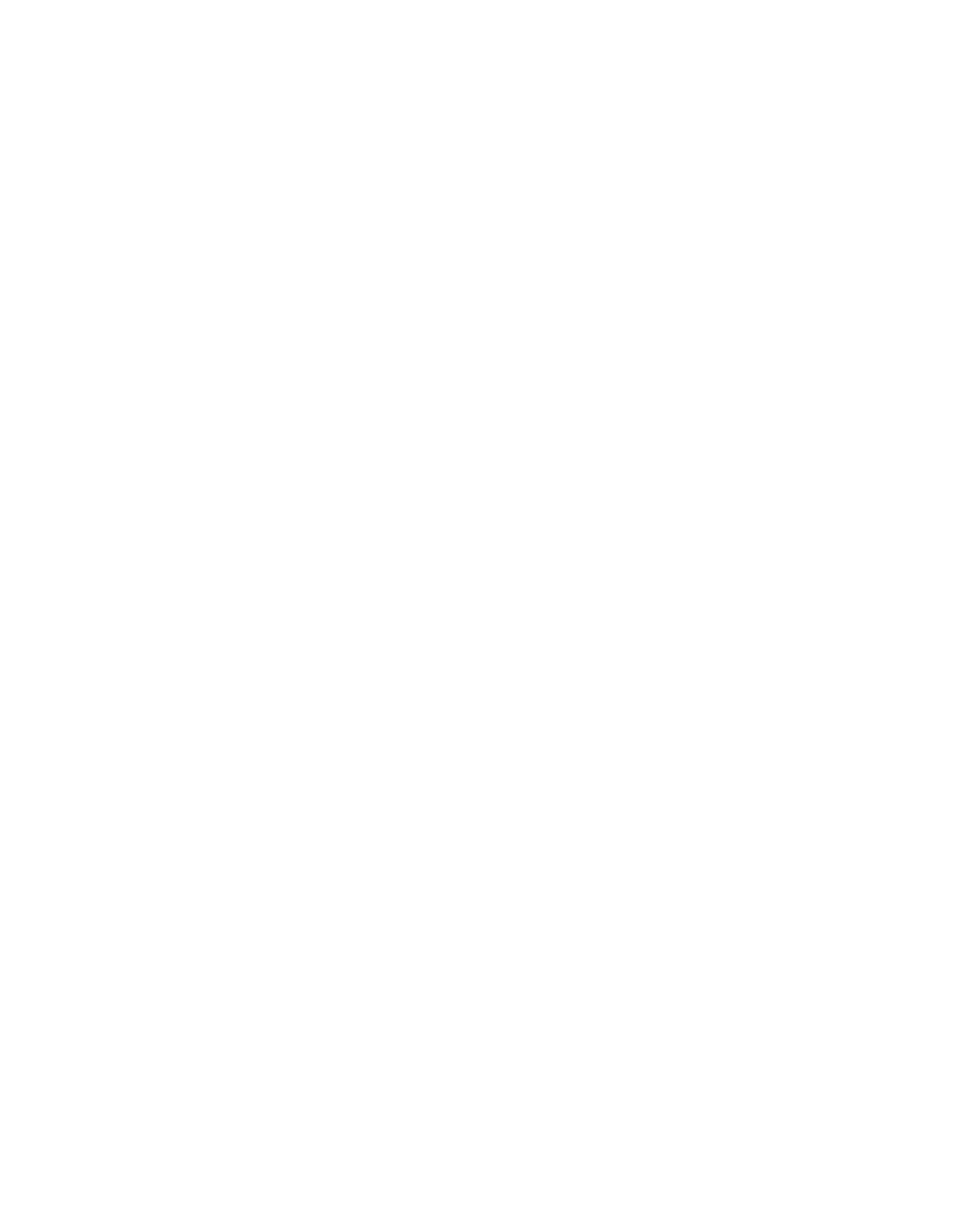# **2**

# **System Configuration and Connections**

To enhance its versatility, the EB66+ has jumpers to provide variations in timing and speed, software, and interrupt control. These jumpers must be configured for the user's environment. Onboard connectors and headers are provided, for the following:

- PCI/ISA I/O
- IDE devices
- Serial and parallel ports
- Diskette drive
- User interface
- DRAM memory SIMMs
- Power

The board is shipped with jumpers placed in default positions; it can be reconfigured for custom configurations. After the board is reconfigured and peripheral devices are connected, power can be applied, and the debug monitor can be run. The debug monitor and its commands are described in the *Alpha Microprocessors Evaluation Board Debug Monitor User's Guide*. For information about other software design tools, refer to the literature listed in Appendix C.

## **2.1 Configuration Jumpers**

Figure 2–1 shows the system configuration jumpers and Table 2–1 describes them.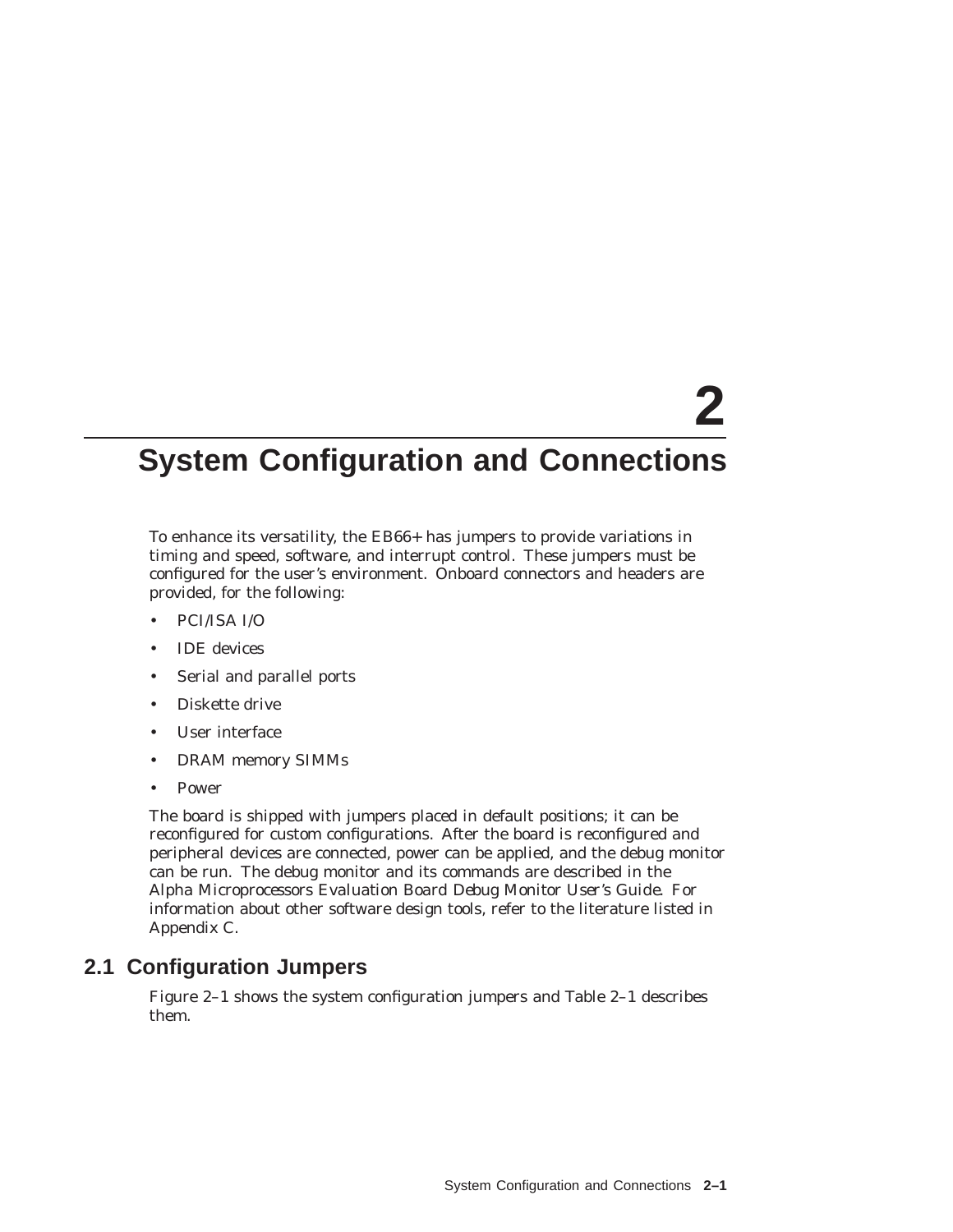

**Figure 2–1 EB66+ Jumpers**

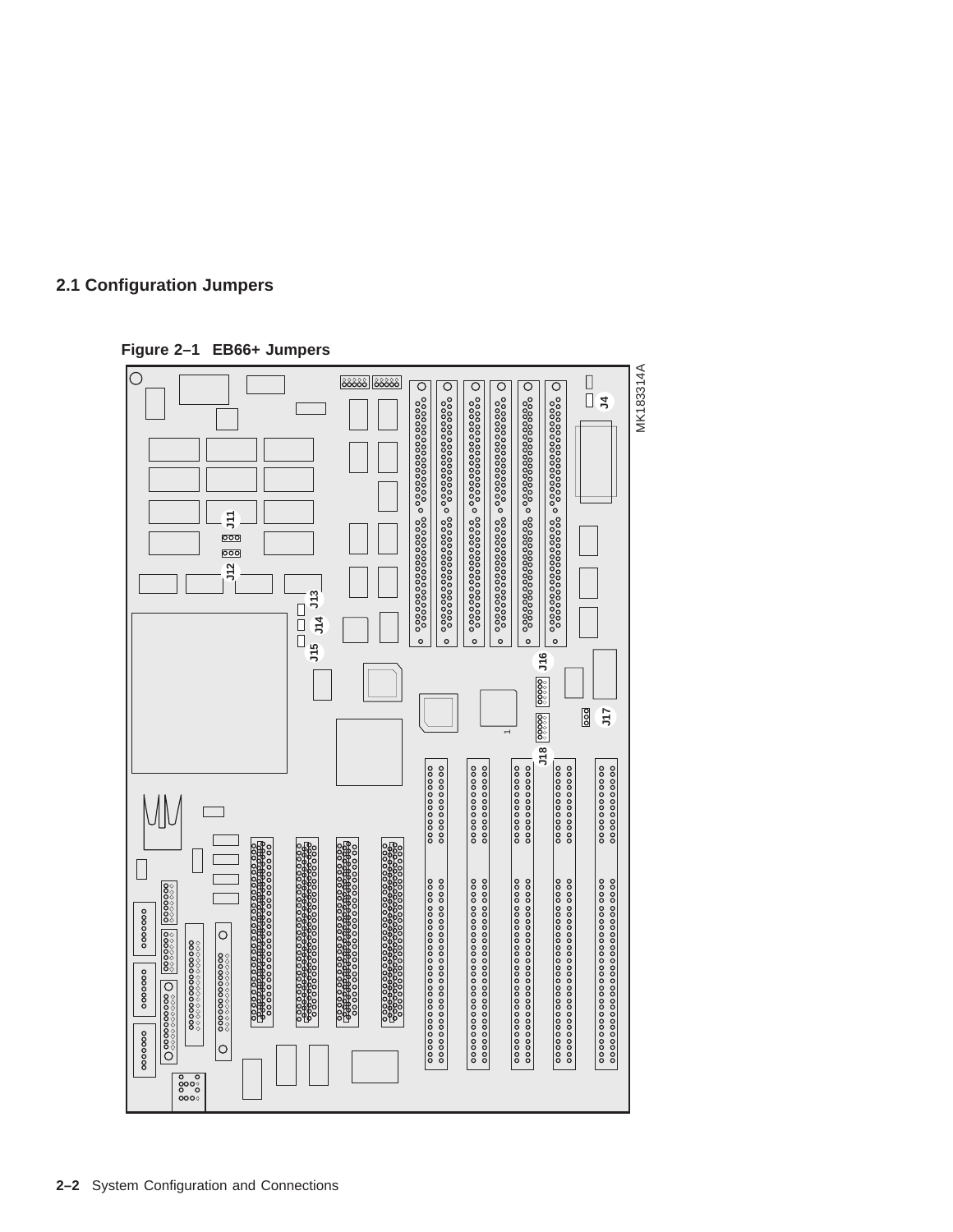#### **2.1 Configuration Jumpers**

| Jumper | <b>Description</b>                    |                 |                       |
|--------|---------------------------------------|-----------------|-----------------------|
| J4     | Reserved                              |                 |                       |
| J11    | Bcache $idx\_tag2$ jumper $(eb66p.8)$ |                 |                       |
| J12    | Bcache idx_tag3 jumper (eb66p.8)      |                 |                       |
|        | Jumper J12 Pins                       | Jumper J11 Pins | <b>Size</b>           |
|        |                                       |                 |                       |
|        | 2 to 3                                | 2 to 3          | 256-KB Bcache         |
|        | 2 to 3                                | $1$ to $2$      | 512-KB Bcache         |
|        | $1$ to $2$                            | $1$ to $2$      | 1-MB Bcache (default) |

**Table 2–1 EB66+ Jumpers Description**

$$
\begin{array}{c|c}\n3 & 0 \\
2 & 0 \\
1 & 0\n\end{array}\n\quad\n\begin{array}{c}\n3 & 0 \\
112 & 2 \\
1 & 0\n\end{array}\n\quad\n\begin{array}{c}\n311 \\
111\n\end{array}
$$

**Note:** When effectively reducing the Bcache SRAM size from 1 MB to 256 KB, jumpers J16 (**sp\_bit<1:0>**), J11, and J12 must be reconfigured.

| J13 | PLL clock multiplier (IRQ0) (eb66p.5) |  |  |
|-----|---------------------------------------|--|--|
|-----|---------------------------------------|--|--|

J14 PLL clock multiplier (IRQ1) (*eb66p.5*)<br>J15 PLL clock multiplier (IRQ2) (*eb66p.5*)

PLL clock multiplier (IRQ2) ( $eb66p.5$ )

| <b>Frequency with 33-MHz clock</b> |
|------------------------------------|
|                                    |
|                                    |
|                                    |
|                                    |
|                                    |
| 233.1 MHz (default)                |
|                                    |
|                                    |
|                                    |

(continued on next page)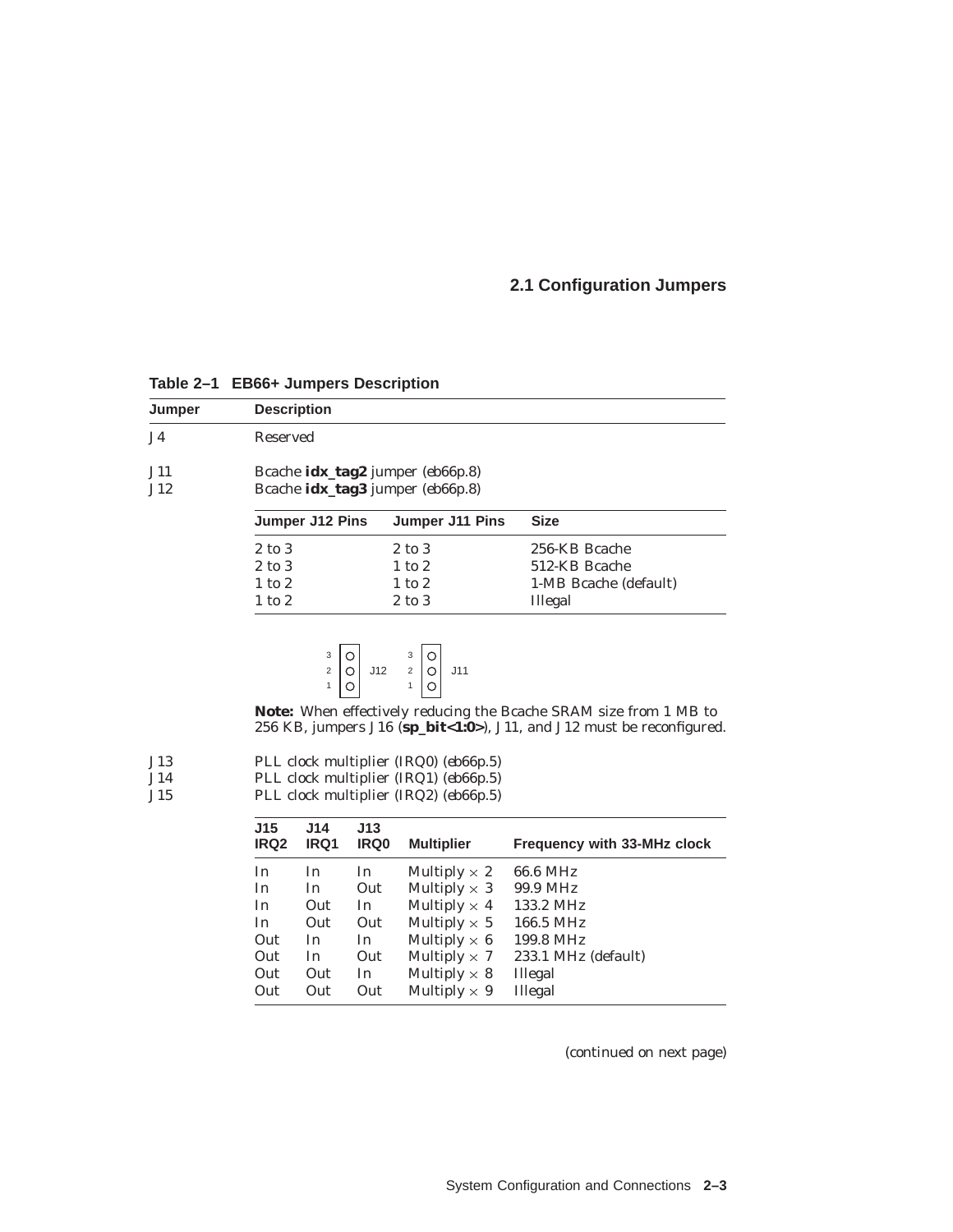## **2.1 Configuration Jumpers**

| Jumper      | <b>Description</b>                                                      |                                          |                                                                                                       |  |  |  |
|-------------|-------------------------------------------------------------------------|------------------------------------------|-------------------------------------------------------------------------------------------------------|--|--|--|
| J16 and J18 | System configuration jumpers sp_bit<7:0> (ramdata<15:08>)<br>(eb66p.18) |                                          |                                                                                                       |  |  |  |
|             | sp_bit<#>/Name                                                          | <b>Jumpers</b>                           | <b>Function</b>                                                                                       |  |  |  |
|             | sp_bit<1:0><br>Bcache size 1, 0                                         | In, in<br>In, out<br>Out, in<br>Out, out | Bcache disabled<br>256 KB<br>512 KB<br>1 MB (default)                                                 |  |  |  |
|             | sp_bit $<3:2>$<br><b>SRAM</b> speed                                     | In, in<br>In, out<br>Out, in<br>Out, out | 6-ns RAM<br>8-ns RAM<br>10-ns RAM (default)<br>12-ns RAM                                              |  |  |  |
|             | sp_bit<4><br>Mini-Debugger                                              | In<br>Out                                | SROM init traps to Mini-Debugger<br>No trap-boot from flash ROM (default)                             |  |  |  |
|             | $sp\_bit < 5$<br>Boot option                                            | In<br>Out                                | Boot alternate image from system ROM<br>Boot first image (debug monitor) from<br>system ROM (default) |  |  |  |
|             | $sp\_bit<6>$<br>Bcache read cycle                                       | In<br>Out                                | Read speed one cycle faster<br>Nominal read speed (default)                                           |  |  |  |
|             | $sp\_bit < 7>$                                                          | In<br>Out                                | Disables ECC in memory and Bcache<br>(if enabled)<br>Enable ECC (default)                             |  |  |  |

**Table 2–1 (Cont.) EB66+ Jumpers Description**

(continued on next page)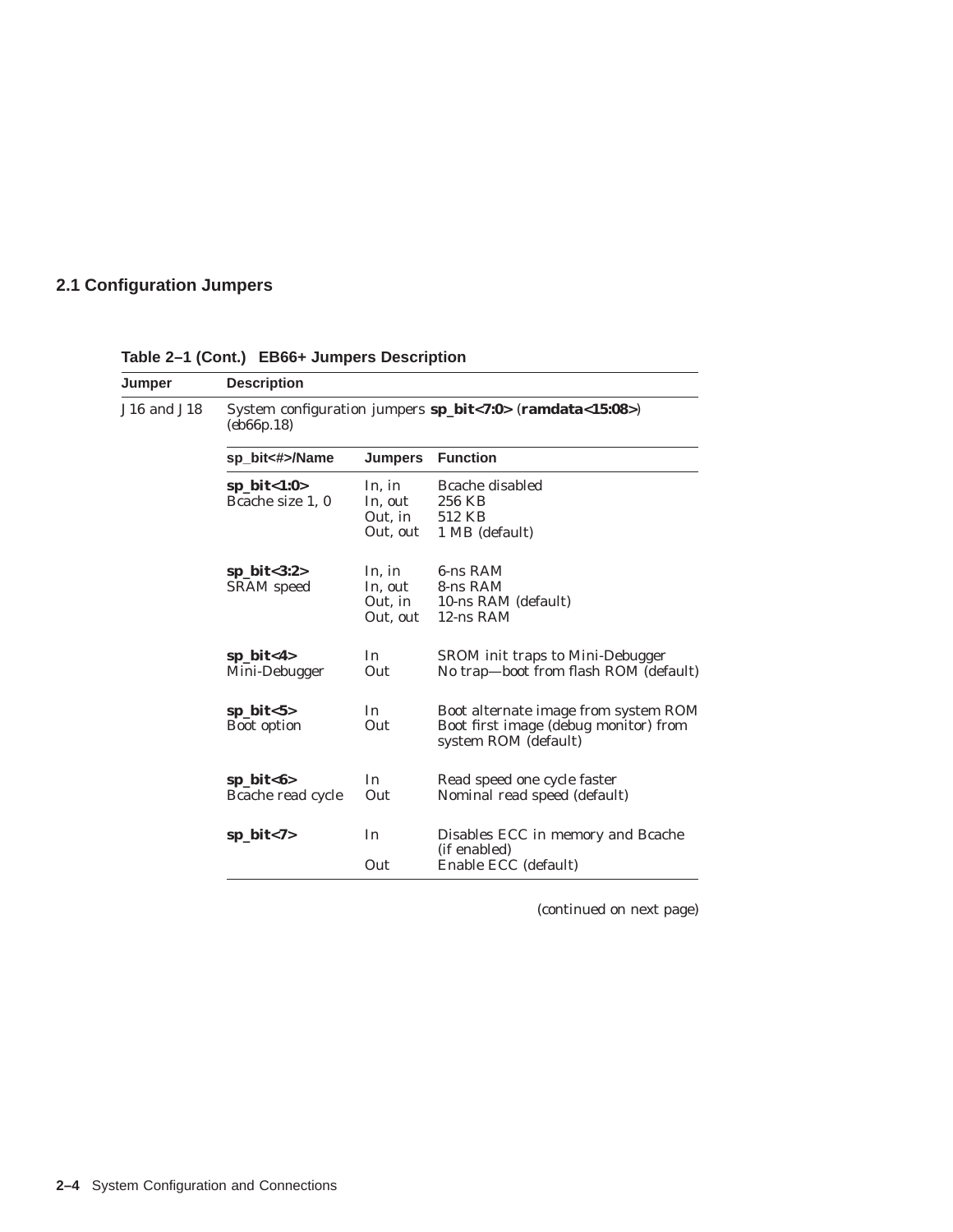#### **2.1 Configuration Jumpers**



**Table 2–1 (Cont.) EB66+ Jumpers Description**

1 MB to 512 KB or 256 KB, jumpers J16 (**sp\_bit<1:0>**), J11, and J12 must be reconfigured.

J17 Flash ROM write-enable (*eb66p.34*)

## **2.2 Connectors and Headers**

Figure 2–2 shows the connectors and headers for user-supplied power, peripheral devices, and memory. Table 2–2 describes the EB66+ connectors and headers.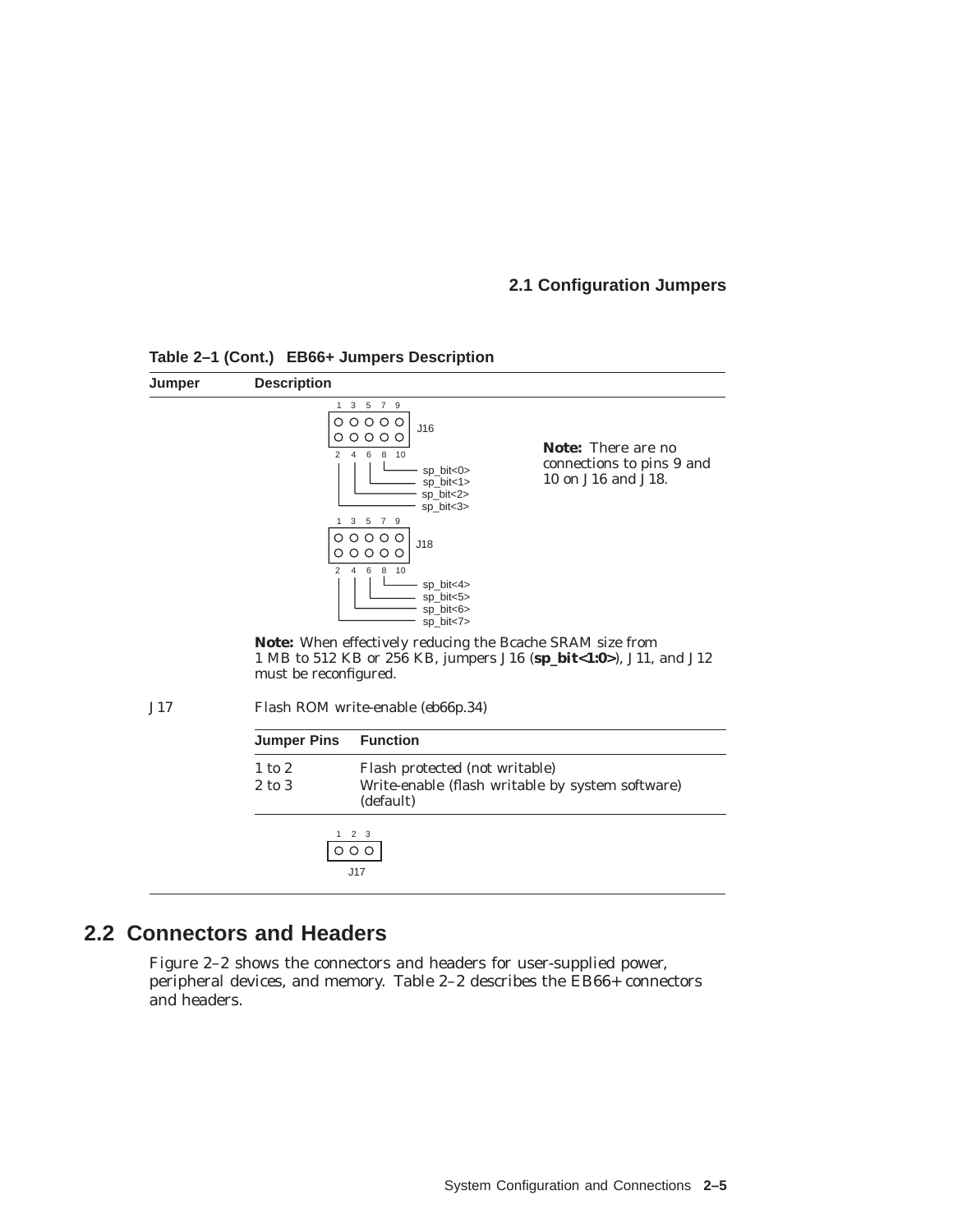



**Figure 2–2 EB66+ Connectors and Headers**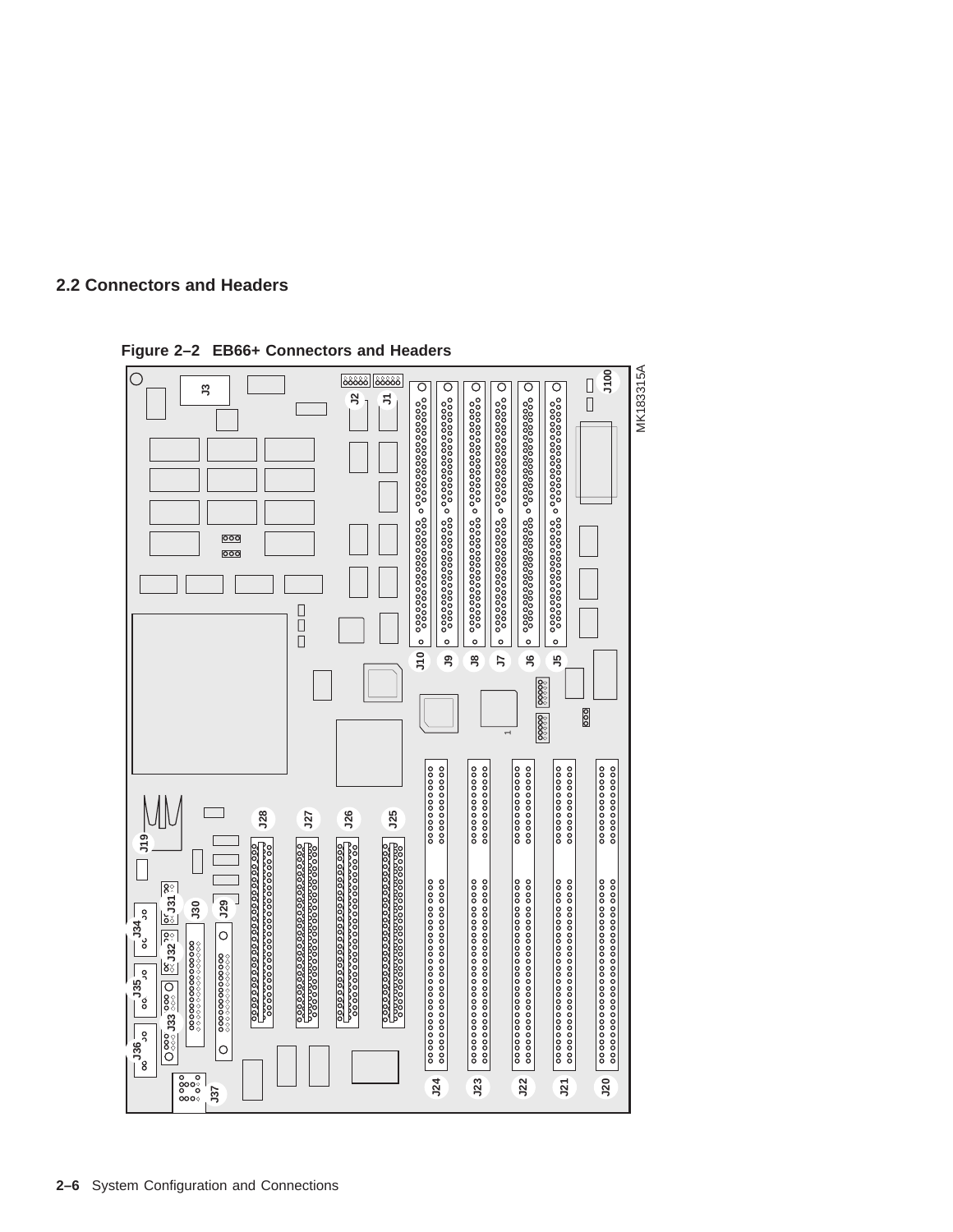| <b>Connector</b> | <b>Pins</b>      | <b>Description</b>                             |                                                                                                                                                             |                                                           |
|------------------|------------------|------------------------------------------------|-------------------------------------------------------------------------------------------------------------------------------------------------------------|-----------------------------------------------------------|
| J <sub>1</sub>   | 10               |                                                | Speaker connector (eb66p.6)                                                                                                                                 |                                                           |
|                  |                  | Pin                                            | <b>Voltage/Signal</b>                                                                                                                                       |                                                           |
|                  |                  | $\mathbf{1}$                                   | NC                                                                                                                                                          |                                                           |
|                  |                  | 2, 5, 9                                        | $Vdd (+5 V)$                                                                                                                                                |                                                           |
|                  |                  | 3                                              | Speaker                                                                                                                                                     |                                                           |
|                  |                  | 4,6,7,8,10                                     | Ground                                                                                                                                                      |                                                           |
|                  |                  | 10                                             | O[O]<br>$\mathsf g$<br>$\overline{7}$<br>8<br> O<br>O<br>J1<br>5<br>$\circ$ $\circ$<br>6<br>$\circ \circ$<br>$\sqrt{4}$<br>3<br>$\overline{c}$<br>o o<br>1  | Note: Place a standard speaker<br>connection as shown.    |
| J2               | 10               |                                                | Miscellaneous connector (eb66p.6)                                                                                                                           |                                                           |
|                  |                  | Pin                                            | <b>Voltage/Signal</b>                                                                                                                                       |                                                           |
|                  |                  | $\mathbf{1}$                                   | power_led_l                                                                                                                                                 |                                                           |
|                  |                  | $\overline{2}$                                 | hd_led_l                                                                                                                                                    |                                                           |
|                  |                  | 3, 5, 6, 9, 10<br>4                            | Ground<br>hd_act_l                                                                                                                                          |                                                           |
|                  |                  | $\boldsymbol{7}$                               | key_lock                                                                                                                                                    |                                                           |
|                  |                  | 8                                              | reset_button                                                                                                                                                |                                                           |
|                  |                  | <b>Reset Connector</b><br>Hard Drive Indicator | $10$<br>$\circ$   O<br>9<br>8<br>O<br>$\frac{7}{5}$<br>ΙO<br>6<br>⊺⊙<br>$\circ$<br>$\overline{4}$<br>ဂြုဝ<br>3<br>Ι0<br>$\overline{c}$<br>O<br>$\mathbf{1}$ | Keyboard lock<br>J2<br>Power LED                          |
| J3               | $\boldsymbol{6}$ | (eb66p.5)                                      |                                                                                                                                                             | SROM test data and Mini-Debugger serial port input header |
|                  |                  |                                                |                                                                                                                                                             | (continued on next page)                                  |

**Table 2–2 EB66+ Connectors and Headers Description**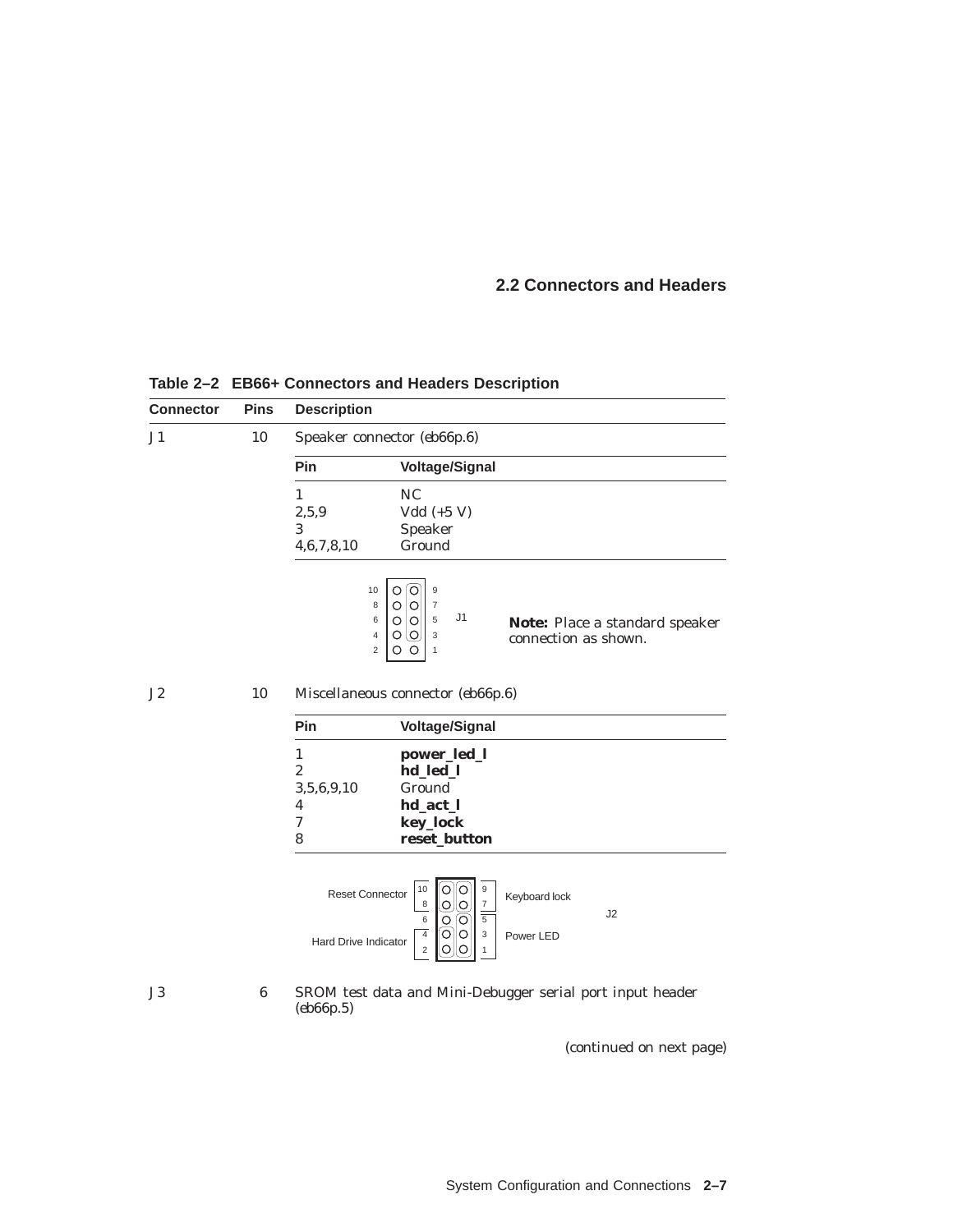| <b>Connector</b> | <b>Pins</b> | <b>Description</b>                                                                                                                                                                                                                                                                                                                    |
|------------------|-------------|---------------------------------------------------------------------------------------------------------------------------------------------------------------------------------------------------------------------------------------------------------------------------------------------------------------------------------------|
| <b>J9</b>        | 72          | Bank 0, DRAM 0 SIMM connector (eb66p.19)                                                                                                                                                                                                                                                                                              |
| J10              | 72          | Bank 0, DRAM 1 SIMM connector (eb66p.19)                                                                                                                                                                                                                                                                                              |
| J7               | 72          | Bank 1, DRAM 0 SIMM connector (eb66p.20)                                                                                                                                                                                                                                                                                              |
| J8               | 72          | Bank 1, DRAM 1 SIMM connector (eb66p.20)                                                                                                                                                                                                                                                                                              |
| J5               | 72          | Bank 2, DRAM 0 SIMM connector (eb66p.21)                                                                                                                                                                                                                                                                                              |
| J <sub>6</sub>   | 72          | Bank 2, DRAM 1 SIMM connector (eb66p.21)                                                                                                                                                                                                                                                                                              |
|                  |             | Note: To fill the 64-bit and 8-bit ECC data path, SIMM<br>connectors must be populated in pairs. Both J9 and J10 must<br>be used together for Bank 0. Likewise, both J7 and J8 must be<br>used together for Bank 1, and J5 and J6 must be used together<br>for Bank 3. Figure 2-3 shows the DRAM connector for each<br>configuration. |
| J19              | 3           | CPU fan power and sensor connector (eb66p.36)                                                                                                                                                                                                                                                                                         |
|                  |             | <b>Caution:</b> The CPU cooling fan <i>must</i> have a built-in fan sensor<br>that drives a signal if the airflow stops. The sensor is connected<br>to J19. The fan supplied with the EB66+ includes an airflow<br>sensor. (Refer to Section 3.6 for more information.)                                                               |
| J20              | 98          | ISA bus 0 connector (eb66p.26)                                                                                                                                                                                                                                                                                                        |
| J21              | 98          | ISA bus 1 connector (eb66p.26)                                                                                                                                                                                                                                                                                                        |
| J22              | 98          | ISA bus 2 connector (eb66p.26)                                                                                                                                                                                                                                                                                                        |
| J23              | 98          | ISA bus 3 connector (eb66p.27)                                                                                                                                                                                                                                                                                                        |
| J24              | 98          | ISA bus 4 connector (eb66p.27)                                                                                                                                                                                                                                                                                                        |
| J25              | 120         | PCI bus slot 0 connector (eb66p.22)                                                                                                                                                                                                                                                                                                   |
| J26              | 120         | PCI bus slot 1 connector (eb66p.22)                                                                                                                                                                                                                                                                                                   |
| J27              | 120         | PCI bus slot 2 connector (eb66p.23)                                                                                                                                                                                                                                                                                                   |
| J28              | 120         | PCI bus slot 3 connector (eb66p.23)                                                                                                                                                                                                                                                                                                   |
| J29              | 40          | Combination chip (PC87312) IDE device header (eb66p.25)                                                                                                                                                                                                                                                                               |
| <b>J30</b>       | 34          | Combination chip (PC87312) diskette drive header (eb66p.31)                                                                                                                                                                                                                                                                           |
| J31              | 10          | Combination chip (PC87312) communication port 2 (serial) header<br>(eb66p.31)                                                                                                                                                                                                                                                         |

**Table 2–2 (Cont.) EB66+ Connectors and Headers Description**

(continued on next page)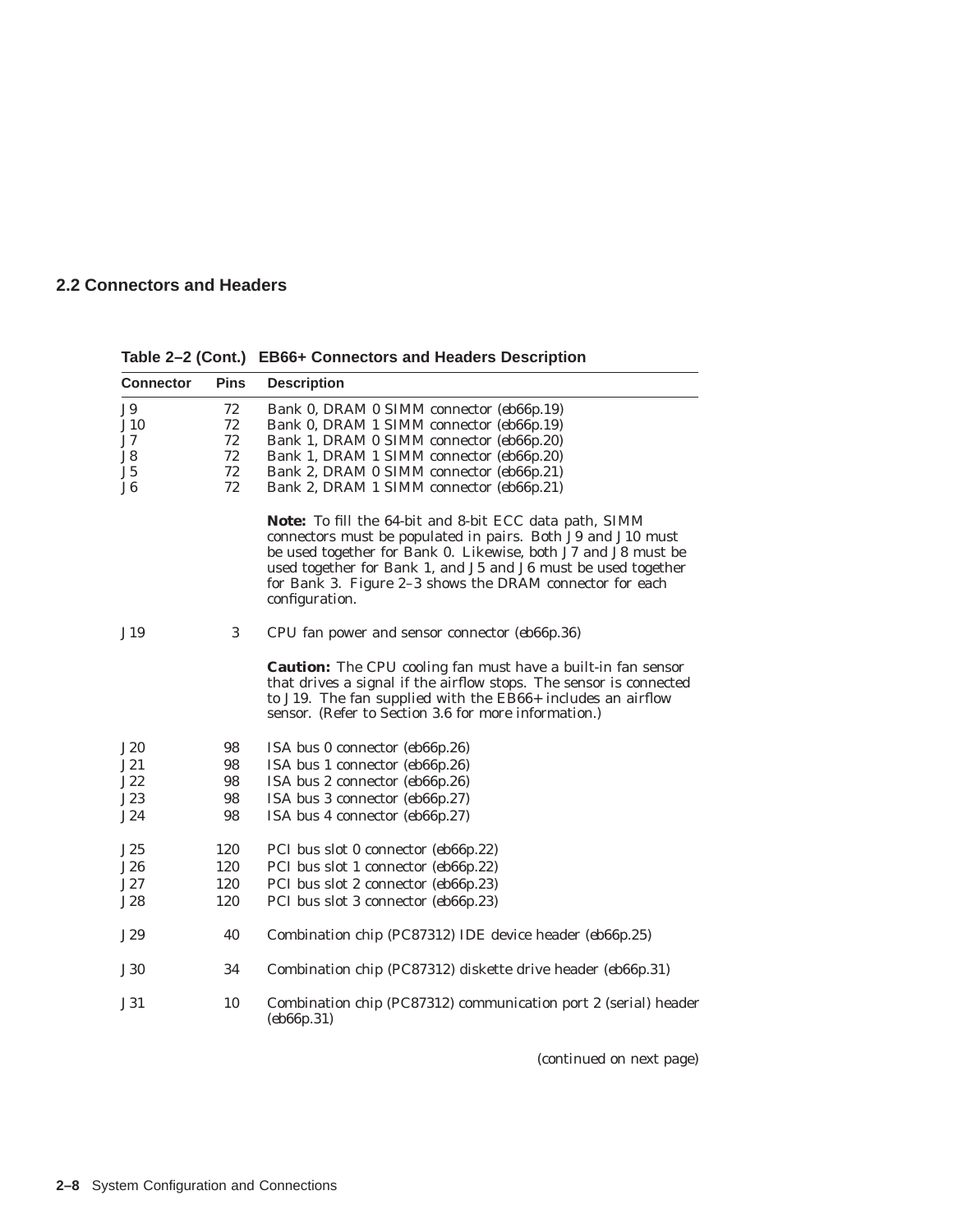**Connector Pins Description** J32 10 Combination chip (PC87312) communication port 1 (serial) header (*eb66p.31*). This header is used for the debug monitor terminal interface. J33 26 Combination chip (PC87312) parallel port header (*eb66p.30*) J34 6 Board power connector (*eb66p.4*) (optional) **Note:** The EB66+ has an onboard 5-V-to-3.3-V regulator. This power connector is used if the regulator is not used. **Pin Voltage/Signal**  $\begin{array}{cc} 1 & +3.3 \text{ V} \\ 2 & +3.3 \text{ V} \end{array}$  $+3.3$  V 3  $+3.3 \text{ V}$ 4 Ground 5 Ground 6 Ground J35 6 Board power connector (*eb66p.36*)

**Table 2–2 (Cont.) EB66+ Connectors and Headers Description**

| <b>Pin</b> | <b>Voltage/Signal</b> |  |
|------------|-----------------------|--|
|            | Ground                |  |
| 2          | Ground                |  |
| 3          | $-5V$                 |  |
| 4          | Vdd $(+5 V)$          |  |
| 5          | Vdd $(+5 V)$          |  |
| 6          | $Vdd (+5 V)$          |  |

(continued on next page)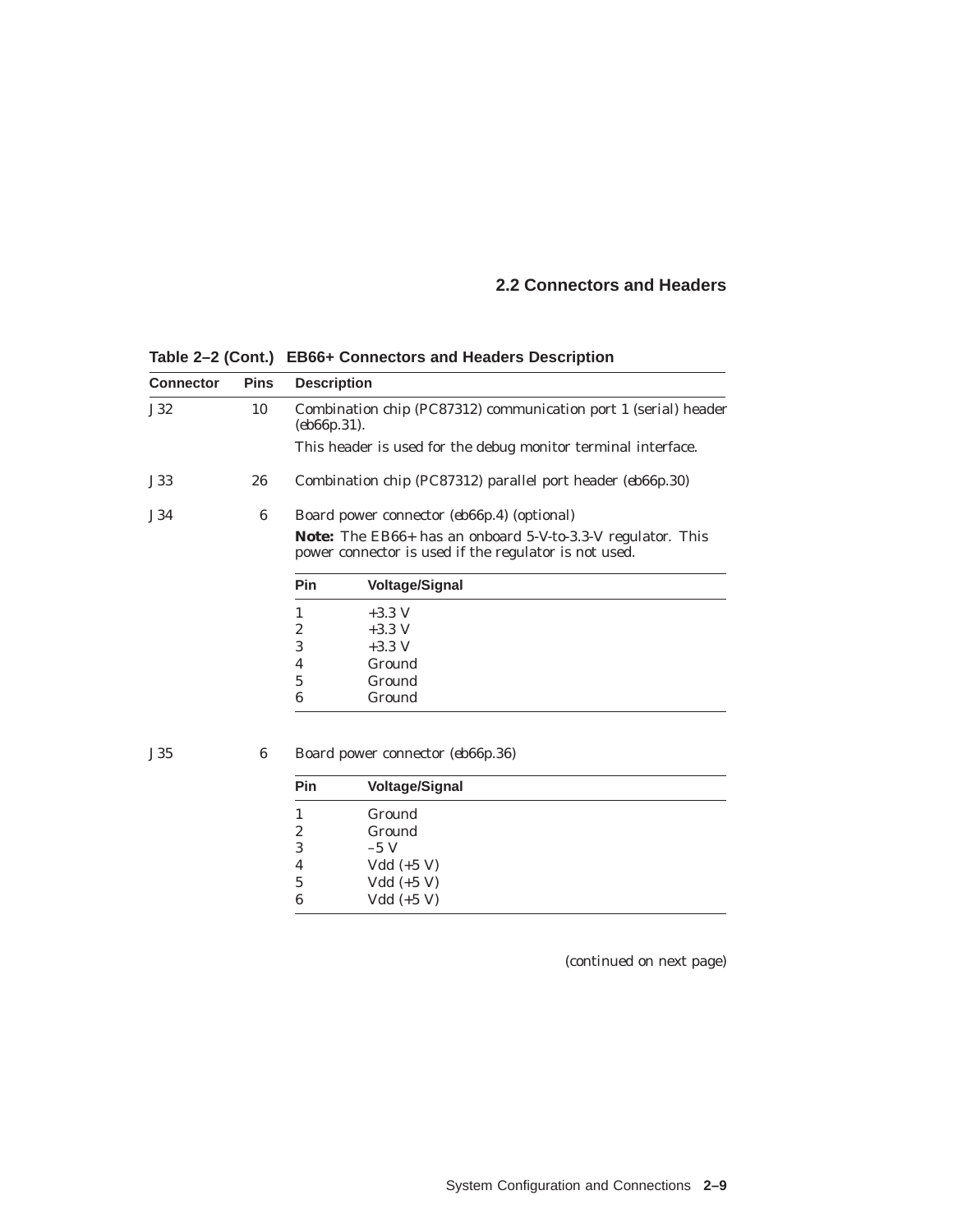| <b>Connector</b> | <b>Pins</b> | <b>Description</b> |                                                                                                                                                                                                          |
|------------------|-------------|--------------------|----------------------------------------------------------------------------------------------------------------------------------------------------------------------------------------------------------|
| <b>J36</b>       | 6           |                    | Board power connector (eb66p.36)                                                                                                                                                                         |
|                  |             | Pin                | <b>Voltage/Signal</b>                                                                                                                                                                                    |
|                  |             | 1                  | p_dcok                                                                                                                                                                                                   |
|                  |             | $\overline{c}$     | Vdd $(+5 V)$                                                                                                                                                                                             |
|                  |             | 3                  | $+12$ V                                                                                                                                                                                                  |
|                  |             | 4                  | $-12$ V                                                                                                                                                                                                  |
|                  |             | 5                  | Ground                                                                                                                                                                                                   |
|                  |             | 6                  | Ground                                                                                                                                                                                                   |
|                  |             |                    | <b>Note:</b> Power for the EB66+ is provided by a user-supplied,<br>standard, PC power supply. Digital does not provide this power<br>supply. (Refer to Section 3.6 and Chapter 4 for more information.) |
| <b>J37</b>       | 6           |                    | Keyboard and mouse connector (eb66p.32)                                                                                                                                                                  |
|                  |             | Y cable.           | <b>Note:</b> The mouse and keyboard are connected with the included                                                                                                                                      |
| J100             | 2           |                    | Optional external fan connector (eb66p.36)                                                                                                                                                               |

**Table 2–2 (Cont.) EB66+ Connectors and Headers Description**

## **2.3 DRAM Configuration**

The main memory subsystem can accommodate from 8 MB to 384 MB of DRAM, using either two, four, or six SIMM cards. Each SIMM card is 36 bits wide.

The EB66+ supports three banks of memory, with each memory bank populated with two SIMM cards of *identical size and speed*. Each of the three banks can provide from 8 MB to 128 MB, and the banks can be populated with identical or different DRAM SIMM card pairs.

Figure 2–3 shows the DRAM SIMM memory bank configuration.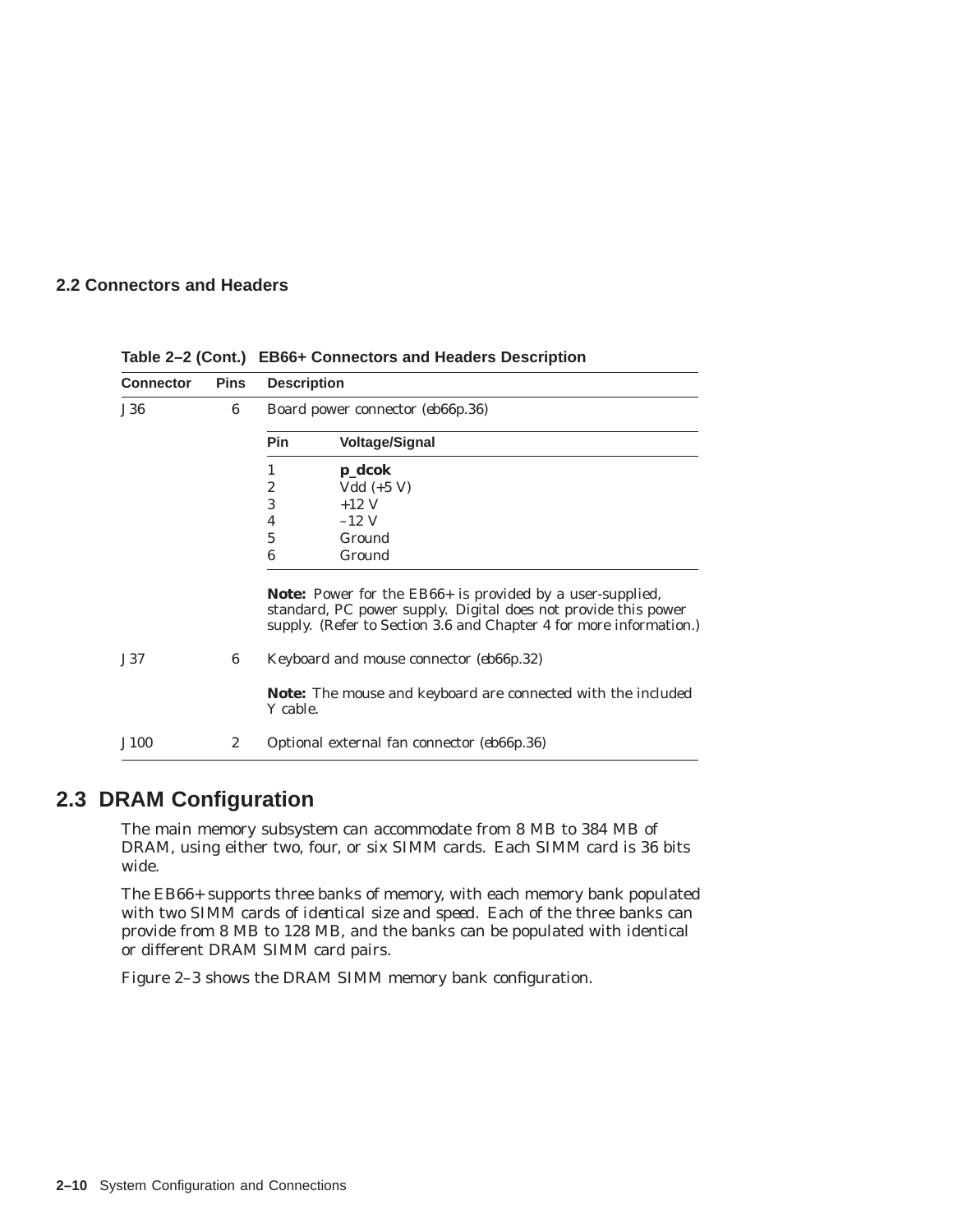**2.3 DRAM Configuration**





System Configuration and Connections **2–11**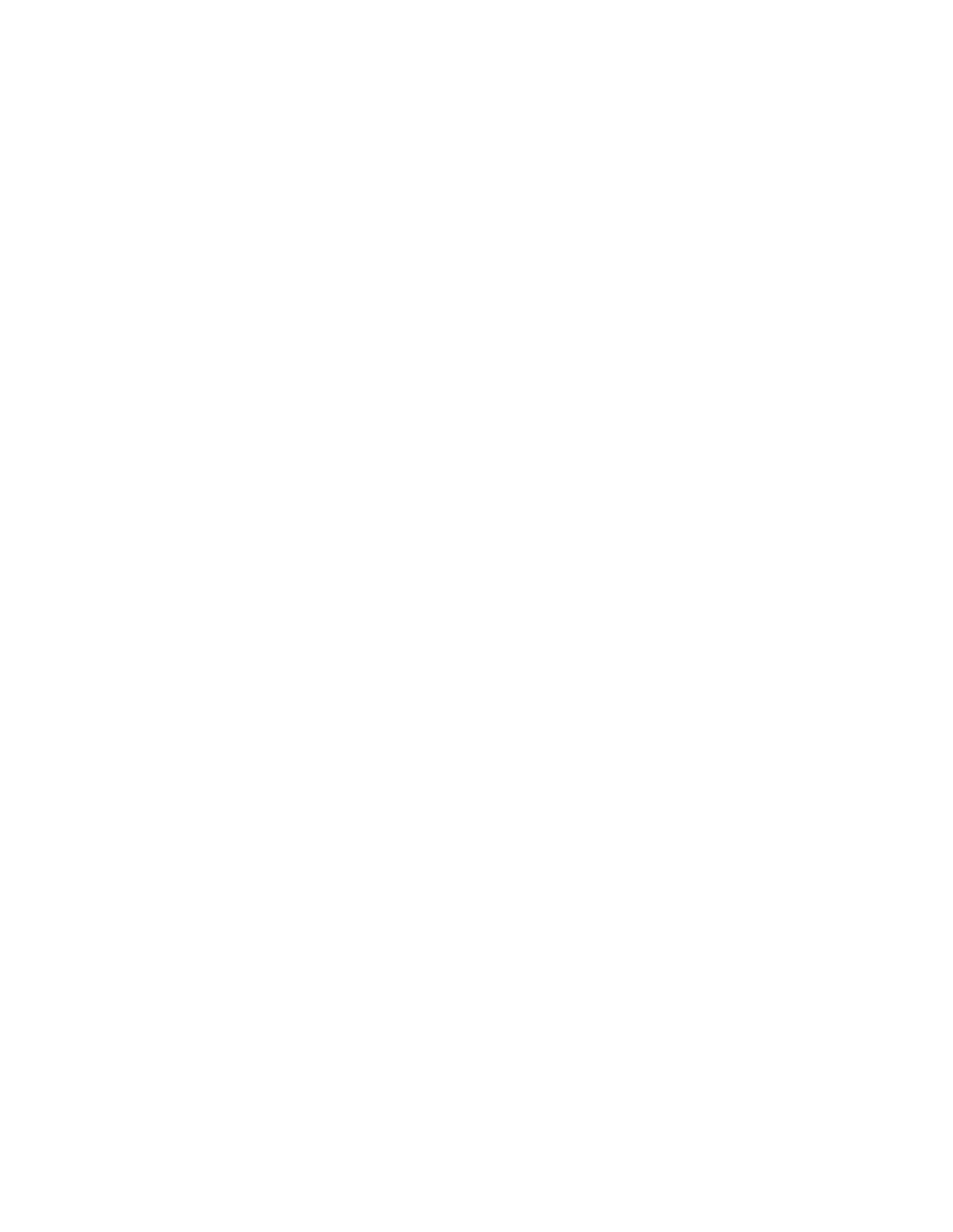# **3 Functional Description**

This chapter describes the functional design and operation of the EB66+, including the specific implementation of the microprocessor with its supporting memory and I/O devices. Bus timing and protocol information is not included in this document but can be found in other documentation. Appendix C provides a list of supporting documents and their order numbers.

## **3.1 Address Space and Mapping**

This section describes the mapping of the 34-bit processor physical address space into memory and I/O space addresses, the translation of the processorinitiated address into a PCI address, and the translation of PCI-initiated addresses into physical memory addresses.

Table 3–1 shows the division of the 34-bit address space.

| <b>Start Address</b> | <b>End Address</b> |                                         |                  |
|----------------------|--------------------|-----------------------------------------|------------------|
| $<$ 33:0 $>$         | $<$ 33:0 $>$       | <b>Address Region</b>                   | <b>Size</b>      |
| 00000000             | 01FFFFFFF          | Cacheable memory                        | $0.5$ GB         |
| 020000000            | 0 3FFF FFFF        | Noncacheable memory                     | $0.5$ GB         |
| 0,4000,0000          | 0 FFFF FFFF        | Nonexistent memory                      | $3.0 \text{ GB}$ |
| 1 0000 0000          | 1 1FFF FFFF        | Graphics memory                         | $0.5$ GB         |
| 1 2000 0000          | 17FFFFFFF          | Memory controller CSRs                  | $1.5$ GB         |
| 1 8000 0000          | 1 9FFF FFFF        | <b>IOC CSRs</b>                         | $0.5$ GB         |
| 1 A000 0000          | 1 BFFF FFFF        | PCI interrupt acknowledge/special cycle | $0.5$ GB         |
| 1 C000 0000          | 1 DFFF FFFF        | PCI I/O                                 | $0.5$ GB         |
| 1 E000 0000          | 1 FFFF FFFF        | PCI configuration                       | $0.5$ GB         |
| 2 0000 0000          | 2 FFFF FFFF        | PCI sparse memory                       | $4.0\text{ GB}$  |
| 3 0000 0000          | 3 FFFF FFFF        | PCI dense memory                        | $4.0 \text{ GB}$ |

**Table 3–1 EB66+ System Address Map**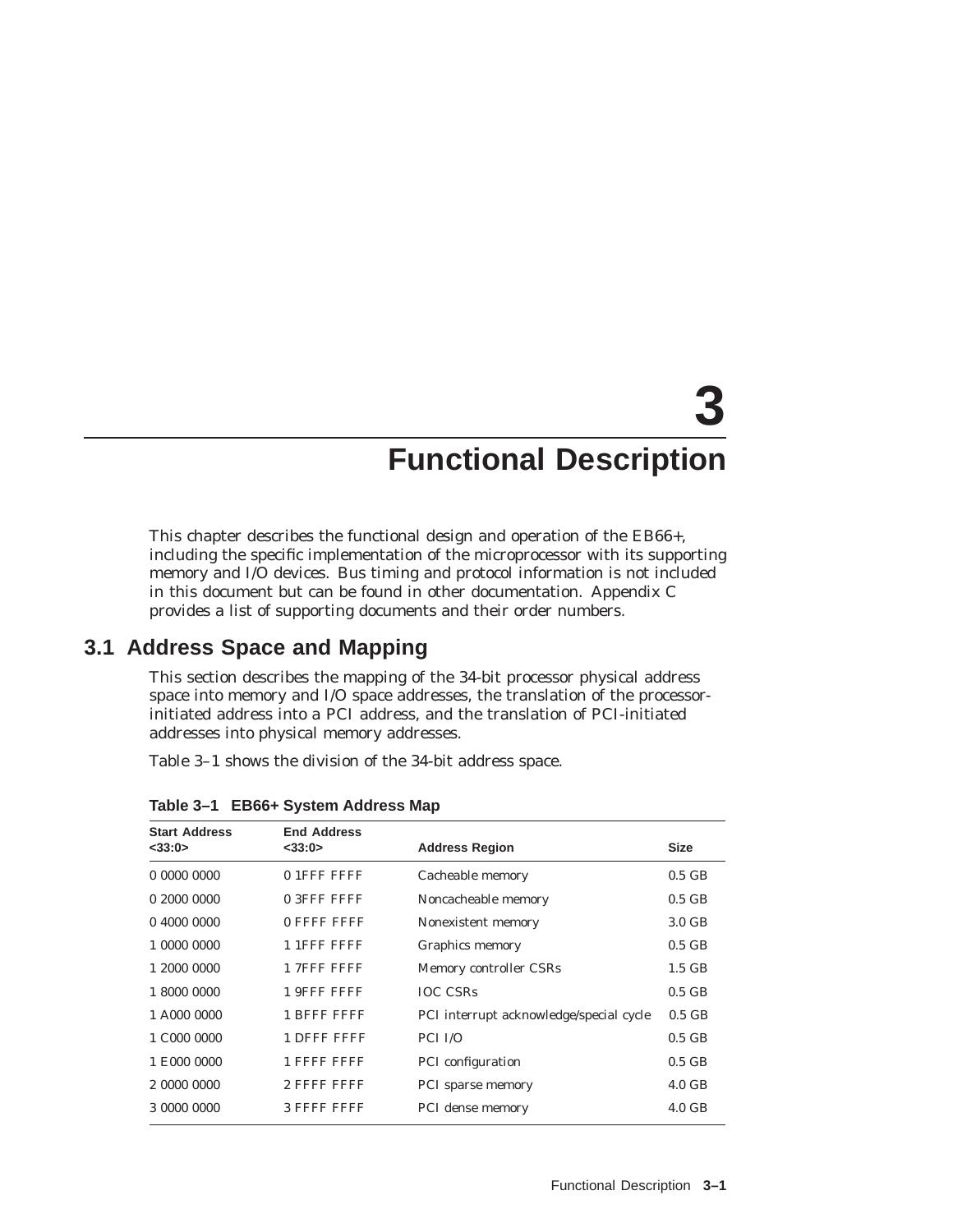#### **3.1 Address Space and Mapping**

The microprocessor's I/O controller (IOC) functions as an interface bridge between the I/O peripheral devices, CPU, and system memory. All EB66+ I/O peripheral devices are connected to the microprocessor and system memory through the IOC. The IOC interface protocol is compatible with the *PCI Local Bus Specification, Revision 2.0*. EB66+ peripherals that interface to PCI can be connected to the microprocessor without any additional glue logic. However, external logic is needed on the board for interrupt generation.

The microprocessor is not a PCI peripheral. The microprocessor's IOC implements the functions of a bridge between the PCI, CPU, and system memory.

#### **3.1.1 CPU-Initiated PCI Cycles**

The IOC operates as a PCI master when the CPU executes a load or store instruction that addresses a PCI peripheral. The IOC provides address windows to the CPU that allow access to the memory, I/O, and configuration address spaces of the PCI. The IOC provides address space that, when read, generates a PCI interrupt acknowledge cycle or, when written, generates a PCI special cycle.

To support various transfer size (byte enable) combinations, the addresses used by the CPU to reference PCI address spaces are encoded. The encoding uses bits <4:3> of the physical address as size bits. Bits <31:7> of the physical address are used for PCI address bits <26:2>. Physical address bits <2:0> must be zero for all CPU-to-PCI-initiated transfers.

#### **Address Extension for Sparse Space**

Due to the encoding of the CPU address used to generate the PCI byte enables, only 27 physical address bits, CPU address bits <31:5>, are used to generate PCI address bits **pci\_ad<26:0>**. This results in an effective PCI address space of 128 MB. This 128-MB address space is subdivided into a 16-MB region and a 112-MB region. PCI address bits **pci\_ad<31:27>** are generated differently depending on which of these regions are referenced (see Table 3–2).

Table 3–2 lists the host address extensions.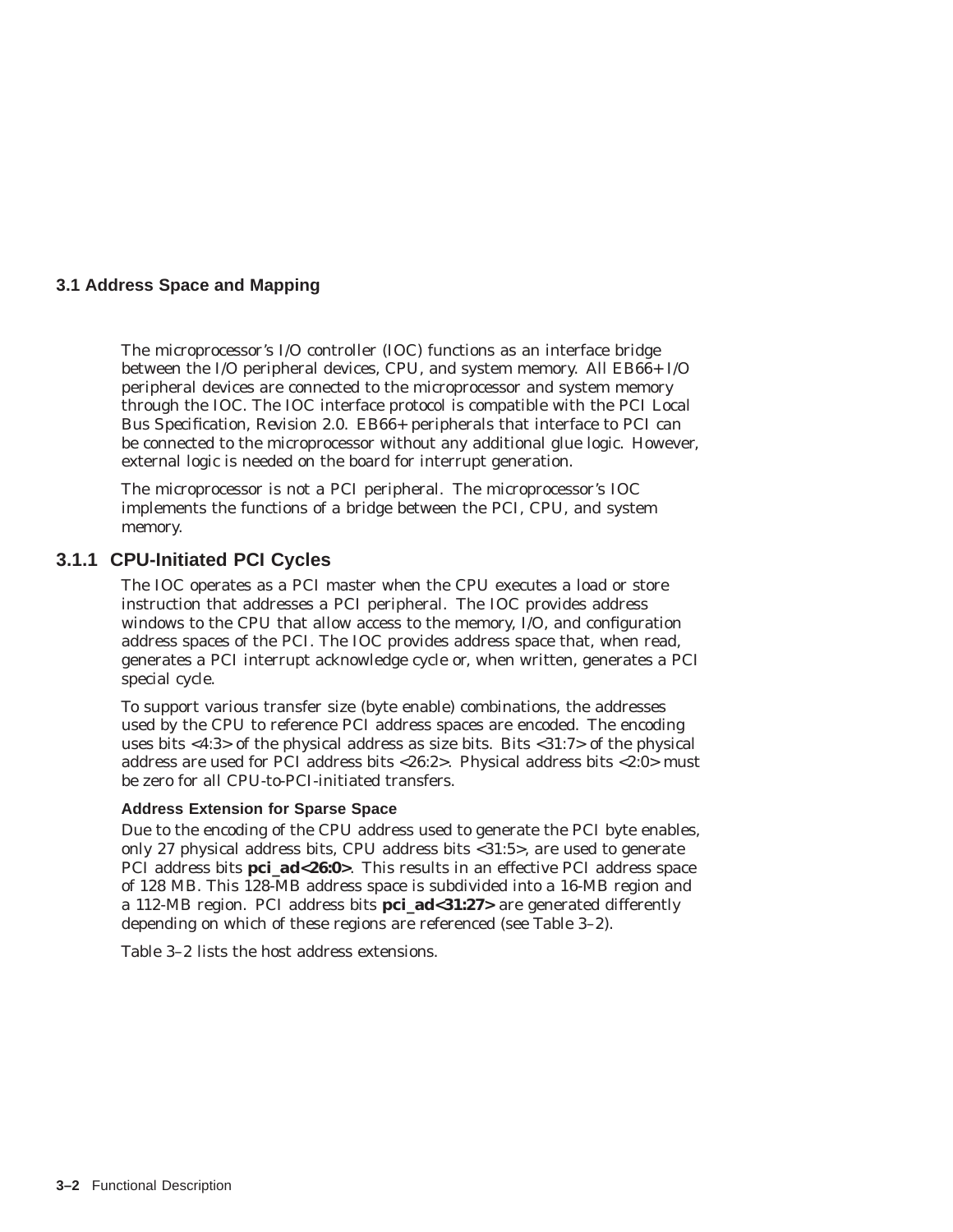#### **3.1 Address Space and Mapping**

| <b>CPU</b><br>A < 33:32> | <b>CPU</b><br>A < 31:29 | <b>PCI AD&lt;31:27&gt;</b> |
|--------------------------|-------------------------|----------------------------|
| 10                       | 000                     | 00000                      |
| 10                       | 001                     | HAE < 31:27                |
| 10                       | 010                     | HAE < 31:27                |
| 10                       | 011                     | HAE < 31:27                |
| 10                       | 100                     | HAE < 31:27                |
| 10                       | 101                     | HAE < 31:27                |
| 10                       | 110                     | HAE<31:27>                 |
| 10                       | 111                     | HAE<31:27>                 |

**Table 3–2 Host Address Extension**

The 16-MB region is always mapped to the first 16 MB of the PCI address space. This 16-MB region is referenced whenever CPU address bits <31:29> are zero. During CPU-initiated PCI transactions to this 16-MB region, PCI address bits **pci\_ad<31:27>** are zero.

The 112-MB region is referenced whenever CPU address bits <31:29> are non-zero. During CPU-initiated PCI transactions to this 112-MB region, PCI address bits **pci\_ad<31:27>** are generated using the host address extension (HAE) bit field in the IOC\_CTRL register.

Table 3–3 shows the complete address translation for different cycle types.

**CPU R/W CPU A <33:32> CPU A <31:29> PCI AD <31:27> PCI AD <26:24> PCI AD <23:02> PCI AD <01:00> PCI CMD <3:0> Transaction** Write 10 Nonzero HAE<31:27> A<31:29> A<28:07> 00 0111 Sparse memory write Write 10 000 00000 A<31:29> A<28:07> 00 0111 Sparse memory write Read 10 Nonzero HAE<31:27> A<31:29> A<28:07> 00 0110 Sparse memory read Read 10 000 00000 A<31:29> A<28:07> 00 0110 Sparse memory read

**Table 3–3 CPU-to-PCI Address Translation**

(continued on next page)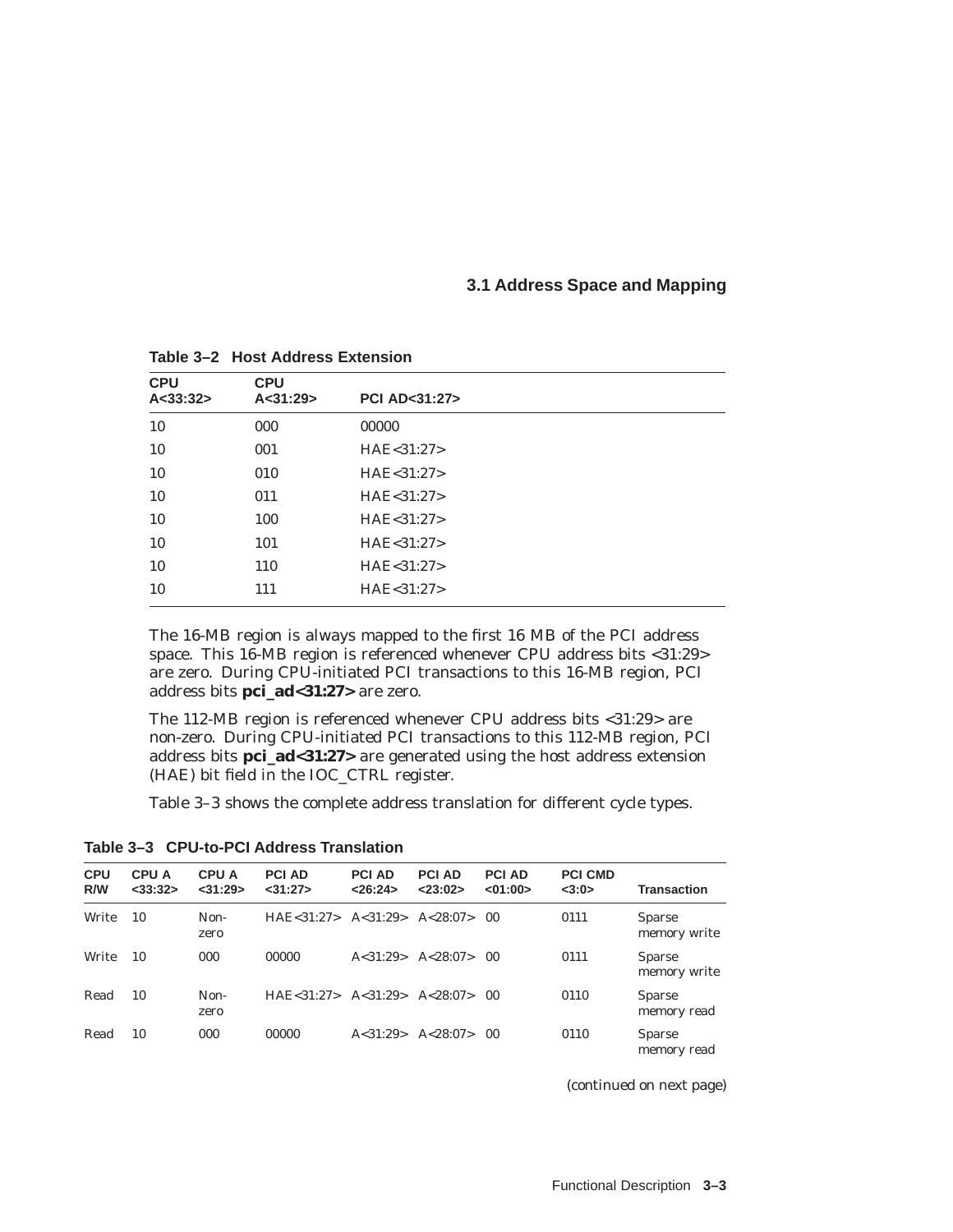## **3.1 Address Space and Mapping**

| <b>CPU</b><br>R/W | <b>CPU A</b><br>$<$ 33:32 $>$ | <b>CPU A</b><br>$<$ 31:29 $>$ | <b>PCI AD</b><br>$<$ 31:27> | <b>PCI AD</b><br>< 26:24> | <b>PCI AD</b><br>< 23:02> | <b>PCI AD</b><br><01:00>                    | <b>PCI CMD</b><br><3:0> | <b>Transaction</b>       |
|-------------------|-------------------------------|-------------------------------|-----------------------------|---------------------------|---------------------------|---------------------------------------------|-------------------------|--------------------------|
| Write             | 11                            | $NA^*$                        | A < 31:27                   | A < 26:24>                | A < 23:02>                | 0 <sub>0</sub>                              | 0111                    | Dense memory<br>write    |
| Read              | 11                            | $NA*$                         | A < 31:27                   | A < 26:24                 | A < 23:02>                | 0 <sub>0</sub>                              | 0110                    | Dense memory<br>read     |
| Write             | 01                            | 110                           | 00000                       | 000                       | A < 28:07                 | A < 06:05                                   | 0011                    | I/O write                |
| Read              | 01                            | 110                           | 00000                       | 000                       | A < 28:07                 | A < 06:05                                   | 0010                    | I/O read                 |
| Write             | 01                            | 111                           | 00000                       | 000                       |                           | $A < 28:07 >$ cfg $< 01:00 > \uparrow 1011$ |                         | Configuration<br>write   |
| Read              | 01                            | 111                           | 00000                       | 000                       |                           | $A < 28:07 >$ cfg $< 01:00 > \dagger$ 1010  |                         | Configuration<br>read    |
| Write             | 01                            | 101                           | HAE < 31:27                 | A < 31:29                 | A < 28:07                 | 00                                          | 0001                    | Special cycle            |
| Read              | 01                            | 101                           | HAE < 31:27 > A < 31:29>    |                           | A < 28:07                 | 00                                          | 0000                    | Interrupt<br>acknowledge |

**Table 3–3 (Cont.) CPU-to-PCI Address Translation**

 $*NA = not applicable.$ 

†cfg is the IOC configuration cycle type register <1:0>.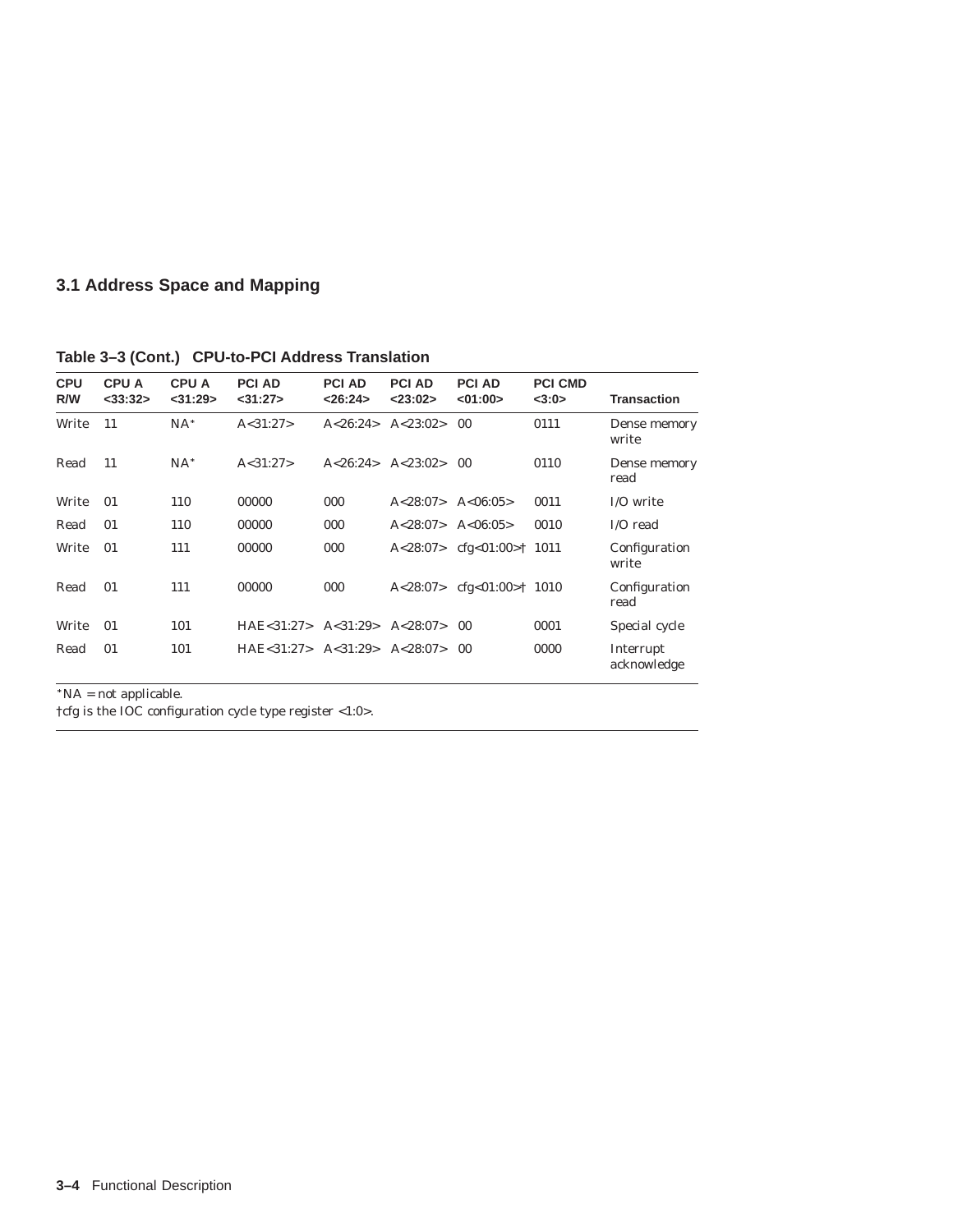## **3.1 Address Space and Mapping**

Table 3–4 shows the byte-enable encoding for CPU-initiated transfers in sparse space.

| <b>CPU</b><br>A < 06:05 | <b>CPUA</b><br><04:03> | <b>PCI Byte</b><br><b>Enables</b><br>C_BE_L<03:00> | <b>PCI AD&lt;01:00&gt;</b><br><b>Memory</b><br><b>Cycles</b> | PCI AD<01:00><br>I/O Cycles | <b>Transfer</b><br><b>Type</b> | <b>Size</b> |
|-------------------------|------------------------|----------------------------------------------------|--------------------------------------------------------------|-----------------------------|--------------------------------|-------------|
| $00\,$                  | $00\,$                 | 1110                                               | 00                                                           | $00\,$                      | Masked                         | <b>Byte</b> |
| 01                      | $00\,$                 | 1101                                               | $00\,$                                                       | 01                          | Masked                         | <b>Byte</b> |
| 10                      | $00\,$                 | 1011                                               | 00                                                           | 10                          | Masked                         | <b>Byte</b> |
| 11                      | $00\,$                 | 0111                                               | 00                                                           | 11                          | Masked                         | <b>Byte</b> |
|                         |                        |                                                    |                                                              |                             |                                |             |
| $00\,$                  | 01                     | 1100                                               | $00\,$                                                       | $00\,$                      | Masked                         | Word        |
| 01                      | 01                     | 1001                                               | $00\,$                                                       | 01                          | Masked                         | Word        |
| 10                      | 01                     | 0011                                               | 00                                                           | 10                          | Masked                         | Word        |
|                         |                        |                                                    |                                                              |                             |                                |             |
| $00\,$                  | 10                     | 1000                                               | 00                                                           | $00\,$                      | Masked                         | Tribyte     |
| 01                      | 10                     | 0001                                               | $00\,$                                                       | 01                          | Masked                         | Tribyte     |
|                         |                        |                                                    |                                                              |                             |                                |             |
| 00                      | 11                     | 0000                                               | $00\,$                                                       | $00\,$                      | Unmasked                       | Longword    |
|                         |                        |                                                    |                                                              |                             |                                |             |
| 11                      | 11                     | 0000                                               | $00\,$                                                       | $00\,$                      | Unmasked                       | Quadword    |

**Table 3–4 Byte-Enable Encoding for CPU-Initiated Transfers in Sparse Space**

## **3.1.2 Address Translation of Peripheral-Initiated PCI Cycles**

Because the PCI uses a 32-bit address and the microprocessor uses a 34-bit address, PCI addresses to which the IOC responds must be translated to an equivalent address in the CPU's address space. The IOC provides two programmable address windows that control access by PCI peripherals to system memory. These address windows are referred to as PCI target windows. A set of three registers is associated with each PCI target window. When an address match occurs with a PCI target window, the CPU translates the 32-bit PCI address to a 34-bit CPU address. The translated address is generated in one of two ways as determined by the scatter-gather (SG) bit of the PCI target window's CSR:

- If the SG bit  $= 0$ , direct-mapped address translation is used.
- If the SG bit  $= 1$ , scatter-gather mapped address translation is used.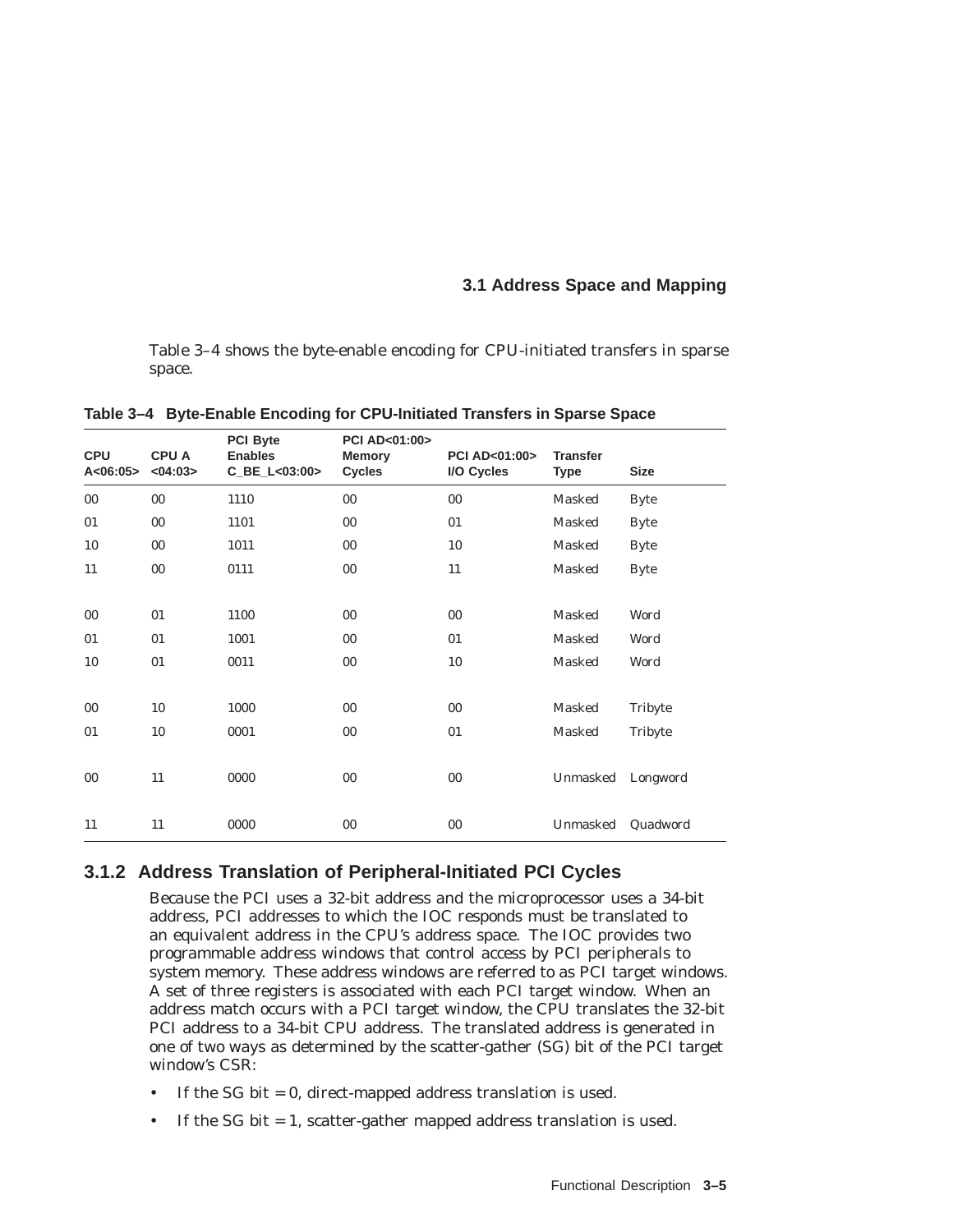## **3.1 Address Space and Mapping**

## **3.1.3 Physical Address Space**

The microprocessor uses a 34-bit address space as shown in Table 3–1. The two most significant bits of the address <33:32> determine the quadrant of the address space. Table 3–5 shows the address space quadrant.

| <b>Address</b><br>$<$ 33:32 $>$ | <b>Region</b>                                                                                                                     |
|---------------------------------|-----------------------------------------------------------------------------------------------------------------------------------|
| 00                              | Memory (cacheable and noncacheable)                                                                                               |
| 01                              | Graphics memory, memory controller and IOC CSRs, PCI interrupt<br>acknowledge/special cycle, PCI I/O, and PCI configuration space |
| 10                              | PCI sparse memory space                                                                                                           |
| 11                              | PCI dense memory space (includes PCI operational registers)                                                                       |

**Table 3–5 Address Space Quadrant**

The memory region is further divided into cacheable and noncacheable regions. The graphics memory region, memory controller CSR region, IOC CSR region, and the PCI regions are all noncacheable. Furthermore, PCI peripherals can access only the memory region because the IOC maps the 32-bit PCI address to the internal address that can access only the memory space.

For additional information on I/O controller (IOC) memory mapping and address translation (including generating addresses and address extensions for sparse and dense space), refer to the *Alpha 21066, 21066A, and 21068 Microprocessors Hardware Reference Manual*.

## **3.1.4 Sparse and Dense Memory Space**

The microprocessor's IOC implements both sparse and dense memory space. Sparse memory space is a region in which the lower bits of the CPU address indicate transfer size. The address is shifted down by 5 bits in the translation from CPU address to PCI address. The host address extension (HAE) register extends the shifted address to cover 32 bits. Different-sized transfers, such as, byte, word, tribyte, longword, and quadword are supported in this space. The CPU references sparse address space by generating addresses with CPU **a<33:32>**=10.

Dense memory space is a region in which unmasked longword and quadword transfers are supported. The CPU address is transparently mapped into the PCI address. This allows more efficient use of the CPU write buffers but reduces the capability for different-sized transfers. The write buffers condense transfers that span multiple quadwords into a single burst. The CPU references dense address space by generating addresses with CPU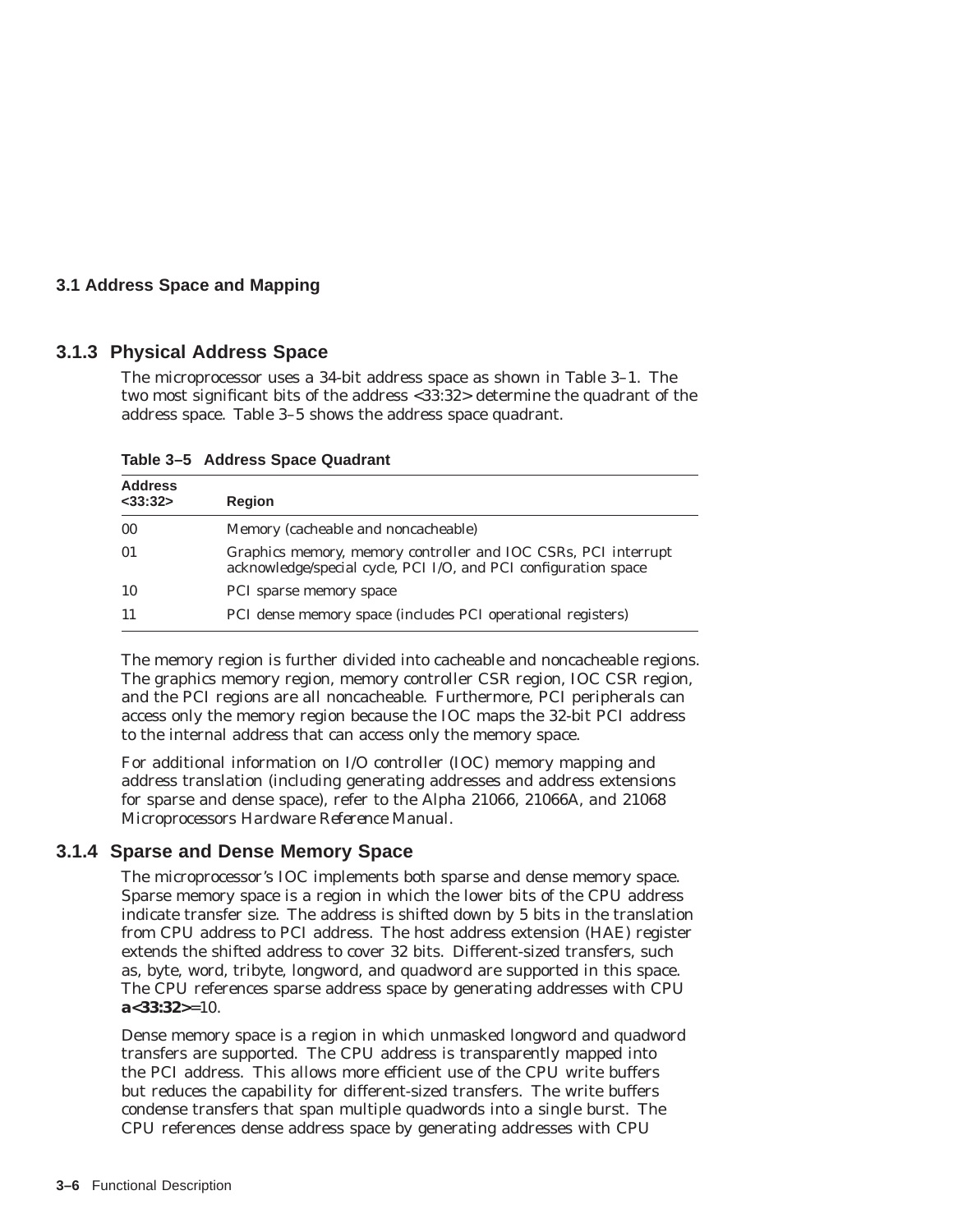## **3.1 Address Space and Mapping**

**a<33:32>**=11. Because the dense address is not shifted, the HAE is neither needed nor used in dense space.

## **3.1.5 PCI Configuration Address Space**

The PCI configuration address space comprises 0.5 GB and covers the address range of 1 E000 0000 through 1 FFFF FFFF. The PCI configuration register set occupies this space. The following table identifies the EB66+ PCI devices and the corresponding PCI address bit that drives the device **idsel** pin:

| <b>PCI Device</b>    | <b>PCI Address Bit Driving</b><br>idsel Pin | <b>Physical Address</b> |
|----------------------|---------------------------------------------|-------------------------|
| PCI expansion slot 0 | $pci\_ad<17>$                               | 1 E040 0000             |
| PCI expansion slot 1 | $pci\_ad<18$                                | 1 E080 0000             |
| System I/O (SIO)     | pci $ad<19>$                                | 1 E100 0000             |
| PCI expansion slot 2 | $pci\_ad < 20$                              | 1 E200 0000             |
| PCI expansion slot 3 | $pci\_ad<21$                                | 1 E400 0000             |

## **3.2 Memory Subsystem (DRAM, Bcache)**

The microprocessor's memory controller controls EB66+ DRAM and Bcache memory. It can directly control up to 384 MB of memory organized into three banks of DRAM, with each bank containing two memory DRAM SIMMs. The memory data path is 64 bits (8 bytes) wide.

EB66+ memory DRAM SIMMs have a 36-bit-wide configuration. The supported SIMM sizes are as follows:

- $1M \times 36$  DRAM SIMM (70 ns or faster)
- $2M \times 36$  DRAM SIMM (70 ns or faster)
- $4M \times 36$  DRAM SIMM (70 ns or faster)
- 8M  $\times$  36 DRAM SIMM (70 ns or faster)
- $16M \times 36$  DRAM SIMM (70 ns or faster)

With the three banks of SIMMs, the EB66+ supports a minimum memory size of 8 MB and a maximum memory size of 384 MB.

The memory subsystem is a high-speed, 64-bit, and 8-bit ECC configuration, supporting three banks of memory. It can accommodate from 8 MB to 384 MB of DRAM, using either two, four, or six 36-bit-wide SIMM cards. Each memory bank must be populated with two SIMM cards of identical size and speed. DRAM SIMM speed must be a minimum of 70 ns. Each of the three banks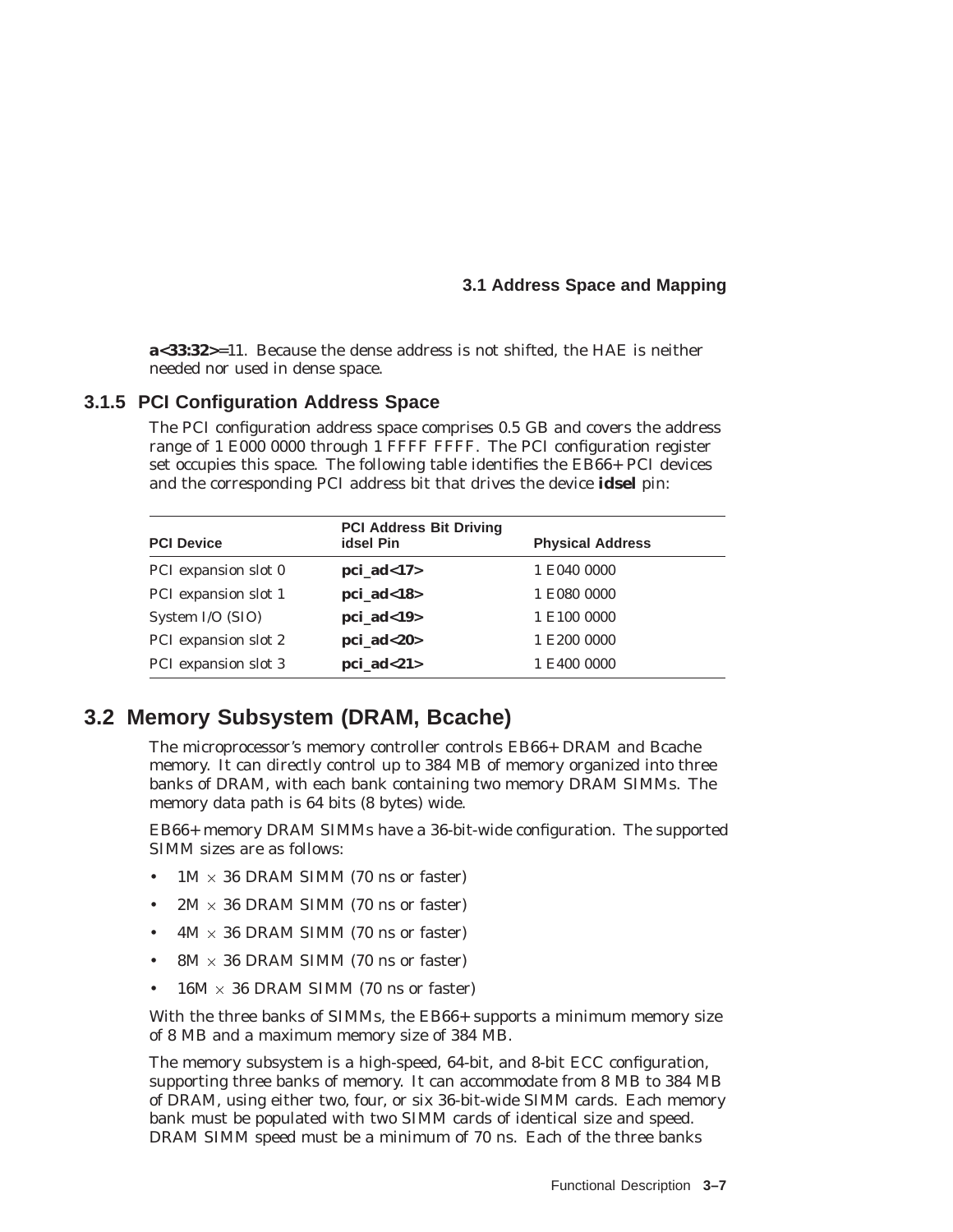provides from 8 MB to 128 MB and may be populated with identical or different DRAM SIMM card pairs. SROM routines configure DRAM size and speed at power-up.

All memory interface signals are provided by the microprocessor. System designers need only determine if additional external buffering of these signals is needed.

The memory controller can perform read, write, longword write, byte write (with additional logic), and write-per-bit operations on the DRAMs. The memory controller can also read and write the Bcache. It optimizes fast page-mode access, controls the memory refresh for the DRAMs, and includes support for embedded graphics control.

Refer to the *Alpha 21066, 21066A, and 21068 Microprocessors Hardware Reference Manual* for memory controller (DRAM, Bcache, and graphics) signal descriptions.

## **3.2.1 Memory/Bcache and Data Path Logic**

Figure 3–1 shows a simplified view of the memory/Bcache address logic as found in the EB66+ schematics. Figure 3–2 shows a simplified view of the memory/Bcache data path logic.

CPU address bits **mem\_addr<11:0>** are driven directly to the Bcache and to buffers. The buffered address bits **abt\_addr<11:0>** are then driven to DRAM as **bx\_addr<11:0>**. Microprocessor signals drive higher-order Bcache address bits (<16:12>) as shown in Figure 3–1. This figure shows the SRAM address index values in parentheses.

The memory controller multiplexes the DRAM SIMM addresses to present the row and column addresses at the proper time. Row address bits are strobed by **rasx** while column address bits are strobed by **cas**. The address multiplex definitions do not change with SIMM size; SIMMs that do not have a particular input address bit ignore the upper address lines.

The EB66+ supports split-bank addressing; **mem\_rasax\_l** drives bank set 0, and **mem\_rasbx\_l** drives bank set 1. SIMM row and column sizes are programmed through the memory controller BCRx and BMRx registers.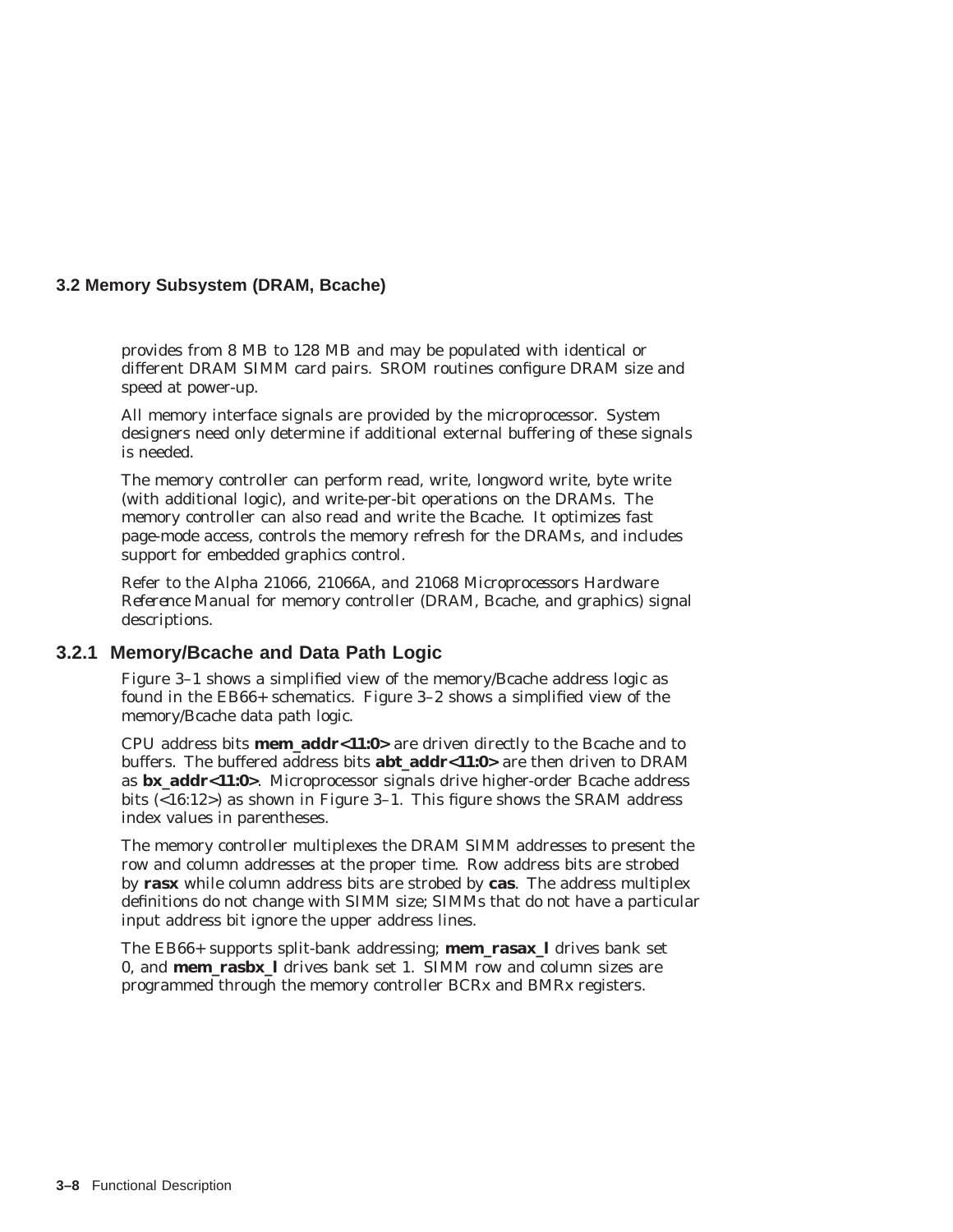

#### **Figure 3–1 Memory/Bcache Addressing**

MK183317A

Table 3–6 lists the microprocessor **mem\_rasx\_l** signals, the resulting buffered **rasx** signals, and their destinations. The **ras** lines 0, 1, and 2 strobe the DRAM memory. The **ras** line 3 strobes the system configuration jumper array J16 and J18 on read transactions only.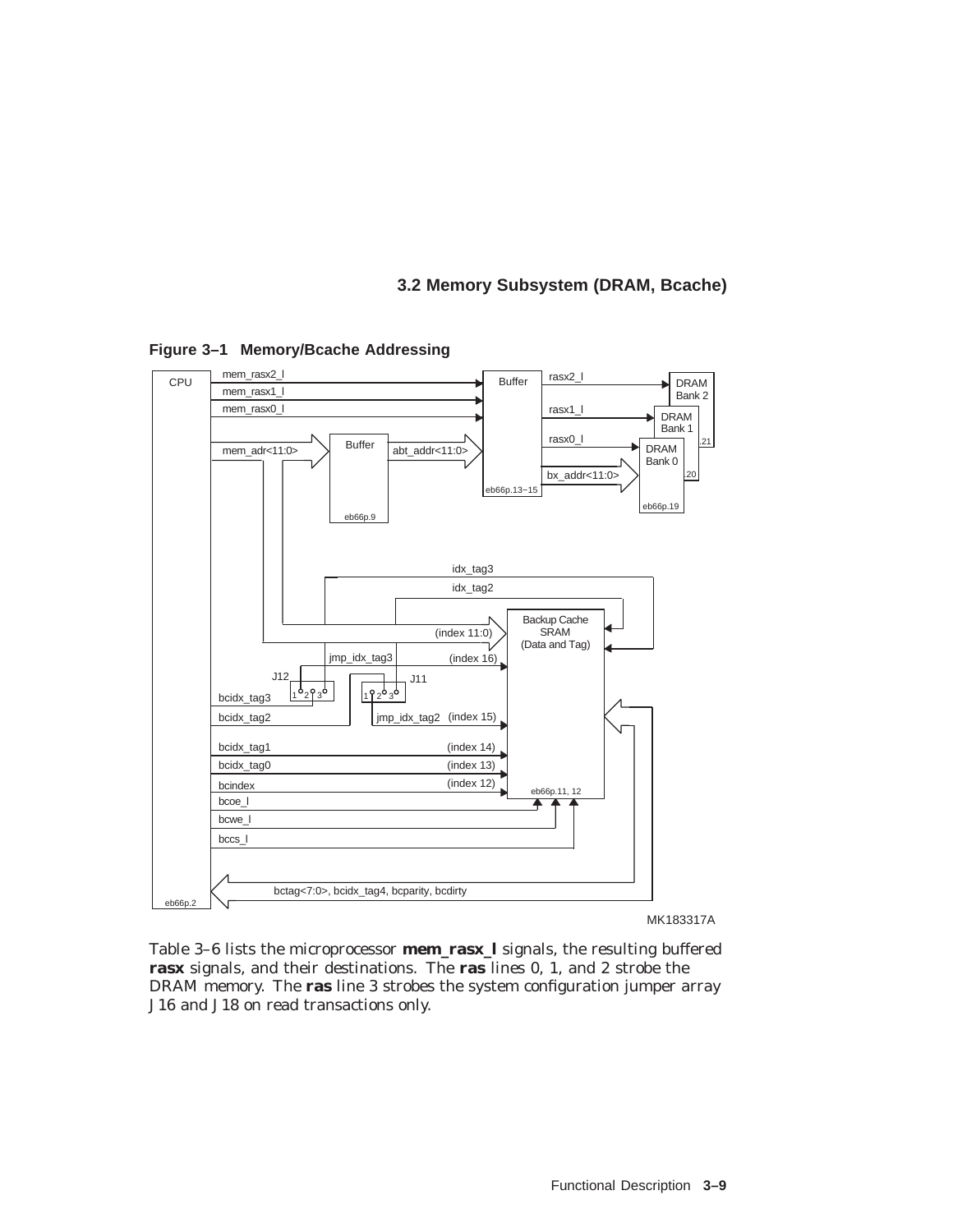**Figure 3–2 Memory/Bcache Data Paths**



**3–10** Functional Description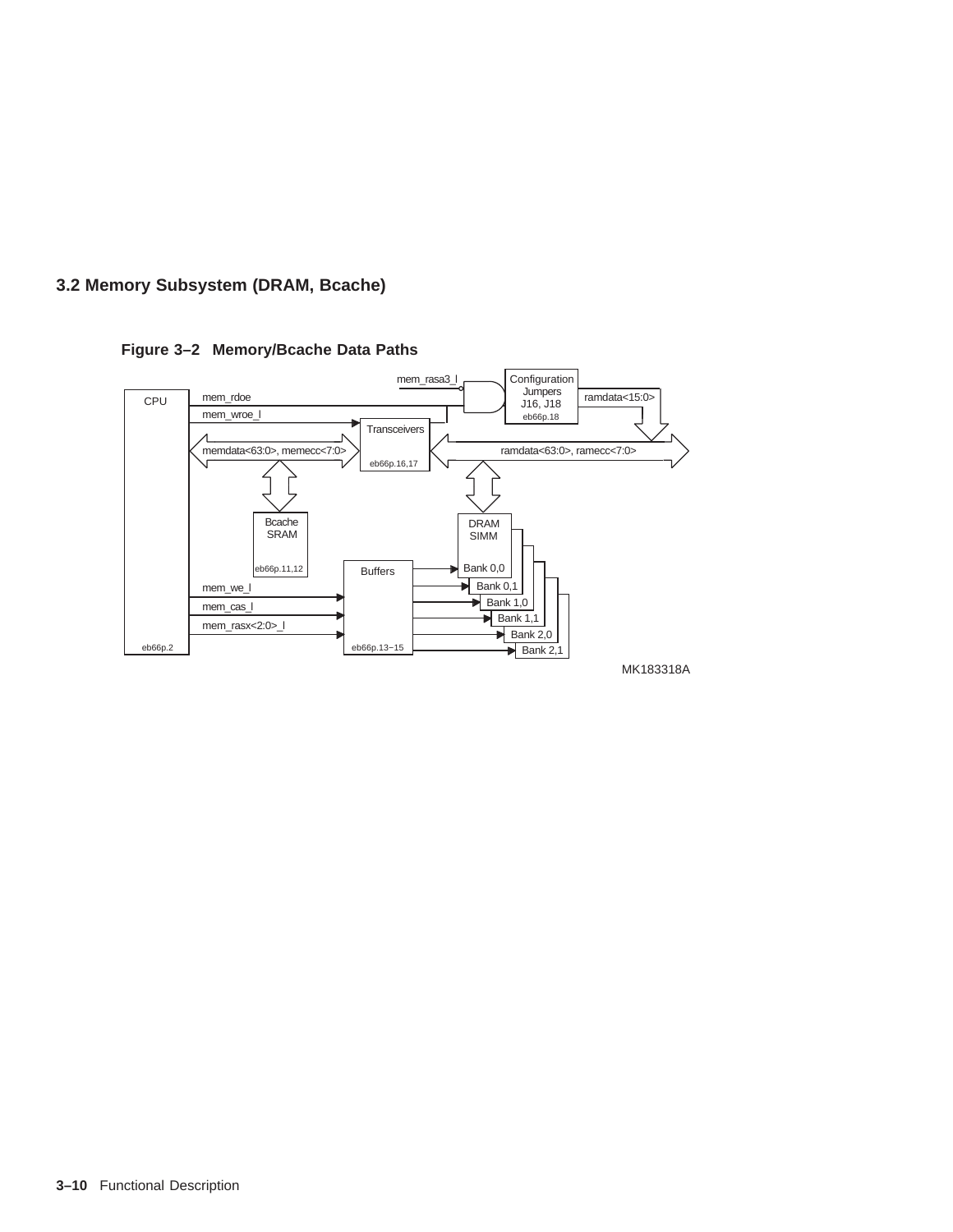**CPU Memory Controller Signal Name Buffered Signal Destination mem\_rasa0\_l rasa0\_l** Memory bank 0, bank set 0 (DRAM ras0 and ras2) **mem\_rasb0\_l rasb0\_l** Memory bank 0, bank set 1 (DRAM ras1 and ras3) **mem\_rasa1\_l rasa1\_l** Memory bank 1, bank set 0 (DRAM ras0 and ras2) **mem\_rasb1\_l rasb1\_l** Memory bank 1, bank set 1 (DRAM ras1 and ras3) **mem\_rasa2\_l rasa2\_l** Memory bank 2, bank set 0 (DRAM ras0 and ras2) **mem\_rasb2\_l rasb2\_l** Memory bank 2, bank set 1 (DRAM ras1 and ras3) **mem\_rasa3\_l** — Configuration jumpers, presence detect bits

**Table 3–6 Memory Controller RAS Signal Distribution**

The DRAM memory subsystem has a 64-bit (and 8-bit ECC) configuration. The EB66+ supports several DRAM SIMM memory sizes, from 8 MB to 384 MB, in six industry-standard DRAM SIMM connectors (J5, J6, J7, J8, J9, and J10), as shown in Figure 2–2 and described in Table 2–2. To fill the 64-bit and 8-bit ECC data path width, two (one bank), four (two banks), or six (three banks) SIMM connectors must be populated.

## **3.2.2 Backup Cache (Bcache)**

The standard EB66+ Bcache is 1 MB of SRAM. The Bcache is direct mapped, write-back, with a quadword block size. It contains both data ECC and tag parity protection.

The EB66+ supports a Bcache size of 1 MB, and can emulate sizes of 512 KB, and 256 KB by means of jumper placement (see Table 2–1 and Figure 2–1). Users may change the effective Bcache memory size and speed characteristics and run performance benchmarks to determine the affect on actual programs.

When effectively reducing the Bcache SRAM size from 1 MB to either 512 KB or 256 KB, jumpers J11, J12, and J16 must be reconfigured. The two highorder Bcache SRAM address bits are manipulated to effect the size reduction. In the EB66+ implementation, both microprocessor signals **bcidx\_tag<0>** and **bcidx\_tag<1>** are index bits, and **bcidx\_tag<4>** is a tag bit. Signals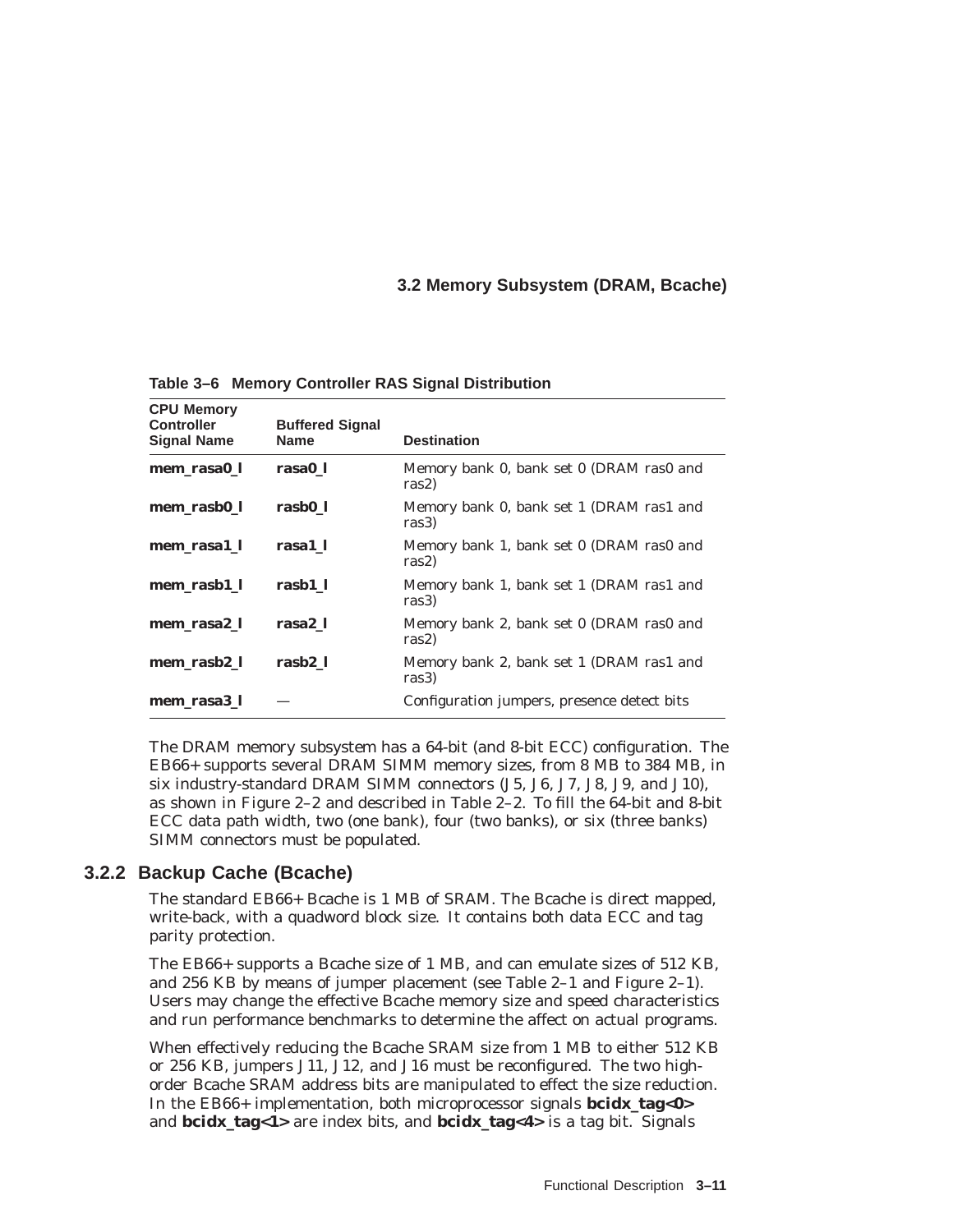**bcidx\_tag<3:2>** act as either index bits or tag bits depending on the desired Bcache size as configured in jumpers J11 and J12. The function of these bits is shown in Table 3–7. Figure 3–3 shows the available EB66+ Bcache sizes and the address partitioning.

| Table 3-7 Using bcidx_tag<4:0> Bits |  |  |  |  |  |
|-------------------------------------|--|--|--|--|--|
|-------------------------------------|--|--|--|--|--|

| <b>Bcache</b> |       |          | $bcidx\_tag<4:0>$ |          |          |  |
|---------------|-------|----------|-------------------|----------|----------|--|
| <b>Size</b>   | <4>   | $3$      | $2>$              | 1>       | <0>      |  |
| 256 KB        | Tag 8 | Tag 9    | Tag $10$          | Index 14 | Index 13 |  |
| 512 KB        | Tag 8 | Tag 9    | Index 15          | Index 14 | Index 13 |  |
| 1 MB          | Tag 8 | Index 16 | Index 15          | Index 14 | Index 13 |  |

#### **Figure 3–3 EB66+ Bcache Address Partitioning**

| Cache       |                                                                        | <b>Physical Address Bits</b> |  |  |  |  |       |                    |  |  |  |  |
|-------------|------------------------------------------------------------------------|------------------------------|--|--|--|--|-------|--------------------|--|--|--|--|
| <b>Size</b> | 28 27 26 25 24 23 22 21 20 19 18 17 16 15 14 13 12 11 10 9 8 7 6 5 4 3 |                              |  |  |  |  |       |                    |  |  |  |  |
|             | bcidx_tag<4:0><br>bctag $<$ 7:0 $>$                                    |                              |  |  |  |  |       | mem $\arccos 11:0$ |  |  |  |  |
| 256 KB      | Tag                                                                    |                              |  |  |  |  |       | Index              |  |  |  |  |
| 512 KB      | Tag                                                                    |                              |  |  |  |  | Index |                    |  |  |  |  |
| 1 MB        | Tag                                                                    |                              |  |  |  |  | Index |                    |  |  |  |  |

**Notes:**

Address bits <2:0> are not used because cache reference is quadword aligned. Address bit <15> is driven on signal bcindex.

Address bits <19:18> are used as index or tag depending upon the configuration of jumpers J9 and J10.

MK183327A

#### **3.2.2.1 Implementation**

The microprocessor's integral Bcache control logic supports a 1-MB Bcache implemented in SRAM (128K  $\times$  8). The tag SRAMs are also 128K  $\times$  8.

#### **3.2.2.2 Latency**

The memory controller attempts to minimize overall memory latency in the way that it "uses" the Bcache.

- For a read hit, the cache data will be used and the DRAM will not be read.
- For a read miss, the DRAM will be read and a cache block will be allocated.

On write transactions (hit or miss), if the Bcache is enabled and the address is in cacheable space (address bits <33:32>=0), the cache and the cache tag are written.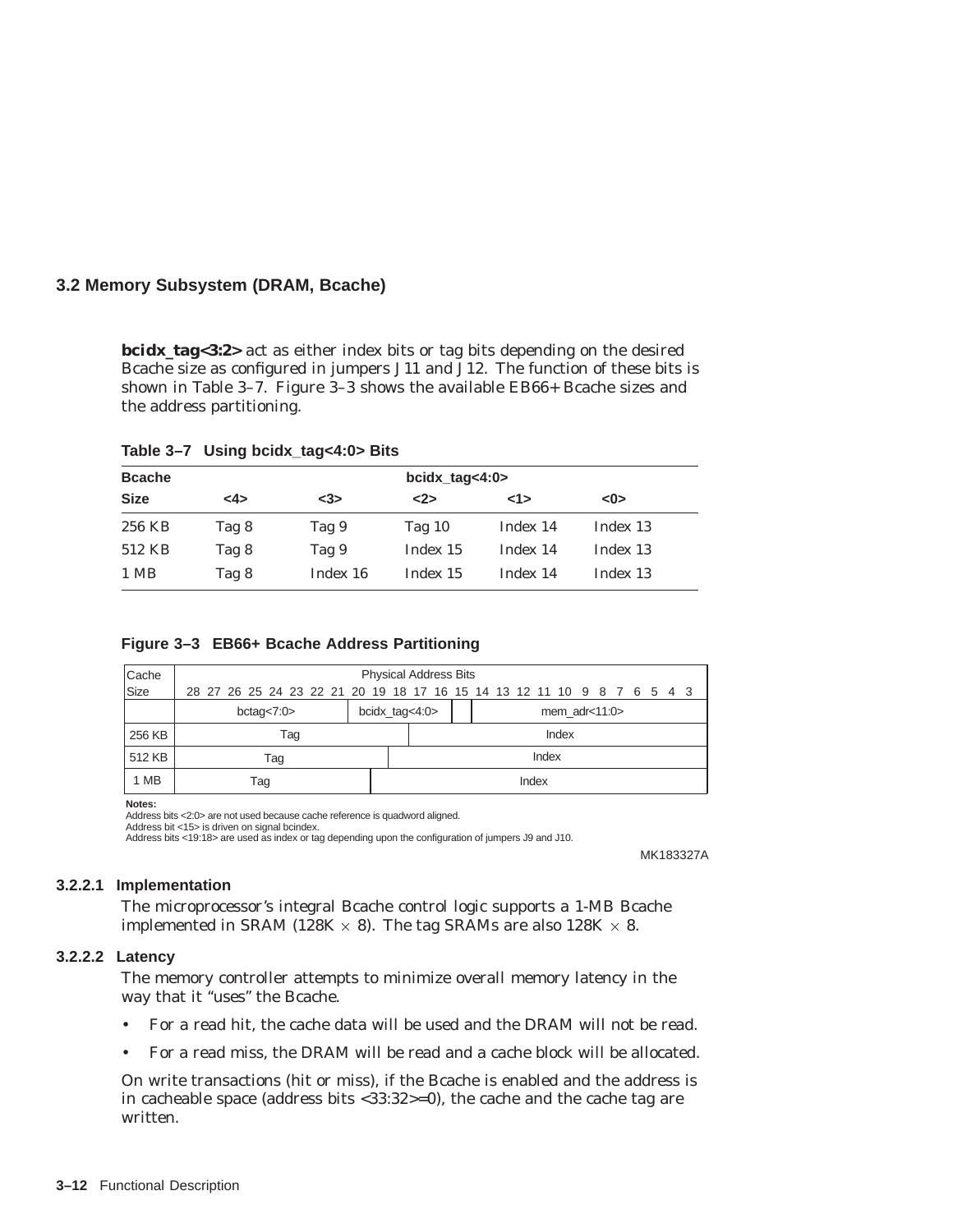If the Bcache is not enabled or the address is not in cacheable space, the memory controller accesses the DRAM immediately on read transactions (omitting the cache access) and writes the DRAM only, not the Bcache, on write transactions.

Refer to the *Alpha 21066, 21066A, and 21068 Microprocessors Hardware Reference Manual* for specific information on cache operation during masked write transactions and page mode operation.

## **3.3 I/O Subsystem**

The microprocessor's input/output controller (IOC) provides a direct interface to the peripheral component interconnect (PCI) bus. This section describes the EB66+ onboard PCI devices and system support functions. Figure 1–1 shows the EB66+ PCI devices.

Refer to the *PCI Local Bus Specification, Revision 2.0* and *PCI System Design Guide* for details on PCI protocol, ac and dc considerations, and timing. Refer to the *Alpha 21066, 21066A, and 21068 Microprocessors Hardware Reference Manual* for specific PCI implementation.

## **3.3.1 PCI Devices**

The EB66+ uses the PCI bus as the main I/O bus for the majority of peripheral functions. EB66+ implements ISA as an expansion bus for other devices and for system support functions.

#### **3.3.1.1 Intel System I/O (SIO) Chip**

The Intel 82378ZB System I/O chip (SIO) provides the bridge between the PCI bus and the ISA bus. It is packaged in a 208-pin PQFP. The SIO incorporates the logic for:

- PCI interface (master and slave)
- ISA interface (master and slave)
- Enhanced 7-channel DMA controller that supports fast DMA transfers and scatter-gather data buffers to isolate the PCI bus from the ISA bus
- PCI and ISA arbitration
- A 14-level interrupt controller
- A 16-bit BIOS timer
- Three programmable timer/counters
- Nonmaskable interrupt (NMI) control logic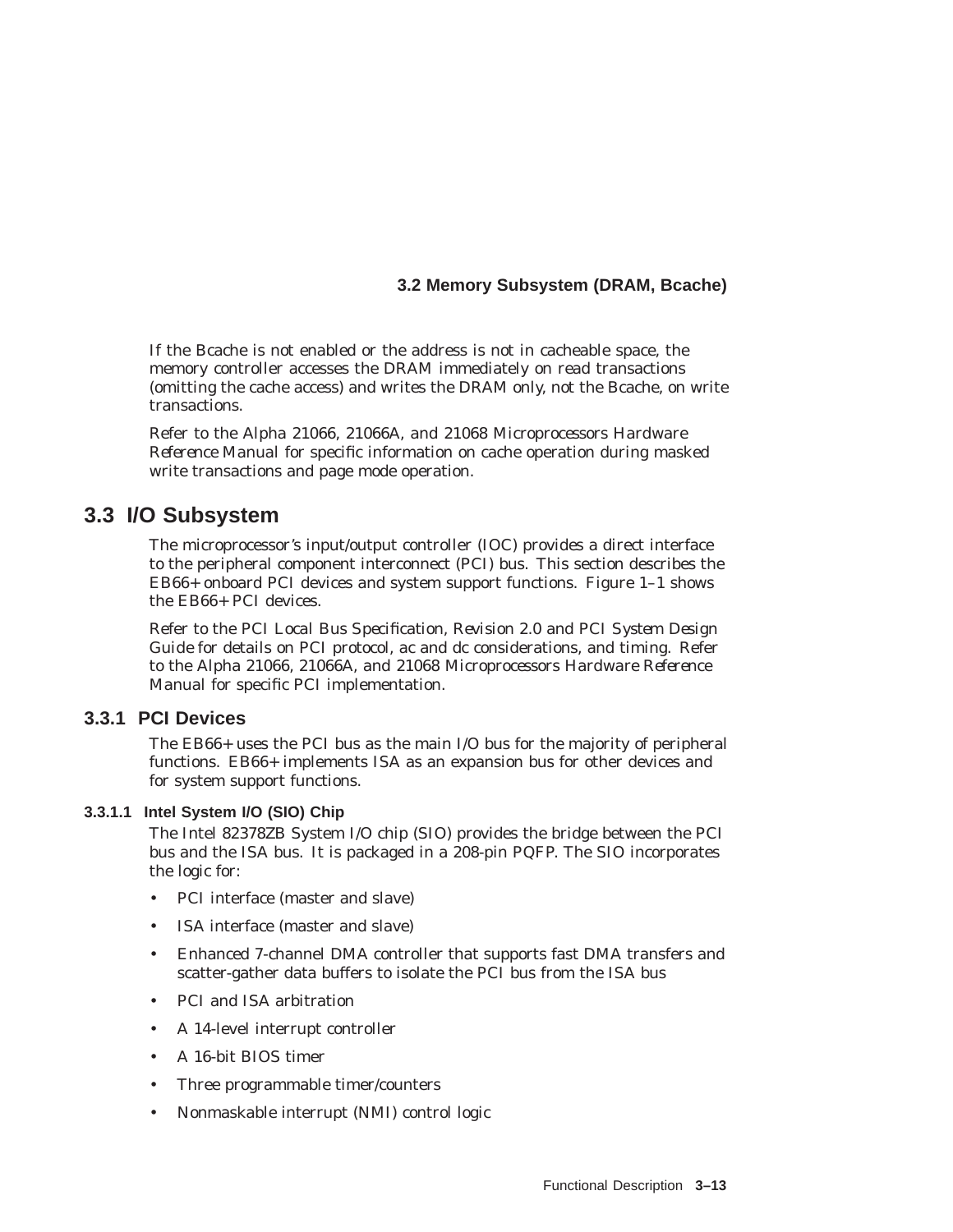- Decoding and control for utility bus peripheral devices
- Speaker driver

Refer to the Intel *82420/82430 PCIset ISA and EISA Bridges* document for additional information on SIO pin assignments and signal descriptions, register descriptions, and a detailed functional description including timing, electrical characteristics, and mechanical data.

#### **3.3.1.2 PCI Expansion Slots**

Four PCI bus expansion slots are available on the EB66+; one is shared with the ISA. They use the standard 5-V PCI connector and pinout for 32-bit implementation. This allows the system designer or user to add additional PCI options.

## **3.3.2 ISA Devices**

Figure 3–4 shows the EB66+ ISA bus implementation with peripheral devices and expansion connectors. It also shows the utility bus with system support devices.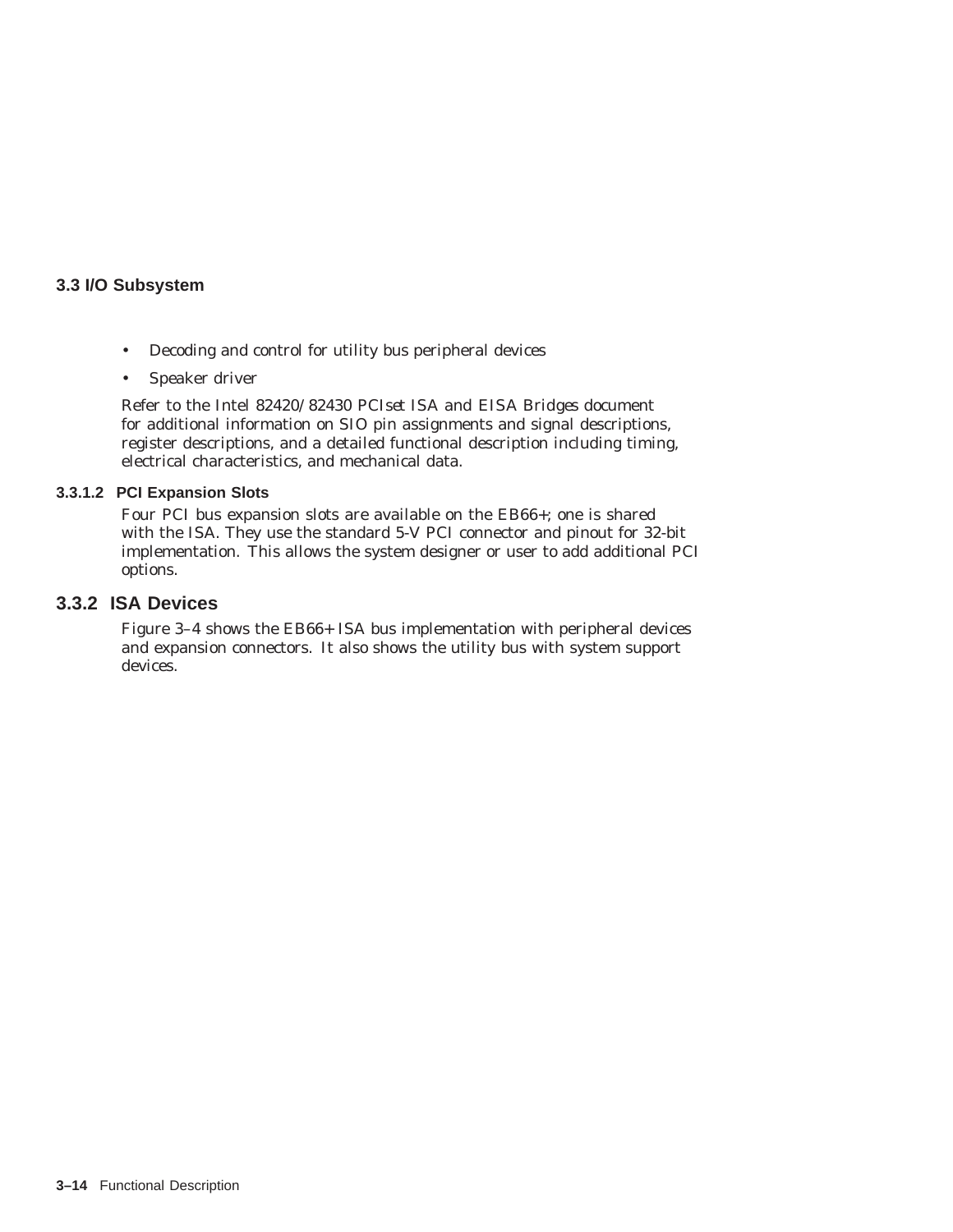

#### **Figure 3–4 ISA Bus Devices**

#### **3.3.2.1 Combination Controller**

The EB66+ uses the National Semiconductor PC87312 as the combination controller chip. It is packaged in a 100-pin PQFP configuration. This chip provides the following ISA peripheral features:

- Diskette controller The software is compatible with the Intel PC8477 chip, which contains a superset of the Intel DP8473, NEC  $\mu$ PD765, and Intel N82077 flexible diskette controller (FDC) functions. The onchip analog data separator requires no external filter components and supports the 4-MB drive format as well as other standard diskette drives used with 5.25-in and 3.5-in media. FDC data and control lines are brought out to a standard 34-pin header connector. A ribbon cable connects the header to one or two diskette drives.
- Two serial ports Two full-function UARTs with modem control, compatible with the NS16450 or PC16550, are brought out to separate onboard 10-pin header connectors, which can then be brought out through 9-pin male D-sub connectors on the bulkhead of a standard PC enclosure.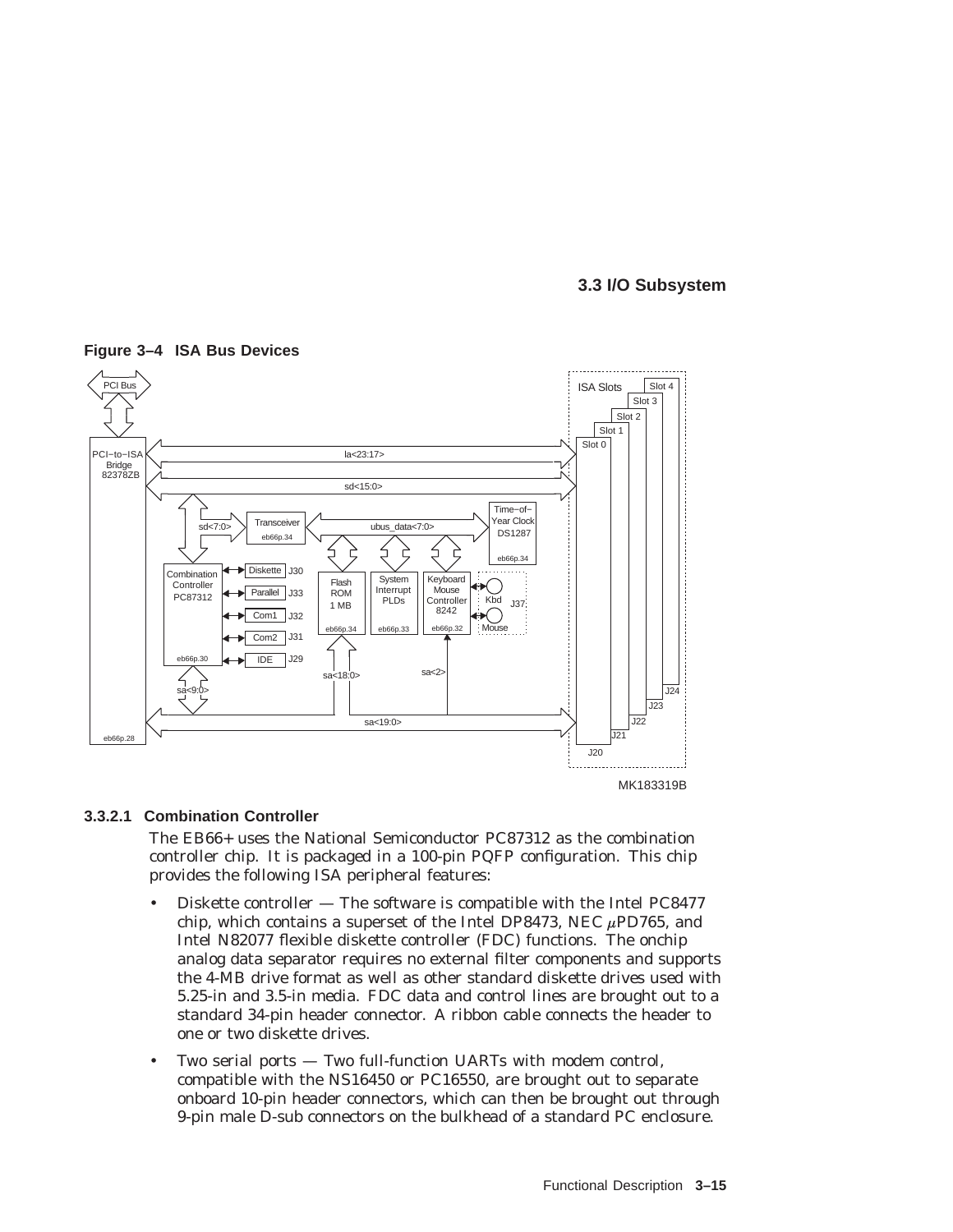- Parallel port The bidirectional (software-controlled) parallel port is brought out to an onboard 26-pin header connector and can be brought out through a 25-pin female D-sub connector on the bulkhead of a standard PC enclosure.
- IDE interface control The IDE control logic provides a complete IDE interface, including external signal buffers.

A 24-MHz clock supplies a reference for the diskette data separator and serial ports (Section 3.4).

Refer to the National Semiconductor *PC87311/PC87312 SuperI/O II/III Floppy Disk Controller with Dual UARTs, Parallel Port, and IDE Interface* document for additional information on pin assignments and signal descriptions, register descriptions, and a detailed functional description including timing, electrical characteristics, and mechanical data.

#### **3.3.2.2 Keyboard and Mouse Controller**

The Intel 8242 device, located on the EB66+ utility bus, provides the keyboard and mouse controller function. It is packaged in a 44-pin PLCC configuration.

The 8242 is an Intel UPI-42AH universal peripheral interface. Architecturally, it is an 8-bit slave microcontroller with 2 KB of ROM and 256 bytes of RAM that has been preprogrammed with a Phoenix keyboard BIOS for standard scan codes.

Refer to the Intel *UPI-41AH/42AH Universal Peripheral Interface 8-Bit Slave Microcontroller* document for additional information on pin assignments and signal descriptions, register descriptions, and a detailed functional description including timing, electrical characteristics, and mechanical data.

## **3.3.2.3 Time-of-Year (TOY) Clock**

Dallas Semiconductor's DS1287 chip, located on the EB66+ utility bus, provides the time-of-year (TOY) function. It is packaged in a plastic 24-pin DIP configuration. The DS1287 is designed with an onchip RAM, a lithium energy source, a quartz crystal, and write-protection circuitry. The device is, therefore, a complete subsystem replacing as many as 16 components in a typical application. The functions available to the user include a nonvolatile time-of-day clock, an alarm, a 100-year calendar, programmable interrupt, a square-wave generator, and 50 bytes of nonvolatile static RAM. The time-of-day and memory are maintained even in the absence of power.

The multiplexed, bidirectional address/data bus, driven by the utility bus, reduces the device pin count because address information and data information time share the same signal paths. Address/data multiplexing does not slow the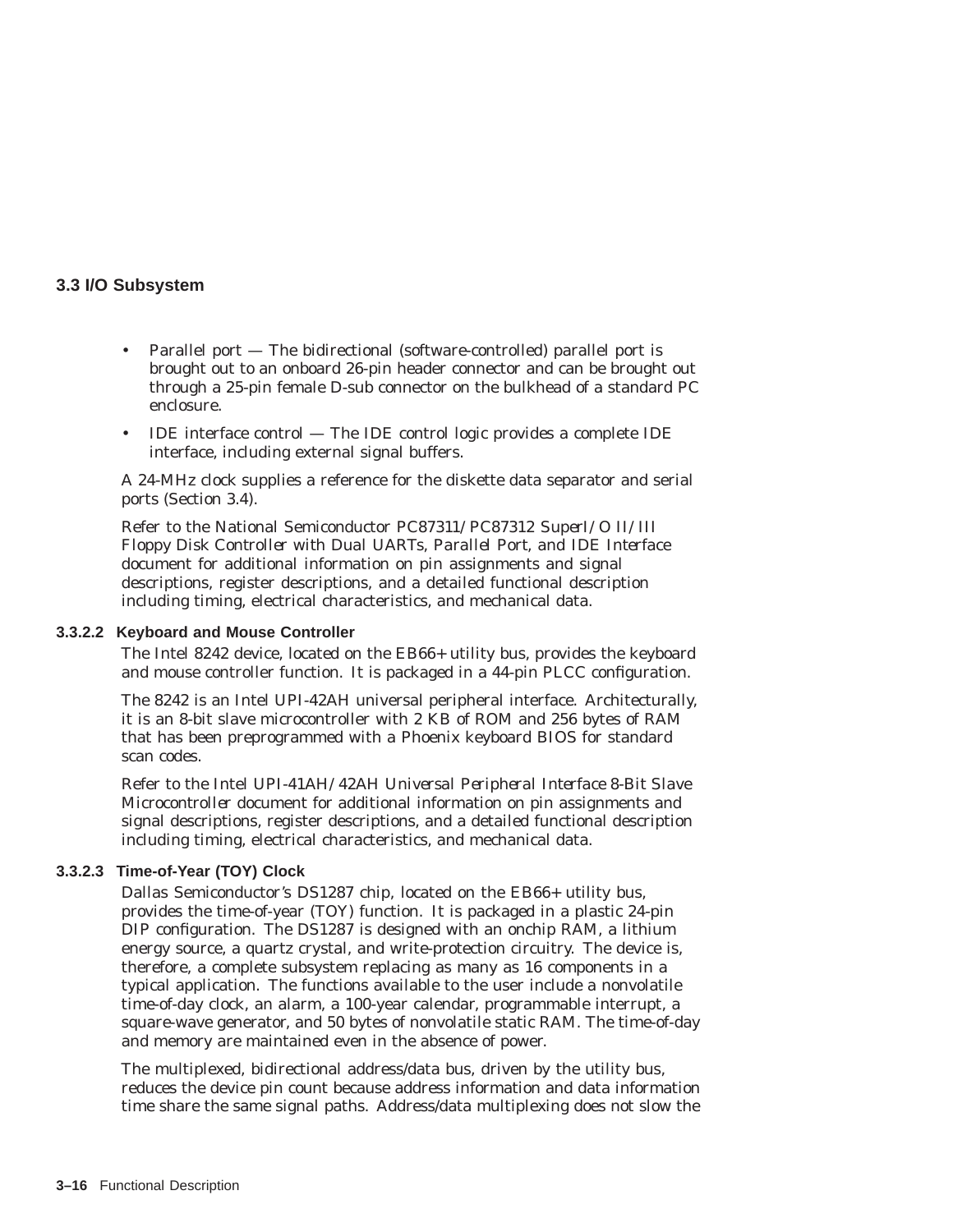access time of the device because the bus change from address to data occurs during the internal RAM access time.

The DS1287 includes three separate, fully automatic sources of interrupt for a processor. The alarm interrupt may be programmed to occur at rates from once per second to once per day. The periodic interrupt may be selected for rates from 122  $\mu$ s to 500 ms. The update-ended interrupt may be used to indicate to the program that an update cycle is complete. The device's interrupt signal **rtc\_irq\_l** drives CPU interrupt input **cpu\_irq<1>** (see Section 3.3.3 and Figure 3–5).

## **3.3.2.4 Flash ROM**

The Intel 28F008SA Flash Memory is located on the EB66+ utility bus. This 1-MB, versatile flash memory provides nonvolatile RAM for operating system support as well as ROM for firmware. The flash ROM is split up into two 512-KB segments. Selection between the two segments is determined by the value of **flash adr19**. This signal is latched and driven by the interrupt PALs that reside on the ISA bus. Writing a 0 to ISA location  $800_{16}$  selects the lower 512 KB, writing a 1 selects the upper 512 KB.

In order for the flash ROM to be written, 12 V must be present on the  $V_{\text{pp}}$ pin of the flash ROM. Jumper J17 controls the voltage to this pin. With the jumper across pins 2 and 3, the contents of the flash ROM can be modified. With the jumper across pins 1 and 2, it is protected from write operations (see Table 2–1).

Refer to Intel's *Memory Products Data Book* for additional information on pin assignments and signal descriptions, register descriptions, and a functional description (including timing, electrical characteristics, and mechanical data).

#### **3.3.2.5 ISA Expansion Slots**

Five ISA expansion slots are provided for plug-in ISA peripherals. One of these is a shared slot and may be used for a PCI or an ISA device.

#### **3.3.3 System Interrupts**

Figure 3–5 shows the EB66+ interrupt logic. Interrupt logic is implemented in MACH210–20 and AMD22V10–25 programmable logic devices (PLDs) (schematic page *eb66p.33*). The PLDs allow each PCI and SIO interrupt to be individually masked. The PLDs also allow the current state of the interrupt lines to be read.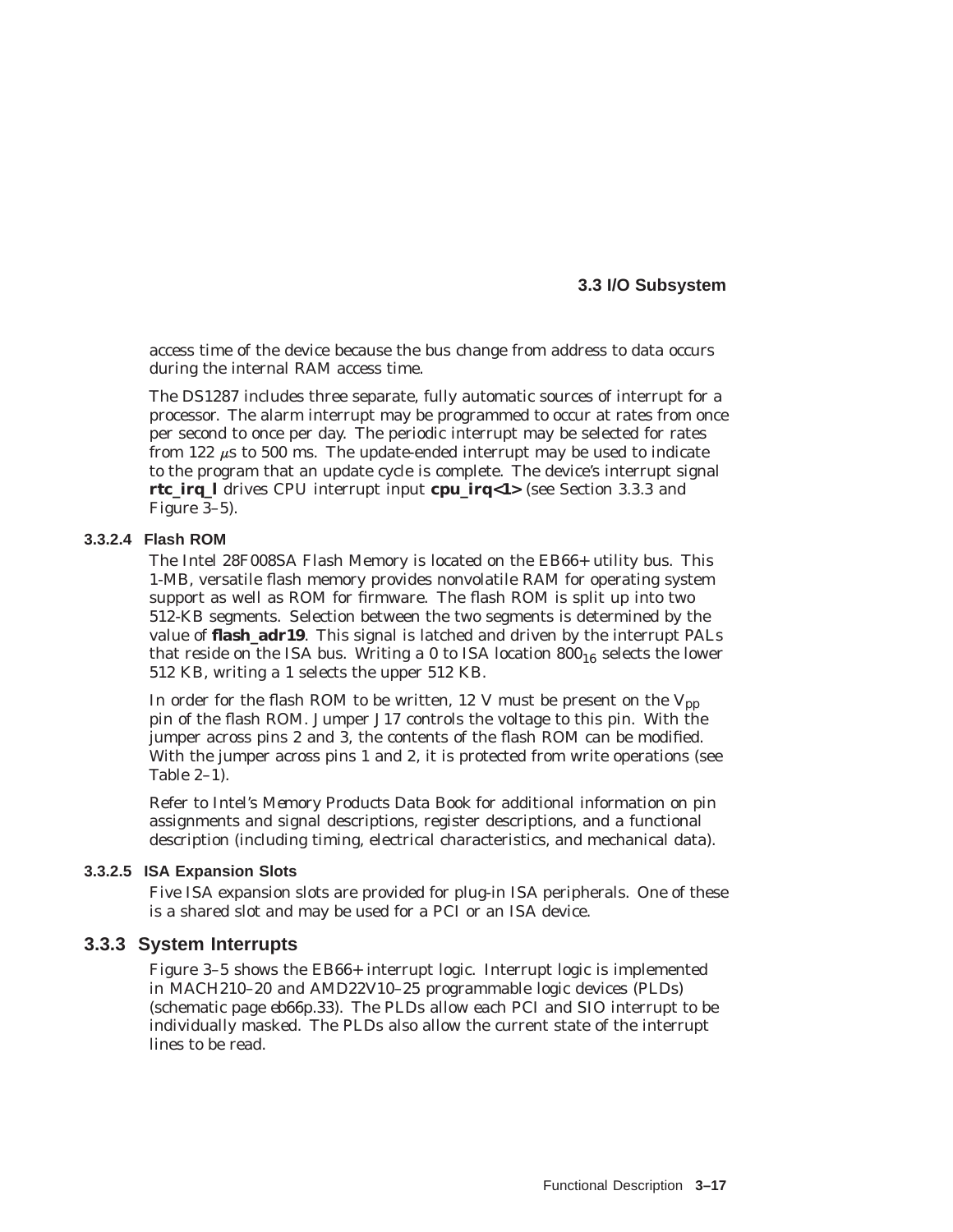



The interrupt controller has 17 interrupts as follows:

- Four from each of the four PCI slots = 16
- One from the SIO bridge

All PCI interrupts are combined in the PLD and drive a single output signal, **pci\_isa\_irq**. This signal drives CPU input **cpu\_irq0** through a multiplexer. There is also a memory controller error interrupt and an I/O controller error interrupt within the CPU.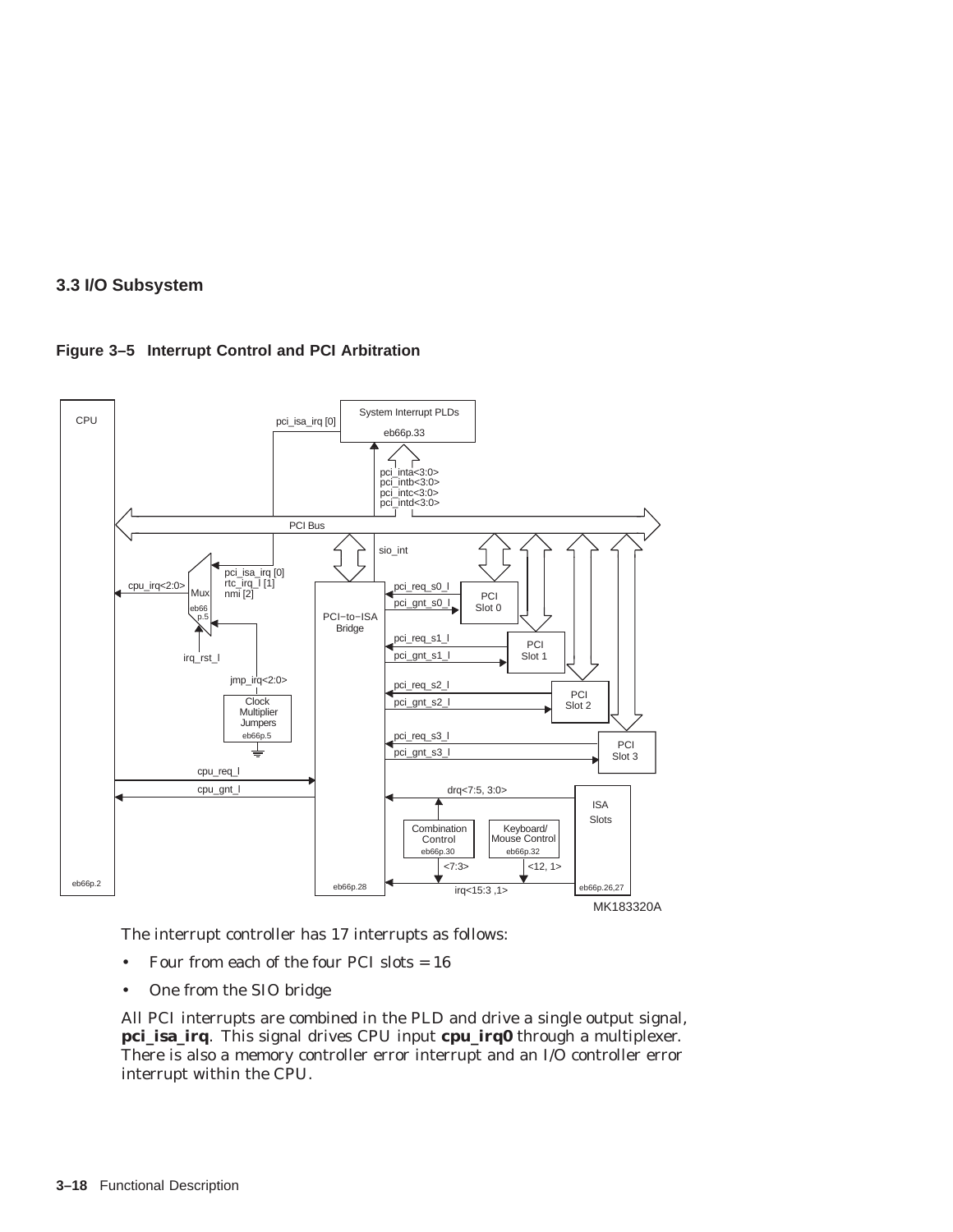During normal operation, the CPU interrupt assignment is as follows:

| Interrupt<br><b>Source</b> | <b>CPU</b><br>Interrupt | <b>Description</b>                        |
|----------------------------|-------------------------|-------------------------------------------|
| pci_isa_irq                | cpu_irq0                | Combined output of the interrupt PLD      |
| rtc_irq_l                  | cpu_irq1                | Realtime clock interrupt from DS1287      |
| nmi                        | cpu_irq2                | Nonmaskable interrupt from the SIO bridge |

Three jumpers (J13, J14, and J15) connect to one side of the multiplexer. The jumper configuration sets the CPU clock multiplier value through the IRQ inputs during reset.

The ISA bus interrupts (IRQ0 through IRQ15) are all nested through the SIO and then into the CPU. The interrupt assignment can be configured as needed but is normally used as follows:

| Interrupt<br>Level | <b>Interrupt Source</b>                                                |
|--------------------|------------------------------------------------------------------------|
| IRQ0               | Interval timer                                                         |
| IRQ1               | Keyboard                                                               |
| IRQ <sub>2</sub>   | Chains interrupts from a slave programmable interrupt controller (PIC) |
| IRQ3               | 8-bit ISA from serial port COM2                                        |
| IRQ4               | 8-bit ISA from serial port COM1                                        |
| IRQ5               | 8-bit ISA from parallel port (or IRQ7)                                 |
| IRQ <sub>6</sub>   | 8-bit ISA from diskette controller                                     |
| IRQ7               | 8-bit ISA from parallel port (or IRQ5)                                 |
| IRQ8               | Unused (RTC internal to the SIO)                                       |
| IRQ9               | 16-bit ISA                                                             |
| IRQ10              | 16-bit ISA                                                             |
| IRQ11              | 16-bit ISA                                                             |
| IRQ12              | Mouse                                                                  |
| IRQ13              | Unused                                                                 |
| IRQ14              | <b>IDE</b>                                                             |
| IRQ15              | 16-bit ISA                                                             |

The EB66+ timer interrupt is generated by the realtime clock by means of **cpu\_irq1**, rather than the timer within the SIO, which would route the interrupt through the ISA bus interrupts.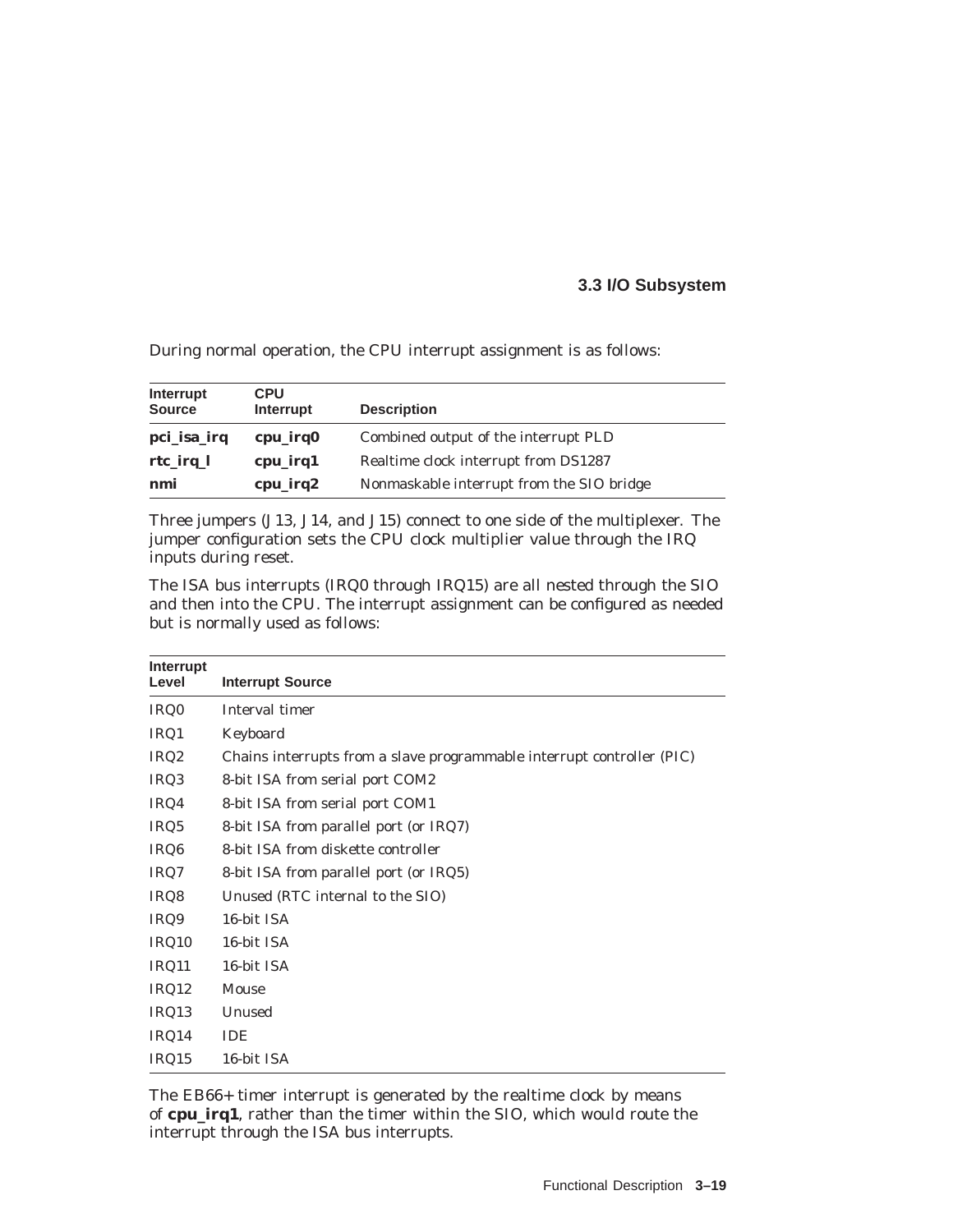#### **Interrupt PLDs' Function**

The MACH210 and AMD22V10 PLDs act as 8-bit I/O slaves on the ISA bus at addresses 804, 805, and 806. This is accomplished by a decode of the three ISA address bits **sa<2:0>** and the three **ecas\_addr<2:0>** bits.

Each interrupt can be individually masked by setting the appropriate bit in the mask register. An interrupt is disabled by writing a 1 to the desired position in the mask register. An interrupt is enabled by writing a 0. For example, bit <7> set in interrupt mask register 1 indicates that the INTB2 interrupt is disabled. There are three mask registers located at ISA addresses 804, 805, and 806.

An I/O read at ISA addresses 804, 805, and 806 returns the state of the 17 interrupts rather than the state of the masked interrupts. On read transactions, a 1 means that the interrupt source shown in Figure 3–6 has asserted its interrupt. The mask register can be updated by writing addresses 804, 805, or 806. The mask register is write-only.

## **Figure 3–6 Interrupt and Interrupt Mask Registers**

| Interrupt and Interrupt Mask Register 1 (ISA Address 804h)                      |            |                   |            |                   |                   |            |           |
|---------------------------------------------------------------------------------|------------|-------------------|------------|-------------------|-------------------|------------|-----------|
|                                                                                 | 6          | 5                 | 4          | 3                 | 2                 |            | $\Omega$  |
| intb <sub>2</sub>                                                               | intb1      | intb <sub>0</sub> | sio        | inta <sub>3</sub> | inta <sub>2</sub> | inta1      | inta0     |
|                                                                                 |            |                   |            |                   |                   |            |           |
| Interrupt and Interrupt Mask Register 2 (ISA Address 805h)                      |            |                   |            |                   |                   |            |           |
|                                                                                 | 6          | 5                 | 4          | 3                 | 2                 |            | $\Omega$  |
| intd <sub>2</sub>                                                               | intd1      | intd <sub>0</sub> | intc3      | intc <sub>2</sub> | intc1             | intc0      | intb3     |
|                                                                                 |            |                   |            |                   |                   |            |           |
| Interrupt and Interrupt Mask Register 3 (ISA Address 806h)                      |            |                   |            |                   |                   |            |           |
|                                                                                 | 6          | 5                 | 4          | 3                 | 2                 |            | $\Omega$  |
| <b>RAZ</b>                                                                      | <b>RAZ</b> | <b>RAZ</b>        | <b>RAZ</b> | <b>RAZ</b>        | <b>RAZ</b>        | <b>RAZ</b> | intd3     |
| Notes: RAZ = read-as-zero, read-only.<br>Interrupt mask register is write-only. |            |                   |            |                   |                   |            | MK183321A |

## **3.3.4 PCI/ISA Arbitration**

Arbitration logic is implemented in the Intel 82378ZB chip (SIO). The arbitration scheme is flexible and software programmable. Refer to the Intel *82420/82430 PCIset ISA and EISA Bridges* document for more information on programmable arbitration.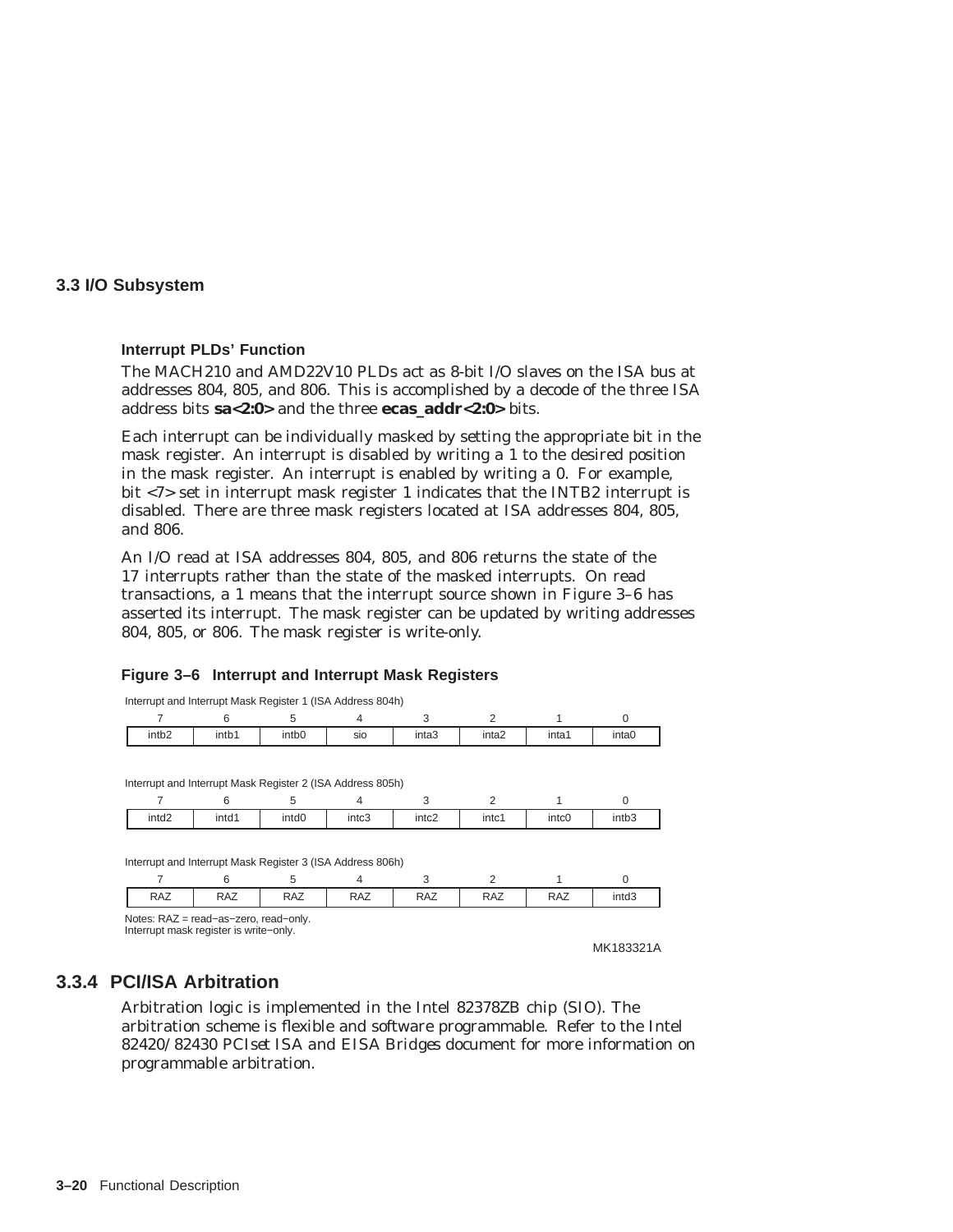## **3.4 System Clocks**

## **3.4 System Clocks**

Figure 3–7 shows the EB66+ clock generation and distribution scheme.

The EB66+ system clocking includes input clocks to the microprocessor as well as clock distribution for the various PCI I/O devices. There are other miscellaneous clocks for the combination controller and ISA bus support. The heart of the clock generation comes from an external crystal feeding an ICS9158 chip, an integrated buffer, and motherboard frequency generator.

System clocking can be divided into three main areas:

- Microprocessor input clocks, **clk in h** and **clk in**  $l$  These provide a fundamental clock input to the microprocessor and determine its operating frequency. Operating frequencies that are supported include the fundamental frequency of 33.3 MHz or a multiple of 2 through 9 times the fundamental frequency.
- Clock distribution to PCI components The ICS9158 chip distributes buffered clock signals to all PCI slots, the SIO, and the PCI clock input of the CPU.
- Miscellaneous oscillating signals These signals are needed for the ISA bus and the combination controller, and are provided by the ICS9158 chip.

The fundamental microprocessor input clock, signal **clk\_in\_h**, is 33.3 MHz. The 21066A microprocessor can run at a 4.29-ns cycle time (233.3 MHz). This frequency is arrived at by an onchip phase-locked loop (PLL) multiplier. The PLL synthesizes a higher frequency CPU clock from a lower frequency external clock. In this case, the multiplier would be set to  $\times 7$ . This synthesized clock is only used internally within the microprocessor and has no timing relationship to PCI bus activity.

The microprocessor's **cpu\_irq<2:0>** pins (see Figure 3–5) are for interrupt requests and are not normally part of the clock logic. However, during reset, these pins receive the clock multiplier values set in jumpers J13, J14, and J15 through a multiplexer (Figure 3–5). The pins are either jumpered to ground, or pulled up if no jumper, in a specific combination so as to set the frequency ratio of the internal clock to the external reference clock. (Refer to Table 2–1 for a list of jumper combinations.)

**Note** \_\_

If the microprocessor heat sink fan sensor detects no airflow, it disables the internal PLL clock multiplier, making the chip run slower. This causes the 21066A to use less power and therefore run cooler.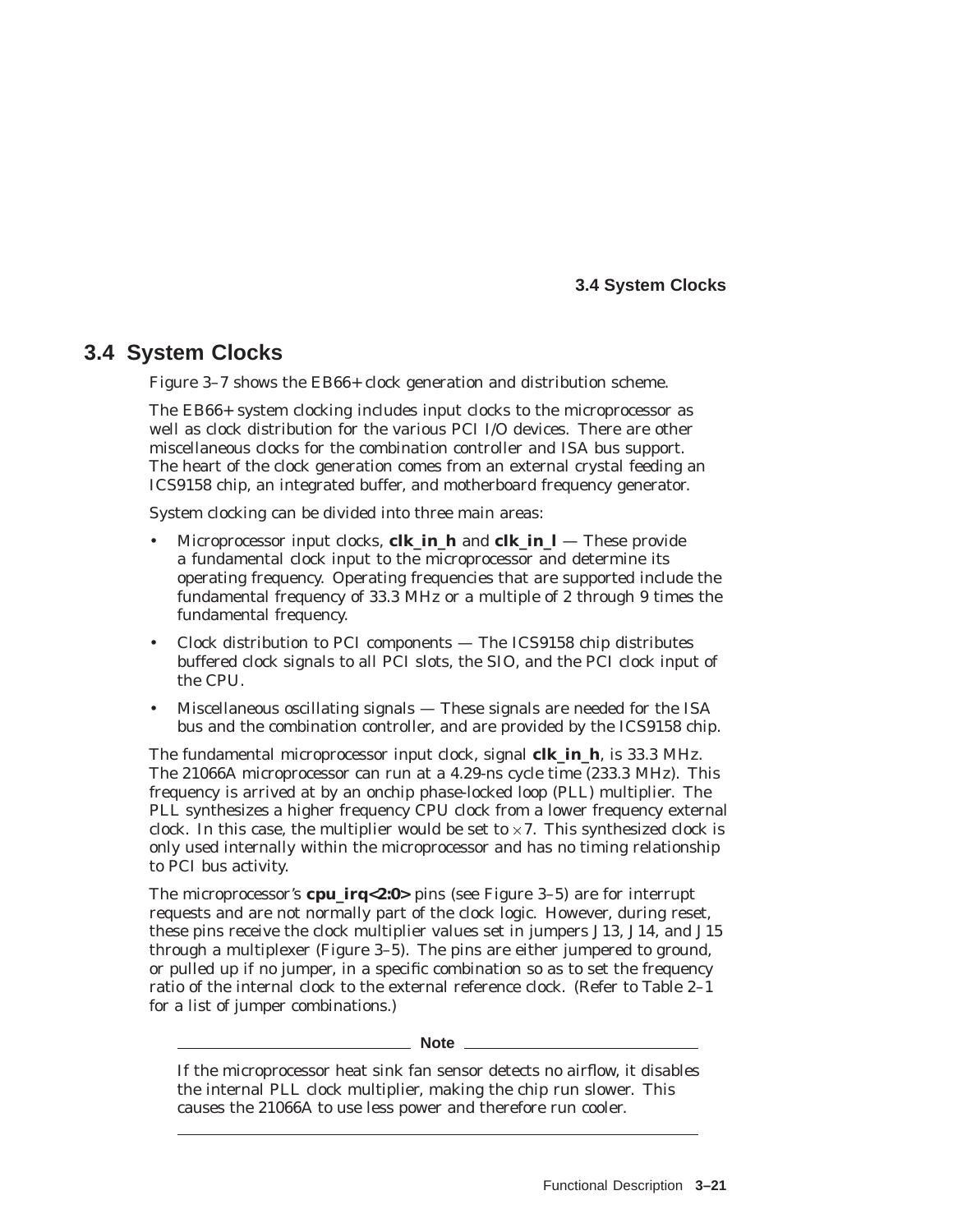



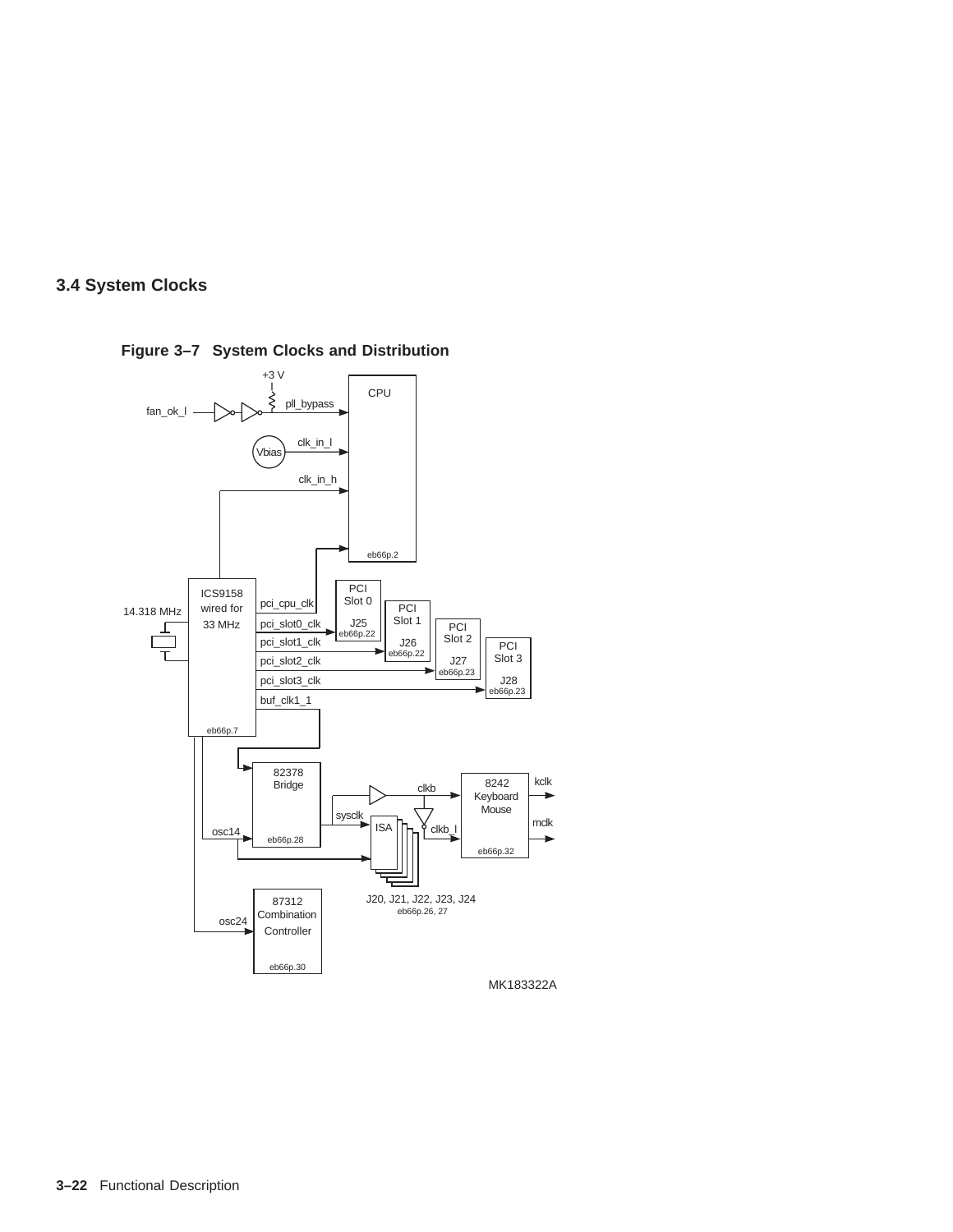## **3.5 Serial ROM**

## **3.5 Serial ROM**

The serial ROM (SROM) provides the following functions:

- Initializes the microprocessor's internal processor registers (IPRs)
- Sets up DRAM memory refresh and starts the refresh timer
- Configures the microprocessor's CSR for external Bcache accesses
- Initializes the Bcache
- Writes good ECC by copying the contents of memory to itself
- Copies the contents of the selected flash ROM image to memory, flushes the Icache, and jumps to the ROM image in memory.

Figure 3–8 is a simplified diagram of the SROM serial port logic.





MK183323A

Signal **srom\_oe\_l** selects the input to the multiplexer. The multiplexer selects either the output of the Xilinx XC1765D SROM (**real\_srom\_d**) or a usersupplied input through the test SROM port (**test\_srom\_d**). The multiplexer output (**srom\_d**) provides data input to the microprocessor. The multiplexer is implemented in the interrupt PALs.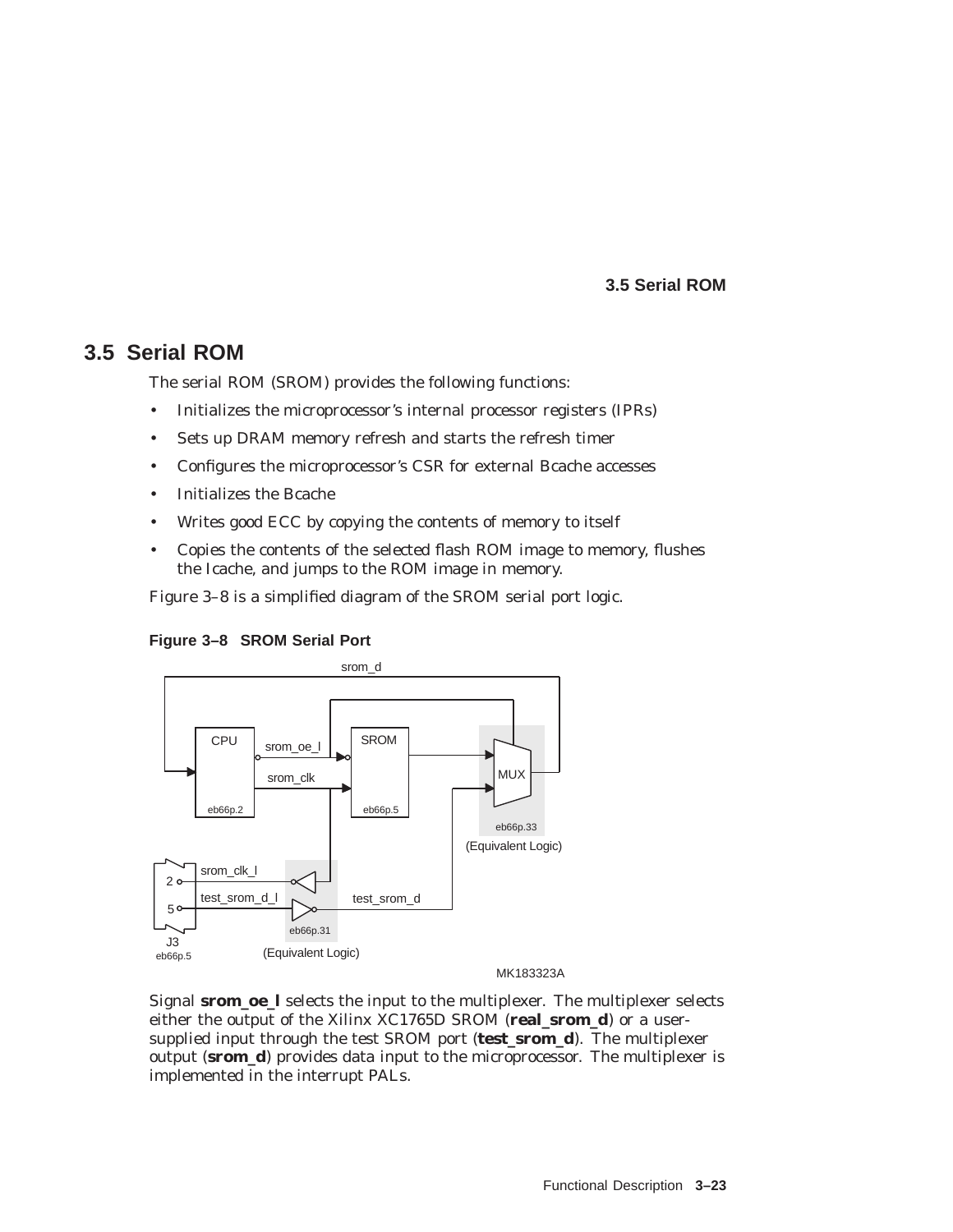#### **3.5 Serial ROM**

After the initial SROM code has been read into the microprocessor's instruction cache, the microprocessor's test SROM port can be used as a softwarecontrolled serial port. This serial port can be used for diagnosing system problems when the only working devices are the microprocessor, the SROM, and the circuits needed for the direct support of the microprocessor and SROM. Connector J3 (see Figure 2–2 and Table 2–2) supports an RS232 or RS422 terminal connection to this port. Additional external logic is not required.

## **3.6 dc Power Distribution**

The dc power from the dedicated PC-type supply is delivered to the PCB's logic on dedicated power planes within the board's 6-layer structure. Figure 3–9 shows the dc power distribution within the EB66+ printed circuit board (PCB).

The 21066A requires +3.3 V dc. This voltage is provided by an LT1083 7.5 A linear regulator driven by the +5-V supply. A TI TL7702B power monitor senses the microprocessor's +3.3-V level to ensure that it is stable before the microprocessor inputs are driven.

Refer to Section 3.7 for more information about reset and initialization.

The board has been set up to use the linear regulator, but it can support a PC power supply that provides 3.3 V. If such a PC power supply is used, the 3.3-V regulator (U48) must be be omitted. Then, J34 is populated in the correct orientation and used. Other hardware changes to the board are necessary to allow use of the 3.3-V supply and are shown in the schematics (eb66p.4,5,6).

Refer to Chapter 4 for information about dc power consumption and environmental considerations.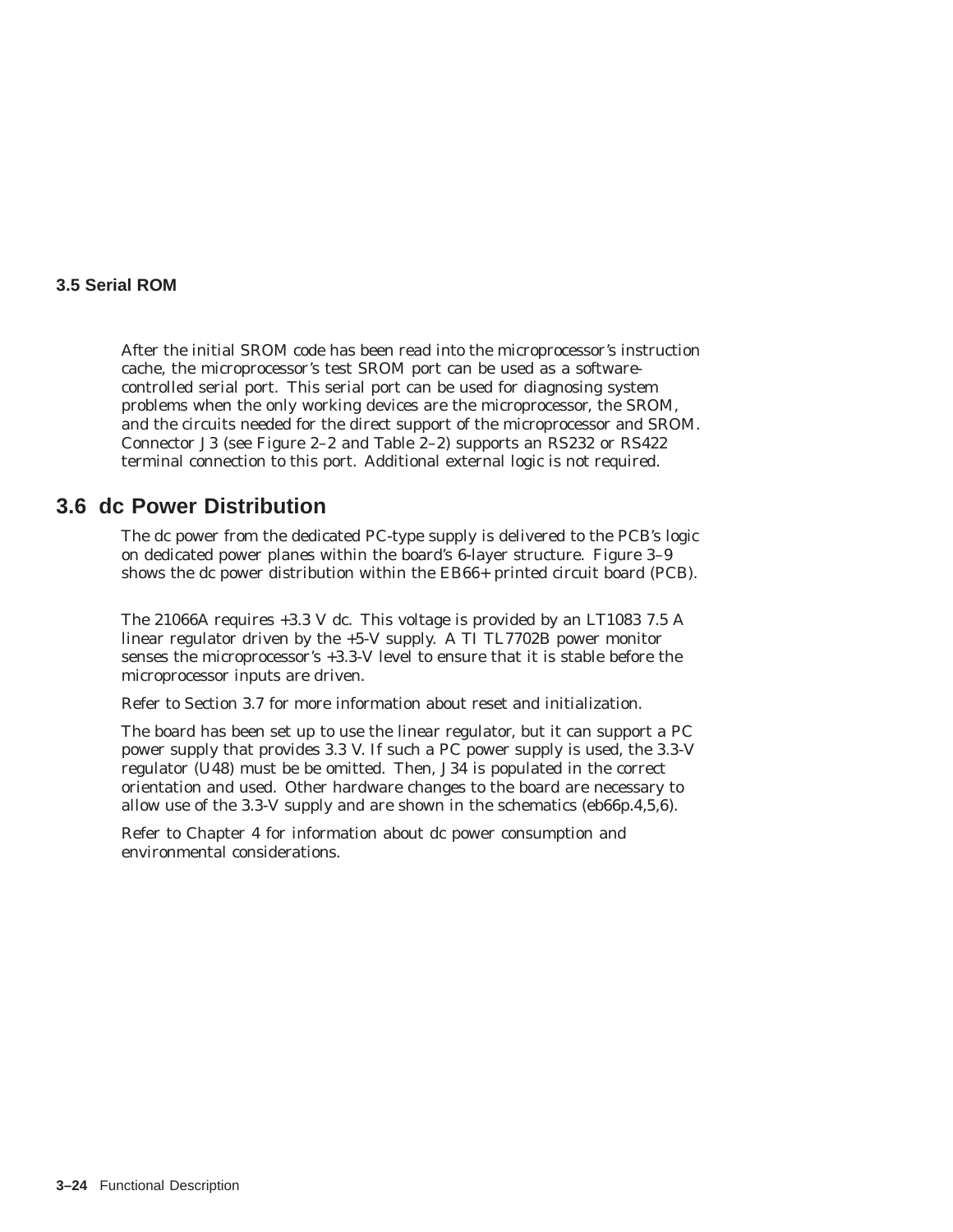**3.6 dc Power Distribution**



**Figure 3–9 dc Power Distribution**

Functional Description **3–25**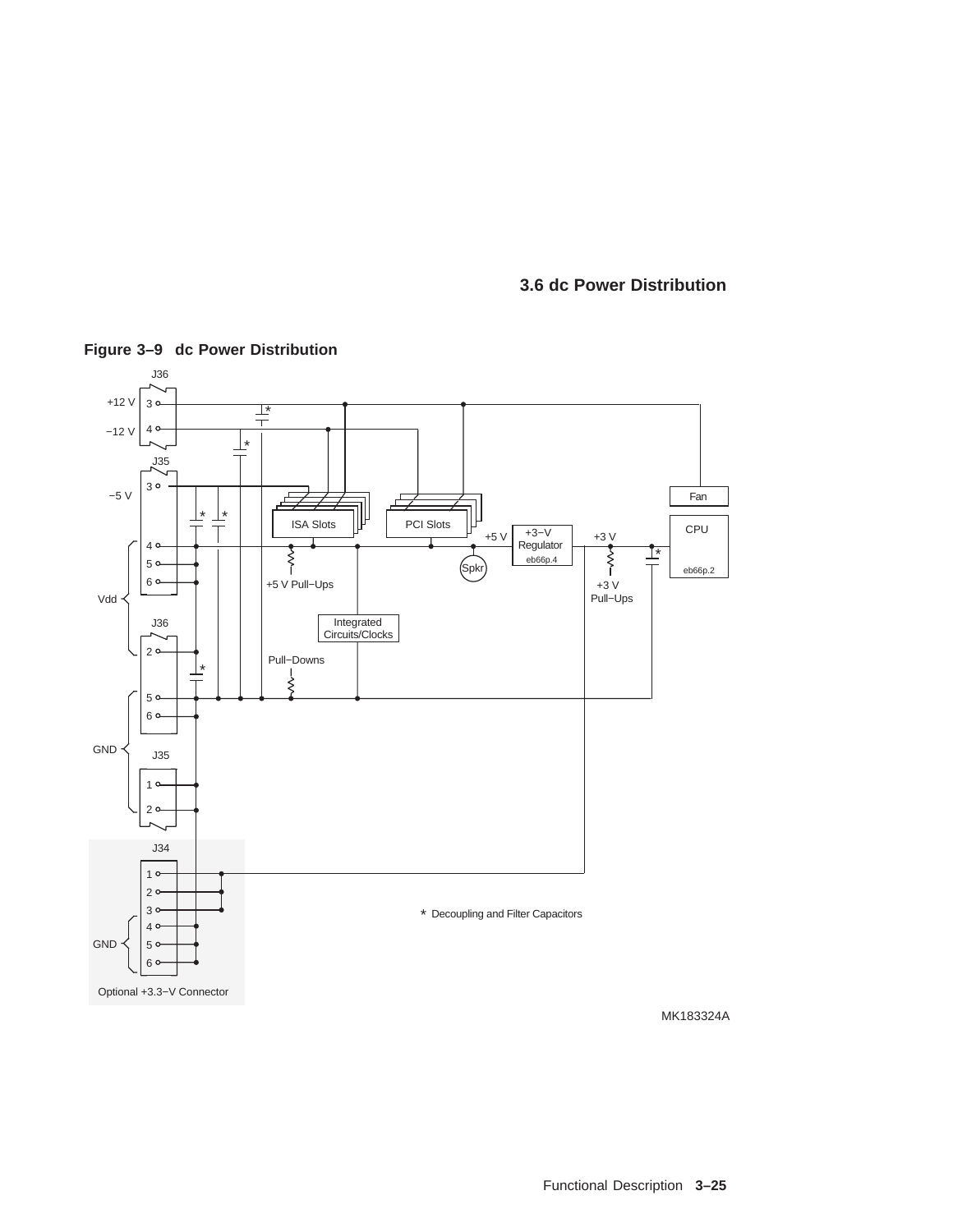## **3.7 Reset and Initialization**

## **3.7 Reset and Initialization**

Figure 3–10 shows the EB66+ reset logic.

An external reset switch may be connected to the EB66+ through header connector J2 (see Figure 2–2 and Table 2–2). This low true signal is wire-ORed with the **p\_dcok** signal from the power supply. Both serve to keep the **cpu\_reset\_l** signal to the CPU true until both the reset switch is released and the power supply ramps up and releases the clamp on **p\_dcok** so that it can be pulled up. The signal **cpu\_reset\_l** is also asserted when the microprocessor's heat sink fan fails.

The  $+5-V$  dc power level is regulated by a linear device to produce a  $+3.3-V$  dc level for the microprocessor (**+3v**). This level is sensed by a TL7702B device that develops a **dcok**-type signal for the +3.3-V levels. Because +3.3 V is not generated as part of the power supply, this circuit is needed to sense this level. The high true output of the TL7702B device, **3v\_bad\_h**, resets the CPU through the signal **cpu\_reset\_l**.

Signal **cpu** reset 1 initializes the microprocessor, which, in turn, asserts the signal **pci\_reset\_l**. Signal **pci\_reset\_l** is buffered to produce signals **p\_rstx\_l** that initialize the PCI and ISA I/O subsystem control logic.

The microprocessor uses a serial ROM (SROM) for its initialization code. When **cpu\_reset\_l** is deasserted, the contents of the SROM are read into the microprocessor's instruction cache. The code is then executed from the instruction cache. For more information on the SROM, refer to Section 3.5.

Refer to the *Alpha 21066, 21066A, and 21068 Microprocessors Hardware Reference Manual* for more information on microprocessor power sequencing.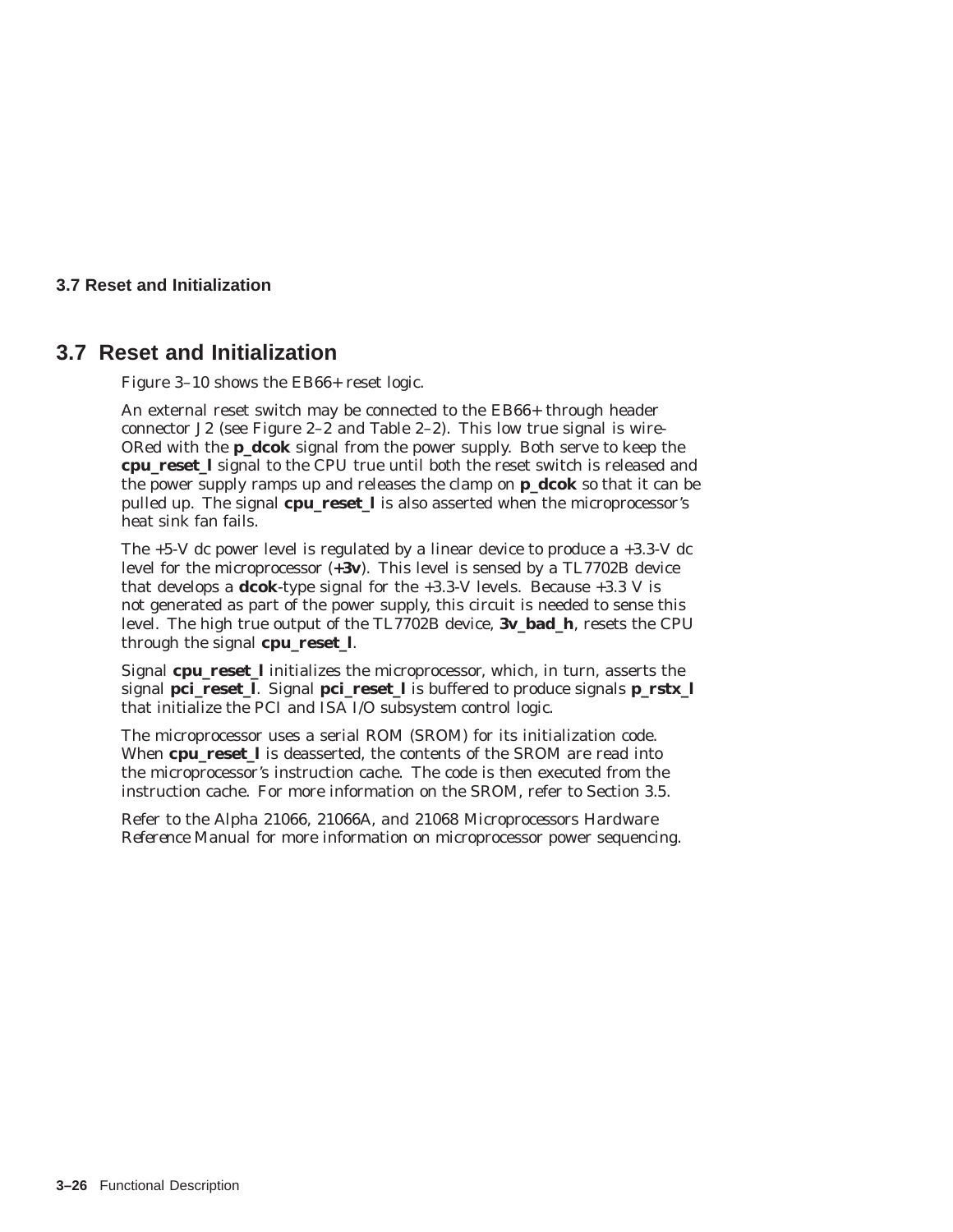

## **3.7 Reset and Initialization**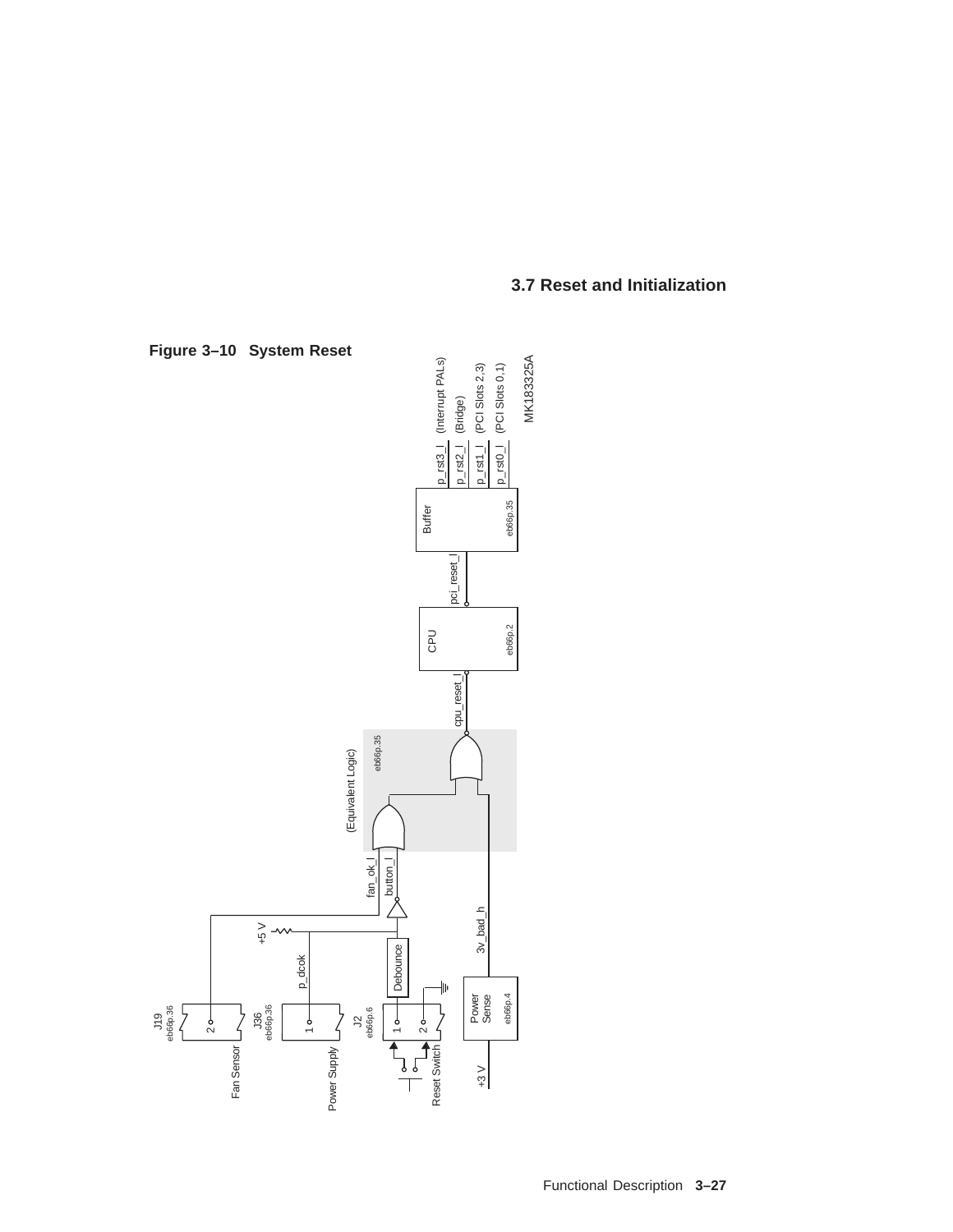## **3.8 Physical Characteristics**

## **3.8 Physical Characteristics**

The EB66+ module consists of a 6-layer printed-wiring board (PWB) populated with integrated circuit packages along with supporting active and passive components.

Figure 3–11 shows the EB66+ board dimensions and identifies major functional components. Refer to Chapter 2 for jumper and connector locations.

The EB66+ module has the following dimensions:

- Width: 22.1 cm  $\pm 0.13$  mm (8.7 in  $\pm 0.005$  in)
- Length: 33.02 cm  $\pm 0.13$  mm (13.0 in  $\pm 0.005$  in)

The EB66+ can be installed in most desktop or deskside/tower system enclosures that accommodate a baby AT module. It may not be usable in certain desktop systems that do not have adequate clearance for the microprocessor and regulator heat sinks.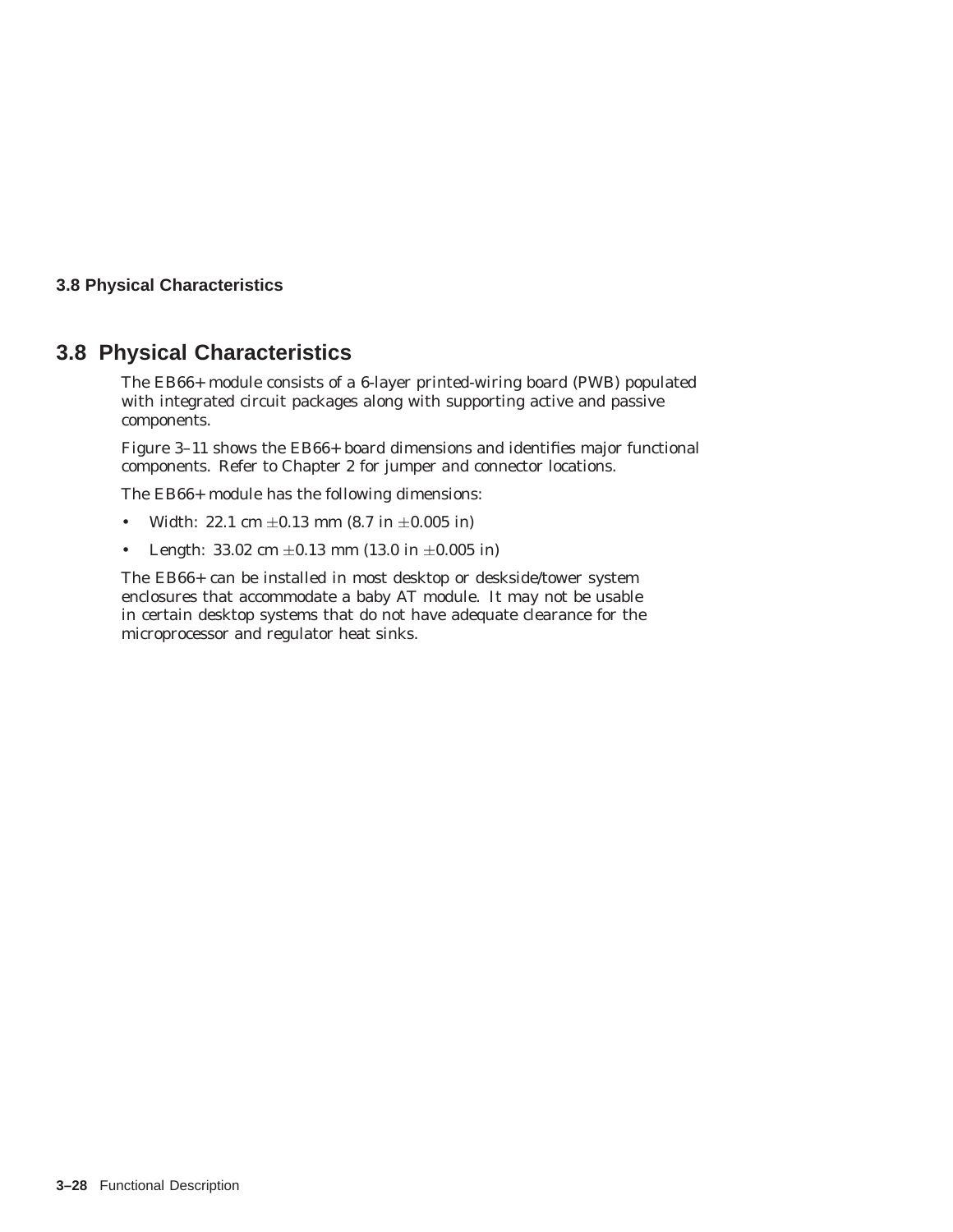

**Figure 3–11 EB66+ Dimensions and Component Outlines**

## **3.8 Physical Characteristics**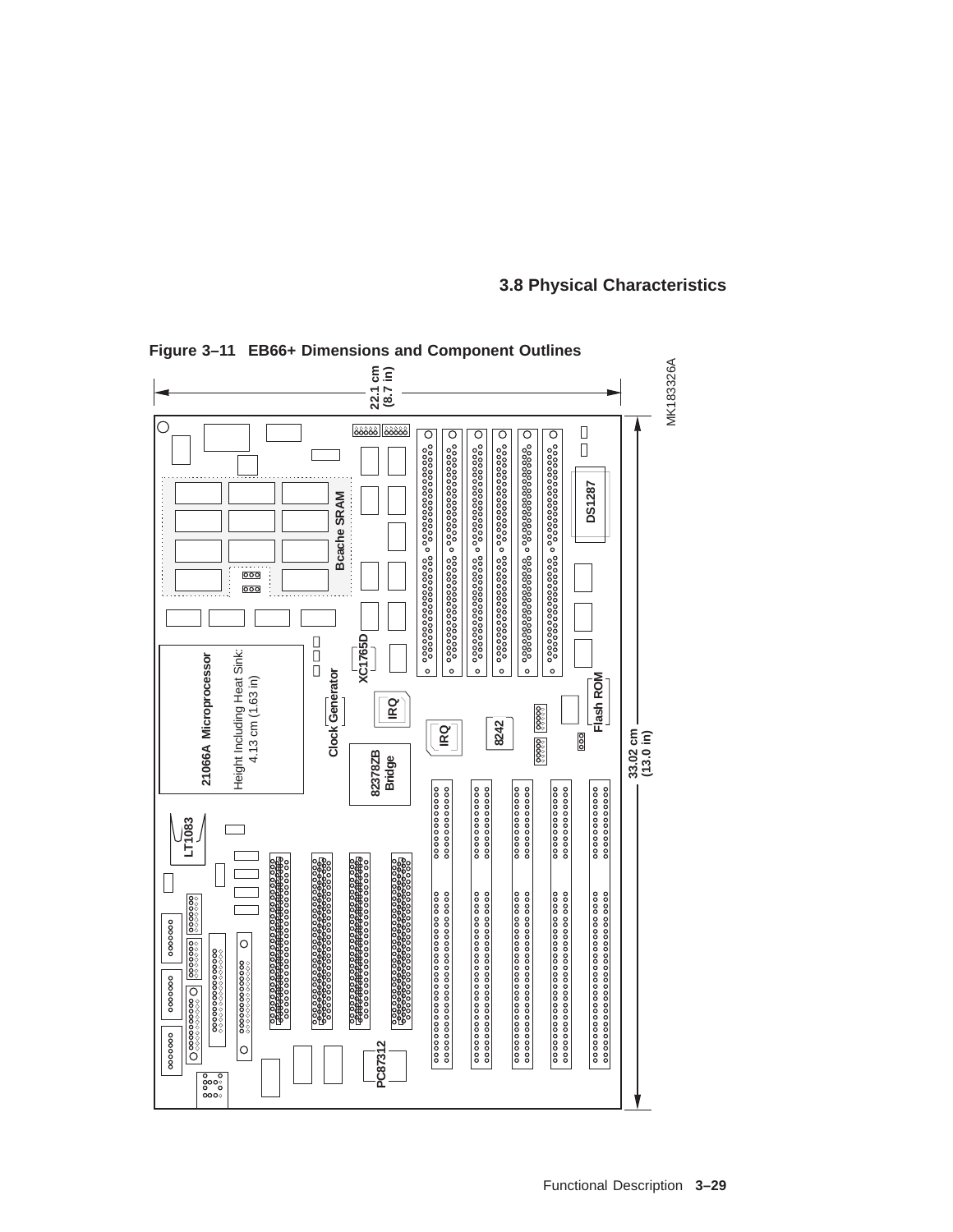## **3.9 System Software**

## **3.9 System Software**

EB66+ software consists of the following:

- Serial ROM code
- Mini-Debugger code
- Debug monitor ROM code
- Operating systems

The serial ROM code, Mini-Debugger code, and debug monitor code are all included with the EB66+ and do not require a license. Operating systems are available as licensed products. Refer to Appendix C for a list of related documentation.

## **3.9.1 Serial ROM Code**

The serial ROM code is contained in the Xilinx XC1765D serial configuration PROM. This code is executed by the microprocessor when system power is turned on (Section 3.5). The serial ROM code initializes the system, then transfers control to either the Mini-Debugger, the debug monitor, or the operating system, depending upon the setting of jumpers J18 **sp\_bit<4>** and sp bit<5> $(Table 2-1)$ .

## **3.9.2 Mini-Debugger Code**

The SROM Mini-Debugger provides basic hardware debugging capability through a serial connector interface to the serial ROM port of the 21066A. Using only an SROM containing this program, a clock source, a CPU chip, and a few gates, you can exercise the device connected to the CPU to debug caches, main memory, and I/O subsystems until the board is functional enough to support a more fully featured monitor.

The Mini-Debugger provides:

- Basic hardware debugging capability
- A monitor that can point to hardware addresses and exercise registers and devices at those locations
- The ability to examine and deposit memory locations
- A case-independent command language
- Support for variable CPU speeds and communication baud rates

For additional information, refer to the *Alpha SROM Mini-Debugger User's Guide*.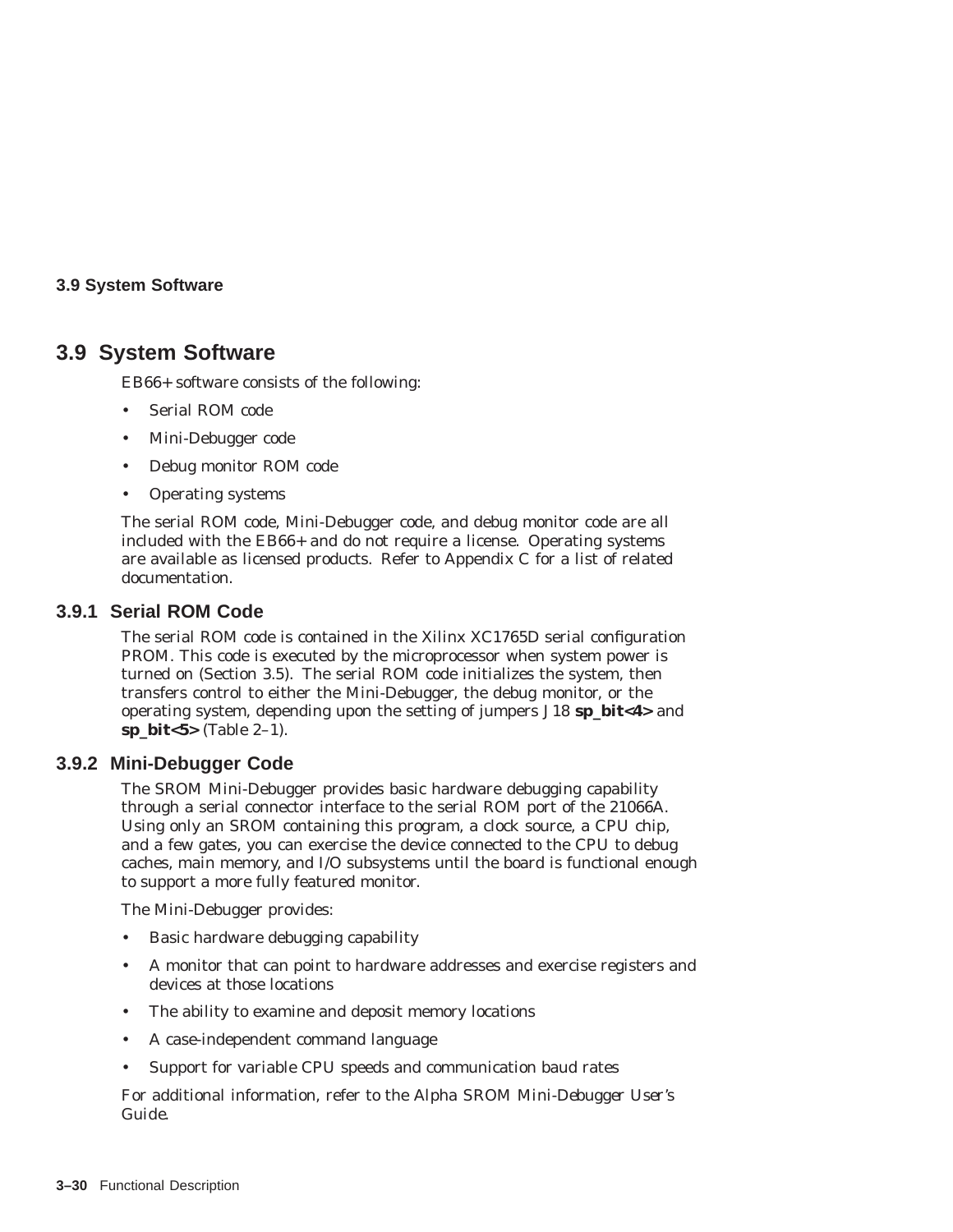**3.9 System Software**

## **3.9.3 Debug Monitor ROM Code**

The first image contained in the flash ROM is the debug monitor code. Other ROM images can be stored in the flash ROM for user-specific code development and can be selected by board jumper J18 **sp\_bit<5>** (see Table 2–1). The user can develop code on a host system, load the code into the EB66+ system through the SROM serial test port, the optional Ethernet card, the ISA COM1 port, or the diskette, and then save it to nonvolatile flash ROM memory.

The functions provided by the debug monitor include:

- File load
- Read/write memory and registers
- Memory image dump
- Transfer control to program
- **Breakpoints**
- Single stepping
- Disassembly
- Source-level remote debugging
- Alternate ROM image selecting

The user kit includes the full source code listing for all SROM and debug monitor ROM software. For additional information, refer to the *Alpha Microprocessors Evaluation Board Debug Monitor User's Guide*.

## **3.9.4 Booting Other ROM Images**

The SROM contains support for booting multiple images from the flash ROM. This allows for multiple firmwares for multiple platforms to be supported simultaneously on one module.

When the jumper for J18 **sp\_bit<5>** is in, an alternate ROM image is loaded and executed from the flash ROM. Which image is booted depends on the contents of a byte of nonvolatile RAM that resides in the TOY chip (U3–DS1287). The value in location 3F of the TOY chip determines which image is booted. Table 3–8 shows the values.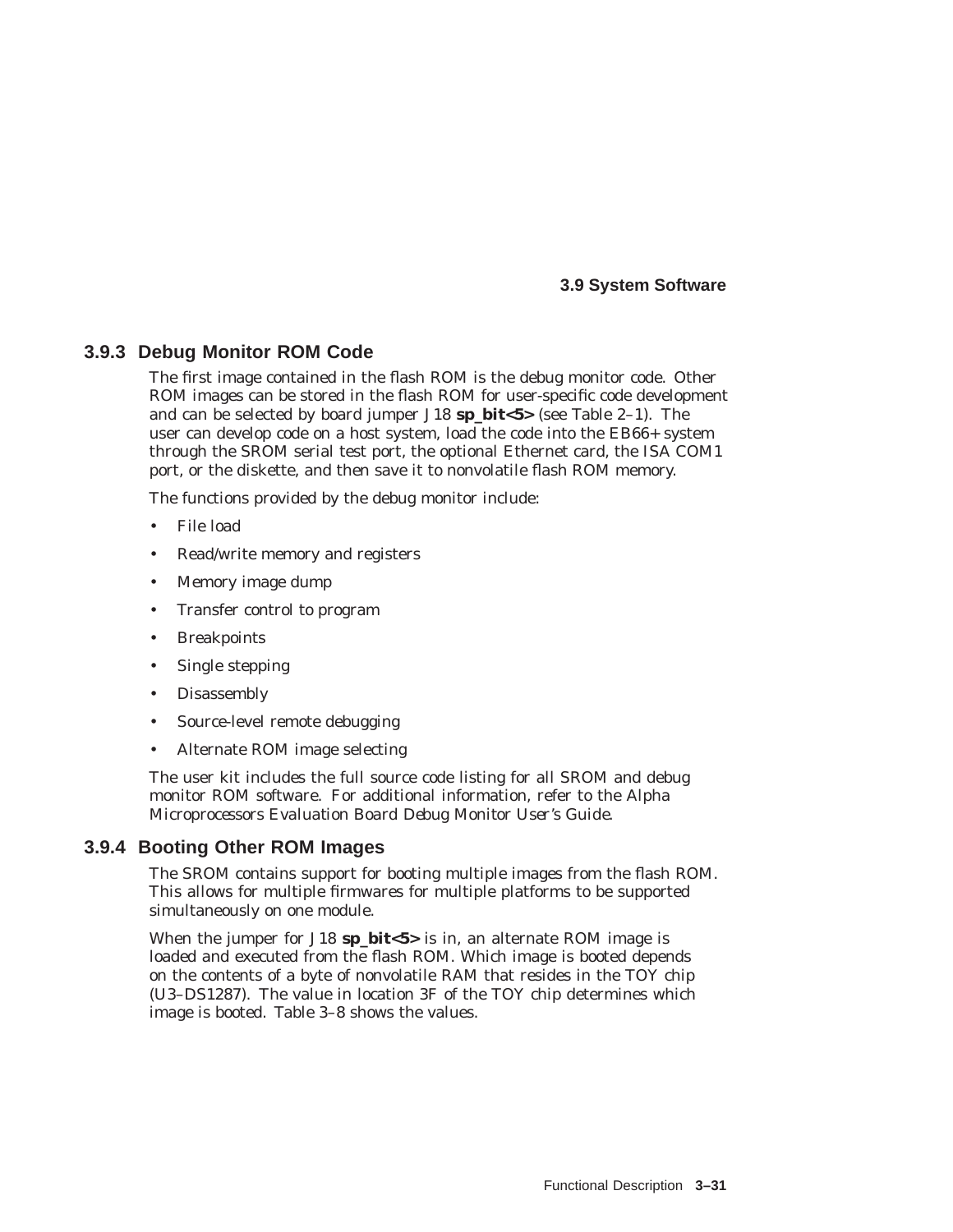## **3.9 System Software**

| Value in           |                                                                                       |
|--------------------|---------------------------------------------------------------------------------------|
| <b>Location 3F</b> | <b>Image That Is Booted</b>                                                           |
| 00                 | Debug monitor (included)                                                              |
| 01                 | NT firmware (included)                                                                |
| 02                 | OpenVMS firmware (not included)                                                       |
| 03                 | OSF firmware (not included)                                                           |
| 80                 | Load the whole flash ROM to memory, starting at $0_{16}$                              |
| 8 <i>n</i>         | The <i>n</i> th image, where <i>n</i> =1 means the first image (for $1 \le n \le F$ ) |

**Table 3–8 TOY Chip Values**

If an image is specified and not found, the SROM will load the first image with a valid header that is found in the flash ROM. If no valid header is found, the whole flash ROM image is loaded at address 0000 0000.

## **3.9.5 Operating Systems**

The EB66+ is designed to run a wide range of licensed operating systems including OSF/1, Windows NT, OpenVMS, and VxWorks for Alpha. For additional information, contact the Digital Semiconductor Information Line (see Appendix C).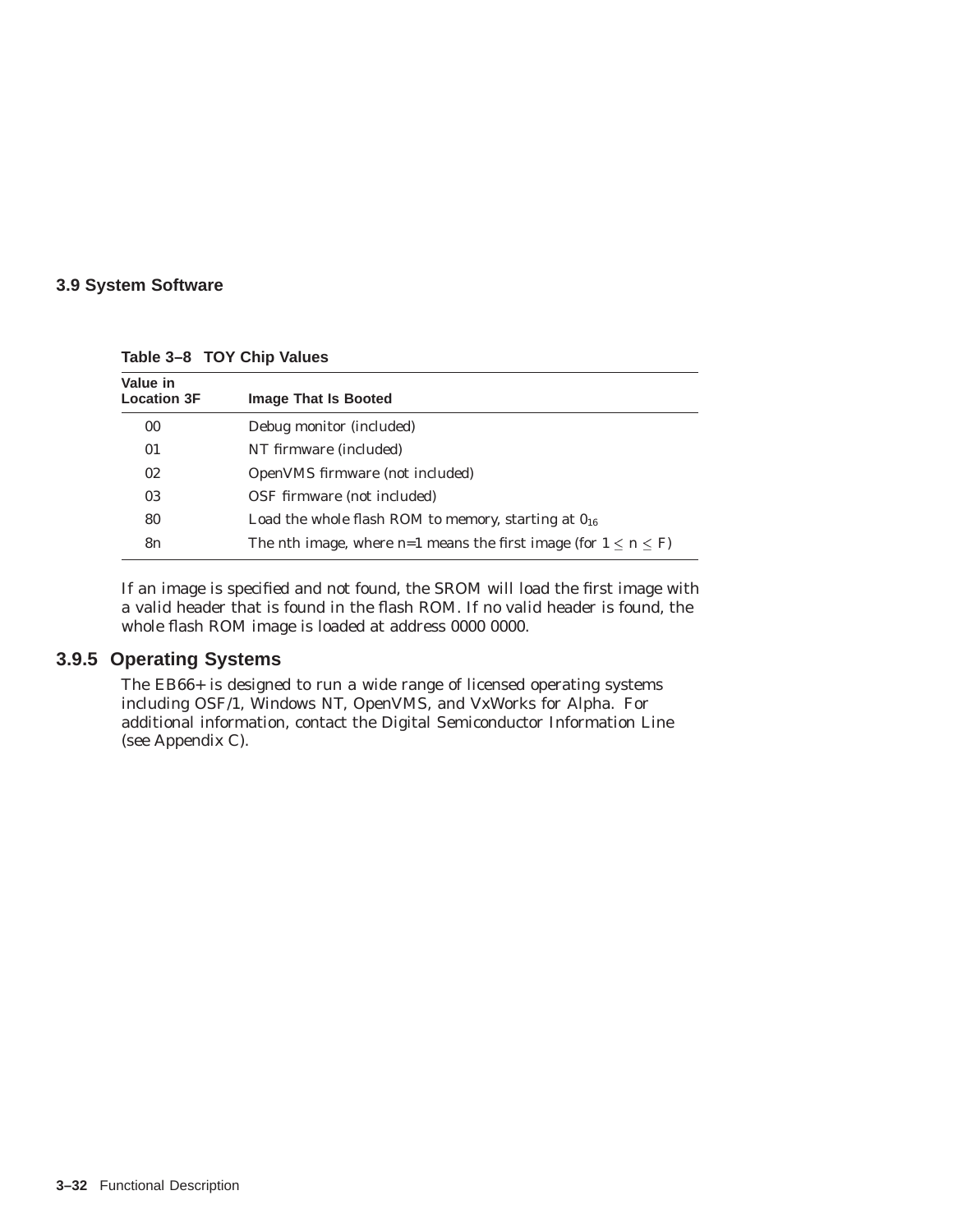# **4**

# **Power and Environmental Requirements**

This chapter describes the EB66+ power requirements and environmental requirements.

## **4.1 Power Requirements**

The EB66+ derives its main dc system power from a user-supplied, industry-standard PC power supply. The EB66+ consumes 90.6 W of power, excluding plug-in PCI, ISA, and frame buffer devices. Table 4–1 lists the current requirements for each dc supply voltage. The power supply must also supply a **dcok** signal to the system reset logic. (Refer to Section 3.6 and schematic pages *eb66p.4* and *eb66p.36* for more information.)

| <b>Voltage</b><br>With 3.3-V Power Supply<br>With 3.3-V Regulator†<br>$+5$ V dc<br>15.0A<br>7.5A |
|--------------------------------------------------------------------------------------------------|
|                                                                                                  |
|                                                                                                  |
| $-5$ V dc<br>0 A<br>0 A                                                                          |
| $+12$ V dc<br>1 A<br>1 A                                                                         |
| $-12$ V dc<br>300 mA<br>300 mA                                                                   |
| $+3.3$ V dc<br>7.5A<br>0A                                                                        |

**Table 4–1 Power Supply dc Current Requirements**

Values indicated are for a fully populated EB66+ system module, excluding plug-in PCI and ISA, with a CPU clock speed of 233 MHz.

†The EB66+ comes with the onboard 3.3-V regulator.

#### **Caution**

The 21066A cooling fan *must* have a built-in sensor that drives a signal if the airflow stops. The sensor is connected to EB66+ board connector J19 (see Figure 2–2 and Table 2–1). When the signal is generated, it puts the system into reset. It also asserts **pll\_bypass**,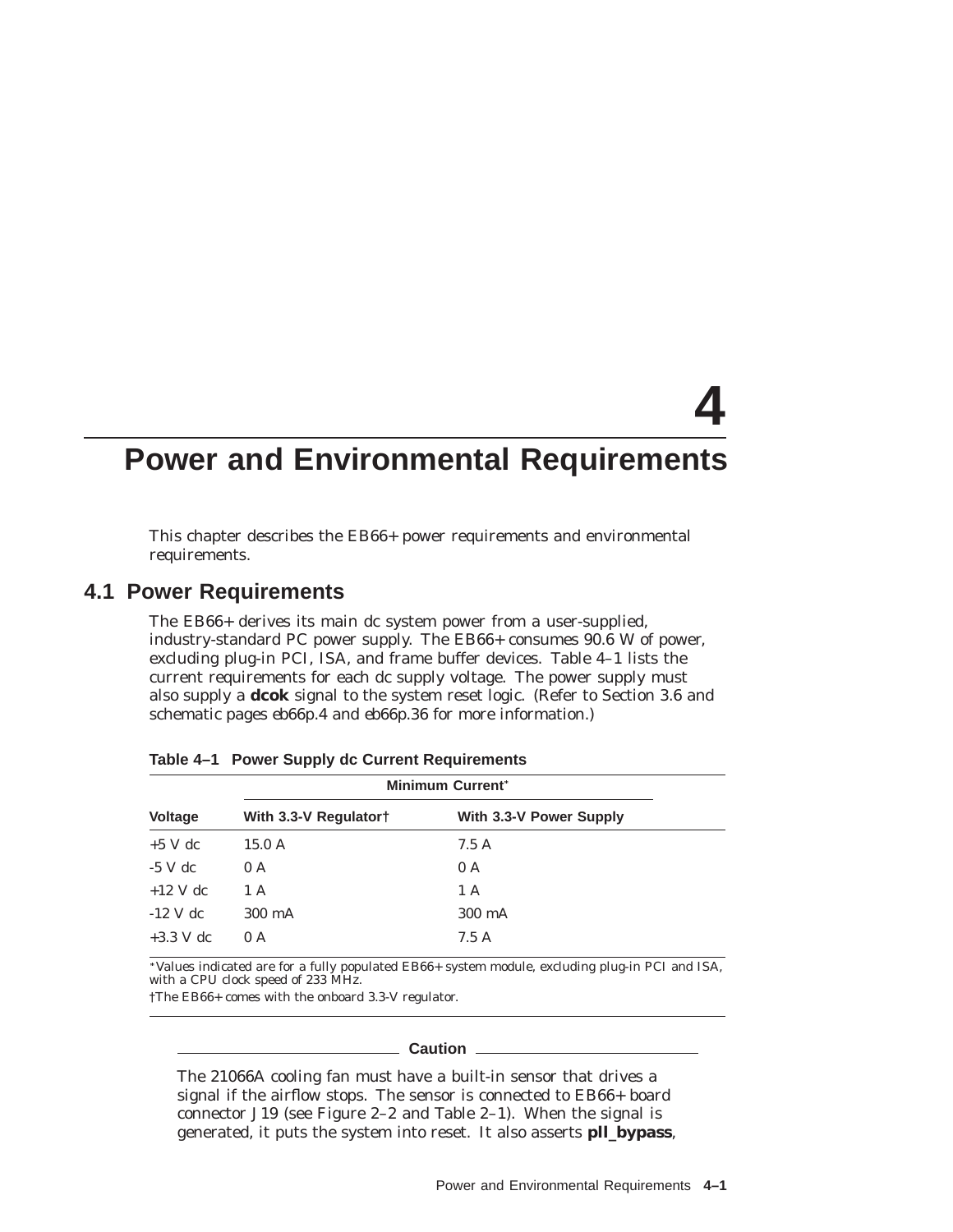## **4.1 Power Requirements**

which causes the internal PLL to be disabled. This protects the CPU under fan-failure conditions by reducing its speed, and therefore its heat dissipation.

## **4.2 Environmental Requirements**

The EB66+ is designed to run without any additional fans. The 21066A microprocessor running in its upper speed ranges is cooled by a small fan blowing directly into the chip's heat sink.

| <b>Parameter</b>                          | <b>Specification</b>                                                                                                              |
|-------------------------------------------|-----------------------------------------------------------------------------------------------------------------------------------|
| Temperature:                              | 15 °C (59 °F) to 32 °C (89.6 °F)                                                                                                  |
| Relative humidity:                        | 10% to 90% with maximum wet bulb temperature $28^{\circ}$ C<br>$(82^{\circ}F)$ and minimum dew point $2^{\circ}C$ $(36^{\circ}F)$ |
| Rate of (dry bulb)<br>temperature change: | 11°C/hour (20°F/hour) $\pm$ 2°C/hour (4°F/hour)                                                                                   |

The EB66+ is specified to run within the following environment: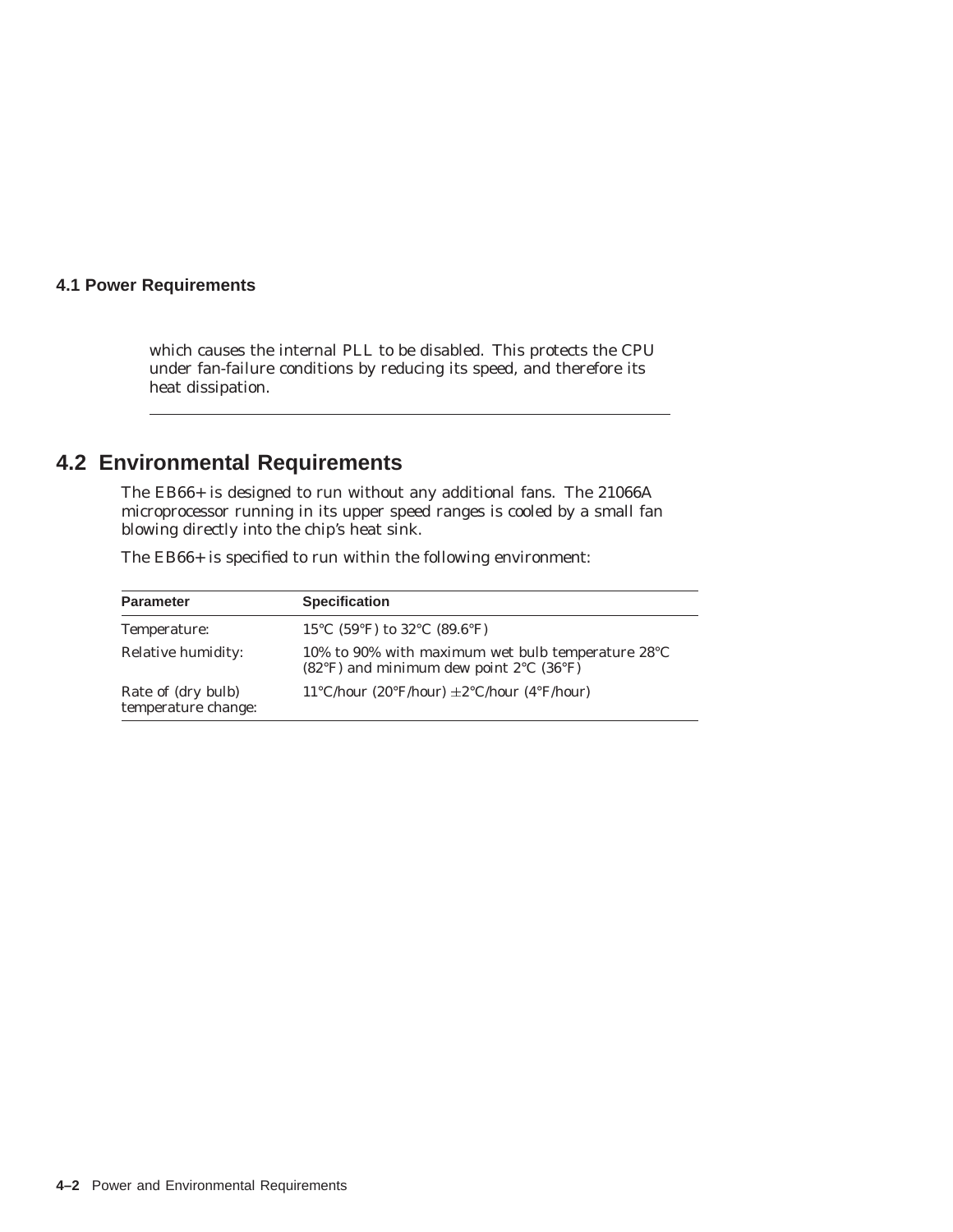# **A Address Map**

This appendix lists all EB66+ memory and I/O addresses.

## **A.1 Physical Memory and Non-IOC Space Address Space**

Table A–1 is a map of EB66+ physical memory address space and other non-IOC space addresses.

| <b>Address</b>          | <b>Description</b>                 |
|-------------------------|------------------------------------|
| 0 0000 0000-0 1FFF FFFF | Cacheable memory space (0.5 GB)    |
| 0 2000 0000-0 3FFF FFFF | Noncacheable memory space (0.5 GB) |
| 0 4000 0000-0 FFFF FFFF | Nonexistent memory (3.0 GB)        |
| 1 0000 0000-1 1FFF FFFF | Graphics memory (0.5 GB)           |

**Table A–1 Physical Memory and Non-IOC Address Space Map**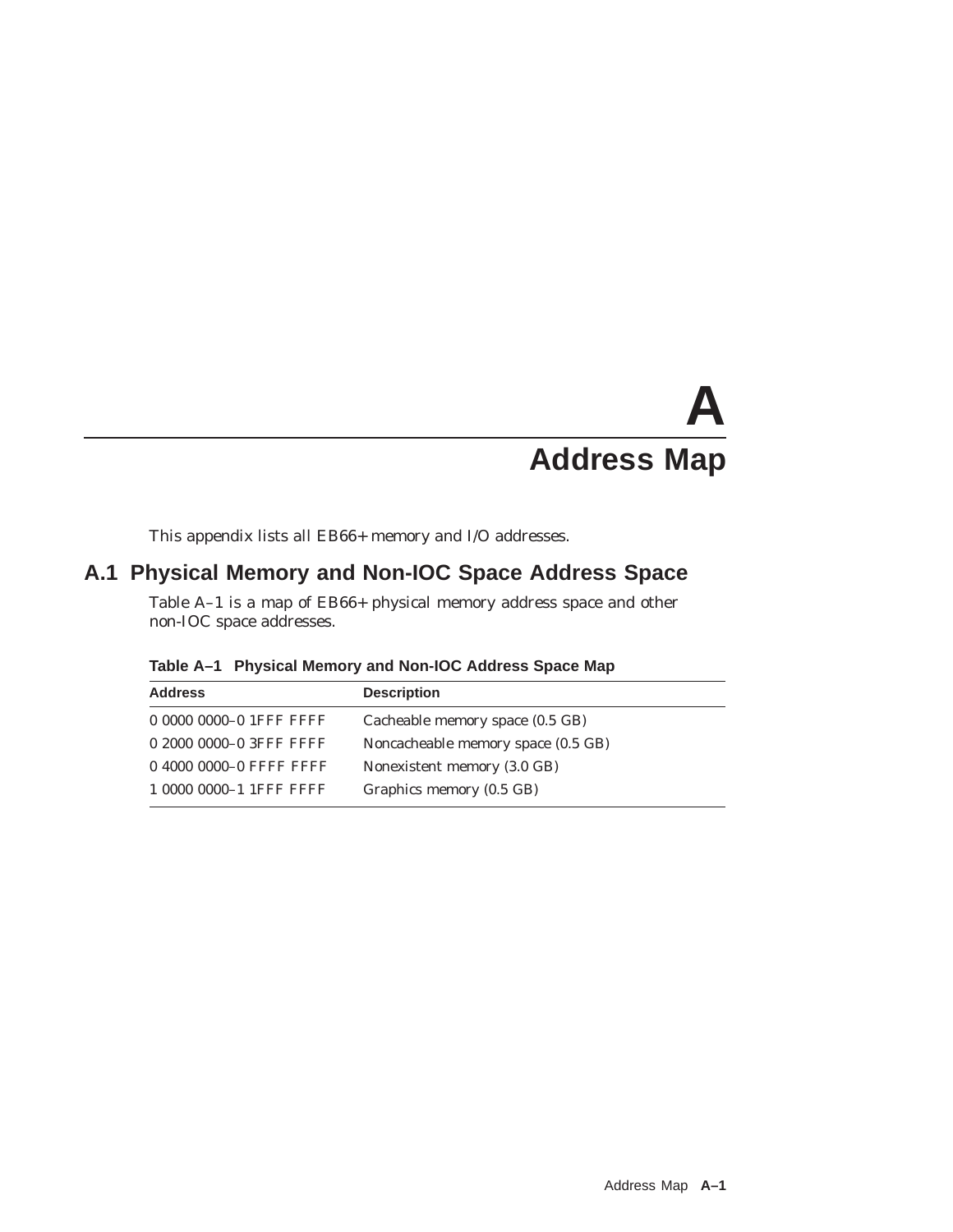## **A.2 Memory Controller Address Space**

## **A.2 Memory Controller Address Space**

Table A–2 is a map of memory controller address space.

| <b>Address</b>          | <b>Register</b>                 |
|-------------------------|---------------------------------|
| 1 2000 0000-1 7FFF FFFF | Memory controller CSRs (1.5 GB) |
|                         |                                 |
| 1 2000 0000             | Bank configuration 0            |
| 1 2000 0008             | Bank configuration 1            |
| 1 2000 0010             | Bank configuration 2            |
| 1 2000 0018             | <b>Bank configuration 3</b>     |
| 1 2000 0020             | Bank mask 0                     |
| 1 2000 0028             | Bank mask 1                     |
| 1 2000 0030             | Bank mask 2                     |
| 1 2000 0038             | Bank mask 3                     |
| 1 2000 0040             | Bank timing 0                   |
| 1 2000 0048             | Bank timing 1                   |
| 1 2000 0050             | Bank timing 2                   |
| 1 2000 0058             | Bank timing 3                   |
| 1 2000 0060             | Global timing                   |
| 1 2000 0068             | Error status                    |
| 1 2000 0070             | Error address                   |
| 1 2000 0078             | Cache control                   |
| 1 2000 0080             | Video and graphics control      |
| 1 2000 0088             | Plane mask                      |
| 1 2000 0090             | Foreground                      |

**Table A–2 Memory Controller Address Space Map**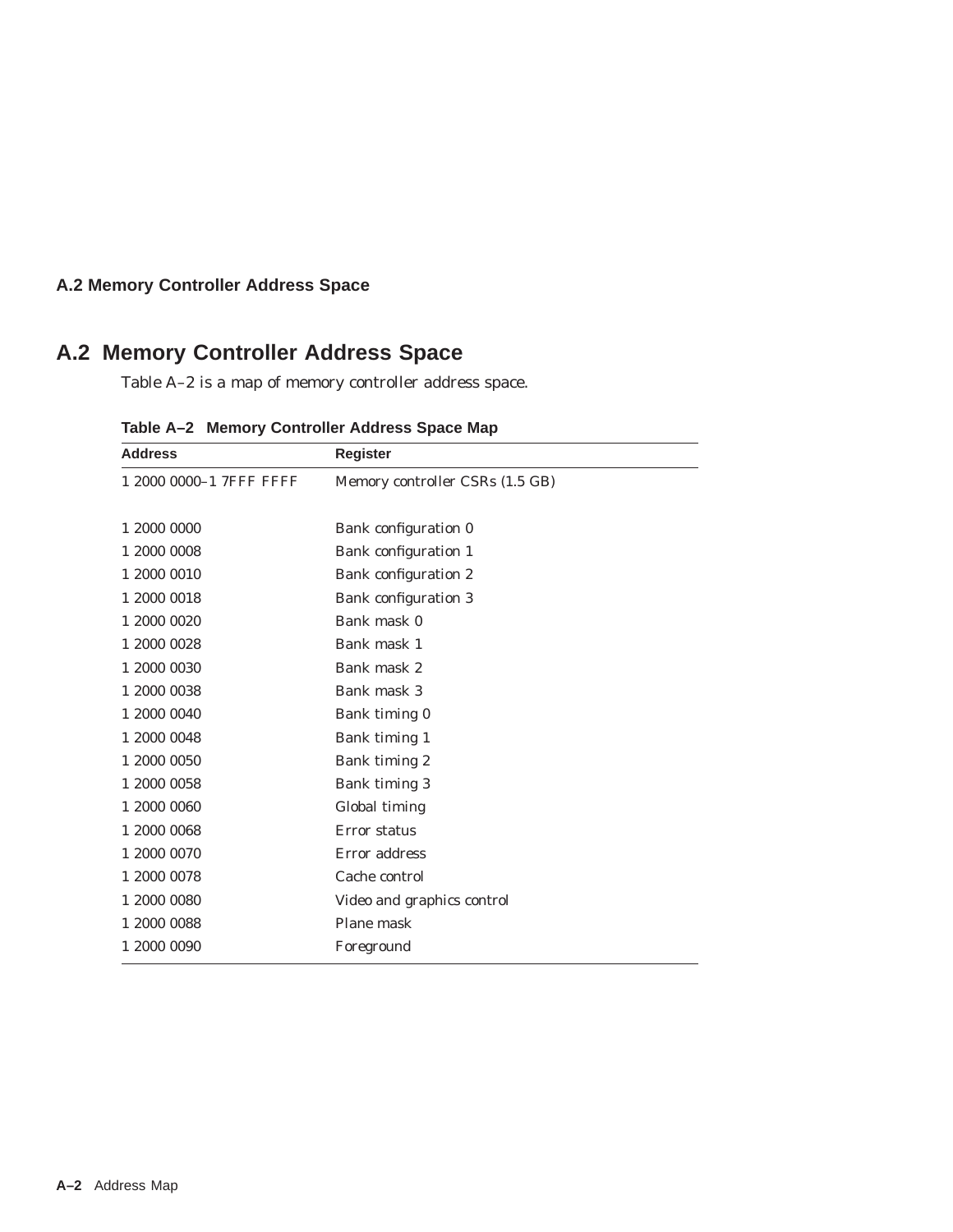## **A.3 IOC Control and Status Register Address Space**

## **A.3 IOC Control and Status Register Address Space**

Table A–3 is a map of the microprocessor's IOC control and status register (CSR) address space.

| <b>Address</b>          | <b>Register</b>                            |
|-------------------------|--------------------------------------------|
| 1 8000 0000-1 9FFF FFFF | IOC CSR space (0.5 GB)                     |
|                         |                                            |
| 1 8000 0000             | Host address extension                     |
| 1 8000 0020             | Configuration cycle type                   |
| 1 8000 0040             | Status <sub>0</sub>                        |
| 1 8000 0060             | Status 1                                   |
| 1 8000 0080             | <b>IOC</b> translation base invalidate all |
| 1 8000 00A0             | <b>Translation base enable</b>             |
| 1 8000 00C0             | Soft reset                                 |
| 1 8000 00E0             | Parity disable                             |
| 1 8000 0100             | Window base 0                              |
| 1 8000 0120             | Window base 1                              |
| 1 8000 0140             | Window mask 0                              |
| 1 8000 0160             | Window mask 1                              |
| 1 8000 0180             | Translated base 0                          |
| 1800001A0               | Translated base 1                          |
| 1 8100 0000             | TB tag 0                                   |
| 1 8100 0020             | TB tag 1                                   |
| 1 8100 0040             | TB tag 2                                   |
| 1 8100 0060             | TB tag 3                                   |
| 1 8100 0080             | TB tag 4                                   |
| 1 8100 00A0             | TB tag 5                                   |
| 1 8100 00C0             | TB tag 6                                   |
| 1 8100 00E0             | TB tag 7                                   |

**Table A–3 IOC CSR Address Space Map**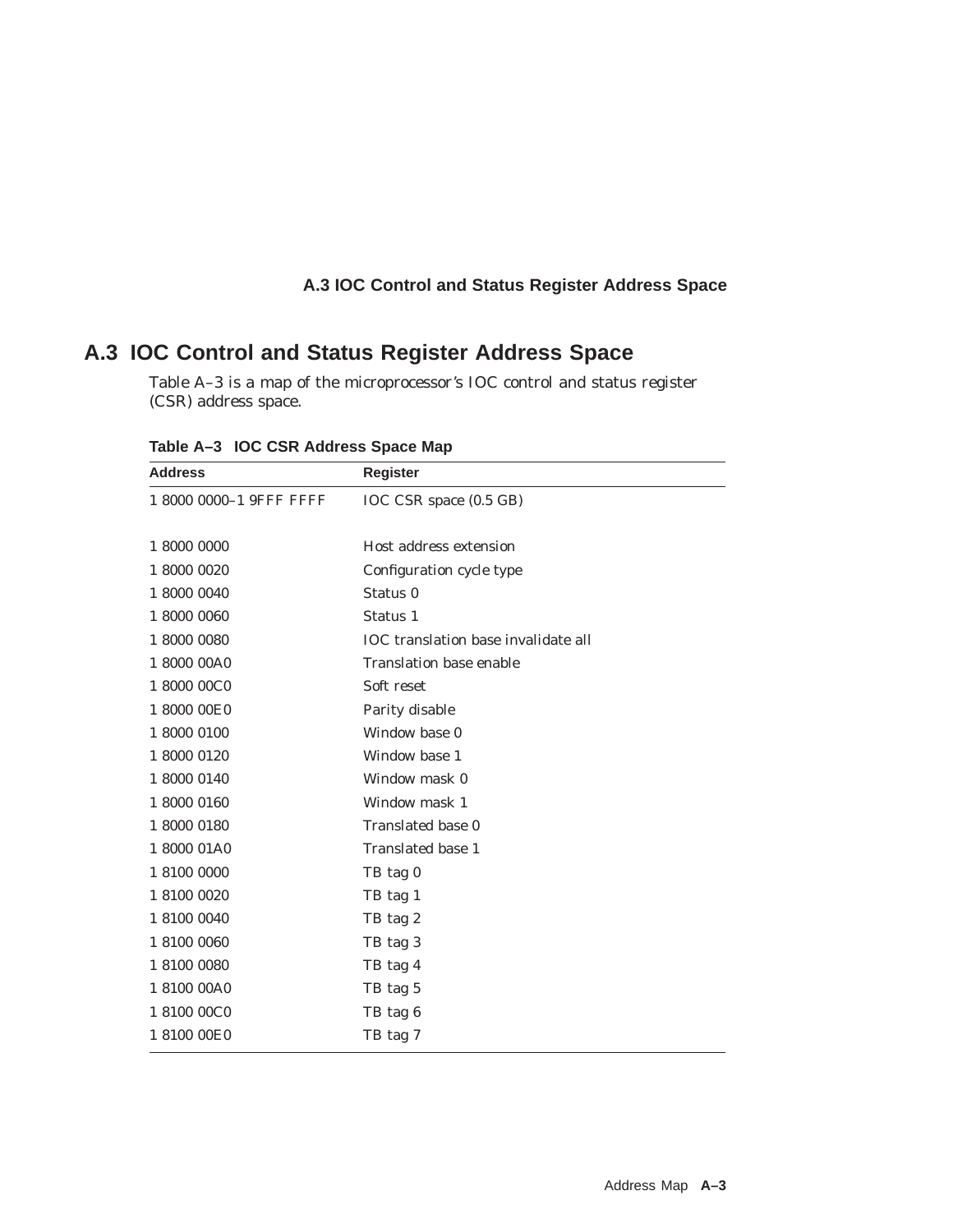## **A.4 PCI Interrupt Acknowledge/Special Cycle Address Space**

## **A.4 PCI Interrupt Acknowledge/Special Cycle Address Space**

The PCI interrupt acknowledge/special cycle address space comprises 0.5 GB and covers the address range of 1 A000 0000 through 1 BFFF FFFF.

## **A.5 PCI I/O Address Space**

The PCI I/O address space comprises 0.5 GB and covers the address range of 1 C000 0000 through 1 DFFF FFFF. The PCI operating register set occupies this space.

## **A.6 SIO PCI-to-ISA Bridge Operating Register Address Space**

Table A–4 is a map of the SIO PCI-to-ISA bridge operating address space.

| <b>Offset</b>   | <b>Address</b> | <b>Register</b>                        |
|-----------------|----------------|----------------------------------------|
| 000             | 1 C000 0000    | DMA1 CHO Base and Current Address      |
| 001             | 1 C000 0020    | DMA1 CHO Base and Current Count        |
| 002             | 1 C000 0040    | DMA1 CH1 Base and Current Address      |
| 003             | 1 C000 0060    | DMA1 CH1 Base and Current Count        |
| 004             | 1 C000 0080    | DMA1 CH2 Base and Current Address      |
| 005             | 1 C000 00A0    | DMA1 CH2 Base and Current Count        |
| 006             | 1 C000 00C0    | DMA1 CH3 Base and Current Address      |
| 007             | 1 C000 00E0    | DMA1 CH3 Base and Current Count        |
| 008             | 1 C000 0100    | <b>DMA1 Status and Command</b>         |
| 009             | 1 C000 0120    | <b>DMA1 Write Request</b>              |
| 00A             | 1 C000 0140    | <b>DMA1 Write Single Mask Bit</b>      |
| 00B             | 1 C000 0160    | DMA1 Write Mode                        |
| 00C             | 1 C000 0180    | <b>DMA1 Clear Byte Pointer</b>         |
| 00D             | 1 C000 01A0    | <b>DMA1 Master Clear</b>               |
| 00 <sub>E</sub> | 1 C000 01C0    | <b>DMA1 Clear Mask</b>                 |
| 00F             | 1 C000 01E0    | DMA1 Read/Write All Mask Register Bits |
| 020             | 1 C000 0400    | <b>INT 1 Control</b>                   |
| 021             | 1 C000 0420    | <b>INT 1 Mask</b>                      |

**Table A–4 SIO PCI-to-ISA Bridge Operating Register Address Space Map**

(continued on next page)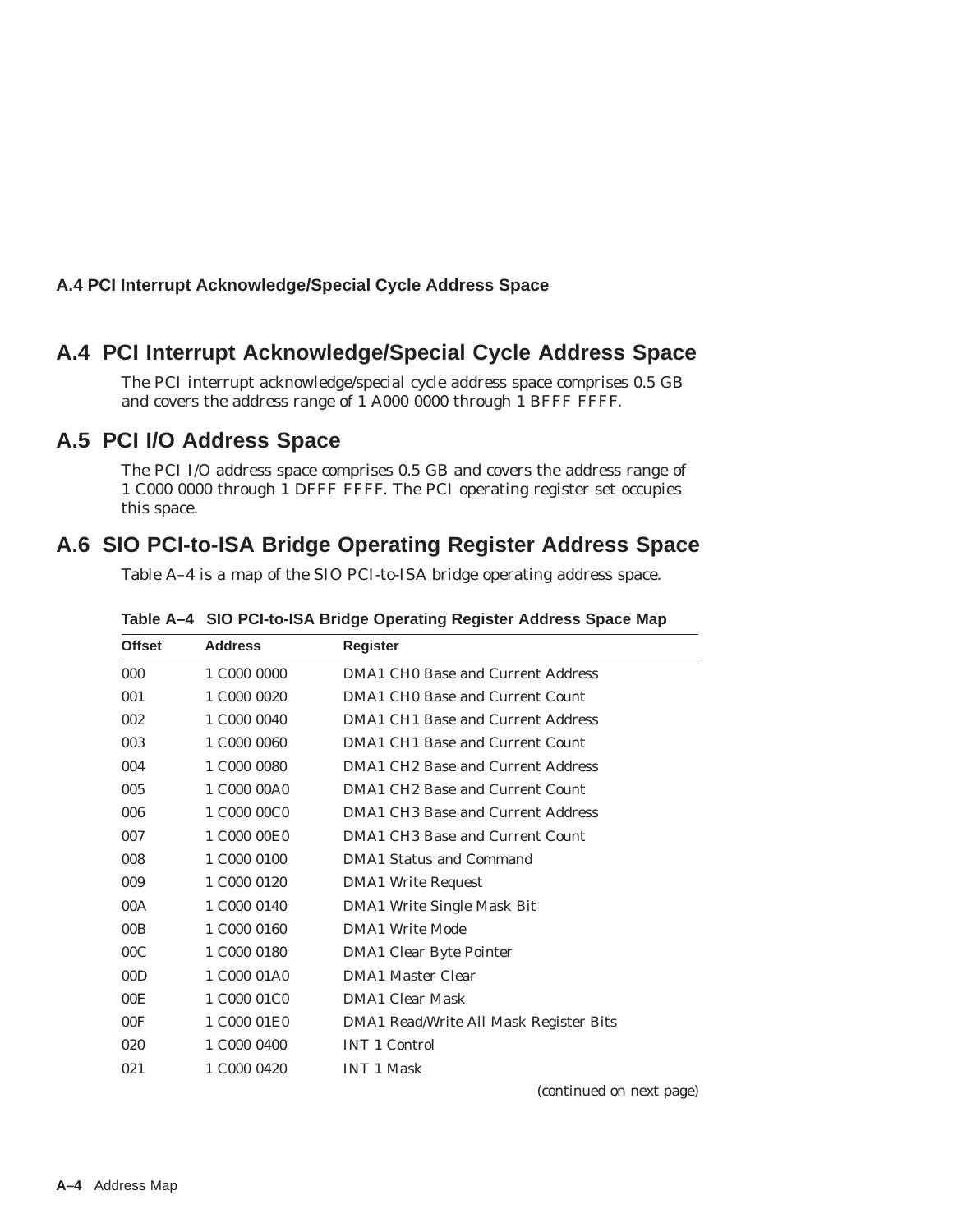## **A.6 SIO PCI-to-ISA Bridge Operating Register Address Space**

| <b>Offset</b> | <b>Address</b> | <b>Register</b>                      |
|---------------|----------------|--------------------------------------|
| 040           | 1 C000 0800    | Timer Counter 1 - Counter 0 Count    |
| 041           | 1 C000 0820    | Timer Counter 1 - Counter 1 Count    |
| 042           | 1 C000 0840    | Timer Counter 1 - Counter 2 Count    |
| 043           | 1 C000 0860    | Timer Counter 1 - Command Mode       |
| 060           | 1 C000 0C00    | Reset UBus IRQ12                     |
| 061           | 1 C000 0C20    | <b>NMI Status and Control</b>        |
| 070           | 1 C000 0E00    | CMOS RAM Address and NMI Mask        |
| 078-07B       | 1 C000 0F18    | <b>BIOS</b> Timer                    |
| 080           | 1 C000 1000    | DMA Page Register Reserved           |
| 081           | 1 C000 1020    | DMA Channel 2 Page                   |
| 082           | 1 C000 1040    | DMA Channel 3 Page                   |
| 083           | 1 C000 1060    | <b>DMA Channel 1 Page</b>            |
| 084           | 1 C000 1080    | <b>DMA Page Register Reserved</b>    |
| 085           | 1 C000 10A0    | <b>DMA Page Register Reserved</b>    |
| 086           | 1 C000 10C0    | DMA Page Register Reserved           |
| 087           | 1 C000 10E0    | <b>DMA Channel 0 Page</b>            |
| 088           | 1 C000 1100    | <b>DMA Page Register Reserved</b>    |
| 089           | 1 C000 1120    | DMA Channel 6 Page                   |
| 08A           | 1 C000 1140    | DMA Channel 7 Page                   |
| 08B           | 1 C000 1160    | DMA Channel 5 Page                   |
| 08C           | 1 C000 1180    | <b>DMA Page Register Reserved</b>    |
| 08D           | 1 C000 11A0    | <b>DMA Page Register Reserved</b>    |
| 08E           | 1 C000 11C0    | <b>DMA Page Register Reserved</b>    |
| 08F           | 1 C000 11E0    | <b>DMA Low Page Register Refresh</b> |
| 090           | 1 C000 1200    | DMA Page Register Reserved           |
| 092           | 1 C000 1240    | Port 92                              |
| 094           | 1 C000 1280    | <b>DMA Page Register Reserved</b>    |
| 095           | 1 C000 12A0    | <b>DMA Page Register Reserved</b>    |
|               |                | (continued on next page)             |

**Table A–4 (Cont.) SIO PCI-to-ISA Bridge Operating Register Address Space Map**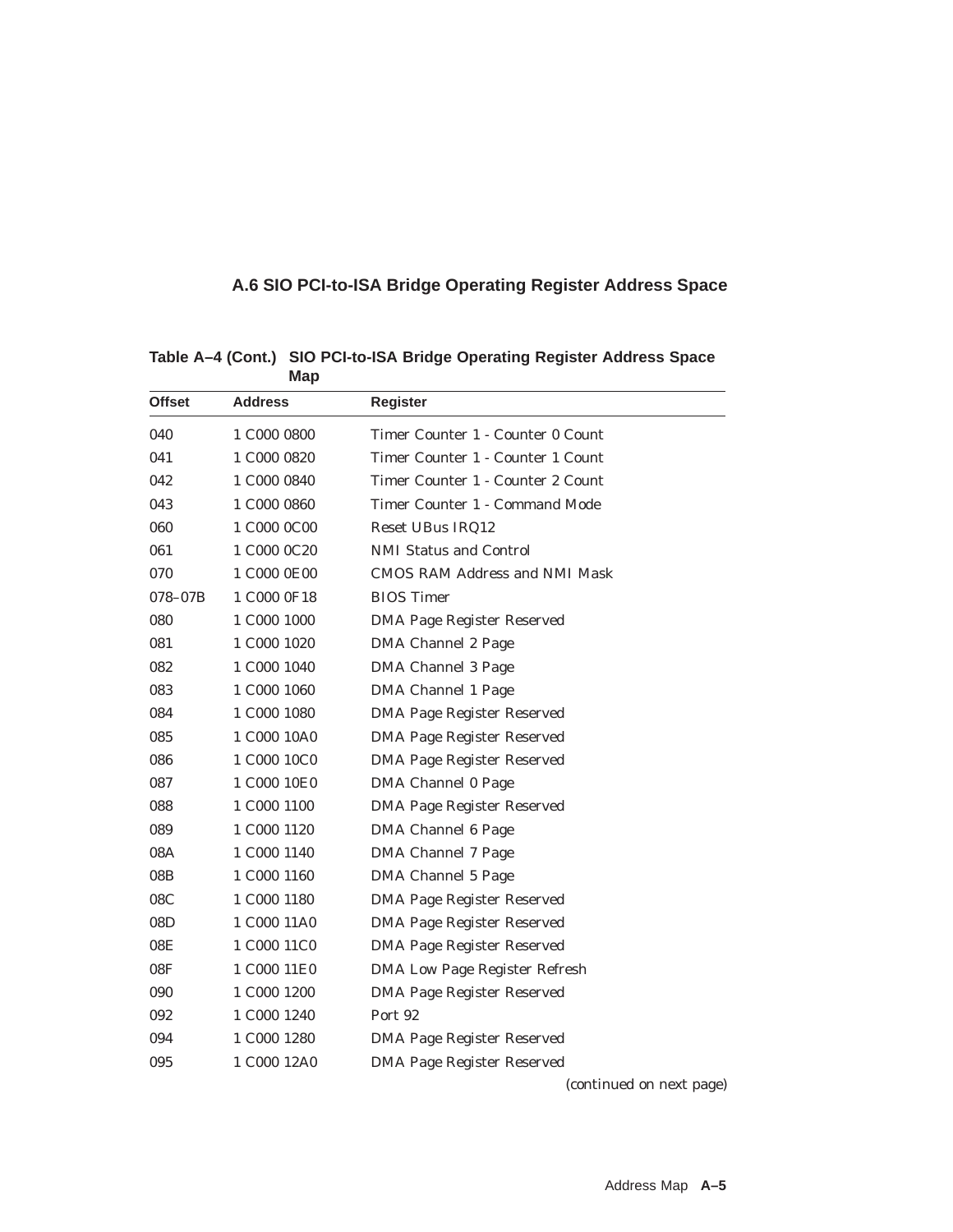## **A.6 SIO PCI-to-ISA Bridge Operating Register Address Space**

| <b>IVIAP</b>     |                                     |                                        |
|------------------|-------------------------------------|----------------------------------------|
| <b>Offset</b>    | <b>Address</b>                      | <b>Register</b>                        |
| 096              | 1 C000 12C0                         | DMA Page Register Reserved             |
| 098              | 1 C000 1300                         | DMA Page Register Reserved             |
| 09C              | 1 C000 1380                         | DMA Page Register Reserved             |
| 09D              | 1 C000 13A0                         | <b>DMA Page Register Reserved</b>      |
| 09E              | 1 C000 13C0                         | DMA Page Register Reserved             |
| 09F              | 1 C000 13E0                         | <b>DMA Low Page Register Refresh</b>   |
| 0A <sub>0</sub>  | 1 C000 1400                         | <b>INT2 Control</b>                    |
| 0A1              | 1 C000 1420                         | <b>INT2 Mask</b>                       |
| 0 <sub>CO</sub>  | 1 C000 1800                         | DMA2 CH0 Base and Current Address      |
| 0C2              | 1 C000 1840                         | DMA2 CH0 Base and Current Count        |
| 0C <sub>4</sub>  | 1 C000 1880                         | DMA2 CH1 Base and Current Address      |
| 0C6              | 1 C000 18C0                         | DMA2 CH1 Base and Current Count        |
| 0C8              | 1 C000 1900                         | DMA2 CH2 Base and Current Address      |
| 0CA              | 1 C000 1940                         | DMA2 CH2 Base and Current Count        |
| 0CC              | 1 C000 1980                         | DMA2 CH3 Base and Current Address      |
| 0CE              | 1 C000 19C0                         | DMA2 CH3 Base and Current Count        |
| 0D <sub>0</sub>  | 1 C000 1A00                         | $DMA2$ Status(r) and Command(w)        |
| 0D2              | 1 C <sub>000</sub> 1A <sub>40</sub> | <b>DMA2 Write Request</b>              |
| 0D4              | 1 C000 1A80                         | DMA2 Write Single Mask Bit             |
| 0D6              | 1 C000 1AC0                         | <b>DMA2 Write Mode</b>                 |
| 0D8              | 1 C000 1B00                         | <b>DMA2 Clear Byte Pointer</b>         |
| 0DA              | 1 C000 1B40                         | <b>DMA2 Master Clear</b>               |
| 0 <sub>D</sub> C | 1 C000 1B80                         | <b>DMA2 Clear Mask</b>                 |
| 0DE              | 1 C000 1 BC0                        | DMA2 Read/Write All Mask Register Bits |
| 0F <sub>0</sub>  | 1 C000 1E00                         | Coprocessor Error                      |
| 372              | 1 C000 6E40                         | Secondary Floppy Disk Digital Output   |
| 3F2              | 1 C000 7E40                         | Primary Floppy Disk Digital Output     |
| 40A              | 1 C000 8140                         | Scatter-Gather Interrupt Status        |
|                  |                                     | (continued on next page)               |

**Table A–4 (Cont.) SIO PCI-to-ISA Bridge Operating Register Address Space Map**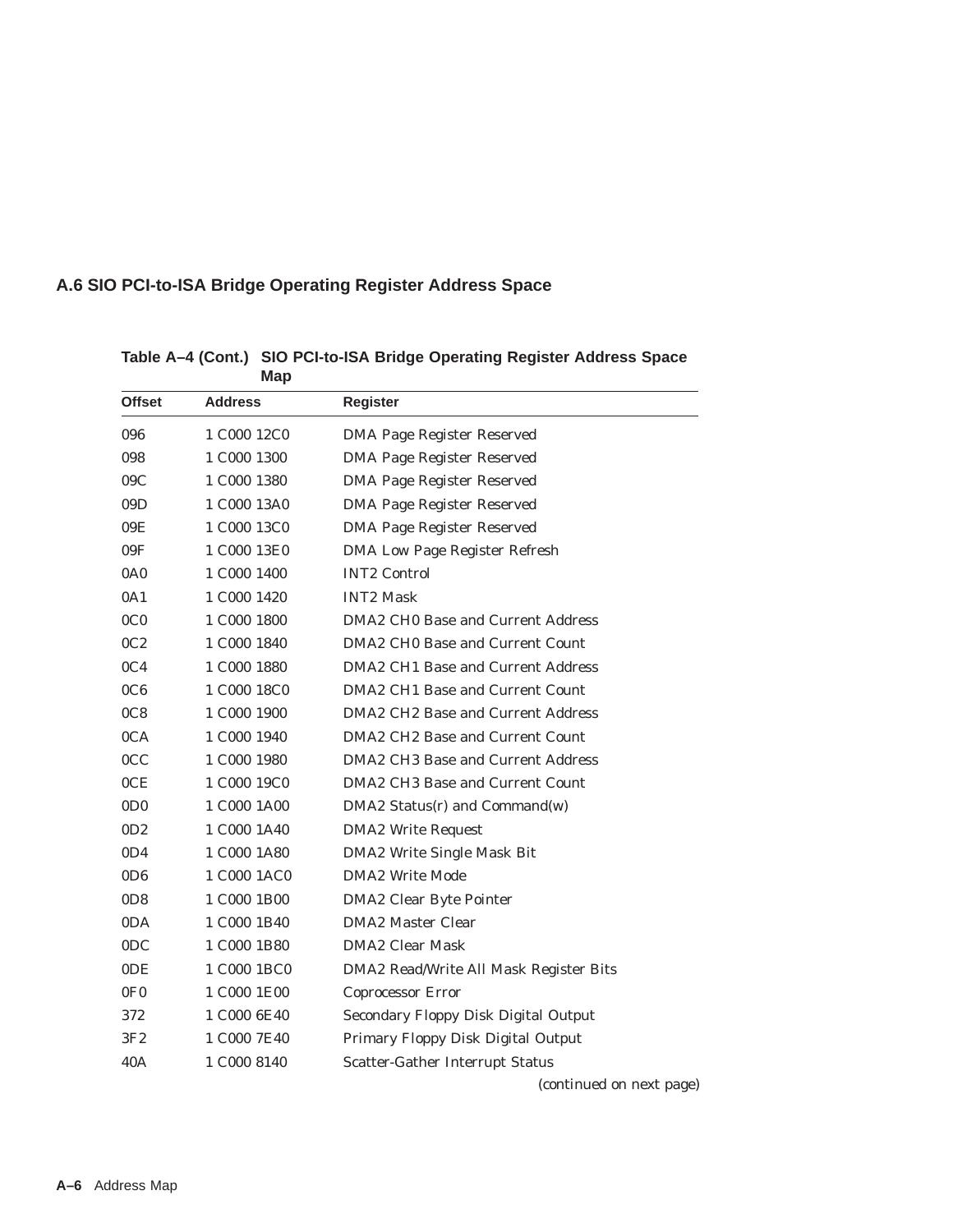## **A.6 SIO PCI-to-ISA Bridge Operating Register Address Space**

| <b>Offset</b>   | <b>Address</b> | <b>Register</b>                                    |
|-----------------|----------------|----------------------------------------------------|
| 40B             | 1 C000 8160    | <b>DMA1</b> Extended Mode                          |
| 410             | 1 C000 8200    | <b>CHO Scatter-Gather Command</b>                  |
| 411             | 1 C000 8220    | <b>CH1 Scatter-Gather Command</b>                  |
| 412             | 1 C000 8240    | <b>CH2 Scatter-Gather Command</b>                  |
| 413             | 1 C000 8260    | <b>CH3 Scatter-Gather Command</b>                  |
| 415             | 1 C000 82A0    | <b>CH5 Scatter-Gather Command</b>                  |
| 416             | 1 C000 82C0    | <b>CH6 Scatter-Gather Command</b>                  |
| 417             | 1 C000 82E0    | <b>CH7 Scatter-Gather Command</b>                  |
| 418             | 1 C000 8300    | <b>CHO Scatter-Gather Status</b>                   |
| 419             | 1 C000 8320    | <b>CH1 Scatter-Gather Status</b>                   |
| 41A             | 1 C000 8340    | <b>CH2 Scatter-Gather Status</b>                   |
| 41 <sub>B</sub> | 1 C000 8360    | <b>CH3 Scatter-Gather Status</b>                   |
| 41D             | 1 C000 83A0    | <b>CH5 Scatter-Gather Status</b>                   |
| 41E             | 1 C000 83C0    | <b>CH6 Scatter-Gather Status</b>                   |
| 41F             | 1 C000 83E0    | <b>CH7 Scatter-Gather Status</b>                   |
| 420-423         | 1 C000 8418    | CH0 Scatter-Gather Descriptor Table Pointer        |
| 424-427         | 1 C000 8498    | <b>CH1 Scatter-Gather Descriptor Table Pointer</b> |
| $428 - 42B$     | 1 C000 8518    | CH2 Scatter-Gather Descriptor Table Pointer        |
| $42C-42F$       | 1 C000 8598    | CH3 Scatter-Gather Descriptor Table Pointer        |
| 434-437         | 1 C000 8698    | CH5 Scatter-Gather Descriptor Table Pointer        |
| 438–43B         | 1 C000 8718    | CH6 Scatter-Gather Descriptor Table Pointer        |
| $43C-43F$       | 1 C000 8798    | CH7 Scatter-Gather Descriptor Table Pointer        |
| 481             | 1 C000 9020    | DMA CH2 High Page                                  |
| 482             | 1 C000 9040    | DMA CH3 High Page                                  |
| 483             | 1 C000 9060    | DMA CH1 High Page                                  |
| 487             | 1 C000 90E0    | DMA CH0 High Page                                  |
| 489             | 1 C000 9120    | DMA CH <sub>6</sub> High Page                      |
| 48A             | 1 C000 9140    | DMA CH7 High Page                                  |
|                 |                |                                                    |

**Table A–4 (Cont.) SIO PCI-to-ISA Bridge Operating Register Address Space Map**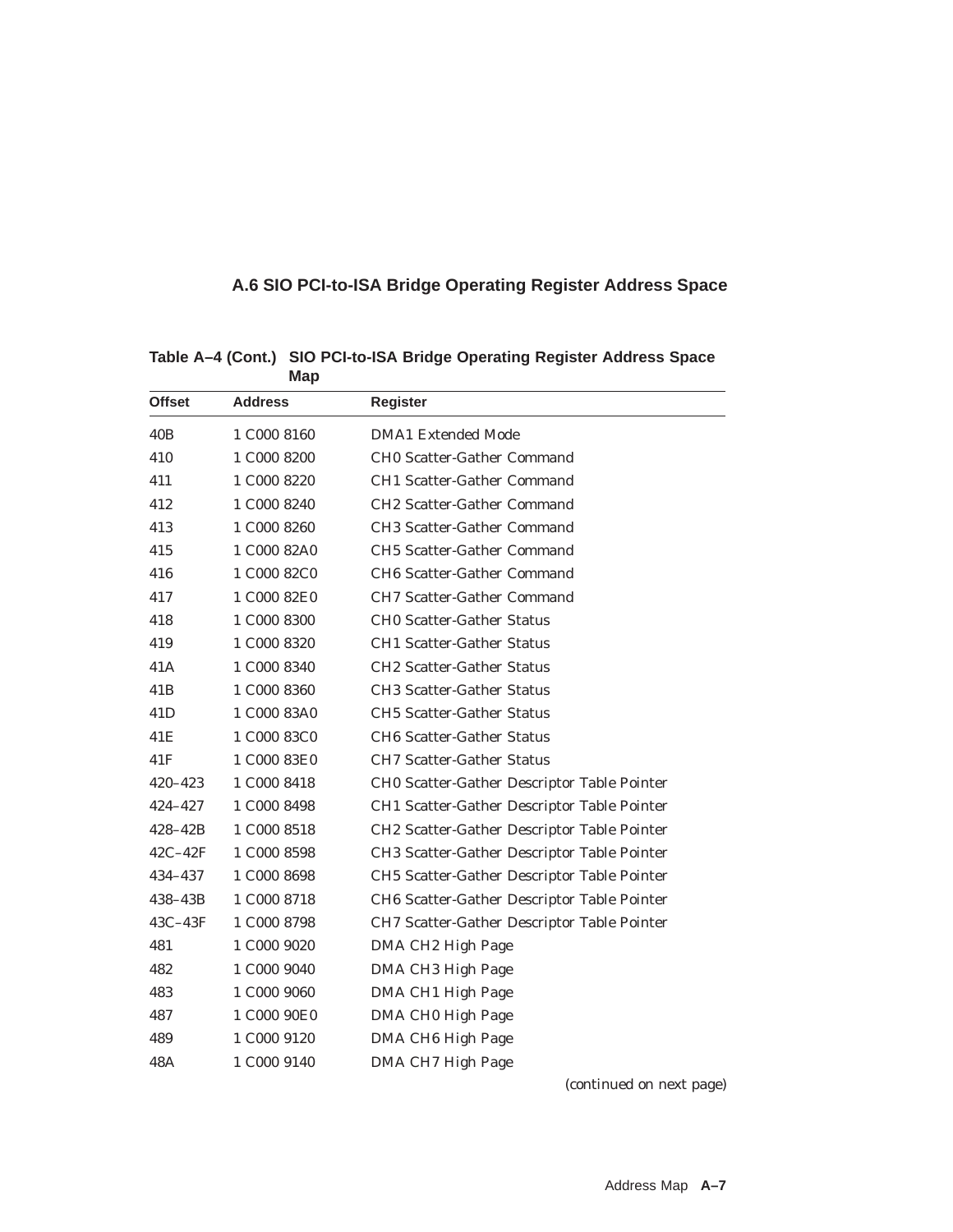## **A.6 SIO PCI-to-ISA Bridge Operating Register Address Space**

**Offset Address Register** 48B 1 C000 9160 DMA CH5 High Page 4D6 1 C000 9AC0 DMA2 Extended Mode

**Table A–4 (Cont.) SIO PCI-to-ISA Bridge Operating Register Address Space Map**

## **A.7 PCI Configuration Address Space**

The PCI configuration address space comprises 0.5 GB and covers the address range of 1 E000 0000 through 1 FFFF FFFF. The PCI configuration register set occupies this space. Table A–5 identifies the EB66+ PCI devices and the corresponding PCI address bit that drives the device **idsel** pin.

| Table A-5 Address Bits and PCI Device idsel Pins |  |  |  |
|--------------------------------------------------|--|--|--|
|                                                  |  |  |  |

| <b>idsel Pin</b> | <b>Physical Address</b>        |
|------------------|--------------------------------|
| $pci\_ad<17>$    | 1 E040 0000                    |
| $pci\_ad<18$     | 1 E080 0000                    |
| $pci\_ad<19$     | 1 E100 0000                    |
| $pci\_ad < 20$   | 1 E200 0000                    |
| $pci\_ad<21$     | 1 E400 0000                    |
|                  | <b>PCI Address Bit Driving</b> |

## **A.8 SIO PCI-to-ISA Bridge Configuration Address Space**

Table A–6 is a map of SIO PCI-to-ISA bridge configuration address space. PCI address bit **pci\_ad19** drives the **idsel** chip select pin for access to the configuration register space.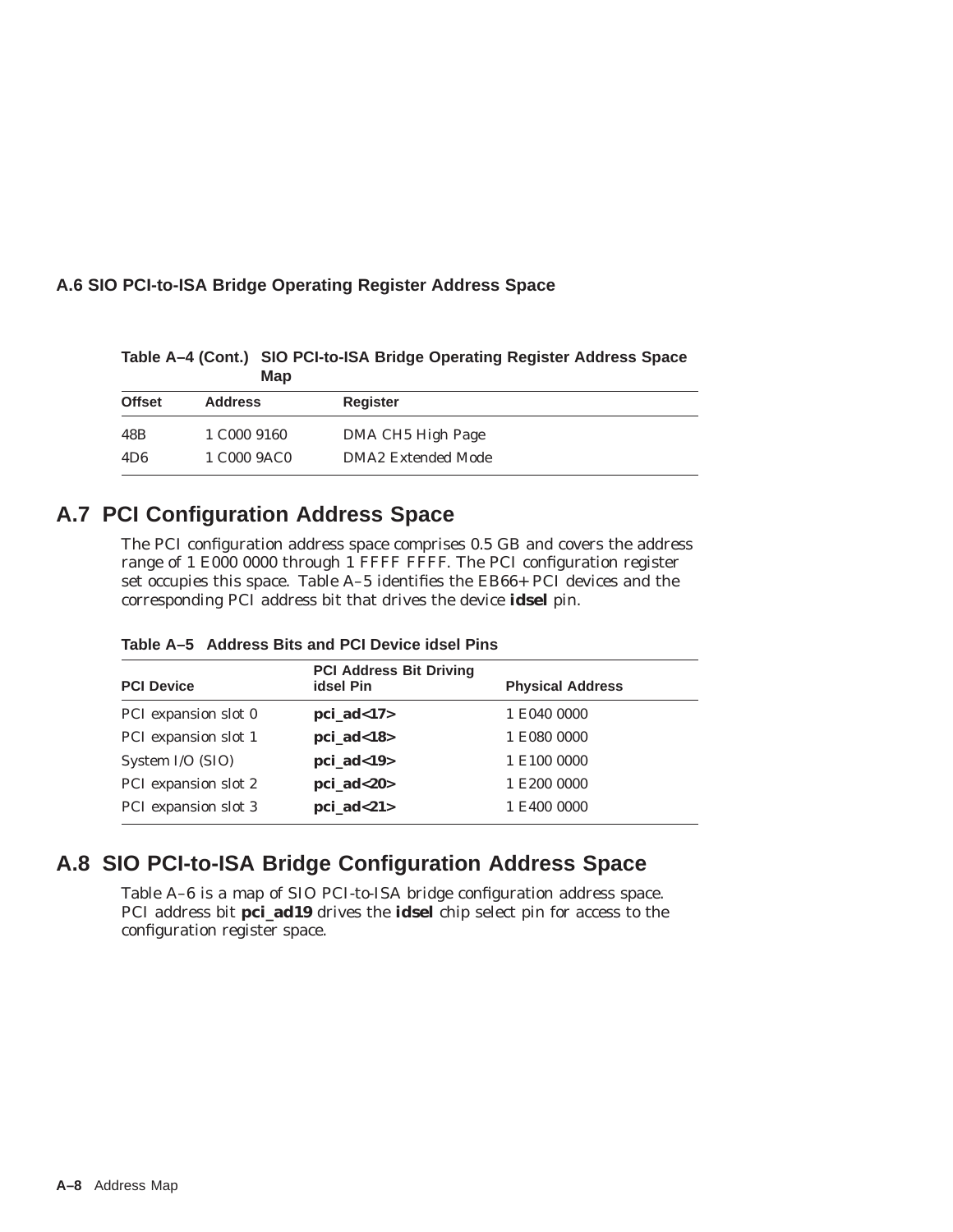## **A.8 SIO PCI-to-ISA Bridge Configuration Address Space**

| <b>Offset</b> | <b>Address</b> | <b>Register</b>                               |
|---------------|----------------|-----------------------------------------------|
| $00 - 01$     | 1 E100 0008    | Vendor ID                                     |
| $02 - 03$     | 1 E100 0048    | Device ID                                     |
| $04 - 05$     | 1 E100 0088    | Command                                       |
| $06 - 07$     | 1 E100 00C8    | <b>Device Status</b>                          |
| 08            | 1 E100 0100    | <b>Revision ID</b>                            |
| 40            | 1 E100 0800    | <b>PCI</b> Control                            |
| 41            | 1 E100 0820    | <b>PCI Arbiter Control</b>                    |
| 42            | 1 E100 0840    | <b>PCI Arbiter Priority Control</b>           |
| 44            | 1 E100 0880    | <b>MEMCS# Control</b>                         |
| 45            | 1 E100 08A0    | <b>MEMCS# Bottom of Hole</b>                  |
| 46            | 1 E100 08C0    | <b>MEMCS#</b> Top of Hole                     |
| 47            | 1 E100 08E0    | <b>MEMCS# Top of Memory</b>                   |
| 48            | 1 E100 0900    | <b>ISA Address Decoder Control</b>            |
| 49            | 1 E100 0920    | <b>ISA Address Decoder ROM Block Enable</b>   |
| 4A            | 1 E100 0940    | <b>ISA Address Decoder Bottom of Hole</b>     |
| 4B            | 1 E100 0960    | ISA Address Decoder Top of Hole               |
| 4C            | 1 E100 0980    | <b>ISA Controller Recovery Timer</b>          |
| 4D            | 1 E100 09A0    | <b>ISA Clock Divisor</b>                      |
| 4E            | 1 E100 09C0    | Utility Bus Chip Select Enable A              |
| 4F            | 1 E100 09E0    | Utility Bus Chip Select Enable B              |
| 54            | 1 E100 0A80    | <b>MEMCS# Attribute Register #1</b>           |
| 55            | 1 E100 0AA0    | MEMCS# Attribute Register #2                  |
| 56            | 1 E100 0AC0    | <b>MEMCS# Attribute Register #3</b>           |
| 57            | 1 E100 0AE0    | <b>Scatter-Gather Relocation Base Address</b> |
| $80 - 81$     | 1 E100 1008    | <b>BIOS Timer Base Address</b>                |

**Table A–6 SIO PCI-to-ISA Bridge Configuration Address Space Map**

## **A.9 PCI Sparse Memory Address Space**

The PCI sparse memory address space comprises 4.0 GB and covers the address range of 2 0000 0000 through 2 FFFF FFFF.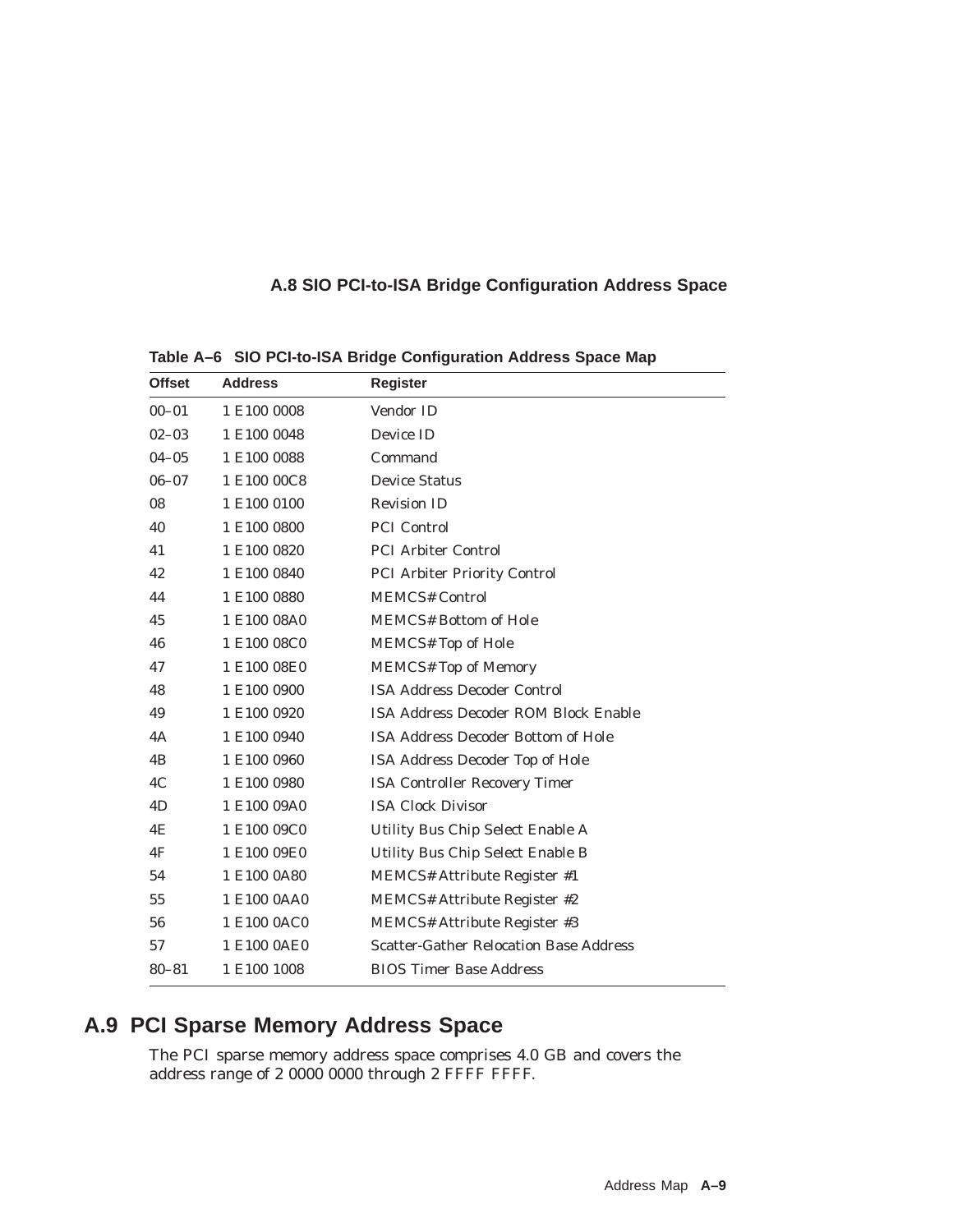## **A.10 PCI Dense Memory Address Space**

## **A.10 PCI Dense Memory Address Space**

The PCI dense memory address space comprises 4.0 GB and covers the address range of 3 0000 0000 through 3 FFFF FFFF.

## **A.11 PC87312 Combination Controller Register Address Space**

Table A–7 lists the base address values for the PC87312 combination diskette, serial port, and parallel port controller.

The general registers are located at addresses 398 (index address) and 399 (data address). Writing an index value of ''1'' to address 398 selects the Function Address Register. If a read from address 399 follows, the data associated with the Function Address Register is returned. If a write to address 399 follows, the Function Address Register will be updated.

| <b>Address Offset</b><br><b>Read/Write</b> | <b>Physical</b><br><b>Address</b> | <b>Register</b>                                   |
|--------------------------------------------|-----------------------------------|---------------------------------------------------|
| <b>General Registers</b>                   |                                   |                                                   |
| 398                                        | 1 C000 7300                       | <b>Index Address</b>                              |
| 399                                        | 1 C <sub>00</sub> 7320            | Data Address                                      |
|                                            | <b>Index</b><br>$\mathbf{0}$      | <b>Register</b><br><b>Function</b> Enable         |
|                                            |                                   | <b>Function Address</b>                           |
|                                            | 2                                 | <b>Power and Test</b><br>(continued on next page) |

**Table A–7 PC87312 Combination Controller Register Address Space Map**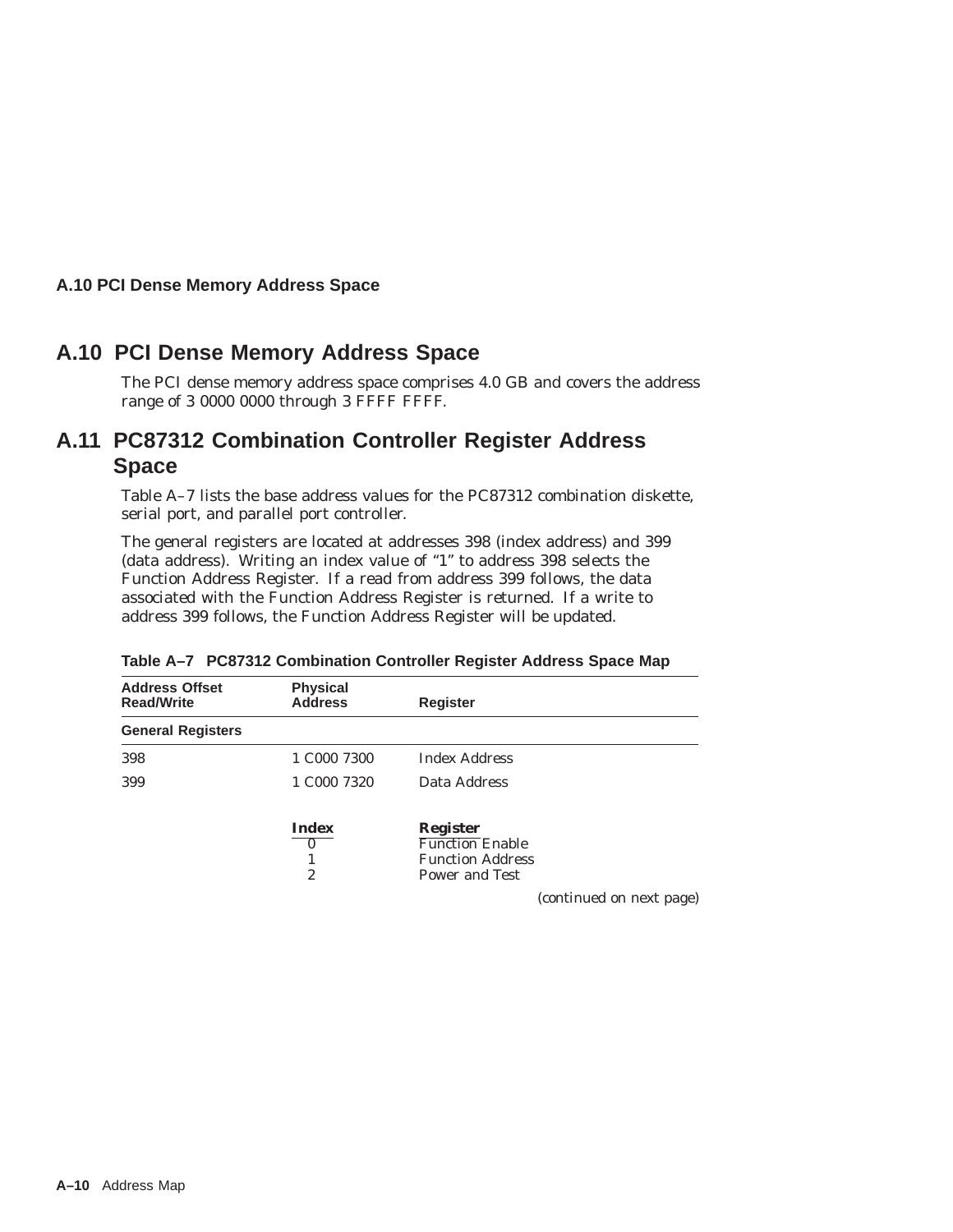## **A.11 PC87312 Combination Controller Register Address Space**

|                                            | mup                               |                                   |
|--------------------------------------------|-----------------------------------|-----------------------------------|
| <b>Address Offset</b><br><b>Read/Write</b> | <b>Physical</b><br><b>Address</b> | <b>Register</b>                   |
| <b>COM2 Serial Port Registers</b>          |                                   |                                   |
| $2F8-R$ $0DLAB=0$                          | 1 C000 5F00                       | <b>COM2 Receiver Buffer</b>       |
| $2F8-W$ ODLAB=0                            | 1 C000 5F00                       | <b>COM2</b> Transmitter Holding   |
| $2F8$ ODLAB=1                              | 1 C000 5F00                       | COM2 Divisor Latch Register (LSB) |
| 2F9 1DLAB=0                                | 1 C000 5F20                       | <b>COM2</b> Interrupt Enable      |
| 2F9 1DLAB=1                                | 1 C000 5F20                       | COM2 Divisor Latch Register (MSB) |
| $2FA-R$                                    | 1 C000 5F40                       | COM2 Interrupt Identification     |
| 2FA-W                                      | 1 C000 5F40                       | <b>COM2 FIFO Control</b>          |
| 2FB                                        | 1 C000 5F60                       | <b>COM2 Line Control</b>          |
| 2FC                                        | 1 C000 5F80                       | <b>COM2 Modem Control</b>         |
| 2FD                                        | 1 C000 5FA0                       | <b>COM2 Line Status</b>           |
| 2FE                                        | 1 C000 5FC0                       | <b>COM2 Modem Status</b>          |
| 2FF                                        | 1 C000 5FE0                       | COM2 Scratch Pad                  |
| <b>Diskette Registers</b>                  |                                   |                                   |
| $3F0-R$                                    | 1 C000 7E00                       | Status A                          |
| $3F1-R$                                    | 1 C000 7E20                       | <b>Status B</b>                   |
| $3F2-R/W$                                  | 1 C000 7E40                       | <b>Digital Output</b>             |
| $3F3-R/W$                                  | 1 C000 7E60                       | <b>Tape Drive</b>                 |
| $3F4-R$                                    | 1 C000 7E80                       | <b>Main Status</b>                |
| 3F4-W                                      | 1 C000 7E80                       | Data Rate Select                  |
| $3F5-R/W$                                  | 1 C000 7EA0                       | Data (FIFO)                       |
| 3F6                                        | 1 C000 7EC0                       | None (tristate bus)               |
| $3F7-R$                                    | 1 C000 7EE0                       | Digital Input                     |
| $3F7-W$                                    | 1 C000 7EE0                       | <b>Configuration Control</b>      |
|                                            |                                   |                                   |

**Table A–7 (Cont.) PC87312 Combination Controller Register Address Space Map**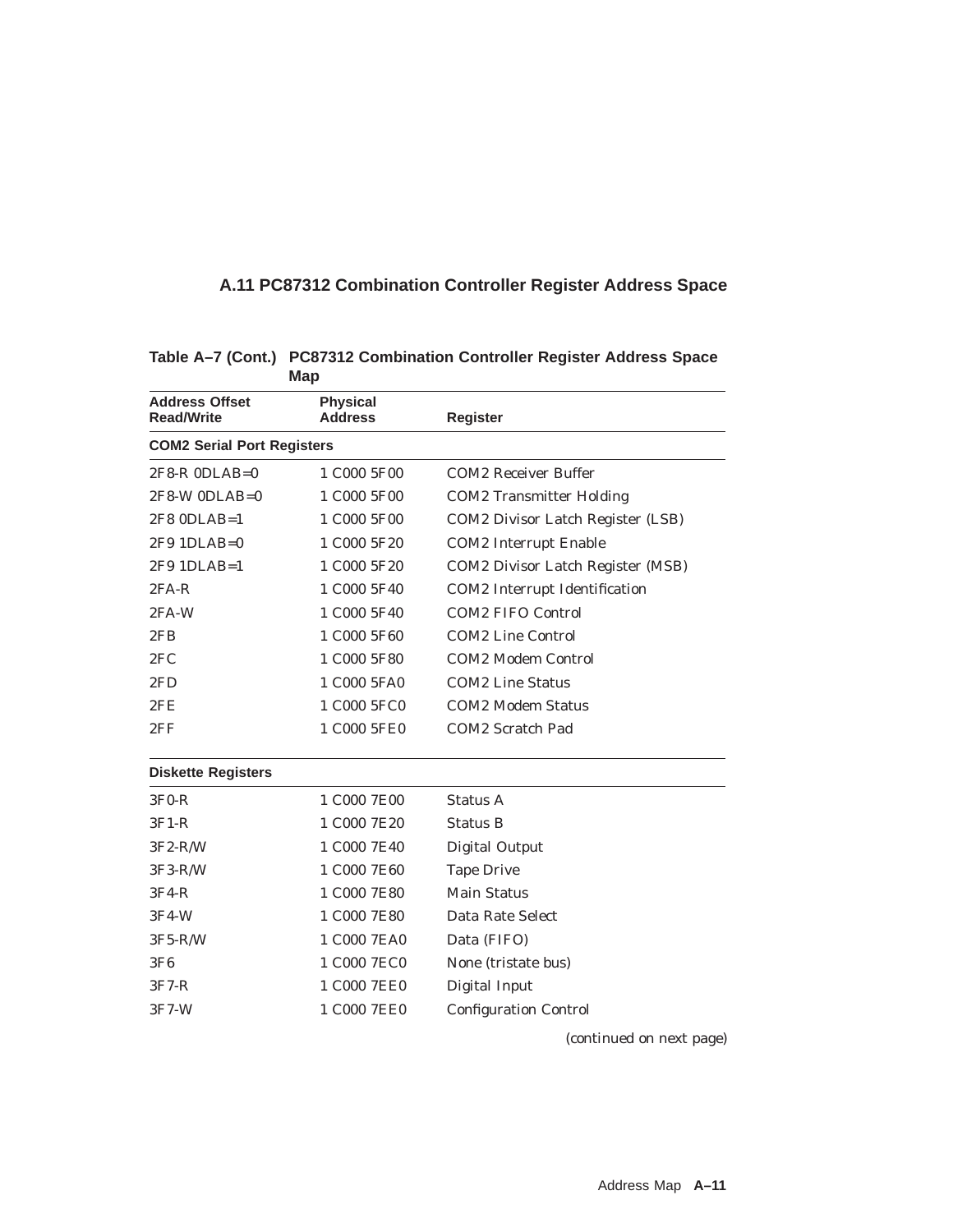## **A.11 PC87312 Combination Controller Register Address Space**

| Map                                        |                                      |                                      |
|--------------------------------------------|--------------------------------------|--------------------------------------|
| <b>Address Offset</b><br><b>Read/Write</b> | <b>Physical</b><br><b>Address</b>    | <b>Register</b>                      |
| <b>COM1 Serial Port Registers</b>          |                                      |                                      |
| $3F8-R$ $0DLAB=0$                          | 1 C <sub>000</sub> 7 F <sub>00</sub> | <b>COM1</b> Receiver Buffer          |
| $3F8-W$ ODLAB=0                            | 1 C000 7F00                          | <b>COM1</b> Transmitter Holding      |
| 3F8 0DLAB=1                                | 1 C000 7F00                          | COM1 Divisor Latch Register (LSB)    |
| $3F9$ 1DLAB=0                              | 1 C000 7F20                          | <b>COM1</b> Interrupt Enable         |
| 3F9 1DLAB=1                                | 1 C000 7F20                          | COM1 Divisor Latch Register (MSB)    |
| $3FA-R$                                    | 1 C000 7F40                          | <b>COM1</b> Interrupt Identification |
| 3FA-W                                      | 1 C000 7F40                          | <b>COM1 FIFO Control</b>             |
| 3FB                                        | 1 C000 7F60                          | <b>COM1 Line Control</b>             |
| 3FC                                        | 1 C000 7F80                          | <b>COM1 Modem Control</b>            |
| 3FD                                        | 1 C000 7FA0                          | <b>COM1 Line Status</b>              |
| 3FE                                        | 1 C000 7FC0                          | <b>COM1 Modem Status</b>             |
| 3FF                                        | 1 C000 7FE0                          | COM1 Scratch Pad                     |
| <b>Parallel Port Registers</b>             |                                      |                                      |
| $3BC-R/W$                                  | 1 C000 7780                          | Data                                 |
| 3BD-R                                      | 1 C000 77A0                          | <b>Status</b>                        |
| $3BE-R/W$                                  | 1 C000 77C0                          | Control                              |

### **Table A–7 (Cont.) PC87312 Combination Controller Register Address Space Map**

Table A–8 shows the IDE register addresses and their functions.

3BF 1 C000 77E0 None (tristate)

|  |  |  |  |  | Table A-8 IDE Register Addresses |
|--|--|--|--|--|----------------------------------|
|--|--|--|--|--|----------------------------------|

| <b>Address</b><br><b>Offset</b> | <b>Physical Address</b> | <b>Read Function</b> | <b>Write Function</b>           |
|---------------------------------|-------------------------|----------------------|---------------------------------|
| 1F <sub>0</sub>                 | 1 C000 3E00             | Data                 | Data                            |
| 1F1                             | 1 C000 3E20             | Error                | <b>Features (write Precomp)</b> |
|                                 |                         |                      | (continued on next page)        |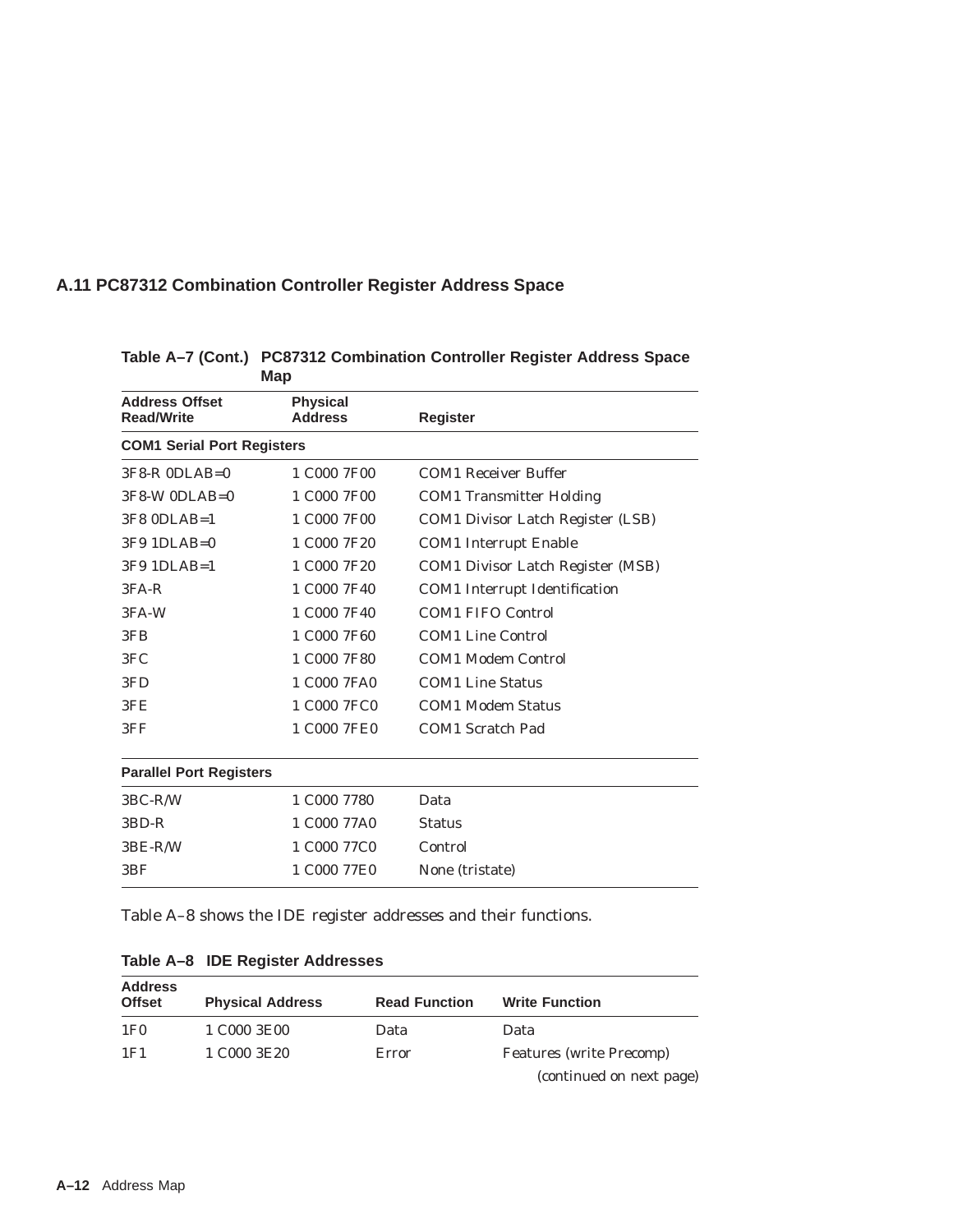| A.11 PC87312 Combination Controller Register Address Space |  |  |  |  |
|------------------------------------------------------------|--|--|--|--|
|------------------------------------------------------------|--|--|--|--|

**Table A–8 (Cont.) IDE Register Addresses**

| <b>Address</b><br><b>Offset</b> | <b>Physical Address</b> | <b>Read Function</b> | <b>Write Function</b> |
|---------------------------------|-------------------------|----------------------|-----------------------|
| 1F2                             | 1 C000 3E40             | Sector count         | Sector count          |
| 1F <sub>3</sub>                 | 1 C000 3E60             | Sector number        | Sector number         |
| 1F4                             | 1 C000 3E80             | <b>Cylinder low</b>  | Cylinder low          |
| 1F <sub>5</sub>                 | 1 C000 3EA0             | Cylinder high        | Cylinder high         |
| 1F <sub>6</sub>                 | 1 C000 3EC0             | Drive/head           | Drive/head            |
| 1F7                             | 1 C000 3EE0             | <b>Status</b>        | Command               |
| 3F6                             | 1 C000 7EC0             | Alternate status     | Device control        |
| 3F7                             | 1 C000 7EE0             | Drive address        | Not used              |

## **A.12 Utility Bus Device Addresses**

Table A–9 shows the decoding for utility bus devices driven from the SIO bridge.

|              |                 | <b>Device Address Select Bits</b> |                 |                                                 |                                  |                                 |
|--------------|-----------------|-----------------------------------|-----------------|-------------------------------------------------|----------------------------------|---------------------------------|
| ec-<br>sen I | ecas-<br>addr_2 | ecas-<br>addr 1                   | ecas-<br>addr 0 | <b>Device</b><br><b>Select</b><br><b>Signal</b> | <b>Device</b><br><b>Selected</b> | <b>Address</b><br><b>Decode</b> |
| $\mathbf{0}$ | $\mathbf{0}$    | $\mathbf{0}$                      | $\mathbf{0}$    | rtcale 1                                        | TOY address                      | 70, 72, 74, 76                  |
| $\mathbf{0}$ | $\bf{0}$        | $\bf{0}$                          | 1               | rtccs 1                                         | TOY data                         | 71, 73, 75, 77                  |
| $\mathbf{0}$ | $\bf{0}$        | 1                                 | $\mathbf{0}$    | kbcs 1                                          | Mouse/kbd<br>enable              | 60, 62, 64, 66                  |
| $\mathbf{0}$ | $\mathbf{0}$    |                                   |                 | flashcs 1                                       | Flash ROM <sup>*</sup>           | FFF8 0000-<br>Fithe Fithe       |
| $\mathbf{0}$ |                 | $\mathbf{0}$                      | $\mathbf{0}$    |                                                 | Unused                           |                                 |
| $\mathbf{0}$ |                 | $\mathbf{0}$                      |                 |                                                 | Unused                           |                                 |

**Table A–9 Utility Bus Device Decode**

\*The encoded chip select signal for **flashcs\_l** will always be generated for accesses to the upper 64-KB segment at the top of the 1-MB (F0000–FFFFF) segment, and its aliases at the top of the 4-GB segment and 4-GB-to-1-MB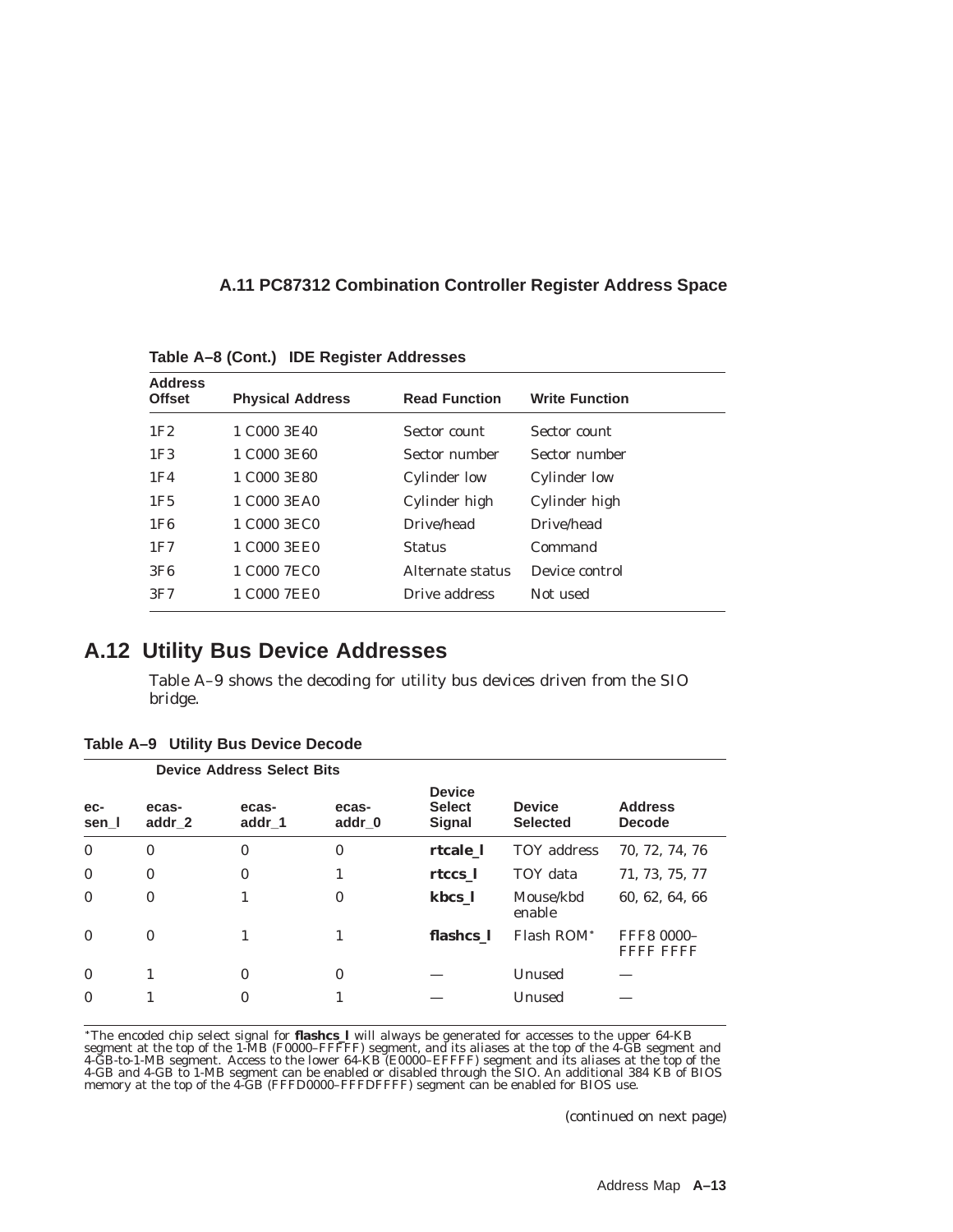## **A.12 Utility Bus Device Addresses**

| <b>Device Address Select Bits</b> |                 |                 |                 |                                                 |                                  |                                 |
|-----------------------------------|-----------------|-----------------|-----------------|-------------------------------------------------|----------------------------------|---------------------------------|
| ec-<br>sen_l                      | ecas-<br>addr_2 | ecas-<br>addr_1 | ecas-<br>addr_0 | <b>Device</b><br><b>Select</b><br><b>Signal</b> | <b>Device</b><br><b>Selected</b> | <b>Address</b><br><b>Decode</b> |
| $\mathbf{0}$                      | 1               |                 | $\bf{0}$        |                                                 | Unused                           |                                 |
| $\mathbf{0}$                      | 1               |                 |                 |                                                 | Unused                           |                                 |
| 1                                 | $\bf{0}$        | 0               | 0               |                                                 | Unused                           |                                 |
| 1                                 | $\bf{0}$        | 0               |                 |                                                 | Unused                           |                                 |
| 1                                 | $\mathbf{0}$    |                 | 0               | flash_<br>$adr_19$                              | Flash ROM                        | 0800                            |
| 1                                 | $\bf{0}$        |                 |                 |                                                 | Unused                           |                                 |
| 1                                 | 1               | 0               | 0               |                                                 | Unused                           |                                 |
|                                   | 1               | 0               |                 |                                                 | Unused                           |                                 |
| 1                                 | 1               |                 | 0               |                                                 | Unused                           |                                 |
|                                   |                 |                 |                 |                                                 | Unused                           |                                 |

#### **Table A–9 (Cont.) Utility Bus Device Decode**

## **A.13 Interrupt Control PLD Addresses**

Table A–10 lists the registers and memory addresses for the interrupt control programmable logic device (PLD).

| <b>Offset</b> | <b>Physical Address</b>             | <b>Register</b>                            |
|---------------|-------------------------------------|--------------------------------------------|
| 804           | 1 C001 0080                         | Interrupt status/interrupt mask register 1 |
| 805           | 1 C001 00A0                         | Interrupt status/interrupt mask register 2 |
| 806           | 1 C <sub>001</sub> 00C <sub>0</sub> | Interrupt status/interrupt mask register 3 |

**Table A–10 Interrupt Control PLD Addresses**

## **A.14 8242PC Keyboard and Mouse Controller Addresses**

Table A–11 lists the register and memory addresses for the keyboard and mouse controller.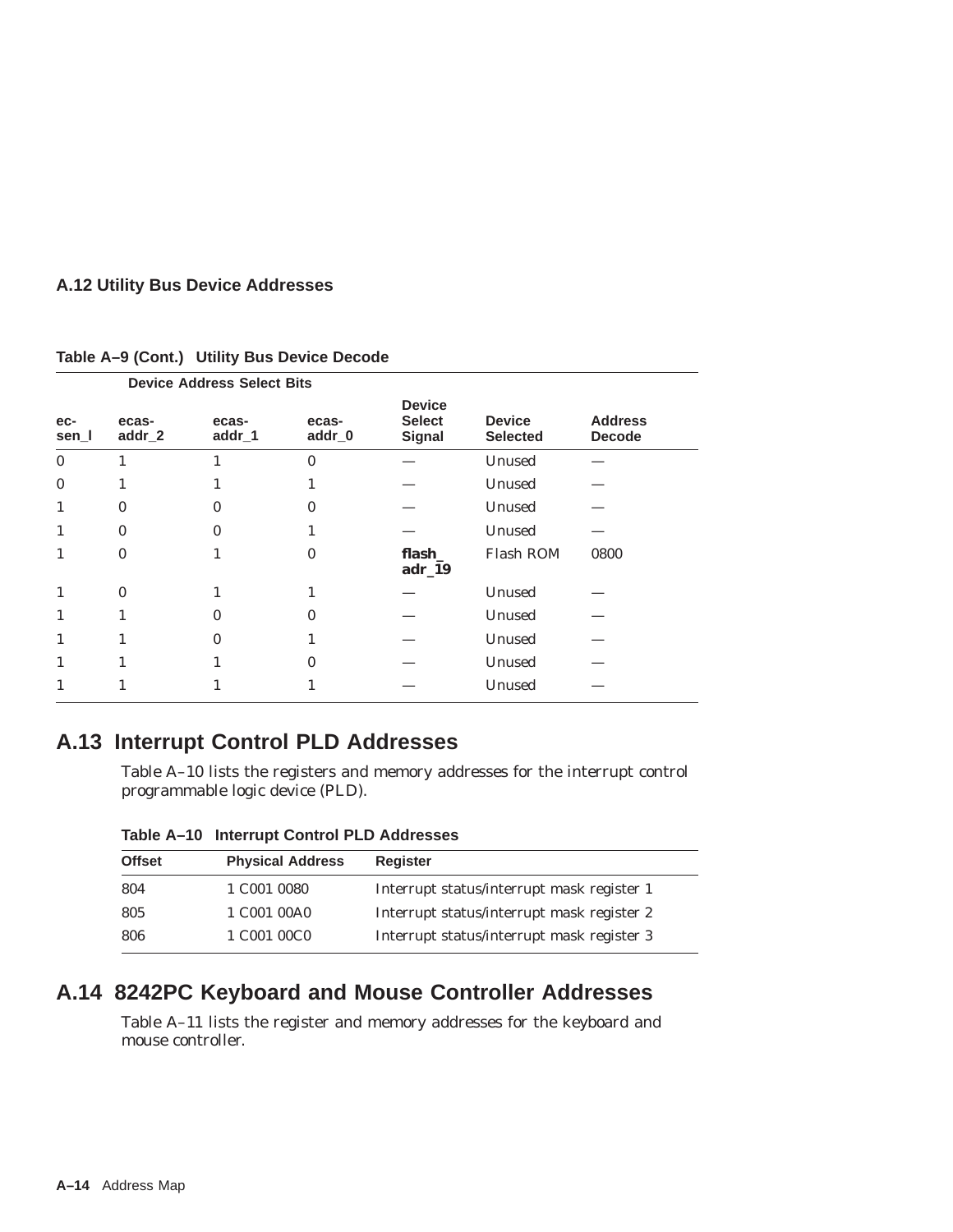## **A.14 8242PC Keyboard and Mouse Controller Addresses**

**Table A–11 Keyboard and Mouse Controller Addresses**

| <b>Offset</b> | <b>Physical Address</b> | <b>Register</b>         |
|---------------|-------------------------|-------------------------|
| $60 - R$      | 1 C000 0C00             | Auxiliary/keyboard data |
| 60-W          | 1 C000 0C00             | Command data            |
| 64-R          | 1 C000 0C80             | Read status             |
| 64-W          | 1 C000 0C80             | Command                 |

## **A.15 Time-of-Year Clock Device Addresses**

Table A–12 lists the register and memory addresses for the TOY clock device (Dallas Semiconductor DS1287).

The TOY clock register is accessed by writing to address 70 with the latched index. Then, reading from, or writing to, address 71 reads or writes the register. For example, writing an "8" to address 70 followed by a read from address 71 returns the value of the month. Writing a "4" to address 70 followed by a write to address 71 updates the hour register.

| <b>Offset</b> | <b>Index</b><br>(Latched) | <b>Physical</b><br><b>Address</b> | <b>Register</b>          |
|---------------|---------------------------|-----------------------------------|--------------------------|
| 70            | $\bf{0}$                  | 1 C000 0E00                       | <b>Seconds</b>           |
| 70            | 1                         | 1 C000 0E00                       | Seconds alarm            |
| 70            | $\overline{c}$            | 1 C000 0E00                       | <b>Minutes</b>           |
| 70            | 3                         | 1 C000 0E00                       | Minutes alarm            |
| 70            | 4                         | 1 C000 0E00                       | Hour                     |
| 70            | 5                         | 1 C000 0E00                       | Hour alarm               |
| 70            | 6                         | 1 C000 0E00                       | Day of week              |
| 70            | 7                         | 1 C000 0E00                       | Day of month             |
| 70            | 8                         | 1 C000 0E00                       | Month                    |
| 70            | 9                         | 1 C000 0E00                       | Year                     |
| 70            | A                         | 1 C000 0E00                       | Register A               |
| 70            | B                         | 1 C000 0E00                       | Register B               |
|               |                           |                                   | (continued on next page) |

**Table A–12 Time-of-Year Clock Device Addresses**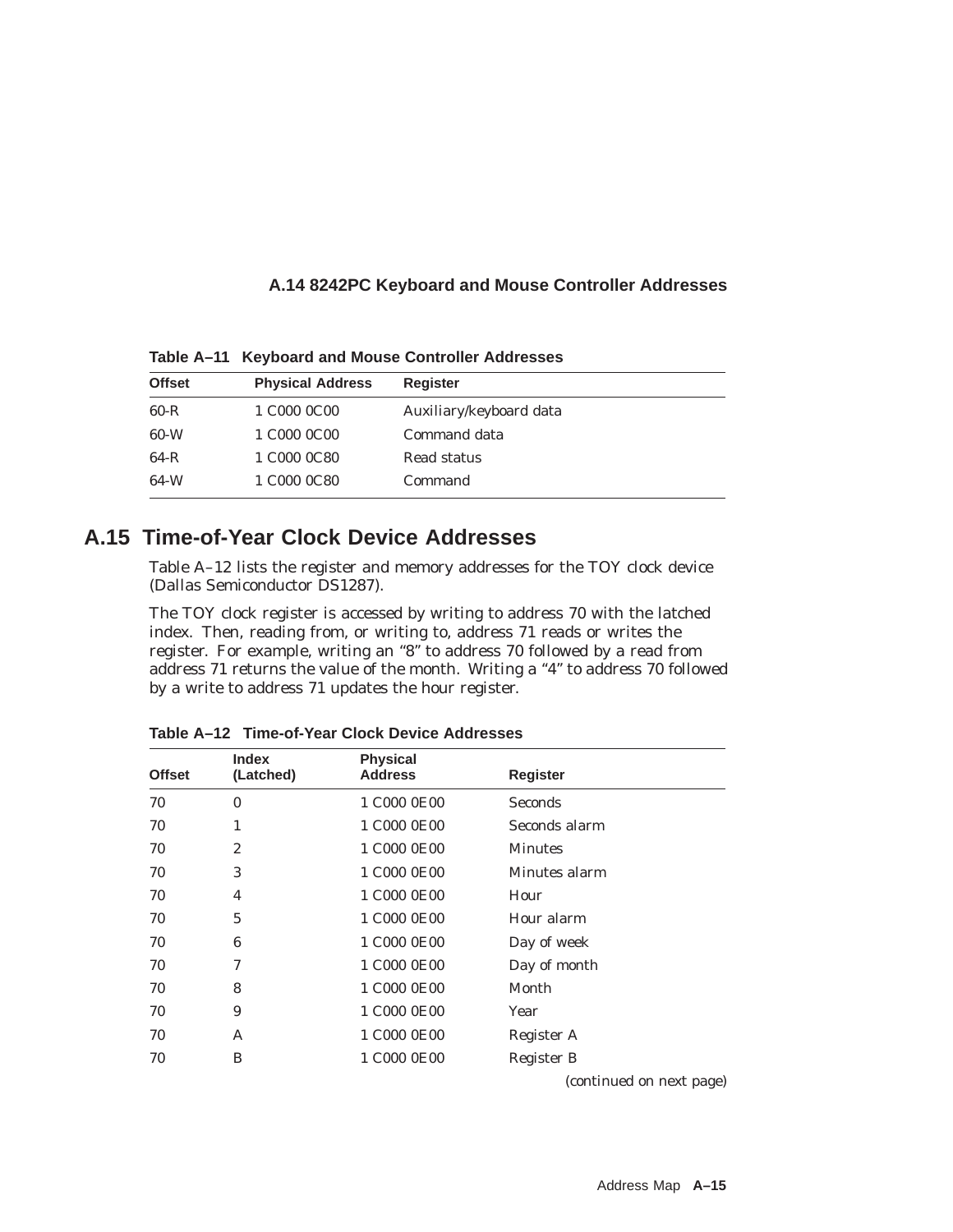## **A.15 Time-of-Year Clock Device Addresses**

| <b>Offset</b> | <b>Index</b><br>(Latched) | <b>Physical</b><br><b>Address</b> | <b>Register</b>             |
|---------------|---------------------------|-----------------------------------|-----------------------------|
| 70            |                           | 1 C000 0E00                       | Register C                  |
| 70            |                           | 1 C000 0E00                       | Register D                  |
| 70            | 3F                        | 1 C000 0E00                       | Boot alternate image number |
| 71            |                           | 1 C000 0E20                       | TOY clock chip select       |

**Table A–12 (Cont.) Time-of-Year Clock Device Addresses**

## **A.16 Flash ROM Memory Segment Select Register**

Table A–13 lists the registers addresses for the flash ROM. The flash ROM is partitioned into two 512-KB segments. To select the first 512-KB segment, write a value of 0 to ISA port address  $800_{16}$ . To access the second 512-KB segment, write a value of 1 to this register. This register is write-only.

| Table A-13 Flash Memory Segment Select Register |  |
|-------------------------------------------------|--|
|-------------------------------------------------|--|

| <b>Offset</b> | <b>Physical Address</b> | <b>Register</b>          |
|---------------|-------------------------|--------------------------|
| 800           | 1 C001 0000             | Flash ROM segment select |

## **A.17 Flash ROM Memory Addresses**

Table A–14 lists the address range for the flash ROM.

| Table A-14 Flash ROM Memory Addresses (Within Segment) |  |  |
|--------------------------------------------------------|--|--|
|                                                        |  |  |

| <b>Offset</b> | <b>Physical Address</b> | Capacity |
|---------------|-------------------------|----------|
| 0 0000-7 FFFF | 3 FFF8 0000-3 FFFF FFFF | 512 KB   |

## **A.18 Flash ROM Configuration Registers**

Table A–15 lists the configuration registers for the Intel 28F00SA 1-MB flash ROM. A read operation is performed by simply reading from the appropriate address.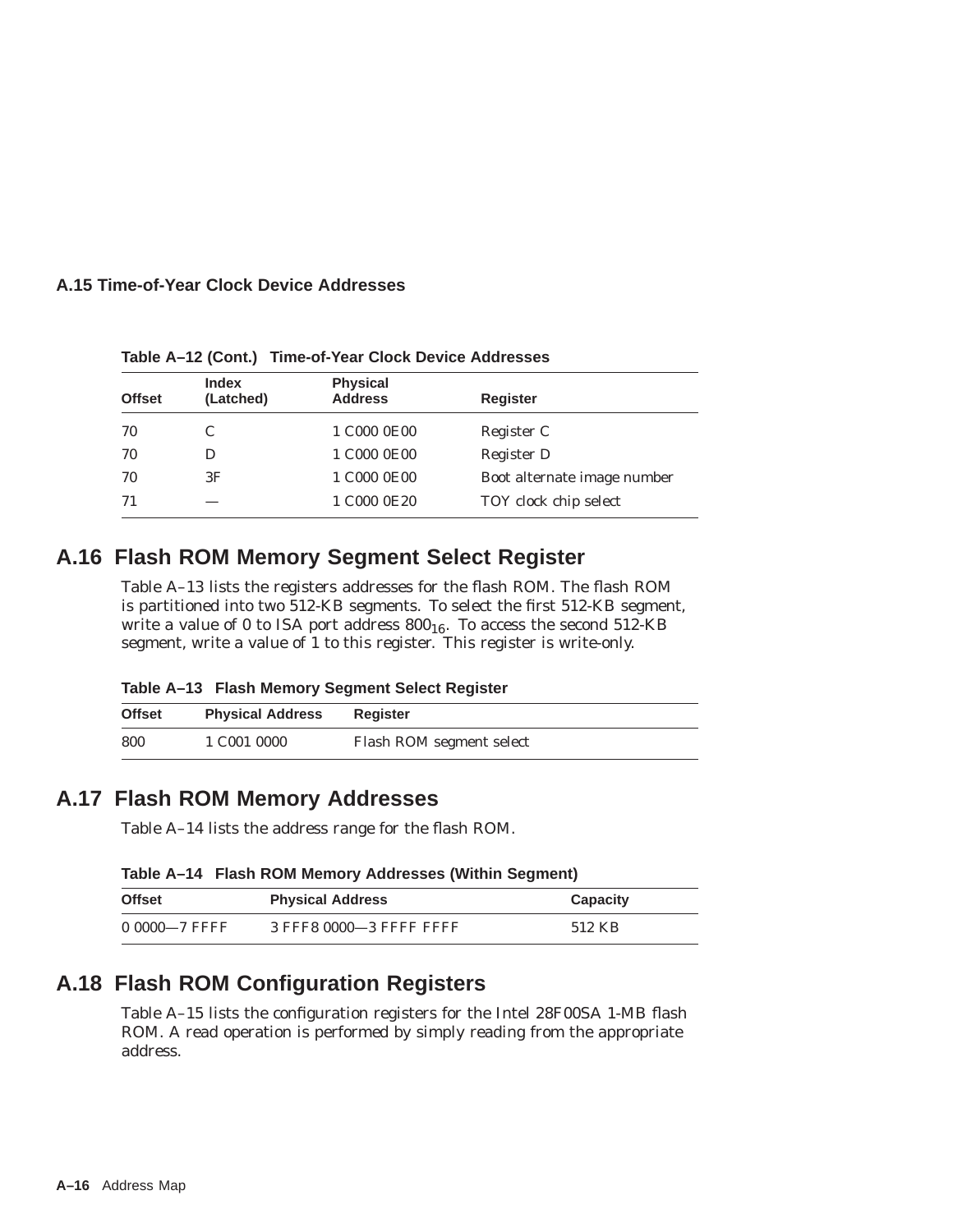### **A.18 Flash ROM Configuration Registers**

To write data, the flash ROM must first be erased. The internal workings only allow the flash ROM to be erased in 64-KB blocks (see Section A.19). In order to change 1 byte, read the whole 64-KB block into memory, change the byte in memory, erase that 64-KB block in the flash ROM, and finally write the whole 64 KB to the flash ROM.

All accesses to the flash ROM (except for read operations) require two bus cycles. First register data is written to set up the registers, then the subsequent read or write operation performs the operation desired. For more information on the reading, erasing, and writing the flash ROM, see the *Intel Memory Products Data Book*.

| <b>Offset</b> | Data Written on<br><b>First Access</b> | <b>Physical Address</b> | Register                   |
|---------------|----------------------------------------|-------------------------|----------------------------|
| $\mathbf{x}$  | FF                                     | 3 FFF8 xxxx             | Read array/reset           |
| $\mathbf x$   | 90                                     | 3 FFF8 xxxx             | Intelligent identifier     |
| $\mathbf{x}$  | 70                                     | 3 FFF8 xxxx             | Read status                |
| $\mathbf{x}$  | 50                                     | 3 FFF8 xxxx             | Clear status               |
| BA            | 20                                     | 3 FFFz 2222             | Erase setup/Confirm        |
| $\mathbf{x}$  | B <sub>0</sub>                         | 3 FFF8 xxxx             | Erase suspend/resume       |
| <b>WA</b>     | 40                                     | 3 FFFz 2222             | Byte write setup/write     |
| <b>WA</b>     | 10                                     | 3 FFFz 2222             | Alt byte write setup/write |

**Table A–15 Flash ROM Configuration Registers**

**Key to Physical Address and Offset Notation**

 $x = Don't care$ 

z zzzz = Corresponds to the value of BA or WA

BA = Address within the block being erased WA = Address of memory location to be written to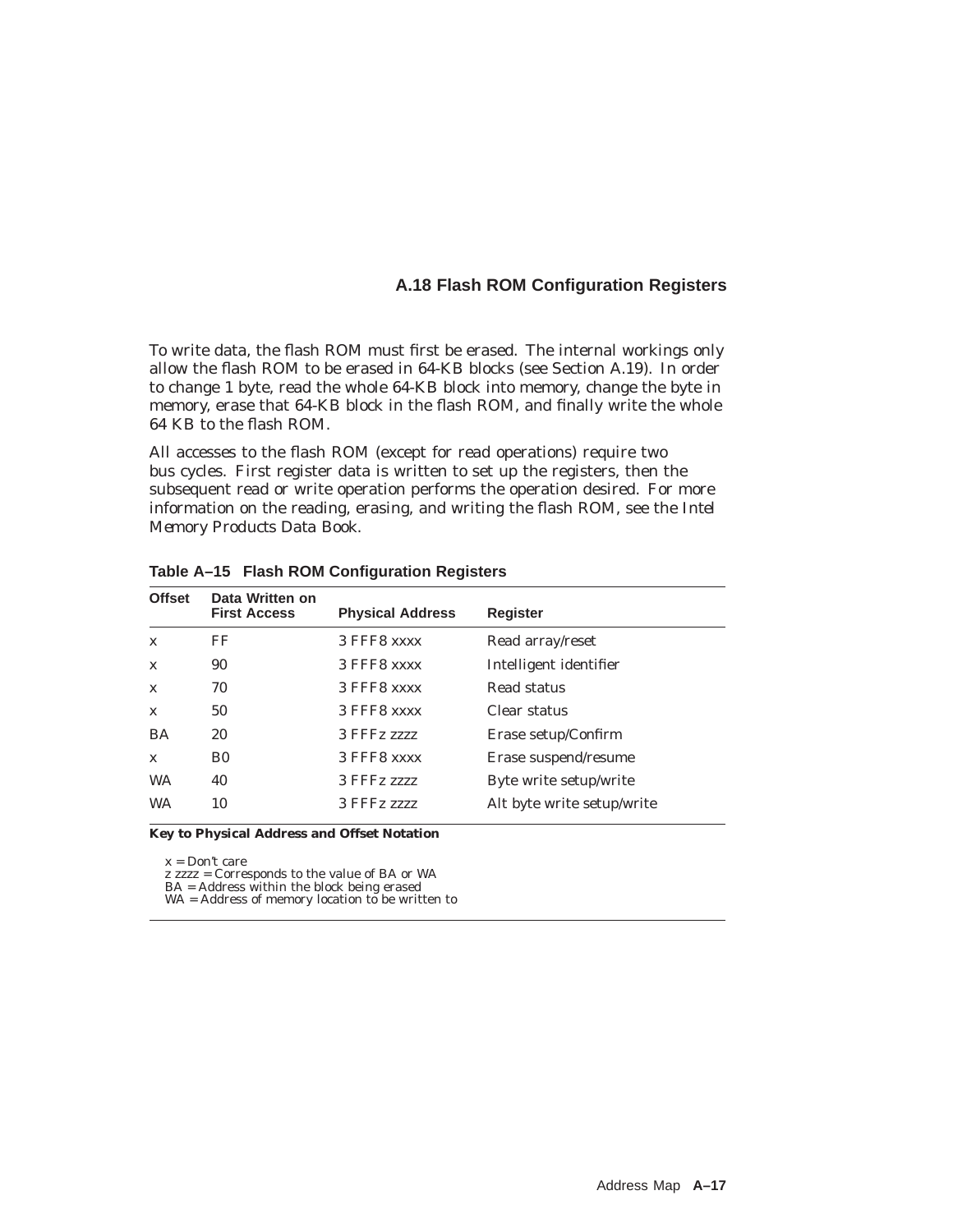## **A.19 Memory Map of Flash ROM Memory**

## **A.19 Memory Map of Flash ROM Memory**

Table A–16 provides a map of flash ROM memory.

| <b>Offset</b>    | <b>Physical Address</b> | <b>Block</b><br>Number* | Capacity |
|------------------|-------------------------|-------------------------|----------|
| $00000 - 0$ FFFF | 3 FFF8 0000-3 FFF8 FFFF | 0.8                     | 64 KB    |
| 1 0000-1 FFFF    | 3 FFF9 0000-3 FFF9 FFFF | 1,9                     | 64 KB    |
| 2 0000-2 FFFF    | 3 FFFA 0000-3 FFFA FFFF | 2,10                    | 64 KB    |
| 3 0000 - 3 FFFF  | 3 FFFB 0000-3 FFFB FFFF | 3.11                    | 64 KB    |
| 4 0000 - 4 FFFF  | 3 FFFC 0000-3 FFFC FFFF | 4.12                    | 64 KB    |
| 5 0000 - 5 FFFF  | 3 FFFD 0000-3 FFFD FFFF | 5.13                    | 64 KB    |
| 6 0000 6 FFFF    | 3 FFFE 0000-3 FFFE FFFF | 6.14                    | 64 KB    |
| 7 0000-7 FFFF    | 3 FFFF 0000-3 FFFF FFFF | 7.15                    | 64 KB    |

The block number is determined by the value in the flash ROM memory segment select register (see Section A.16).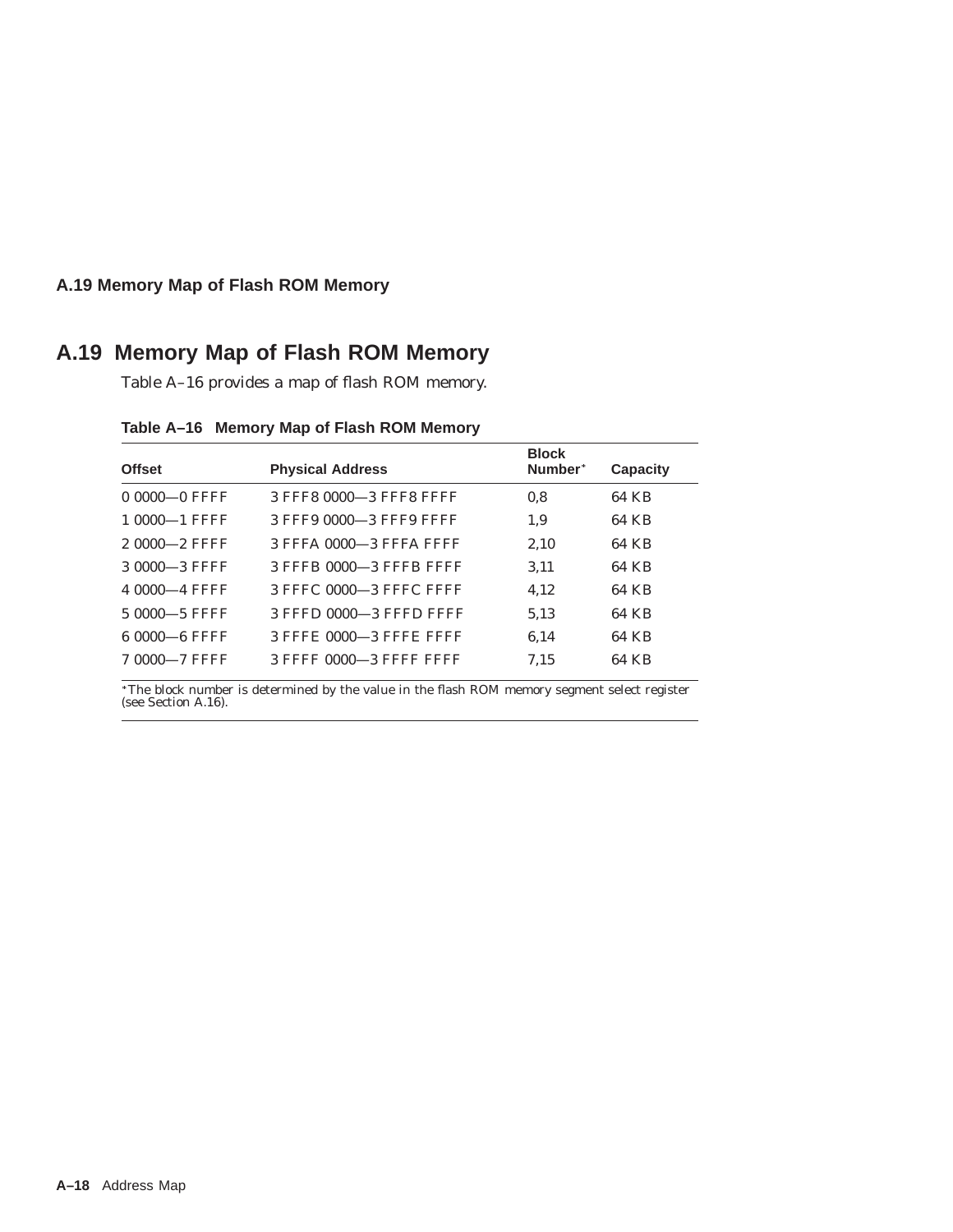# **B SROM Initialization**

The 21066A microprocessor provides a mechanism for loading the initial instruction stream (Istream) from a compact serial ROM (SROM) to start the bootstrap procedure. The SROM executable image is limited to the size of the CPU instruction cache (Icache). Because the image is running only in the Icache, it is relatively difficult to debug. Therefore, Digital suggests that the scope and purpose of this code be limited to performing the system initialization necessary to boot the next level of firmware contained in the larger system flash ROM.

However, trade-offs between simplicity and convenience were made to support the EB66+ in various configurations. The source code for the EB66+ SROM is available with free licensing for use and modification.

## **B.1 SROM Initialization Procedures**

After reset, the contents of the SROM is loaded into the Icache. After loading the Icache, the CPU begins execution at location zero. Execution is performed in the CPU PALmode environment with privileged access to the computer hardware. To initialize the SROM:

- 1. Initialize the CPU's internal processor registers (IPRs).
- 2. Perform the minimum I/O subsystem initialization necessary to access the realtime clock (RTC) and the system flash ROM.
- 3. Detect CPU speed by polling the periodic interrupt flag (PIF) in the RTC.
- 4. Set up memory and/or backup cache (Bcache) parameters based on the speed of the CPU, the size and speed of the cache, and the configuration jumpers.
- 5. Wake up the DRAMs.
- 6. Initialize the Bcache if it is turned on.
- 7. Copy the contents of the entire memory to itself to ensure good memory data error correction code (ECC).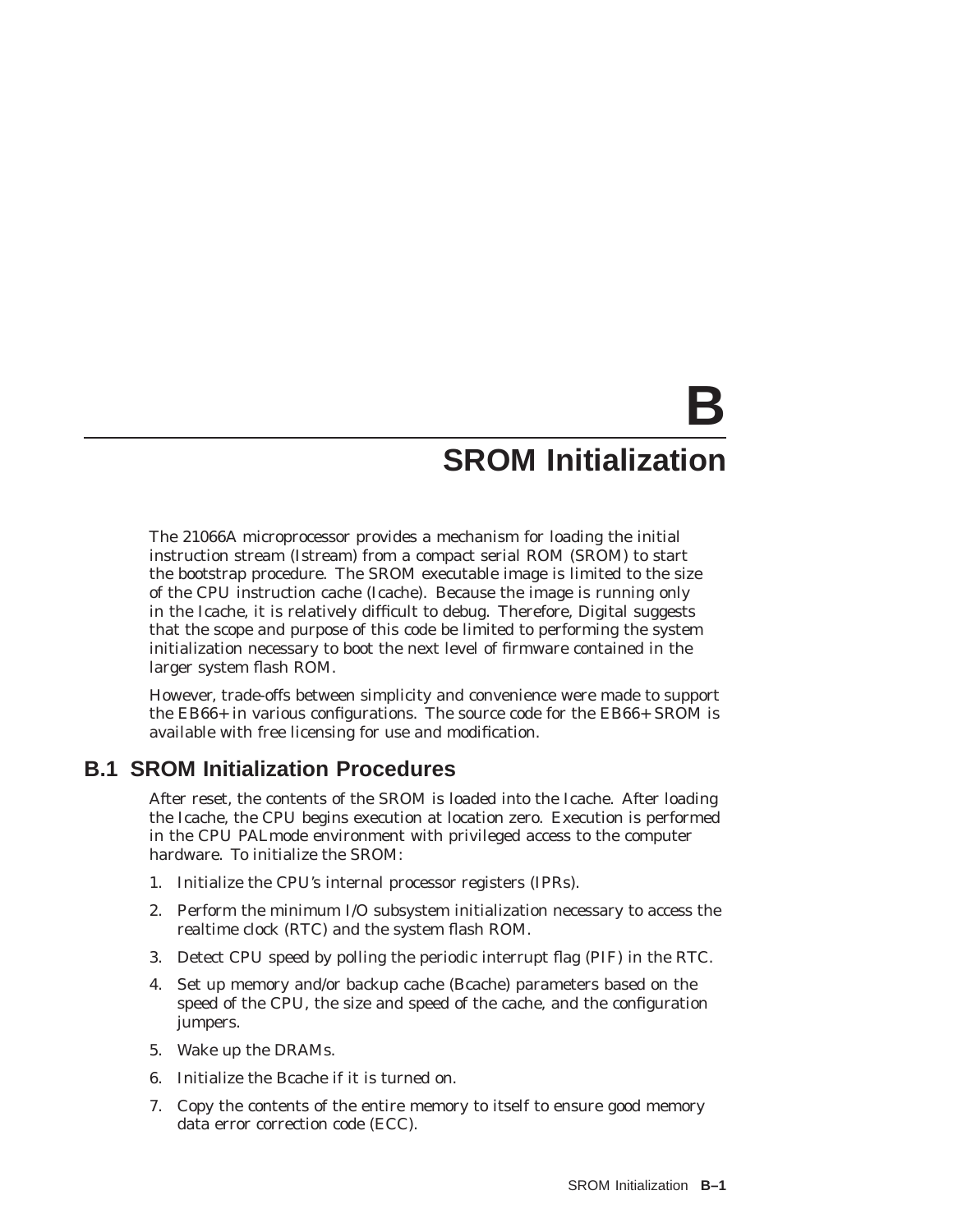## **B.1 SROM Initialization Procedures**

- 8. Scan system flash ROM for special header that specifies where and how system flash ROM firmware should be loaded.
- 9. Copy the contents of the system flash ROM to memory and begin code execution.
- 10. Pass parameters up to the next level of firmware to provide a predictable firmware interface.

## **B.2 Firmware Interface**

A firmware interface provides a mechanism for passing critical information about the state of the system and CPU up to the next level of firmware. This interface is achieved through the use of a set of defined SROM output parameters as described in Table B–1.

This particular firmware interface serves the 21066A microprocessor. Other Alpha implementations would likely require a different firmware interface.

| <b>Output Parameter</b>    | <b>Description</b>                                                                                                                                                                                                                                                        |
|----------------------------|---------------------------------------------------------------------------------------------------------------------------------------------------------------------------------------------------------------------------------------------------------------------------|
| r1 (t0)-AboxCtl value      | The AboxCtl value allows the next-level software to preserve<br>any system-specific Deache configuration information. This<br>register also contains the superpage enables that could be<br>modified by both the next-level firmware and/or operating<br>system PALcodes. |
| r2 $(t1)$ —bankConfig[01]  | Specifies bankConfig0 in lower 32 bits.                                                                                                                                                                                                                                   |
| r3 $(t2)$ —bankConfig[23]  | Specifies bankConfig2 in lower 32 bits.                                                                                                                                                                                                                                   |
| r4 $(t3)$ —bankMask $[01]$ | Specifies bankMask0 in lower 32 bits.                                                                                                                                                                                                                                     |
| r5 $(t4)$ —bankMask $[23]$ | Specifies bankMask2 in lower 32 bits.                                                                                                                                                                                                                                     |

**Table B–1 Output Parameter Descriptions**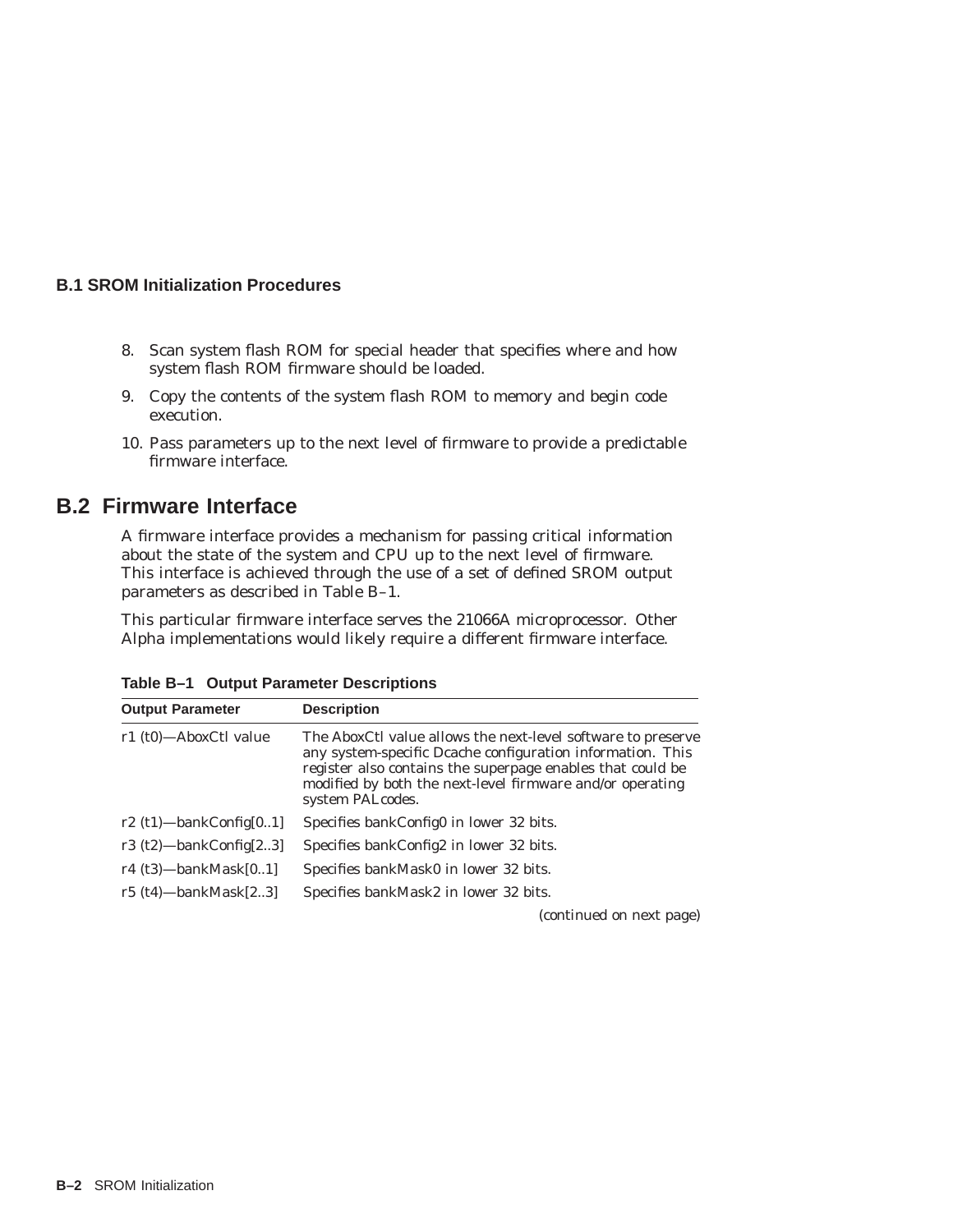## **B.2 Firmware Interface**

| <b>Output Parameter</b>              | <b>Description</b>            |                                |                                    |  |  |
|--------------------------------------|-------------------------------|--------------------------------|------------------------------------|--|--|
| r16 (a0)-Processor<br>identification |                               |                                |                                    |  |  |
|                                      | <b>Minor Type</b><br>< 63:32> | <b>Major Type</b><br>$<$ 31:0> | <b>CPU</b>                         |  |  |
|                                      |                               | $\mathbf{1}$                   |                                    |  |  |
|                                      |                               | $\boldsymbol{2}$               | 21064                              |  |  |
|                                      | $\boldsymbol{0}$              |                                | Pass 2 or 2.1                      |  |  |
|                                      | $\mathbf{1}$                  |                                | Pass 3 (21064-150 or<br>21064/200) |  |  |
|                                      |                               | 3                              | Simulation                         |  |  |
|                                      |                               | $\overline{\mathbf{4}}$        | 21066/21066A/21068                 |  |  |
|                                      | $\bf{0}$                      |                                | Reserved                           |  |  |
|                                      | $\mathbf{1}$                  |                                | Pass 1 or 1.1 (21066)              |  |  |
|                                      | $\boldsymbol{2}$              |                                | Pass 2 (21066)                     |  |  |
|                                      | 3                             |                                | Pass 1 or 1.1 (21068)              |  |  |
|                                      | $\overline{4}$                |                                | Pass 2 (21068)                     |  |  |
|                                      | $\bf 5$                       |                                | 21066A-233                         |  |  |
|                                      | $\bf 6$                       |                                | 21066A-100                         |  |  |
|                                      |                               | $\bf 5$                        | 21164                              |  |  |
|                                      |                               | $\bf 6$                        | 21064A                             |  |  |
|                                      | $\bf{0}$                      |                                | Reserved                           |  |  |
|                                      | $\mathbf{1}$                  |                                | Pass 1                             |  |  |
|                                      | $\boldsymbol{2}$              |                                | Pass 1.1                           |  |  |
|                                      | 3                             |                                | Pass 2                             |  |  |

## **Table B–1 (Cont.) Output Parameter Descriptions**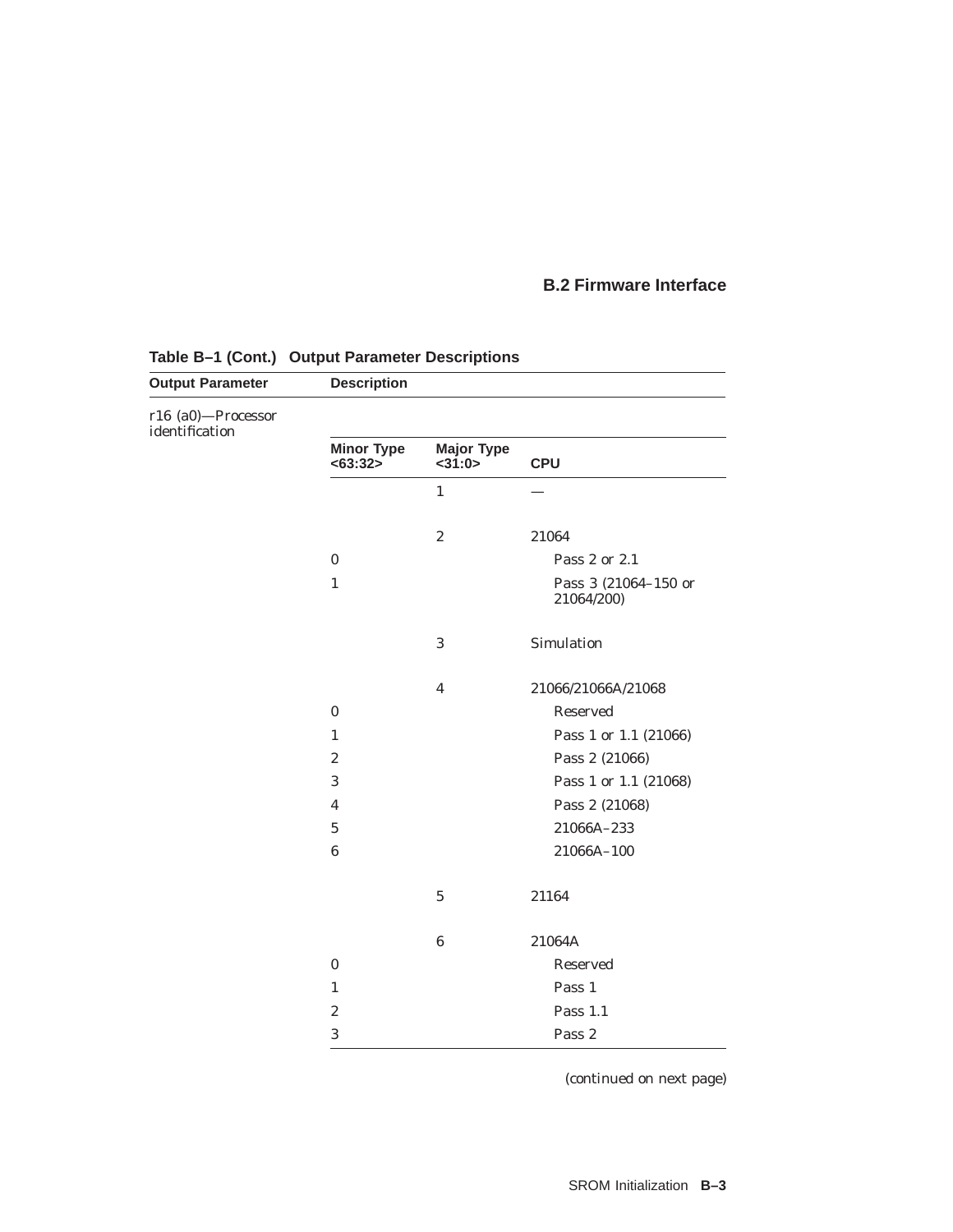## **B.2 Firmware Interface**

| <b>Output Parameter</b>                      | <b>Description</b>                                                                                                                                                                                                                                                                                                                                                                                                                                                             |
|----------------------------------------------|--------------------------------------------------------------------------------------------------------------------------------------------------------------------------------------------------------------------------------------------------------------------------------------------------------------------------------------------------------------------------------------------------------------------------------------------------------------------------------|
| r17 (a1)—Memory size                         | This value is an unsigned quadword count of the number<br>of contiguous bytes of good memory in the system starting<br>at physical address zero. This simple mechanism will<br>be sufficient for simple systems. Systems that need to<br>communicate more detailed memory configuration may do<br>so through the system context value (see System context<br>value table entry).                                                                                               |
| $r18$ (a2)—Cycle count in<br>picoseconds     | This value is the number of picoseconds that elapse for each<br>increment of the processor cycle count (as read by the RPCC<br>instruction). Note that this may be a multiple of the actual<br>internal cycle count of the microprocessor as specified in<br>the Alpha Architecture Reference Manual (a microprocessor<br>will increment the processor cycle count by a multiple of the<br>microprocessor clock, where the multiple is a power of 2,<br>including $2^0 = 1$ ). |
| r19 (a3)-Signature and<br>system revision ID | This register includes a signature, which specifies that the<br>transfer is following the standard protocol and that the<br>other values may be trusted. In addition, the signature can<br>identify which version of the protocol is being followed. The<br>system revision is a 16-bit field that communicates system<br>revisions that would be significant to operating system<br>software. The register has the following format:                                          |
|                                              | Bits $<63:32>$ = Ignore<br>Bits $<$ 31:16> = Signature<br>Bits $\langle 15:00 \rangle$ = System revision                                                                                                                                                                                                                                                                                                                                                                       |
|                                              | Valid signatures have the following values:                                                                                                                                                                                                                                                                                                                                                                                                                                    |
|                                              | 0xdeca—V1 (previous version of this specification)<br>0xdecb—V2 (current version of this specification)                                                                                                                                                                                                                                                                                                                                                                        |

**Table B–1 (Cont.) Output Parameter Descriptions**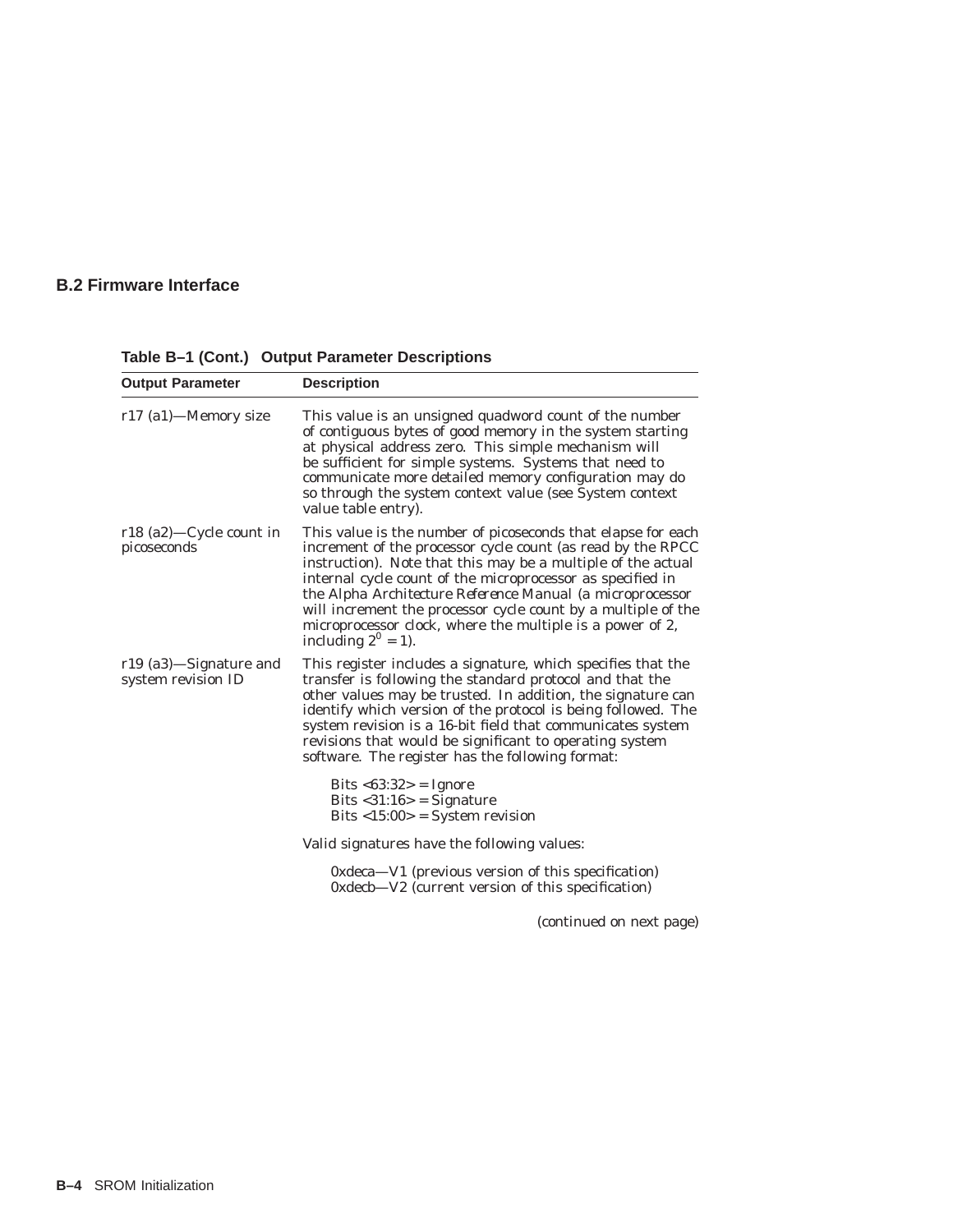## **B.2 Firmware Interface**

| <b>Output Parameter</b>             | <b>Description</b>                                                                                                                                                                                                                                                                                                                                                                                          |  |  |
|-------------------------------------|-------------------------------------------------------------------------------------------------------------------------------------------------------------------------------------------------------------------------------------------------------------------------------------------------------------------------------------------------------------------------------------------------------------|--|--|
| $r20$ (a4)—Active<br>processor mask | The processor mask identifies each processor that is present<br>on the current system. Each mask bit corresponds to<br>a processor number associated by the bit number (for<br>example, bit 0 corresponds to processor 0). A value of 1 in<br>the mask indicates that the processor is present, a value of<br>0 indicates that the processor is not present.<br>To qualify as present, a processor must be: |  |  |
|                                     | <b>Physically present</b>                                                                                                                                                                                                                                                                                                                                                                                   |  |  |
|                                     | <b>Functioning normally</b>                                                                                                                                                                                                                                                                                                                                                                                 |  |  |
|                                     | Capable of sending and receiving interprocessor<br>interrupt requests                                                                                                                                                                                                                                                                                                                                       |  |  |
|                                     | Uniprocessor systems pass a value of 1 to this register.                                                                                                                                                                                                                                                                                                                                                    |  |  |
| $r21$ (a5)—System<br>context value  | The context value is interpreted in a system-specific manner.<br>If the system needs to pass more than one system-specific<br>parameter, it may pass a context value, which is a physical<br>address pointer to a data structure of many system-specific<br>values.                                                                                                                                         |  |  |

**Table B–1 (Cont.) Output Parameter Descriptions**

## **B.3 Automatic CPU Speed Detection**

The EB66+ RTC detects the speed of the CPU. This allows a somewhat generic SROM to support EB66+ systems configured for different CPU speeds. The CPU speed is measured by the number of CPU cycles executed while polling the RTC's periodic interrupt flag (PIF).

## **B.4 Bcache Timing**

Set up the CPU and Bcache timing. The EB66+ Bcache timing is determined based on CPU speed and fixed delays associated with the Bcache subsystem. The pertinent Bcache delays used in the calculations result from logic devices used in the Bcache subsystem, SRAM specifications, and board etch delays. This data is used to calculate the appropriate cache register (CAR) setting. Tables B–2 and B–3 describe the EB66+ fixed delays.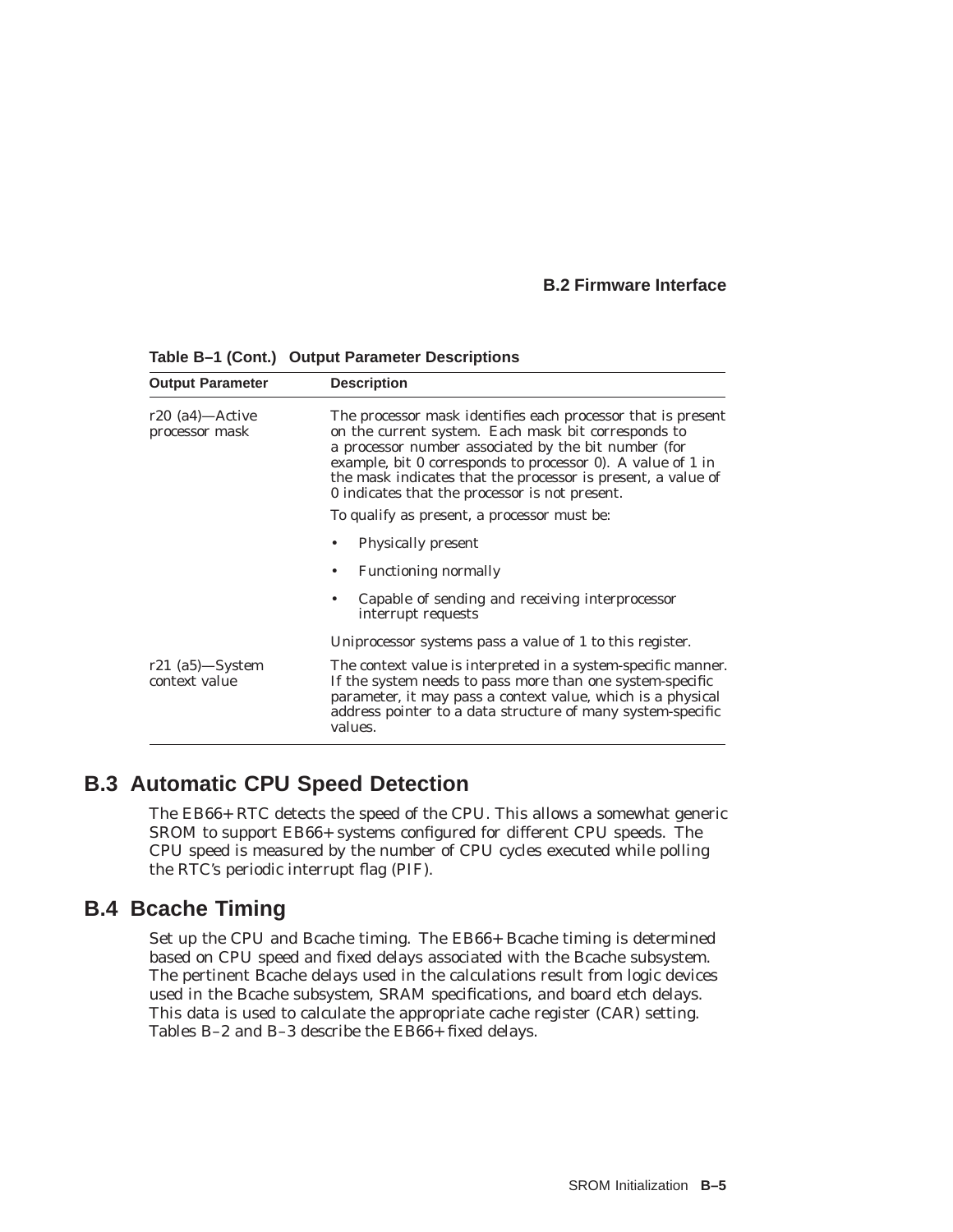## **B.4 Bcache Timing**

**Table B–2 EB66+ Cache Loop Delay Characteristics**

| <b>Function</b> | <b>Delay</b> | <b>Description</b>     |
|-----------------|--------------|------------------------|
| Tadr            | $11.0$ ns    | Address delay          |
| skew            | $2.0$ ns     | Skew in Bcache circuit |

#### **Table B–3 Typical SRAM Specifications**

| <b>Specification</b> | <b>Description</b>                        |
|----------------------|-------------------------------------------|
| 6 8 10 ns            | Access from address valid to data valid   |
| 6 8 10 ns            | Write cycle time                          |
| 6 8 10 ns            | Write pulse width                         |
| 3 4 5 ns             | Data setup to write pulse deassertion     |
| 000ns                | Data hold from write pulse deassertion    |
| 6 8 10 ns            | Address setup to write pulse deassertion  |
| 000ns                | Address hold from write pulse deassertion |
| 000ns                | Address setup to write pulse assertion    |
|                      |                                           |

## **B.5 Read and Write Calculations**

The read speed for the Bcache is determined as follows:

 $Read = Tadr + Tacc$ 

The write speed for the Bcache is determined as follows:

Write Pulse =  $Twp + skew$ 

## **B.6 Memory Initialization**

The memory banks must be configured so that they are naturally aligned. For example, a bank configured with 32 MB must have a base address of zero or some multiple of 32 MB. Therefore, to ensure that all banks are contiguous (no gaps), the largest bank should be set to a base of zero. The larger of the two smaller banks should be set to the address immediately following the last location in the largest bank, and the last bank should be set to the address immediately following the last location of the middle bank.

If two of the banks are the same size, the bank with the lower bank number is assigned the lower address range.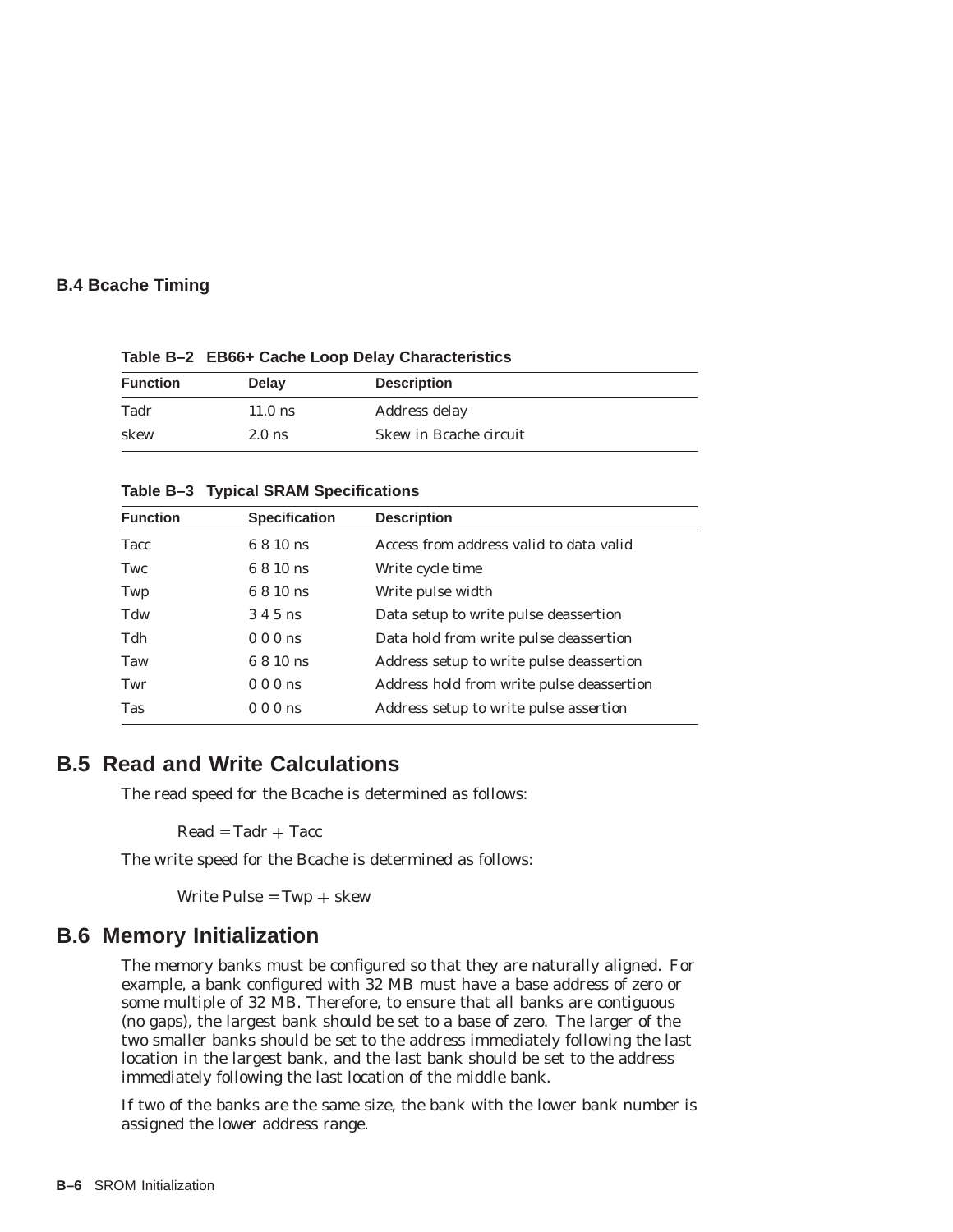### **B.6 Memory Initialization**

This still holds true if the banks are the same size. There is no requirement for which bank must be the largest one. Therefore, the following algorithm is used to determine the base addresses of the banks:

```
Given banks a, b, and c
initialize base(a) = 0, base(b) = 0, base(c) = 0if size(a) < size(b)
  base(a) = size(b)if size(a) < size(c)
  base(a) = base(a) + size(c)if size(b) \leq size(a)base(b) = size(a)if size(b) < size(c)
  base(b) = base(b) + size(c)if size(c) \leq size(a)base(c) = size(a)if size(c) \leq size(b)base(c) = base(c) + size(b)
```
Eight consecutive RAS cycles are performed for each memory bank to ''wake up'' the DRAMs, by reading from each bank eight times. The caches are disabled at this point so the read operations go directly to the DRAMs.

Good data ECC is ensured by writing all memory locations. This is done by rewriting the full contents of memory with the same data. Reading before writing memory lengthens the time to initialize data parity; however, it conserves the memory state for debugging purposes.

## **B.7 Bcache Initialization**

To initialize the Bcache:

- 1. Temporarily configure the memory banks for the largest memory size supported by the memory controller  $(512 \text{ MB})^1$ .
- 2. Load the CAR to set timing and size and to disable ECC and parity.
- 3. Sweep through the Bcache with stores to initialize ECC and parity. There are no valid bits in the Bcache; therefore, it cannot be marked invalid. The sweep through writes the correct ECC and parity, even though they are disabled, to prevent errors.
- 4. Load the CAR to enable ECC and parity.

<sup>&</sup>lt;sup>1</sup> 512 MB = 128 MB per bank  $\times$  4 banks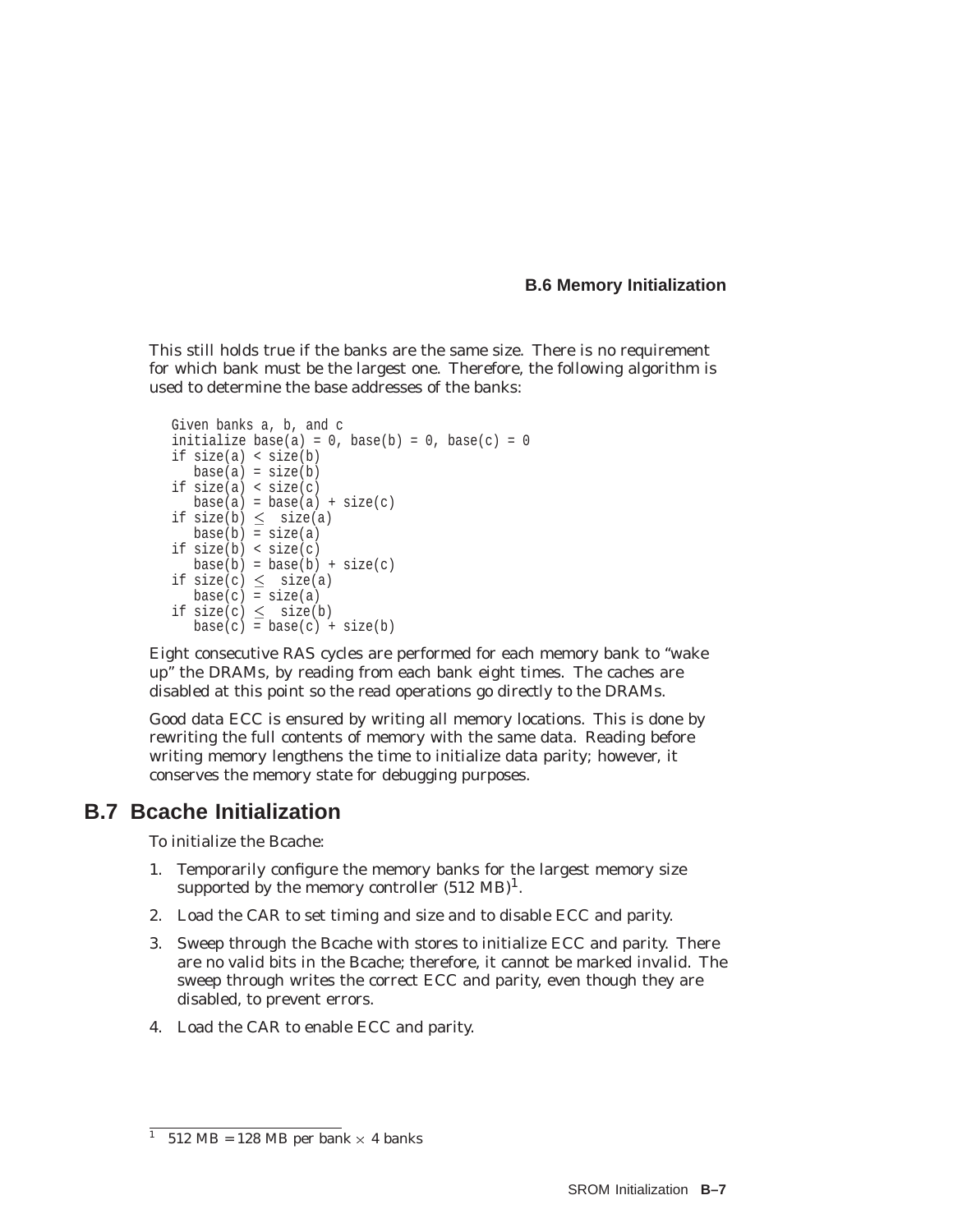### **B.7 Bcache Initialization**

When the system power is turned on, the Bcache contains unpredictable data in the tag RAMs. As the Bcache is swept for initialization, the old blocks (called the dirty victim blocks) are written back to main memory. These victim write operations occur based on the tags that store the upper part of the address location for the dirty blocks of memory. Because the tags are unpredictable, the victim write operations occur to unpredictable addresses in memory without regard to the actual system memory size. Therefore, configuring the banks for the fully supported memory avoids any illegal addresses to nonexistent memory. Accesses to nonexistent memory could cause the memory subsystem to fail to initialize all Bcache entries.

## **B.8 Special ROM Header**

The MAKEROM tool is used to place a special header on ROM image files. The SROM allows the system flash ROM to contain two different ROM images, each with its own header. The header informs the SROM where to load the image, and whether or not it has been compressed with the MAKEROM tool. The header is optional for system ROMs containing a single image. If the header does not exist, the complete 1 MB system ROM is loaded and executed at physical address zero. Figure B–1 shows the header content.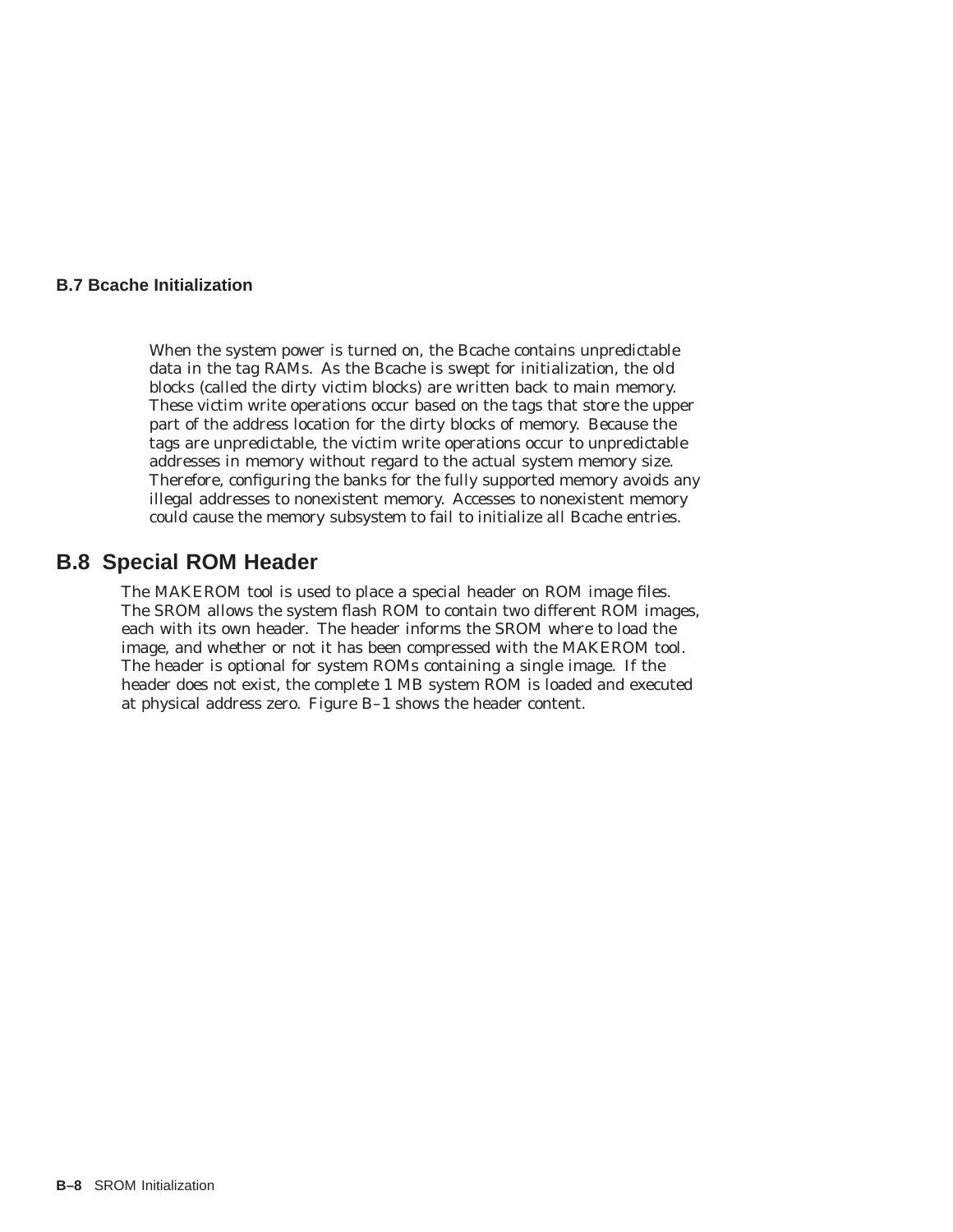## **B.8 Special ROM Header**

| 31                                 | 24 23                                        |  | 16 15               |           | 87                                    |      |      |      |
|------------------------------------|----------------------------------------------|--|---------------------|-----------|---------------------------------------|------|------|------|
|                                    |                                              |  |                     |           |                                       |      |      |      |
|                                    |                                              |  |                     |           | Validation Pattern 0x5A5AC3C3         |      |      | 0x00 |
|                                    |                                              |  |                     |           | Inverse Validation Pattern 0xA5A53C3C |      |      | 0x04 |
|                                    |                                              |  | Header Size (Bytes) |           |                                       |      |      | 0x08 |
|                                    |                                              |  | Image Checksum      |           |                                       |      |      | 0x0C |
|                                    |                                              |  |                     |           | Image Size (Memory Footprint)         |      |      | 0x10 |
|                                    | Decompression Flag                           |  |                     |           |                                       | 0x14 |      |      |
| Destination Address Upper Longword |                                              |  |                     |           | 0x18                                  |      |      |      |
| Destination Address Lower Longword |                                              |  |                     |           | 0x1C                                  |      |      |      |
|                                    | <b>Header Rev</b><br>Reserved<br>Firmware ID |  |                     |           |                                       |      | 0x20 |      |
| <b>ROM Image Size</b>              |                                              |  |                     |           | 0x24                                  |      |      |      |
| Optional Firmware ID<31:00>        |                                              |  |                     |           | 0x28                                  |      |      |      |
|                                    | Optional Firmware ID<63:32>                  |  |                     |           |                                       | 0x2C |      |      |
|                                    | <b>Header Checksum</b>                       |  |                     |           |                                       | 0x30 |      |      |
|                                    |                                              |  |                     | MK230619A |                                       |      |      |      |

## **Figure B–1 Special Header Content**

Table B–4 describes each entry in the special header.

**Table B–4 Special Header Entry Descriptions**

| Entry                                        | <b>Description</b>                                                                                                                                                                                                    |
|----------------------------------------------|-----------------------------------------------------------------------------------------------------------------------------------------------------------------------------------------------------------------------|
| Validation and inverse<br>validation pattern | This quadword contains a special signature pattern used to<br>validate that the special ROM header has been located. The<br>pattern is 0x5A5AC3C3A5A53C3C.                                                            |
| Header size (bytes)                          | This longword is provided to allow for some backward<br>compatibility in the event that the header is extended in the<br>future.                                                                                      |
|                                              | When the header is located, current versions of SROM code<br>determine where the image begins based on the header size.<br>Additional data added to the header in the future will be<br>ignored by current SROM code. |
|                                              | (continued on next page)                                                                                                                                                                                              |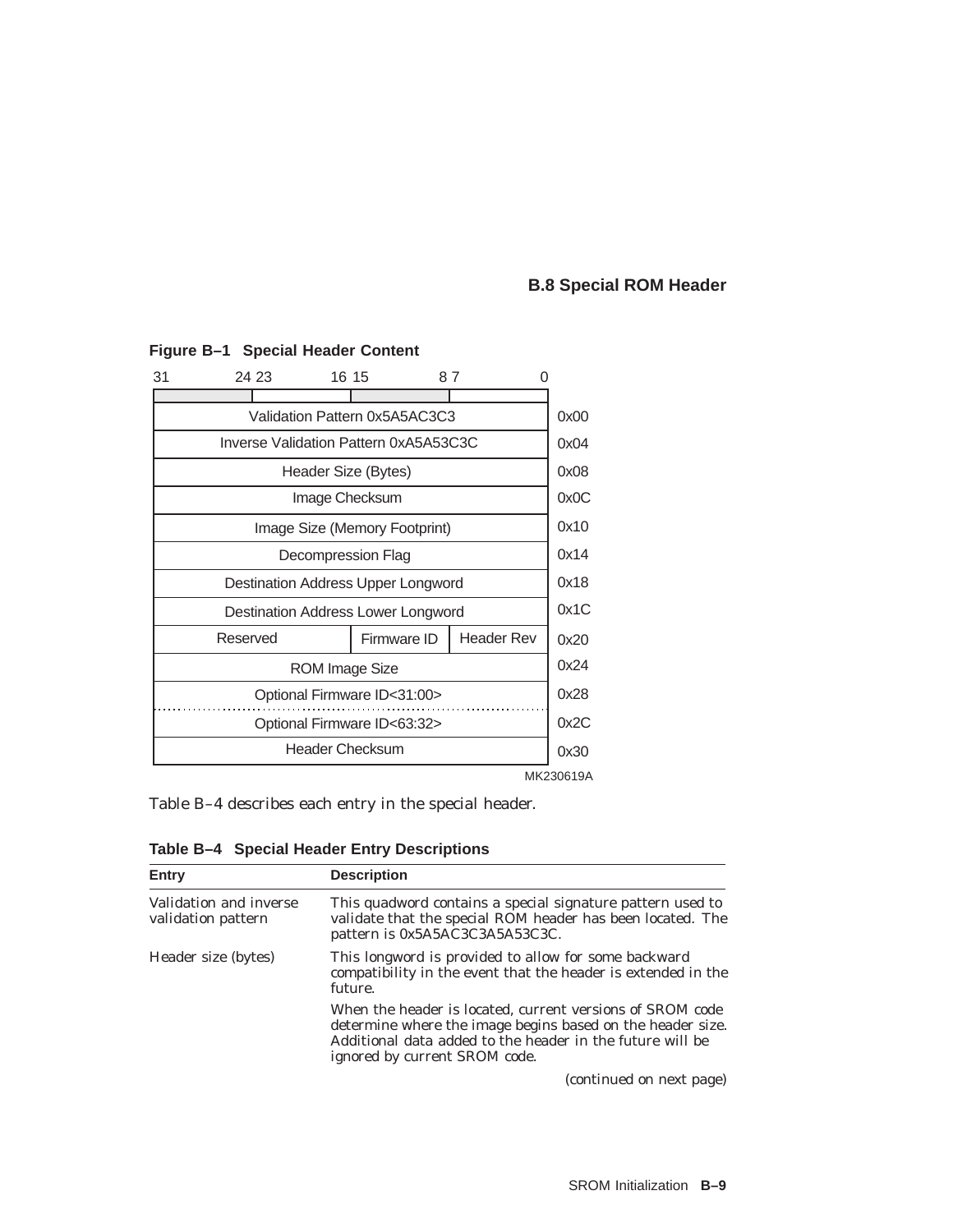## **B.8 Special ROM Header**

| Entry                            | <b>Description</b>                                                                                                                                                                                                                                                                                                                          |              |                                                                 |  |
|----------------------------------|---------------------------------------------------------------------------------------------------------------------------------------------------------------------------------------------------------------------------------------------------------------------------------------------------------------------------------------------|--------------|-----------------------------------------------------------------|--|
| Image checksum                   | This longword is used to verify the integrity of the ROM.                                                                                                                                                                                                                                                                                   |              |                                                                 |  |
| Image size (memory<br>footprint) | The image size is used by the SROM code to determine how<br>much of the system ROM should be loaded.                                                                                                                                                                                                                                        |              |                                                                 |  |
| Decompression flag               | The decompression flag informs the SROM code whether<br>the MAKEROM tool was used to compress the ROM image<br>with a repeating byte algorithm. The SROM code contains<br>routines that execute the decompression algorithm. Other<br>compression and decompression schemes, which work<br>independently from this scheme, may be employed. |              |                                                                 |  |
| <b>Destination address</b>       | This quadword contains the destination address for the<br>image. The SROM code will load the image at this address<br>and begin execution.                                                                                                                                                                                                  |              |                                                                 |  |
| Header rev                       | The revision of the header specifications used in this header.<br>This is necessary to provide compatibility to future changes<br>to this header specification. Version 0 headers are identified<br>by the size of the header.                                                                                                              |              |                                                                 |  |
| <b>Firmware ID</b>               | The firmware ID is a byte that specifies the firmware<br>type. This facilitates image boot options necessary to boot<br>different operating systems.                                                                                                                                                                                        |              |                                                                 |  |
|                                  | <b>Firmware</b><br><b>Mnemonic</b>                                                                                                                                                                                                                                                                                                          | <b>Name</b>  |                                                                 |  |
|                                  | <b>DBM</b>                                                                                                                                                                                                                                                                                                                                  | $\mathbf{0}$ | Alpha Microprocessors Evaluation<br><b>Boards Debug Monitor</b> |  |
|                                  | <b>WNT</b>                                                                                                                                                                                                                                                                                                                                  | 1            | <b>Windows NT Firmware</b>                                      |  |
|                                  | <b>SRM</b>                                                                                                                                                                                                                                                                                                                                  | 2            | Alpha System Reference Manual<br>Console                        |  |
| ROM image size                   | The ROM image size reflects the size of the image as it is<br>contained in the ROM.                                                                                                                                                                                                                                                         |              |                                                                 |  |
| Optional firmware ID             | This is an optional field that can be used to provide<br>additional firmware information such as firmware revision<br>or a character descriptive string up to 8 characters.                                                                                                                                                                 |              |                                                                 |  |
| Header checksum                  | The checksum of the header. This is used to validate the<br>presence of a header beyond the validation provided by the<br>validation pattern.                                                                                                                                                                                               |              |                                                                 |  |

**Table B–4 (Cont.) Special Header Entry Descriptions**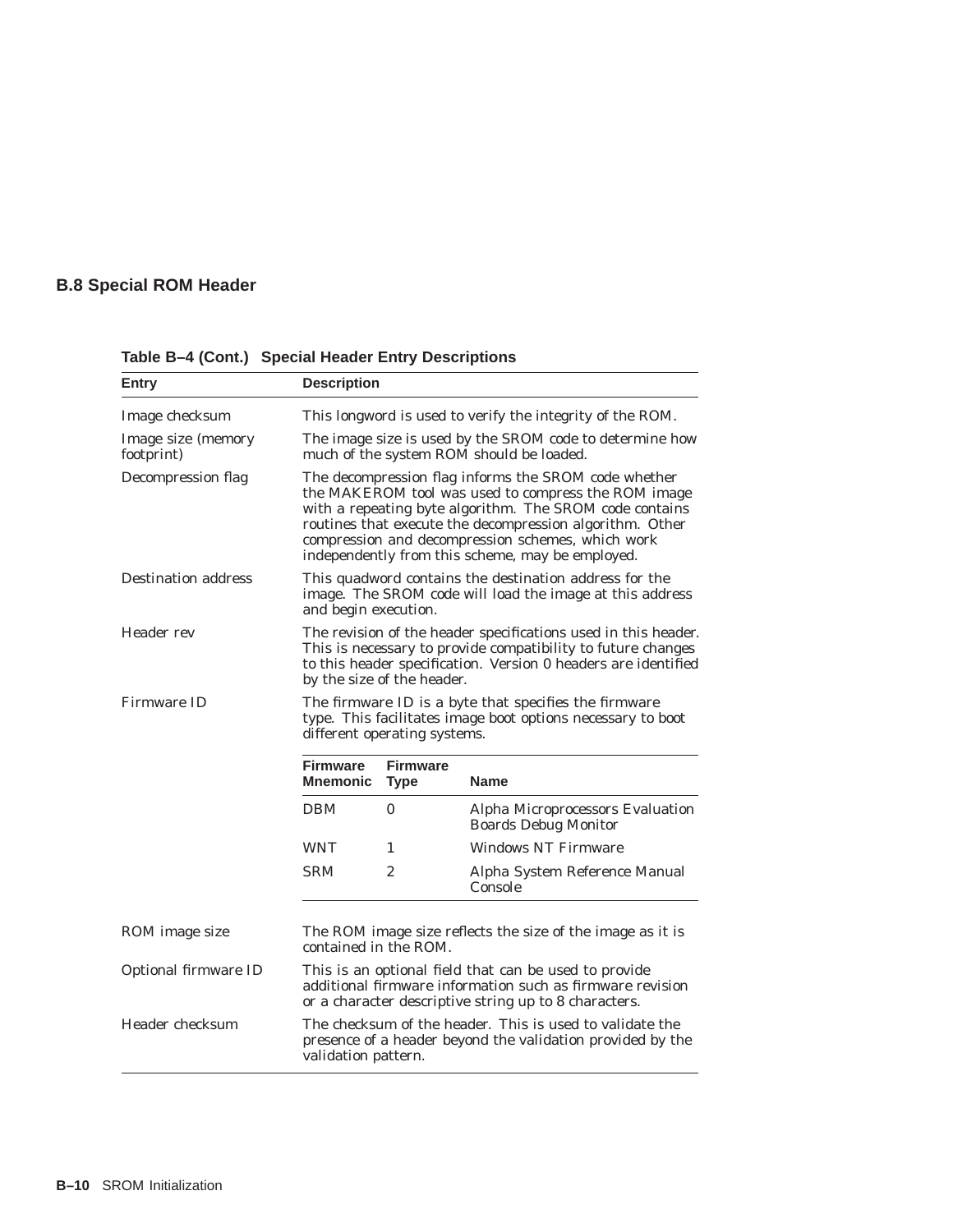**B.9 Icache Flush Code**

## **B.9 Icache Flush Code**

The following code is loaded into memory after the system ROM image. It is then executed to flush the SROM initialization code from the Icache. The SROM initialization code is loaded into the Icache and maps to memory beginning at address zero.

```
77FF0055 mt r31, flushIc<br>C0000001 br r0, +4
              r0, +4xxxxxxxx .long destination (found in r25)!addr filled at run time
6C008000 ldl_p r0, 0(0)
47FF041F bis r31, 31, 31
47FF041F bis r31, 31, 31
47FF041F bis r31, 31, 31
47FF041F bis r31, 31, 31
47FF041F bis r31, 31, 31
47FF041F bis r31, 31, 31
6BE00000 jmp r31, (r0)
```
In an attempt to transfer execution to the first page in memory, execution would just continue in the SROM initialization code at that address. Therefore, execution must be transferred to some address that does not hit in the Icache where other code can flush the Icache.

The NOPs following the Icache flush allow the instructions that were fetched before the Icache was updated, to be cleared from the pipeline. Execution will ultimately continue at the address contained in r25. At this point, r25 contains the starting address where the system ROM image was loaded into memory.

## **B.10 EB66+ Configuration Jumpers**

The software configuration jumpers are completely programmable. The SROM code defines the software configuration jumpers as shown in Figure B–2.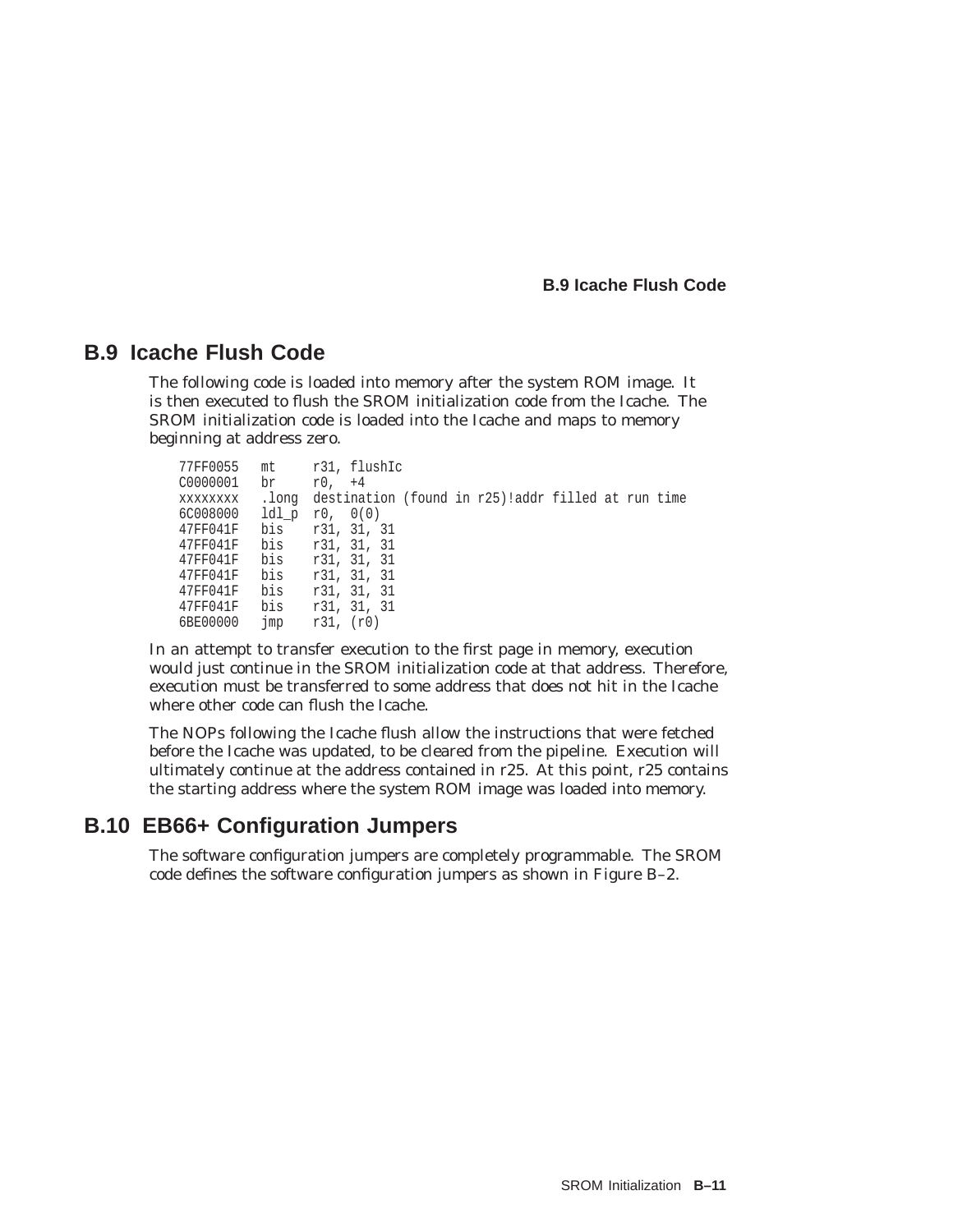



**Figure B–2 Software Configuration Jumpers**

Note that there are no connections to pins 9 and 10 on both J16 and J18.

Each jumper position is described in Table B–5.

**Table B–5 Jumper Position Descriptions**

| <b>Jumper Position</b> | <b>Description</b>                                                                                                                                                                                                                          |                 |  |  |
|------------------------|---------------------------------------------------------------------------------------------------------------------------------------------------------------------------------------------------------------------------------------------|-----------------|--|--|
| $BC\_Size < 1:0>$      | These jumpers force the Bcache to emulate a smaller Bcache.<br>When both positions have jumpers in, the Bcache is disabled.<br>These jumpers are changed in conjunction with the appropriate<br>hardware jumpers as specified in Table 2–1. |                 |  |  |
|                        | BC Size $<$ 1:0 $>$                                                                                                                                                                                                                         | <b>Bcache</b>   |  |  |
|                        | In, in                                                                                                                                                                                                                                      | <b>Disabled</b> |  |  |
|                        | In, out                                                                                                                                                                                                                                     | 256 KB          |  |  |
|                        | Out, in                                                                                                                                                                                                                                     | 512 KB          |  |  |
|                        | Out, out                                                                                                                                                                                                                                    | 1 MB (default)  |  |  |
|                        |                                                                                                                                                                                                                                             |                 |  |  |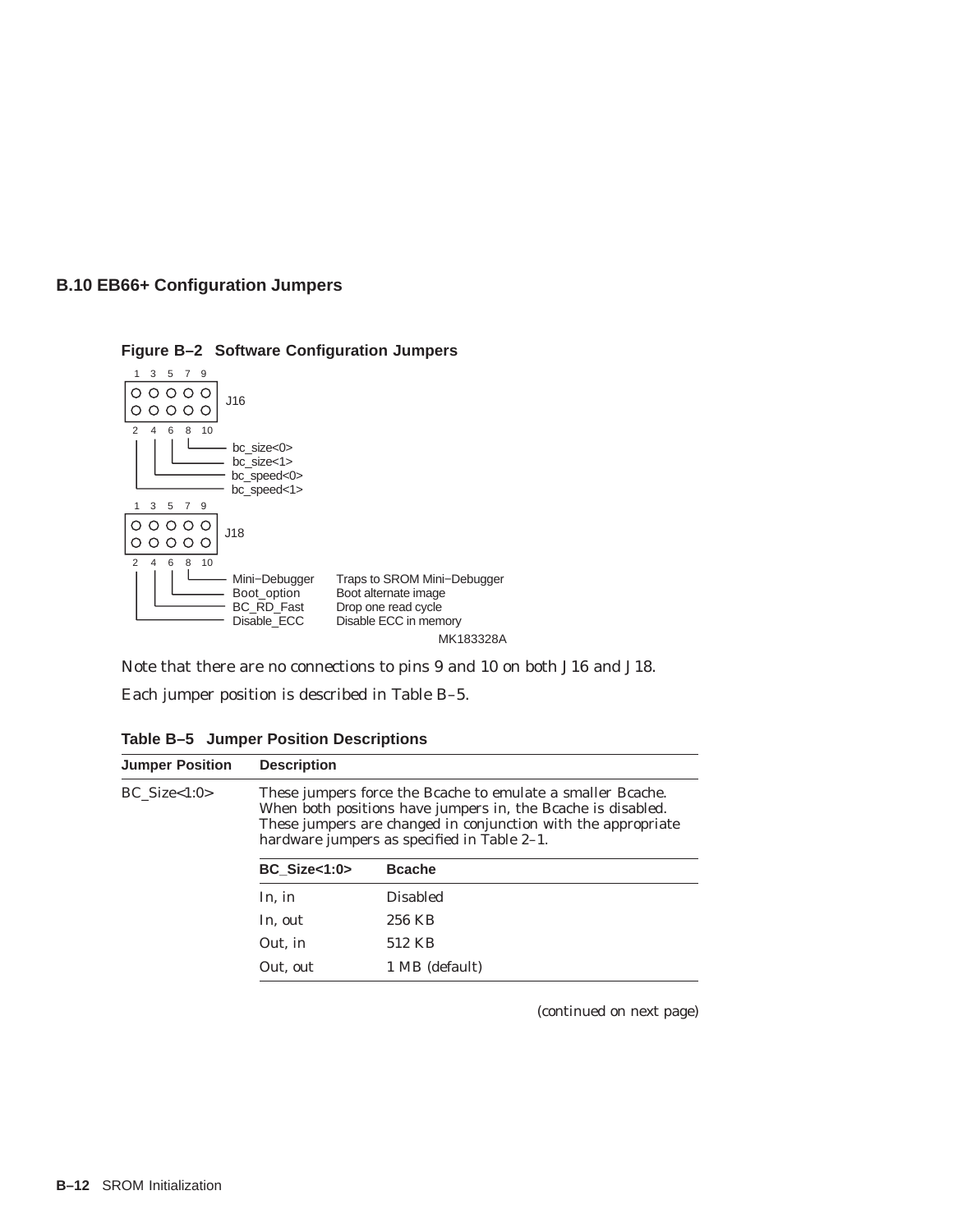## **B.10 EB66+ Configuration Jumpers**

| <b>Jumper Position</b> | <b>Description</b>                                                                                                                                                                                                                                                                       |                                                                                                                                                                                                                                                        |  |  |
|------------------------|------------------------------------------------------------------------------------------------------------------------------------------------------------------------------------------------------------------------------------------------------------------------------------------|--------------------------------------------------------------------------------------------------------------------------------------------------------------------------------------------------------------------------------------------------------|--|--|
| $BC\_Speed < 1:0>$     | compute the CAR value.                                                                                                                                                                                                                                                                   | These jumpers select different Bcache timing parameters used to                                                                                                                                                                                        |  |  |
|                        | BC_Speed<1:0>                                                                                                                                                                                                                                                                            | <b>Bcache Speed</b>                                                                                                                                                                                                                                    |  |  |
|                        | In, in                                                                                                                                                                                                                                                                                   | 6-ns RAM                                                                                                                                                                                                                                               |  |  |
|                        | In, out                                                                                                                                                                                                                                                                                  | 8-ns RAM                                                                                                                                                                                                                                               |  |  |
|                        | Out. in                                                                                                                                                                                                                                                                                  | 10-ns RAM (default)                                                                                                                                                                                                                                    |  |  |
|                        | Out, out                                                                                                                                                                                                                                                                                 | 12-ns RAM                                                                                                                                                                                                                                              |  |  |
| Mini-Debugger          | The SROM Mini-Debugger is provided in the SROM. This jumper<br>(in) causes the SROM initialization to trap to the Mini-Debugger<br>after all initialization is complete, but before starting the execution<br>of the system ROM code.                                                    |                                                                                                                                                                                                                                                        |  |  |
| Boot_option            | When this jumper is in, an alternate image from the system flash<br>ROM is selected. By default, the first image is loaded. The SROM<br>allows the system flash ROM to contain multiple ROM images,<br>each with its own header. The header informs the SROM where to<br>load the image. |                                                                                                                                                                                                                                                        |  |  |
| BC RD Fast             | When in, a read speed setting of 1 cycle faster than nominal is<br>forced.                                                                                                                                                                                                               |                                                                                                                                                                                                                                                        |  |  |
|                        | <b>BC_RD_Fast</b>                                                                                                                                                                                                                                                                        | <b>Bcache Speed</b>                                                                                                                                                                                                                                    |  |  |
|                        | In                                                                                                                                                                                                                                                                                       | Make read speed 1 cycle faster                                                                                                                                                                                                                         |  |  |
|                        | Out                                                                                                                                                                                                                                                                                      | Nominal read speed (default)                                                                                                                                                                                                                           |  |  |
| Disable_ECC            | generated.                                                                                                                                                                                                                                                                               | When in, the Disable_ECC jumper disables ECC in both the<br>DRAM memory banks and the Bcache. Bcache error detection<br>and correction is disabled for read operations that hit in the<br>Bcache. For DRAM memory bank accesses, ECC is not checked or |  |  |

**Table B–5 (Cont.) Jumper Position Descriptions**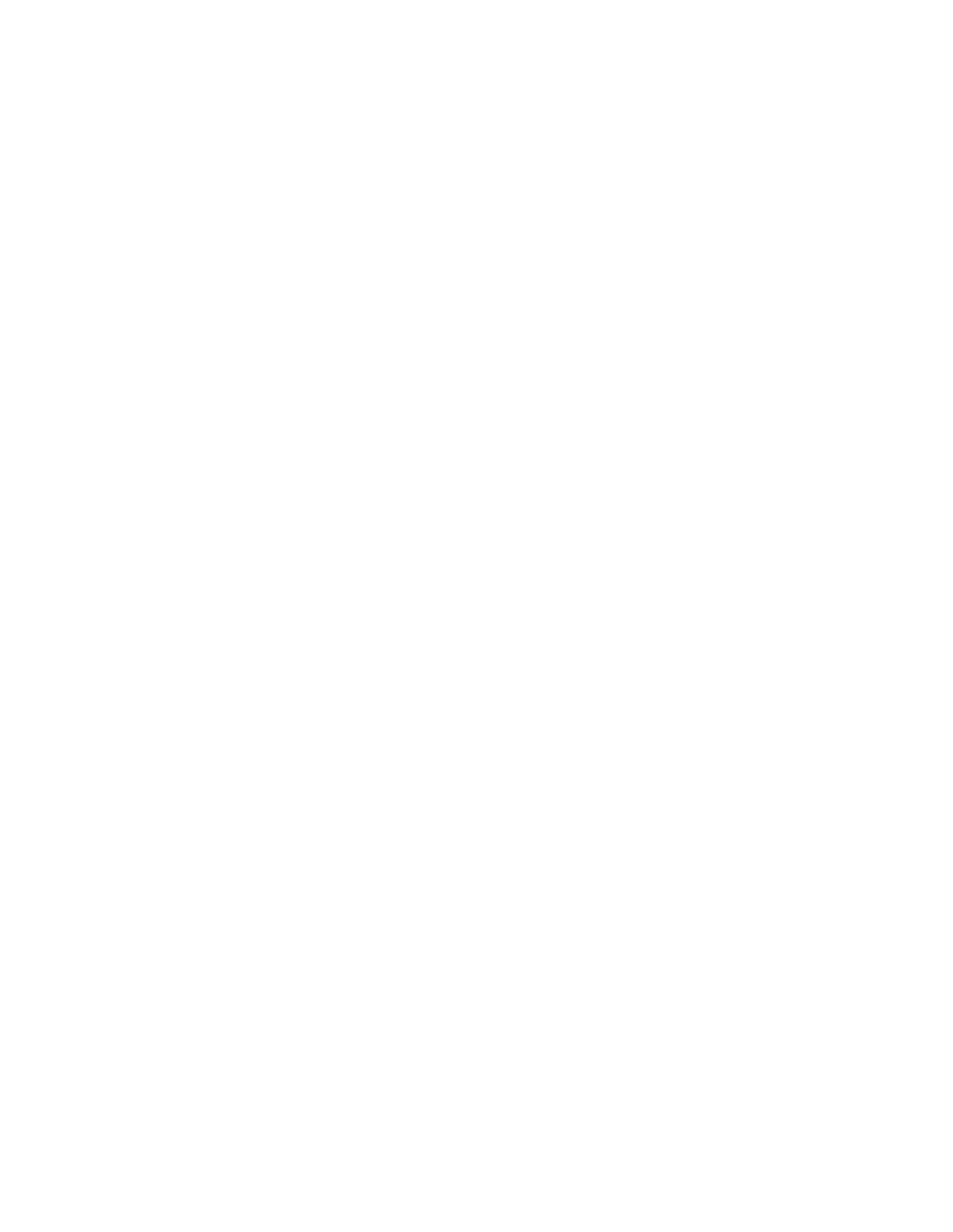# **C Technical Support and Ordering Information**

#### **Technical Support**

If you need technical support or help deciding which literature best meets your needs, call the Digital Semiconductor Information Line:

| <b>United States and Canada</b> | 1-800-332-2717          |
|---------------------------------|-------------------------|
| <b>TTY</b> (United States only) | $1 - 800 - 332 - 2515$  |
| <b>Outside North America</b>    | $+1 - 508 - 568 - 6868$ |

#### **Ordering Digital Semiconductor Products**

To order the Alpha 21066A Microprocessor Evaluation Board, contact your local distributor.

You can order the following semiconductor products from Digital:

| <b>Product</b>                  | <b>Order Number</b> |
|---------------------------------|---------------------|
| Alpha 21066 Microprocessor      | $21066 - AA$        |
| Alpha 21068 Microprocessor      | 21068-AA            |
| Alpha 21066A-233 Microprocessor | 21066-AB            |
| Alpha 21066A-100 Microprocessor | 21066–CB            |
| Alpha 21066A Evaluation Board   | 21A03-02            |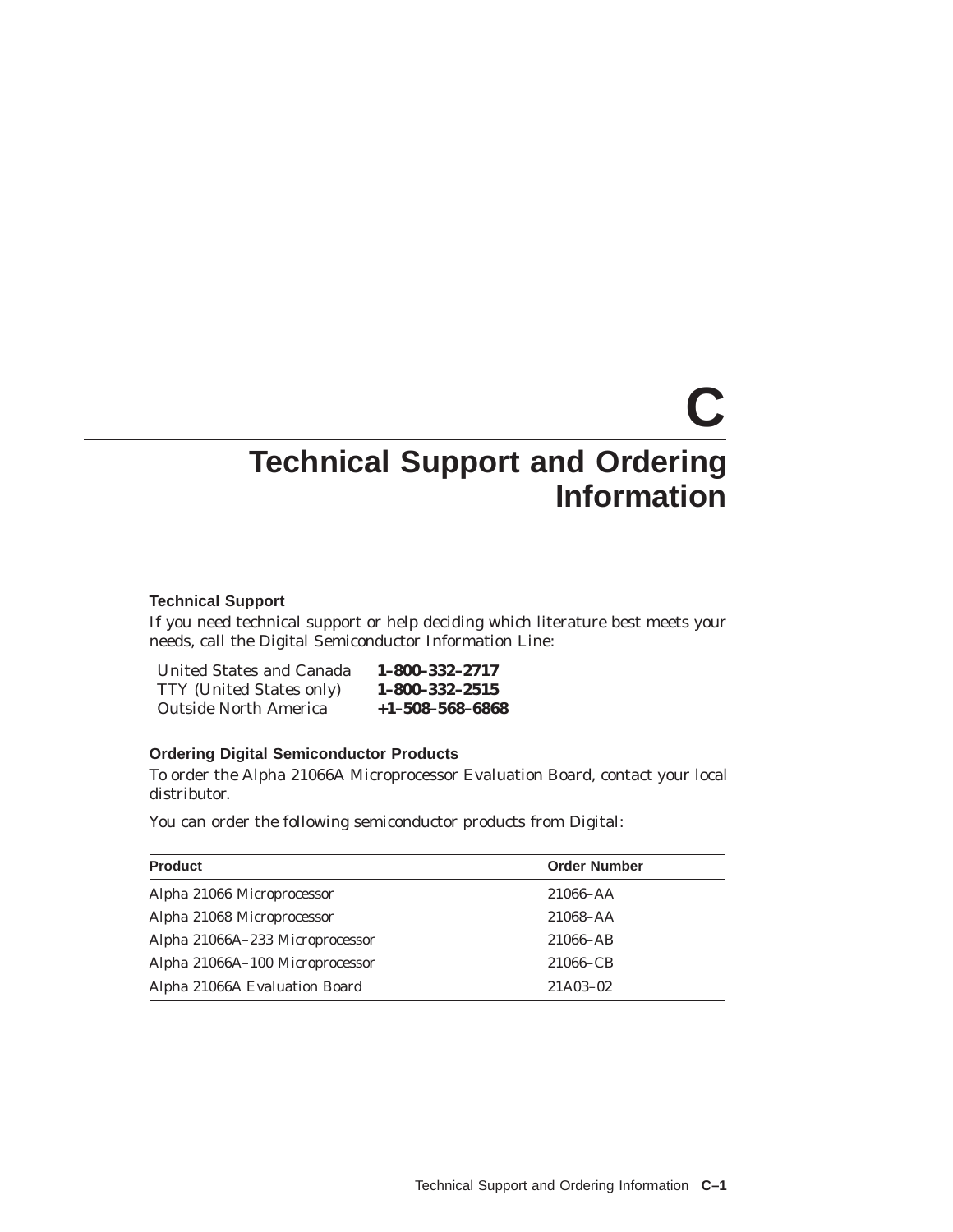#### **Ordering Associated Literature**

The following table lists some of the available Digital Semiconductor literature. For a complete list, contact the Digital Semiconductor Information Line.

| <b>Title</b>                                                                 | <b>Order Number</b> |
|------------------------------------------------------------------------------|---------------------|
| Alpha Architecture Reference Manual <sup>1</sup>                             | EY-L520E-DP-YCH     |
| Alpha 21066A Microprocessor Evaluation Board (EB66+)<br><b>Product Brief</b> | <b>EC-QDVEA-TE</b>  |
| Alpha 21066A Microprocessor Product Brief                                    | EC-QDV9B-TE         |
| Alpha 21066, 21066A, and 21068 Microprocessors<br>Hardware Reference Manual  | EC-QC4GA-TE         |
| Alpha 21066/21066A Microprocessors Data Sheet                                | EC-QC4HA-TE         |
| Alpha Microprocessors Evaluation Board Debug Monitor<br><b>User's Guide</b>  | <b>EC-QHUVA-TE</b>  |
| Alpha SROM Mini-Debugger User's Guide                                        | <b>EC-QHUXA-TE</b>  |

<sup>1</sup>To order and purchase the *Alpha Architecture Reference Manual*, call **1-800-DIGITAL** from<br>the U.S. or Canada, or contact your local Digital office, or technical or reference bookstore where<br>Digital Press books are dis

#### **Ordering Third-Party Literature**

You can order the following third-party literature directly from the vendor.

| <b>Title</b>                                                                                        | <b>Vendor</b>                                                                                                                                                                                                                 |
|-----------------------------------------------------------------------------------------------------|-------------------------------------------------------------------------------------------------------------------------------------------------------------------------------------------------------------------------------|
| 82420/82430 PCIset ISA and EISA<br>Bridges (includes 82378IB/ZB SIO)<br>Order number: 290483        | <b>Intel Corporation</b><br>Literature Sales<br>P.O. Box 7641<br>Mt. Prospect, IL 60056 USA<br>$1 - 800 - 628 - 8686$<br>$1 - 800 - 548 - 4725$<br>FaxBACK <sup>®</sup> Service<br>$1 - 800 - 628 - 2283$<br>BBS 916-356-3600 |
| UPI-41AH/42AH Universal Peripheral<br>Interface 8-Bit Slave Microcontroller<br>Order number: 210393 | <b>Intel Corporation</b><br>(See previous entry.)                                                                                                                                                                             |
| <b>Memory Products Data Book</b><br>Order number: 210830                                            | <b>Intel Corporation</b><br>(See previous entry.)                                                                                                                                                                             |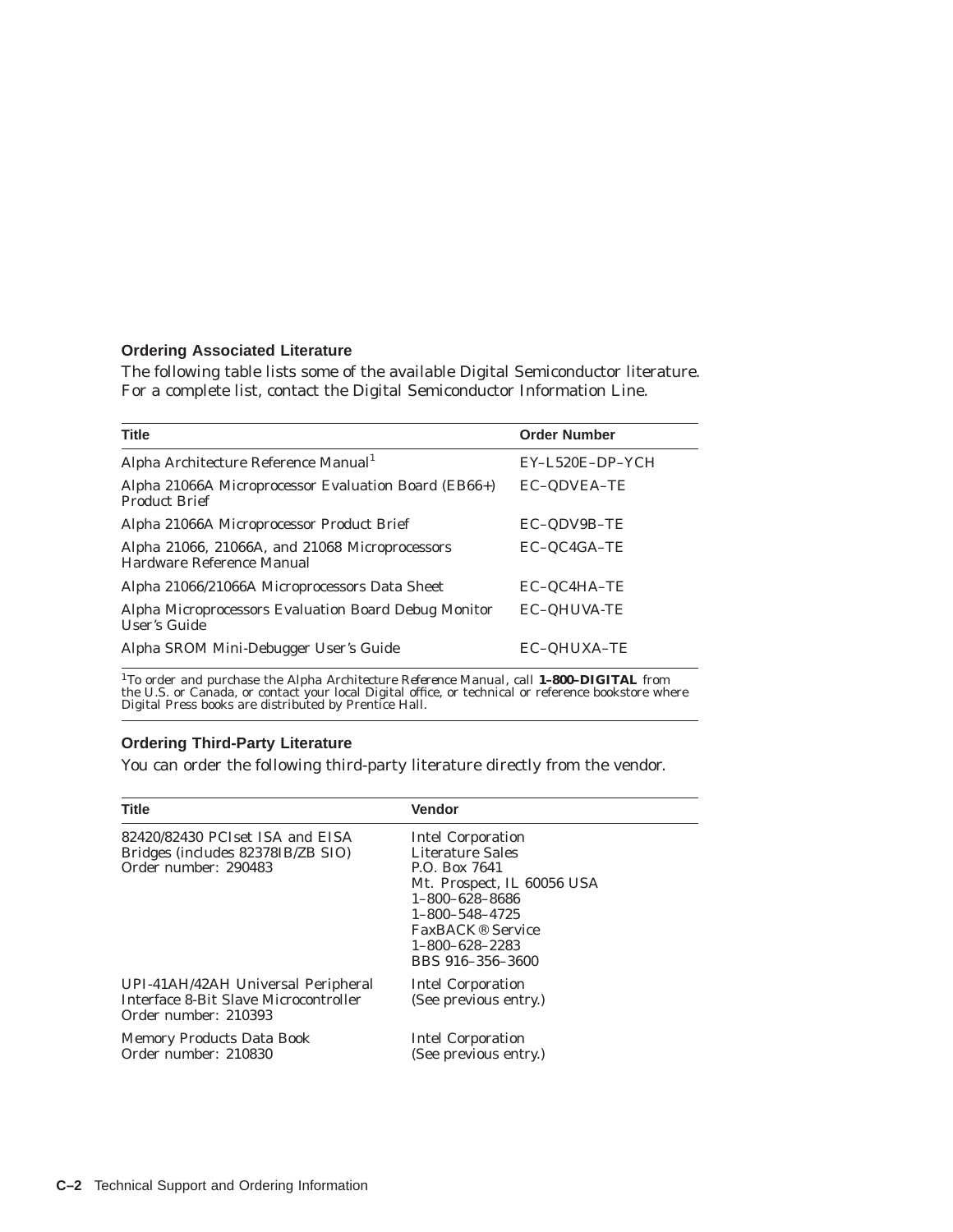| <b>Title</b>                                                                                                                            | <b>Vendor</b>                                                                                                                           |
|-----------------------------------------------------------------------------------------------------------------------------------------|-----------------------------------------------------------------------------------------------------------------------------------------|
| PCI Local Bus Specification, Revision 2.0                                                                                               | <b>PCI</b> Special Interest Group<br>$N/S$ HH3-15A<br>5200 N.E. Elam Young Pkwy<br>Hillsboro, Oregon 97124-6497<br>503-696-2000         |
| <b>PCI System Design Guide</b><br>Order number: T159351                                                                                 | <b>PCI</b> Special Interest Group<br>(See previous entry.)                                                                              |
| PC87311/PC87312 (SuperI/O II/III)<br>Floppy Disk Controller with Dual<br>UARTs, Parallel Port, and IDE Interface<br>Order number: 11362 | National Semiconductor Corporation<br>2900 Semiconductor Drive<br>P.O. Box 58090<br>Santa Clara, CA 95052 USA<br>$1 - 800 - 272 - 9959$ |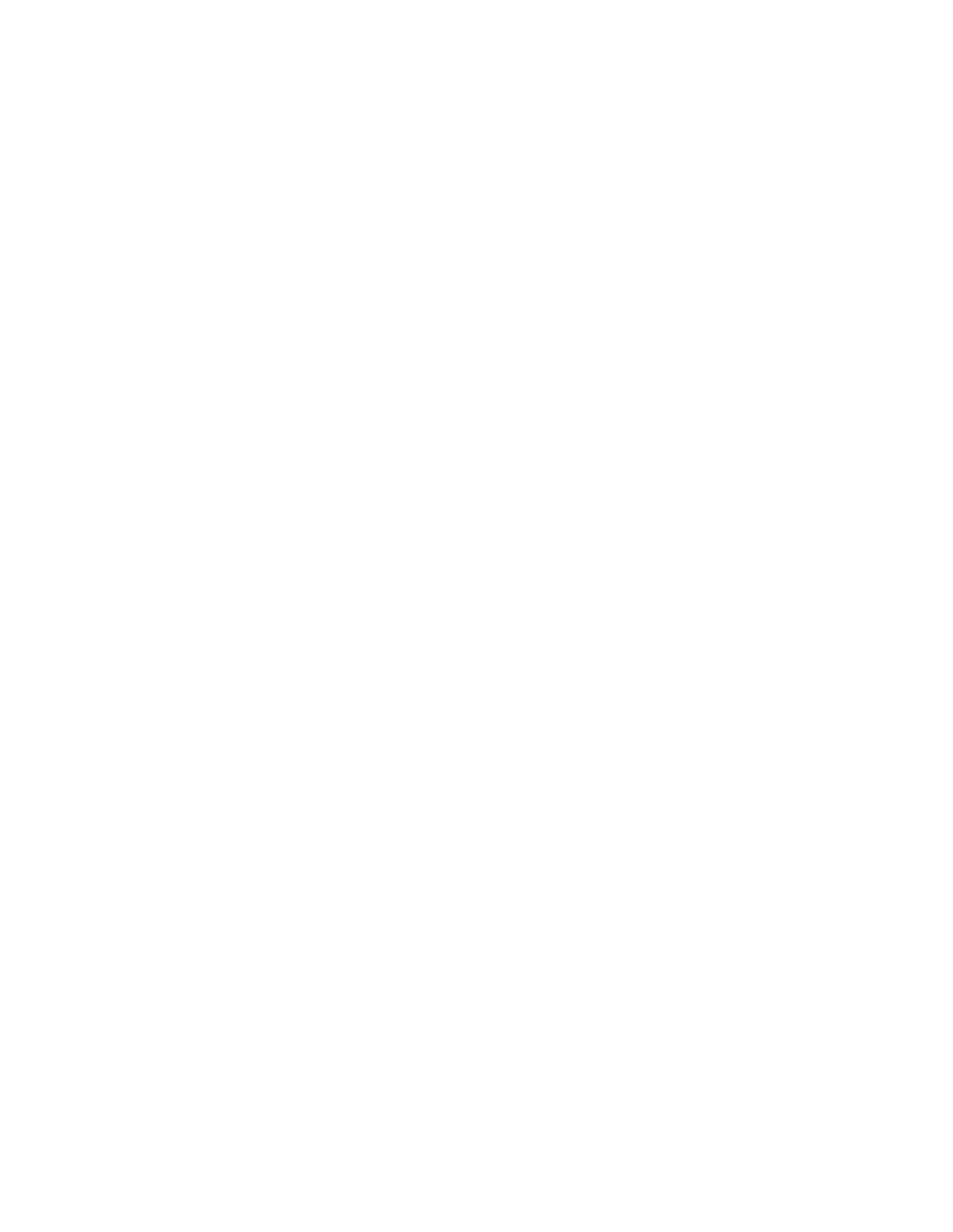# **Glossary**

This glossary provides definitions for terms and acronyms associated with the EB66+ and chips, specifically as applied to Alpha architecture.

#### **cache memory**

A small, high-speed memory placed between slower main memory and the processor. A cache increases effective memory transfer rates and processor speed. It contains copies of data recently used by the processor and fetches several bytes of data from memory, anticipating that the processor will access the next sequential series of bytes. The 21066A microprocessor contains two onchip internal caches; one for instructions, and one for data. *See also* write-back cache.

### **CAS**

Column address strobe.

### **DRAM**

Dynamic random-access memory. Read/write memory that must be refreshed (read from or written to) periodically to maintain the storage of information.

### **EB66+**

An evaluation board. A hardware/software applications development platform for the low-cost Alpha program and a debugging platform for the 21066A microprocessor.

### **ISA**

Industry Standard Architecture. An 8-/16-bit interface for interconnecting data storage, data processing, and peripheral control devices in a closely coupled configuration.

#### **local bus**

A bus that is in close proximity to the CPU and shares its speed. PCI is a local bus.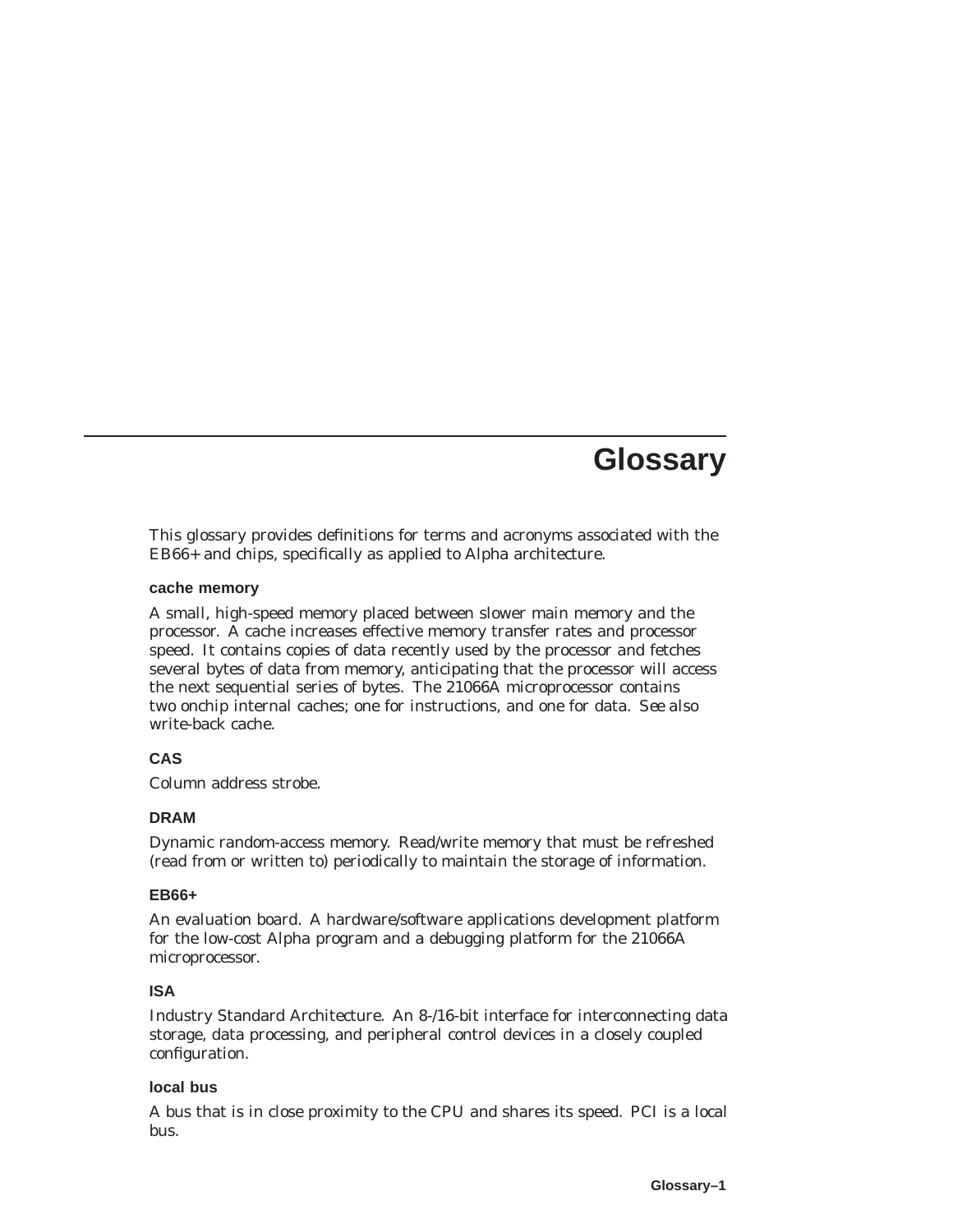#### **NVRAM**

Nonvolatile random-access memory.

#### **PAL**

Programmable array logic.

#### **PCI**

Peripheral component interconnect. The 32-bit local bus developed by Intel.

### **PGA**

Pin grid array.

**PLA** Programmable logic array.

## **PLD**

Programmable logic device.

### **PLL**

Phase-locked loop.

### **primary cache**

The cache that is the fastest and closest to the processor. The 21066A microprocessor contains an instruction cache and a data cache.

#### **PROM**

Programmable read-only memory.

## **RAM**

Random-access memory.

#### **RAS**

Row address strobe.

#### **region**

One of four areas in physical memory space based on the two most significant, implemented, physical address bits.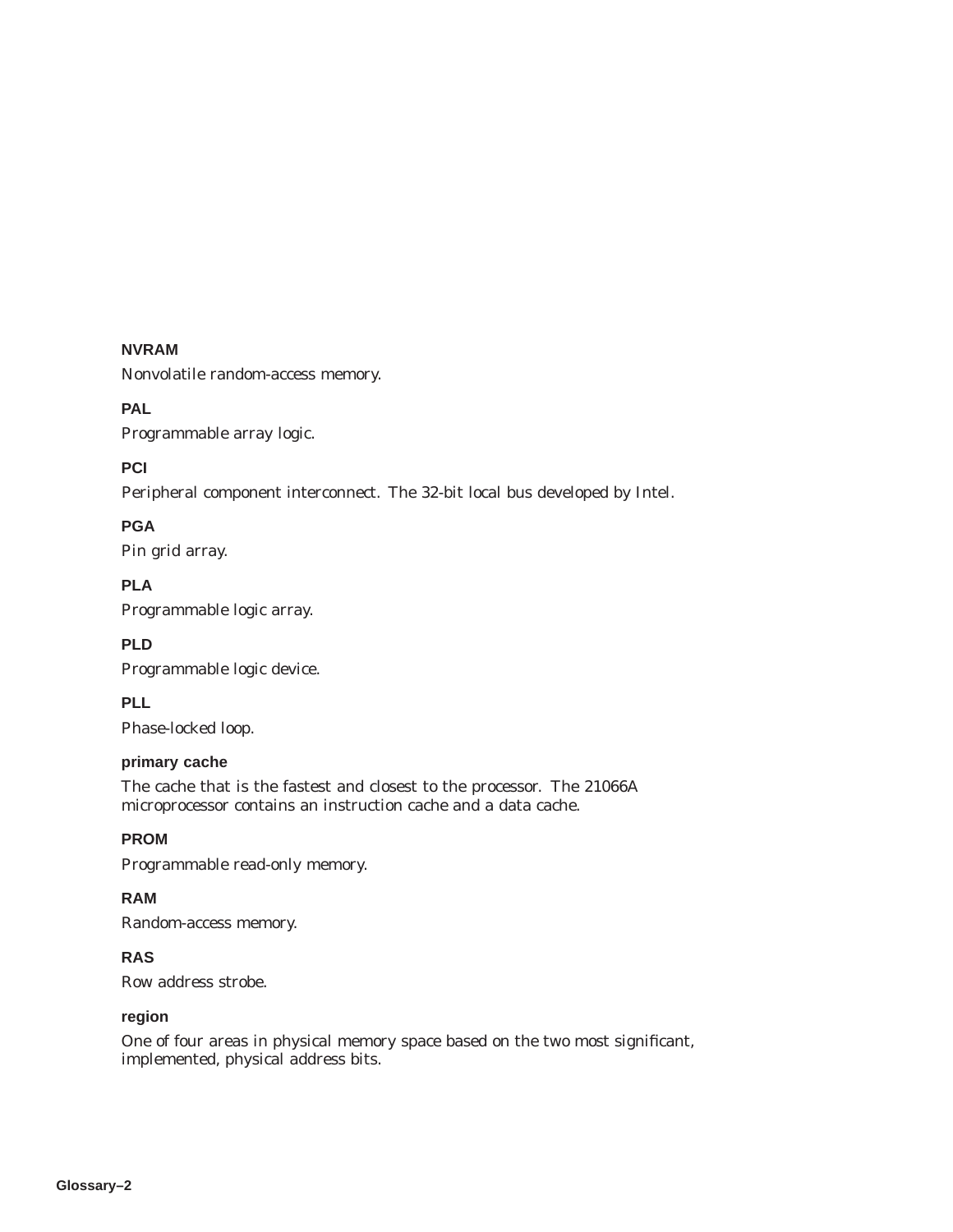#### **RISC**

Reduced instruction set computer. A computer with an instruction set that is paired down and reduced in complexity so that most instructions can be performed in a single processor cycle. High-level compilers synthesize the more complex, least frequently used instructions by breaking them down into simpler instructions. This approach allows the RISC architecture to implement a small, hardware-assisted instruction set, thus eliminating the need for microcode.

#### **SCSI**

Small computer system interface. A standard interface for peripheral devices in which the device contains most of the controller circuitry, leaving the interface free to communicate with other peripherals.

#### **SRAM**

Static random-access memory.

#### **SROM**

Serial read-only memory.

#### **UVPROM**

Ultraviolet (erasable) programmable read-only memory.

#### **VRAM**

Video random-access memory.

#### **write-back cache**

A cache in which copies are kept of any data in the region. Read and write transactions may use the copies, and write transactions use additional states to determine whether there are other copies to invalidate or update.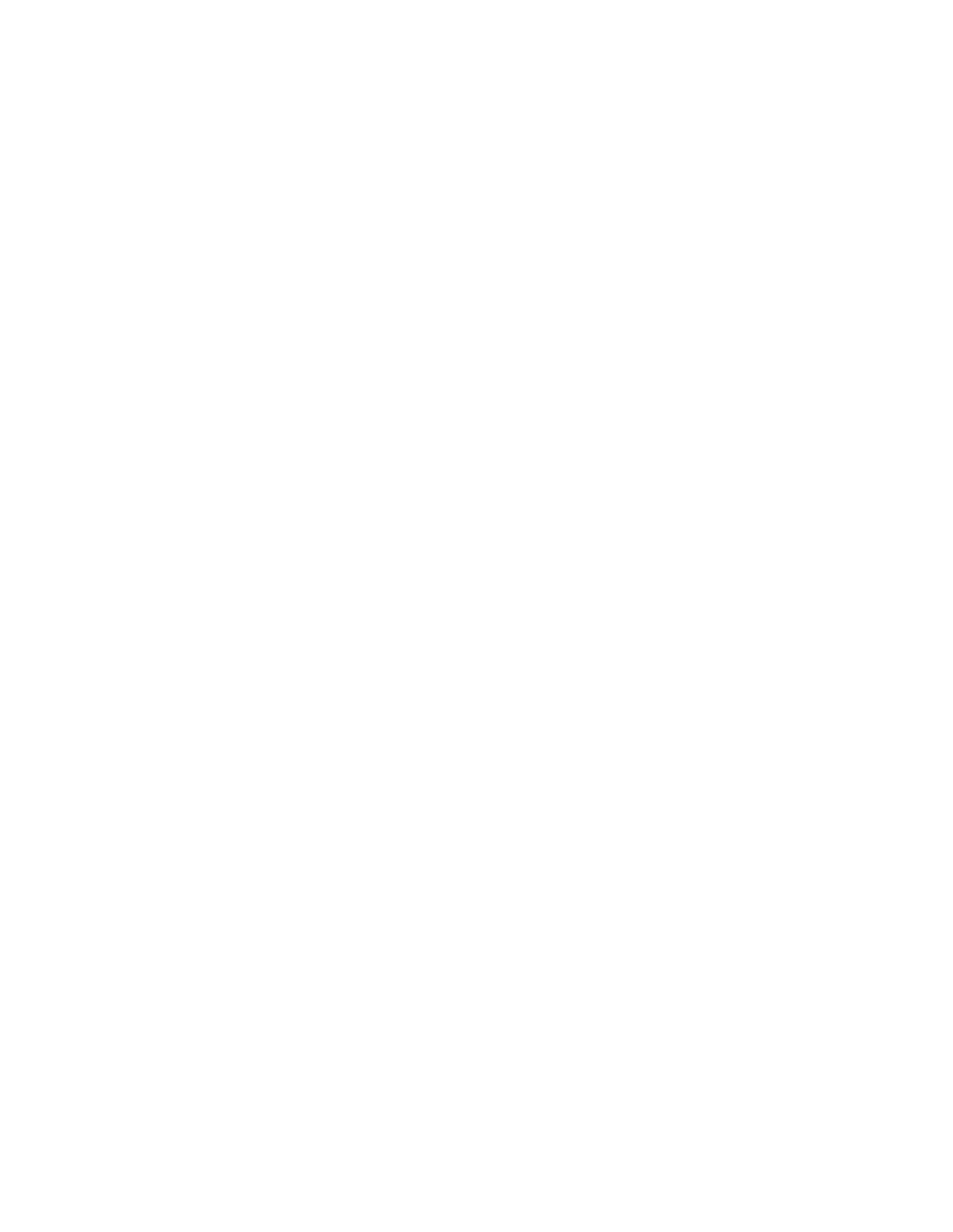# **Index**

#### 8242

keyboard/mouse controller, 1–6, 3–16 87312 combination controller, 1–6

## **A**

21066A, 1–4 Address mapping, 3–1 space, 3–1 PCI configuration, 3–7, A–8 dense memory, A–10 I/O, A–4 interrupt acknowledge/special cycle, A–4 sparse memory, A–9 physical, 3–6 quadrant, 3–6 regions, 3–6 Address map bridge configuration registers, A–8, A–9 operating registers, A–4 IOC CSR, A–3 memory controller, A–2 PC87312 registers, A–10 physical, A–1 SIO configuration registers, A–8, A–9 operating registers, A–4 utility bus decode, A–13

Addressing Bcache, 3–12 memory, 3–8 row and column, 3–8 split-bank, 3–8 Airflow requirements, 4–2 Alpha 21066A microprocessor, 1–4 Alpha documentation, C–2 Arbitration PCI, 3–17 scheme, 3–20 Associated literature, C–2

## **B**

Basic input/output system *See* BIOS Bcache, 1–1 addressing, 3–12 configuration jumpers, 2–4 implementation, 3–12 initialization, B–7 jumpers, **idx\_tag2/3**, 2–3 latency, 3–12 memory, 3–7 size, 1–4, 3–12 speed, 1–4, 1–5, 3–12 SRAM, 1–5 subsystem, 1–5 tag bits, 3–12 timing, B–5 BC\_RD\_Fast, B–13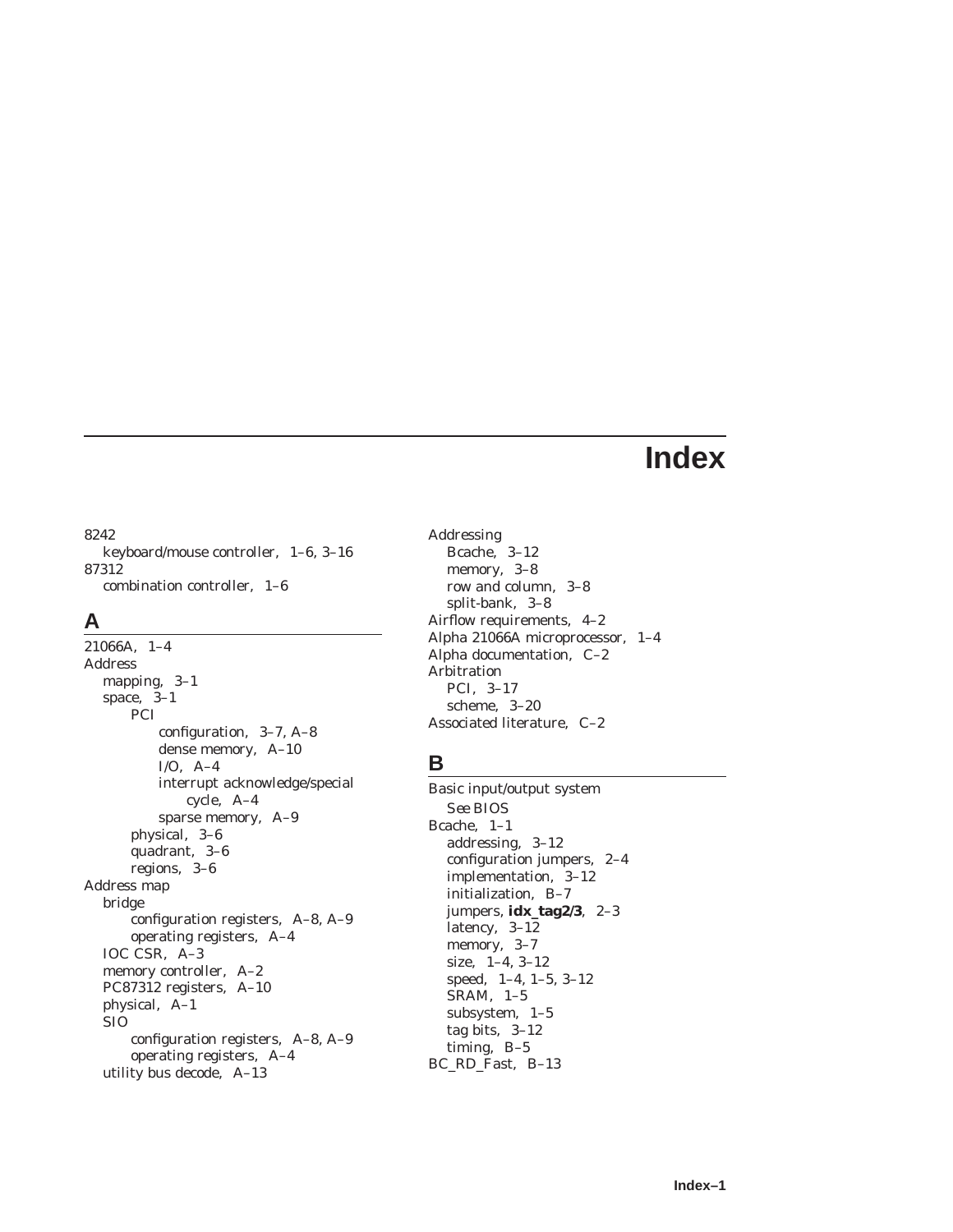BC\_Size<1:0>, B–12 BC\_Speed<1:0>, B–12 BIOS, 1–6 Block diagram dc power distribution, 3–24 EB66+ system,  $1-1$ interrupt control and PCI arbitration logic, 3–17 ISA bus devices, 3–14 memory/Bcache and frame buffer addressing logic, 3–8 memory/Bcache and frame buffer data paths logic, 3–8 SROM serial port logic, 3–23 system clocks and distribution logic, 3–22 system reset, 3–26 Board connectors, 2–5 connectors and headers, 2–5 to 2–11 dimensions, 3–28 headers, 2–5 jumpers, 2–1 to 2–5 Boot option jumper, 2–4 Boot\_option, B–13 Bridge, 3–13 *See also* SIO configuration address map, A–8, A–9 operating register address map, A–4 PCI to ISA, 1–5

## **C**

Cache *See* Bcache Caution fan sensor required, 2–8, 4–1 Chip DS1287 time-of-year clock, 1–6, 3–16 28F008SA flash ROM, 3–17 8242 keyboard/mouse controller, 1–6, 3–16 MACH210-20, 1–7, 3–17 PC87312 combination controller, 1–6, 3–15 22V10-25, 1–7, 3–17

Chip (cont'd) 82378ZB bridge, 1–5, 3–13 Clock frequency multiplier, 3–21 Clocks system, 3–21, 3–22 Column address, 3–8 87312 combination controller, 3–15 Combination controller PC87312, 3–15 Configuration, 2–1 to 2–11 DRAM, 2–10 jumpers, 2–1 Connectors, 2–1, 2–5 DRAM SIMM, 2–8 fan power and sensor, 2–8 ISA bus expansion, 2–8 keyboard, 2–10 miscellaneous, 2–7 mouse, 2–10 PCI bus expansion, 2–8, 3–14 power, 2–9 Speaker, 2–7 Controller diskette drive, 1–6 mouse and keyboard, 1–6, 3–16 time of year, 1–6 Conventions, x to xi Cooling fan power and sensor connector, 2–8 sensor, 2–8, 4–1 CPU, 1–4 clock, 3–21 Current dc ampere requirements, 4–1

## **D**

Data paths memory, 3–8 dc power distribution, 3–24 power requirements, 4–1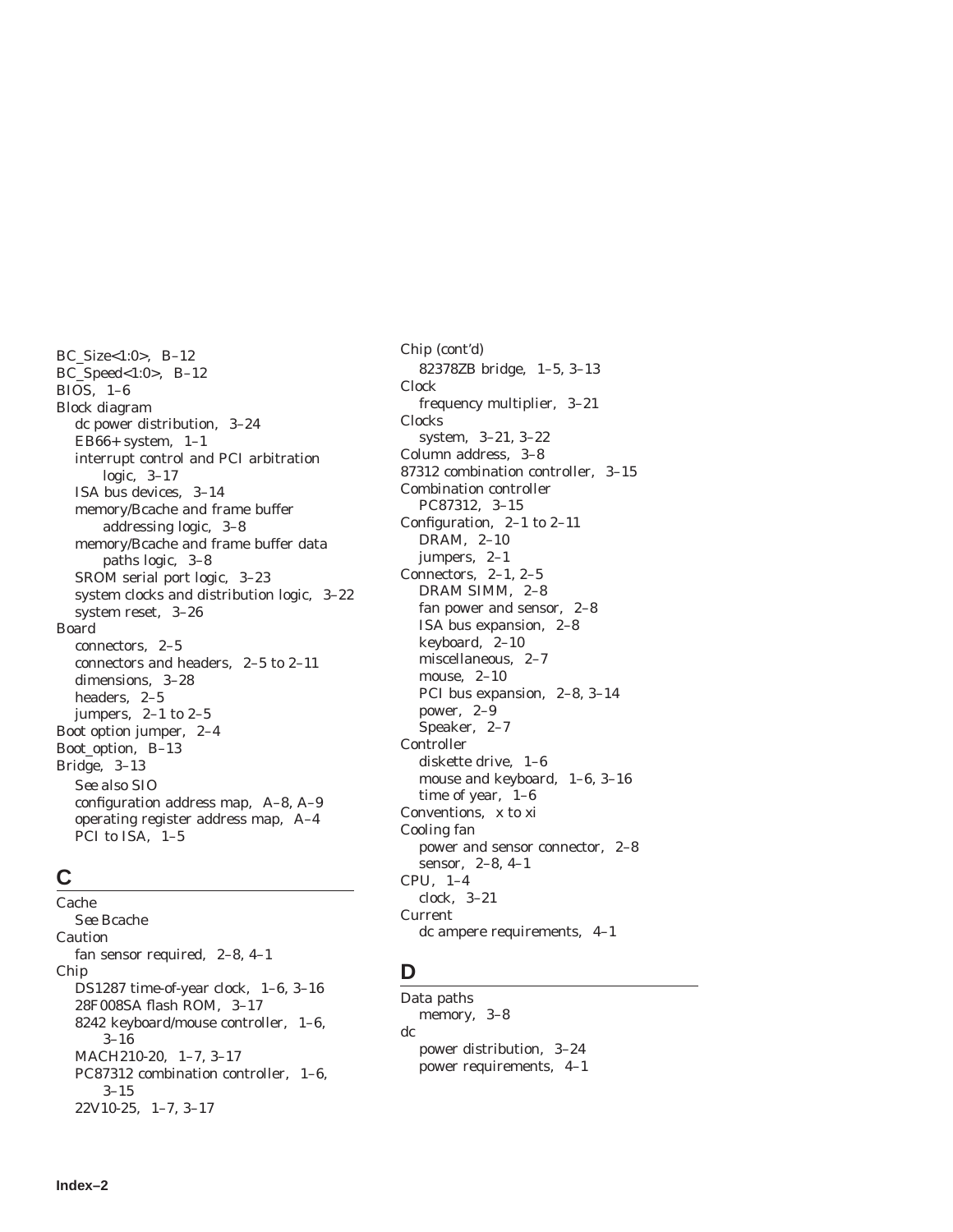Debug monitor code, 1–6, 3–30, 3–31 interface header, 2–8 Dense space, 3–6 Development software, 1–3 system, 1–3 Dimensions EB66+ board, 3–28 Disable\_ECC, B–13 Diskette drive controller, 1–6 header, 2–8 port, 1–2 Documentation, C–2 DRAM access time, 1–3 configuration, 2–10 memory, 3–7 SIMM connectors, 2–8 size, 1–1, 3–7 speed, 1–5 timing, 1–5 DS1287 time-of-year clock, 1–6, 3–16 Dynamic RAM *See* DRAM

#### **E**

EB66+ block diagram, 1–1 EB66+ components, 1–1 EB66+ dimensions, 3–28 EB66+ features, 1–4 EB66+ functional description, 3–1 to 3–32 EB66+ introduction, 1–1 to 1–7 EB66+ uses, 1–3 ECC, 1–1 Environmental requirements, 4–2 Error correction code *See* ECC Expansion slots ISA, 1–2, 3–17 PCI, 1–5, 3–14

# **F**

28F008SA flash ROM, 3–17 Fan power and sensor connector, 2–8 sensor, 2–8, 4–1 Features, 1–4 Firmware interface, B–2 Flash ROM, 1–1, 1–6, 3–17 select jumper, 2–5 Floppy drive *See* Diskette drive Functional description, 3–1 to 3–32 address space and mapping, 3–1 to 3–7 dc power distribution, 3–24 to 3–25 I/O subsystem, 3–13 to 3–20 memory subsystem, 3–7 to 3–13 physical, 3–28 to 3–29 reset and initialization, 3–26 to 3–27 software, 3–30 to 3–32 SROM, 3–23 to 3–24 system clocks, 3–21 to 3–22

## **H**

HAE bit, 3–3 Headers, 2–1, 2–5 debug monitor interface, 2–8 diskette, 2–8 IDE, 2–8 Mini-Debugger, 2–7 parallel port, 2–9 serial interface ports, 2–8 SROM port, 2–7

### **I**

I/O bridge, 3–13 I/O interface (PCI), 1–5 I/O space address map, A–1 I/O subsystem, 3–13 Icache flush code, B–11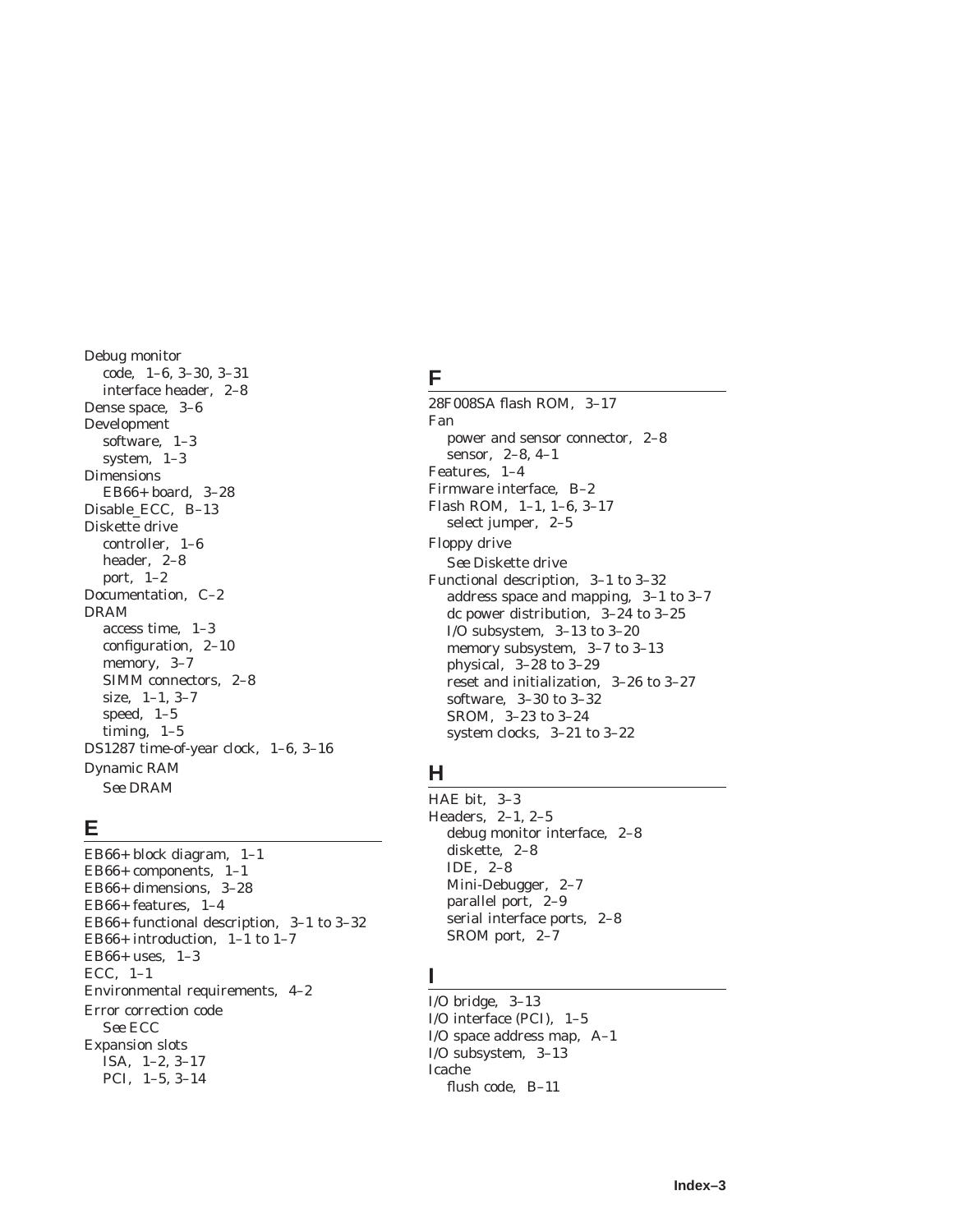IDE device header, 2–8 IDE devices port, 1–2 **idsel** pin select, 3–7, A–8 Industry Standard Architecture *See* ISA Initialization, 3–26, B–1 Bcache, B–7 memory, B–6 Input/output controller *See* IOC Interface firmware, B–2 ISA, 1–6 PCI, 1–5 Interrupt control, 3–17 Interrupt mask registers, 3–20 Interrupt scheme, 3–17 Introduction to the EB66+, 1–1 to 1–7 IOC, 3–1, 3–13 CSR address map, A–3 PCI address ranges, 3–1 ISA arbitration, 3–20 bus devices, 3–14 connectors, 1–6, 2–8 controller, 3–13 expansion slots, 1–2, 3–17 initialization, 3–26 interface, 1–6

### **J**

Jumpers, 2–1 Bcache configuration, 2–4 Bcache **idx\_tag2/3**, 2–3 Bcache size, 2–4 Bcache speed, 2–4 boot option, 2–4 flash ROM, 2–5 Mini-Debugger, 2–4 PLL clock multiplier, 2–3 software configuration, B–11 system configuration, 2–4

# **K**

Keyboard connector, 2–10 Keyboard and mouse controller, 1–6, 3–16

#### **L**

Latency, 3–12 Literature, C–2

#### **M**

MACH210-20 chip, 1–7, 3–17 Memory address map, A–1 addressing, 3–8 bank population, 3–11 Bcache, 3–7 controller, 3–7 address map, A–2 RAS signal distribution, 3–9 devices utility bus, 3–17 DRAM, 3–7 size, 1–5, 3–7 subsystem, 1–5, 3–7 address logic, 3–8 data path logic, 3–8 timing, 3–7 Memory controller address map, A–2 Memory initialization, B–6 Microprocessor, 1–4 Mini-Debugger code, 3–30 header, 2–7 jumper, 2–4, B–13 Miscellaneous connector, 2–7 Mouse and keyboard controller, 1–6, 3–16 Mouse connector, 2–10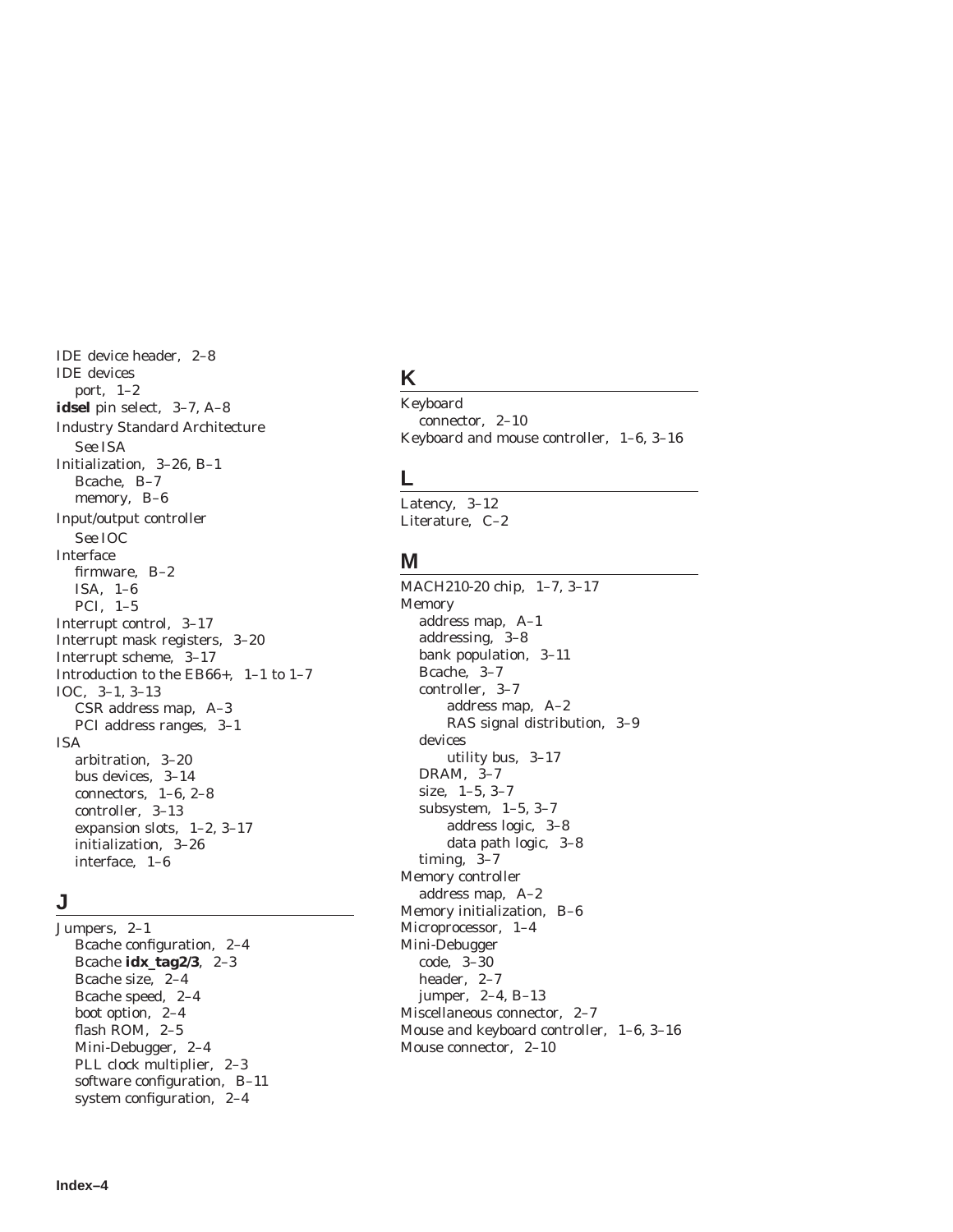# **O**

Operating systems, 3–30 Ordering products, C–1 OS, 3–30 *See* Operating systems

#### **P**

PAL devices, 1–7, 3–17 Parallel interface header, 2–9 port, 1–2, 1–6 Parts ordering, C–1 PC87312 combination controller, 1–6, 3–15 register address map, A–10 PCI, 3–13 address extension, 3–2 arbitration, 3–17, 3–20 bridge, 1–5 configuration address space, 3–7, A–8 cycles CPU-initiated, 3–2 peripheral-initiated, 3–5 dense memory address space, A–10 devices, 3–13 expansion connectors, 2–8 expansion slots, 1–5, 3–14 initialization, 3–26 input/output address space, A–4 interface, 1–5 interrupt acknowledge/special cycle address space, A–4 sparse memory address space, A–9 PCI-to-ISA bridge, 3–13 Peripheral Component Interconnect *See* PCI Peripheral devices, 1–6 Phase-locked loop *See* PLL

Physical characteristics, 3–28 PLL clock multiplier jumper, 2–3 Ports diskette drive, 1–2 IDE devices, 1–2 parallel interface, 1–2, 1–6 serial interface, 1–2, 1–6 SROM, 3–23 SROM test, 3–23 Power connectors, 2–9 distribution, dc, 3–24 monitor, 3–24 regulation, 3–24 requirements, 4–1 to 4–2 Power distribution dc, 3–24 Power supply dc ampere requirements, 4–1 wattage requirements, 4–1

# **R**

RAM *See* DRAM *See* SRAM RAS signal distribution, 3–9 Realtime clock DS1287, 3–16 Registers interrupt mask, 3–20 Related documentation, C–2 Reset **p\_dcok**, 3–26 system, 3–26 Row address, 3–8 RTC *See* Realtime clock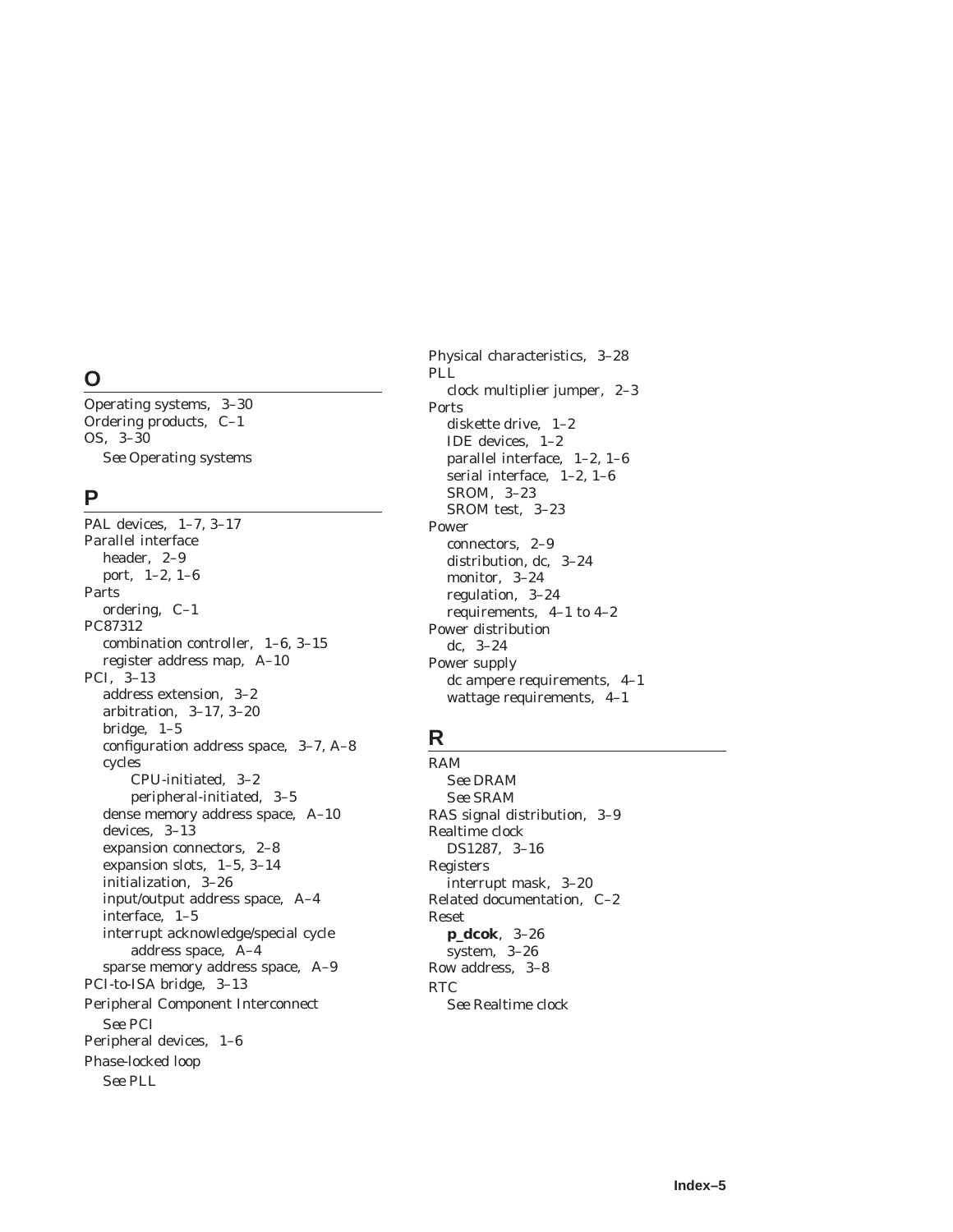## **S**

Semiconductor Information Line, C–1 Serial interface headers, 2–8 ports, 1–2, 1–6 Serial ROM *See* SROM SIMM configuration, 2–10 connectors, 2–8 size, 1–5, 3–7 Single inline memory module *See* SIMM SIO, 1–5, 3–13 *See also* Bridge configuration register address map, A–8,  $A-9$ operating register address map, A–4 Size Bcache SRAM, 1–4, 3–12 DRAM, 1–1, 3–7 Slots, expansion ISA, 3–17 PCI, 3–14 Slow-speed peripheral devices, 1–6 Software, 3–30 Software development, 1–3 Sparse space, 3–6 Speaker connector, 2–7 Speed Bcache, 1–5, 3–12 Bcache SRAM, 1–4 DRAM, 1–5 Split-bank addressing, 3–8 SRAM Bcache, 1–1, 1–5 size, 1–4 speed, 1–4 SROM, 1–1, 1–6, 3–23, 3–26 code, 3–30 functions, 3–23 header, 2–7, B–8

SROM (cont'd) MUX selection, 3–23 port, 3–23 SROM initialization, B–1 to B–13 Static RAM *See* SRAM System block diagram, 1–1 clocks, 3–21, 3–22 components, 1–1 configuration, 2–1 configuration jumpers, 2–4 features, 1–4 reset, 3–26 uses, 1–3 System development, 1–3 System interrupts, 3–17

### **T**

Technical support, C–1 Test SROM port, 3–23 Third-party documentation, C–2 Time-of-year (TOY) clock DS1287, 1–6, 3–16 1287 time-of-year clock, 1–6, 3–16 Timing, 3–21 Bcache, B–5 DRAM, 1–5

#### **U**

Uses, 1–3 Utility bus address decode, A–13 memory devices, 3–17

# **V**

22V10-25 chip, 1–7, 3–17